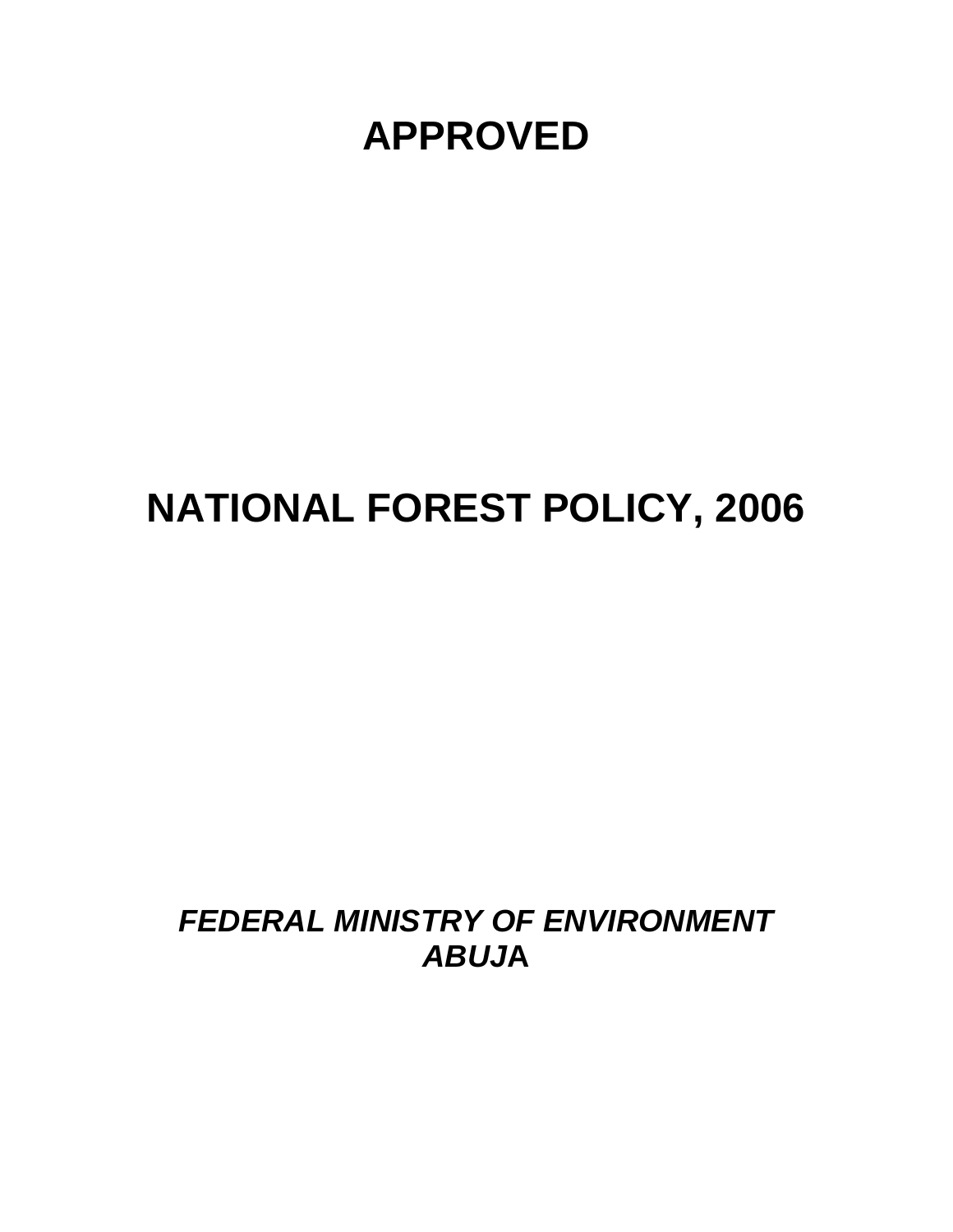# **TABLE OF CONTENT**

# **CHAPTER ONE**

| 1.0    | A BACKGROUND NOTE TO THE NEW NATIONAL FOREST                          |
|--------|-----------------------------------------------------------------------|
| 1.1    |                                                                       |
| 1.2    |                                                                       |
| 1.3    |                                                                       |
| 1.4    |                                                                       |
| 1.5    |                                                                       |
| 1.6    |                                                                       |
| 1.7    |                                                                       |
| 1.8    |                                                                       |
| 1.9    |                                                                       |
| 1.10   |                                                                       |
| 1.11   |                                                                       |
| 1.12   | Factors Responsible for the Decline in Forest Resources 11            |
|        |                                                                       |
|        |                                                                       |
|        |                                                                       |
|        |                                                                       |
|        |                                                                       |
|        |                                                                       |
|        |                                                                       |
|        |                                                                       |
|        |                                                                       |
|        |                                                                       |
|        |                                                                       |
| 1.13   |                                                                       |
| 1.14   |                                                                       |
| 1.15   |                                                                       |
|        | <b>CHAPTER TWO</b>                                                    |
| 2.0    | GUIDING PRINCIPLES FOR THE NATIONAL FOREST POLICY 19                  |
| 2.1    |                                                                       |
| 2.2    |                                                                       |
| 2.3    | Food Security, Biodiversity Conservation and Environmental Services20 |
| 2.4    |                                                                       |
| 2.5    |                                                                       |
| 2.6    |                                                                       |
| 2.6.1. |                                                                       |
| 2.7    |                                                                       |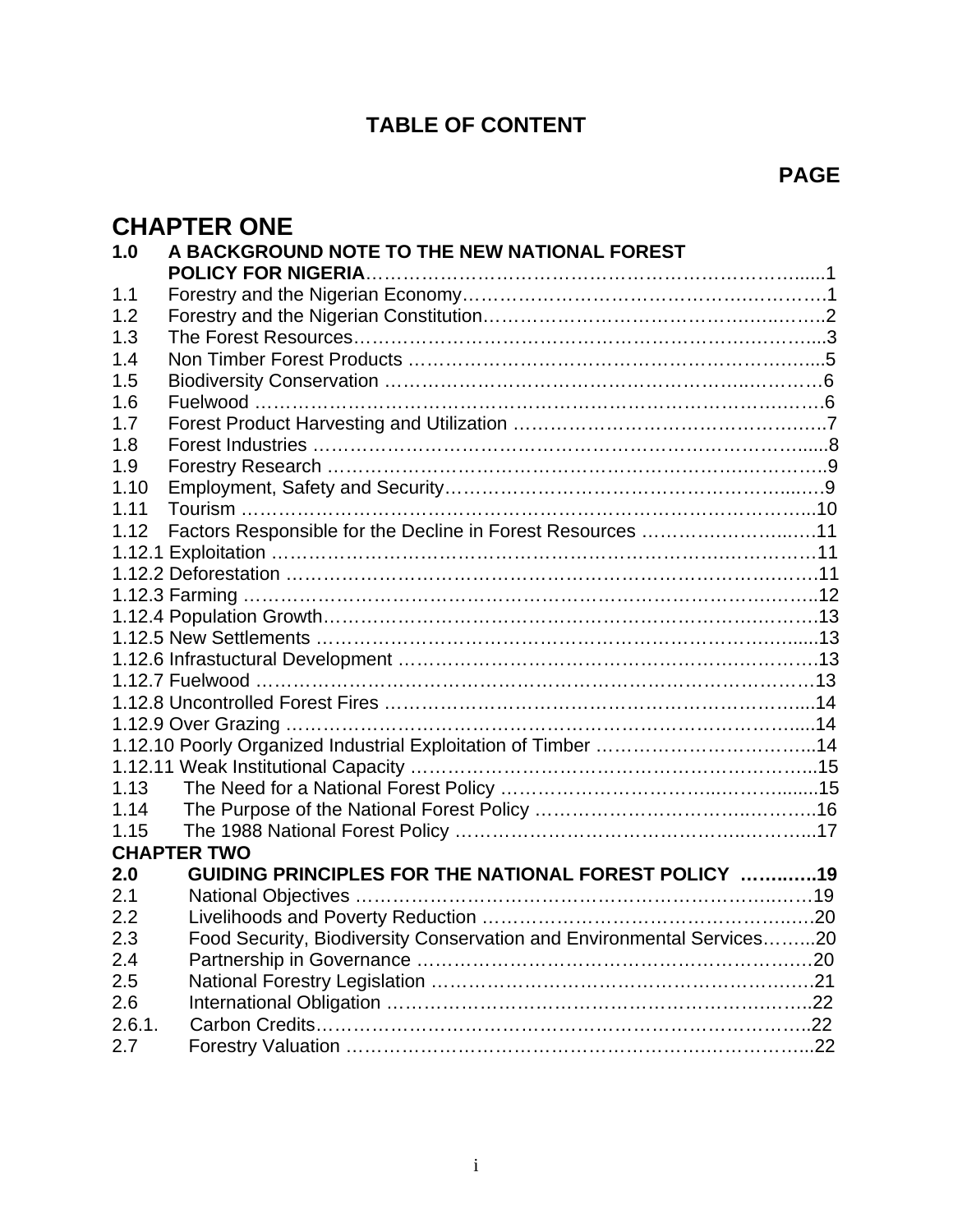# **CHAPTER THREE**

| 3.0<br>FOREST POLICY STATEMENTS, OBJECTIVES AND STRATEGIES23                             |  |
|------------------------------------------------------------------------------------------|--|
| 3.1                                                                                      |  |
| 3.2                                                                                      |  |
| 3.3                                                                                      |  |
|                                                                                          |  |
|                                                                                          |  |
|                                                                                          |  |
|                                                                                          |  |
|                                                                                          |  |
|                                                                                          |  |
|                                                                                          |  |
| 3.3.1.7 Strategies on Establishment of Model Federal Forest Reserves 28                  |  |
|                                                                                          |  |
|                                                                                          |  |
| 3.3.2 COMMUNITY PARTICIPATION: IN AND OUTSIDE FOREST RESERVES                            |  |
|                                                                                          |  |
|                                                                                          |  |
|                                                                                          |  |
|                                                                                          |  |
| 3.3.2.5 Strategies in Free Areas (Outside Forest Reserves) 30                            |  |
| 3.3.3 PRIVATE SECTOR INVOLVEMENT AND PARTICIPATION IN                                    |  |
|                                                                                          |  |
|                                                                                          |  |
|                                                                                          |  |
|                                                                                          |  |
|                                                                                          |  |
|                                                                                          |  |
|                                                                                          |  |
| BIODIVERSITY CONSERVATION, NATIONAL PARKS AND GAMES<br>3.3.4                             |  |
|                                                                                          |  |
|                                                                                          |  |
|                                                                                          |  |
| 3.3.4.3 Strategies to Support, Improve and Sustainably Manage Species                    |  |
|                                                                                          |  |
| 3.3.4.4 Strategies on Host Communities-Partnership and Empowerment 34                    |  |
|                                                                                          |  |
|                                                                                          |  |
|                                                                                          |  |
| 3.3.5.3 Other Strategies on Efficiency in Forest Harvesting, Conversion and Production36 |  |
| 3.3.5.4 Grading Rules, Quality Control, Certification, Log Tracking, Etc. 37             |  |
|                                                                                          |  |
|                                                                                          |  |
|                                                                                          |  |
|                                                                                          |  |
|                                                                                          |  |
|                                                                                          |  |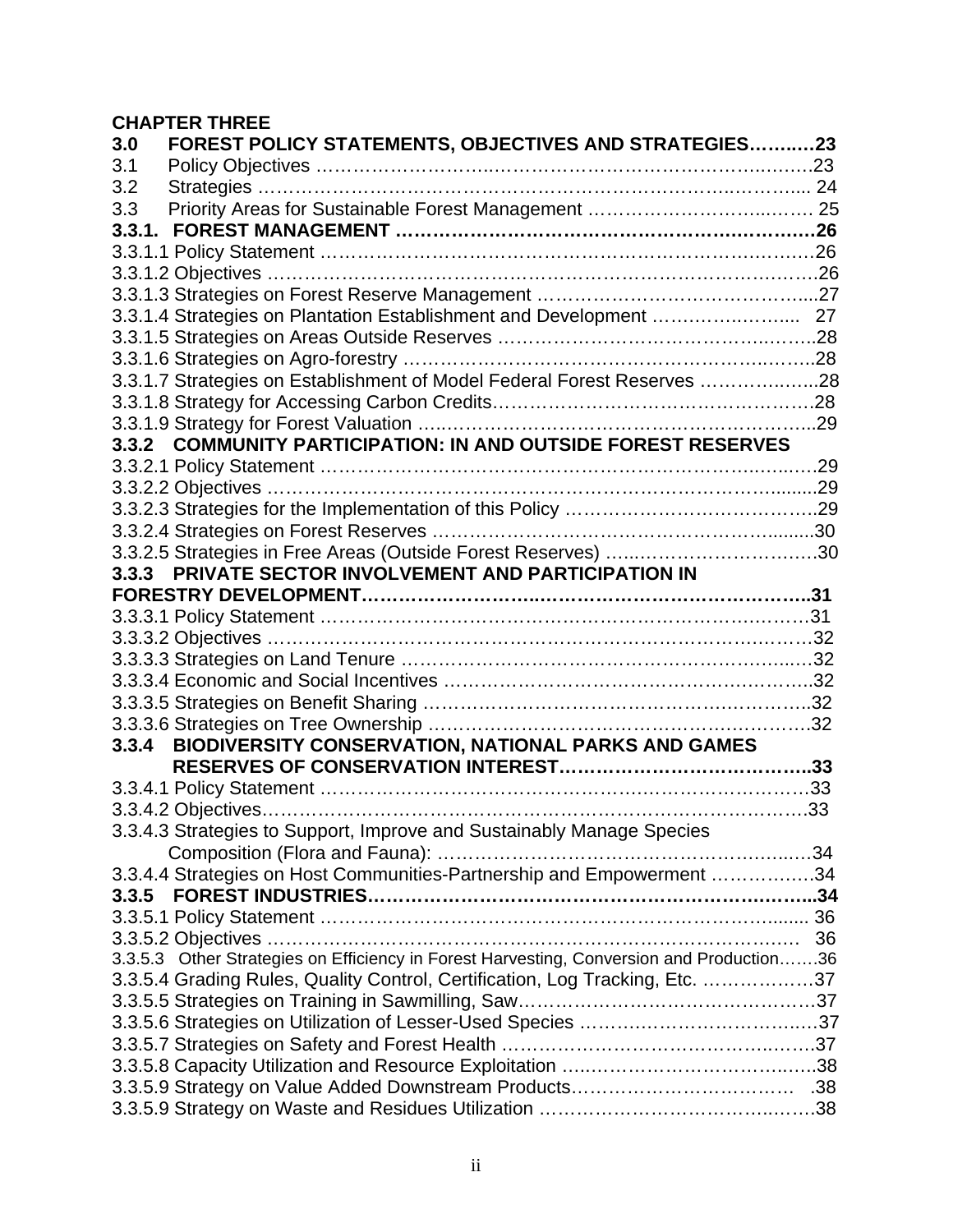| 3.3.6                                                                        |  |
|------------------------------------------------------------------------------|--|
|                                                                              |  |
|                                                                              |  |
| 3.3.6.3 Strategies Institutional Management and Empowerment at all Levels 39 |  |
| 3.3.6.4 Strategies on Communities and Private Sector Empowerment 39          |  |
|                                                                              |  |
|                                                                              |  |
|                                                                              |  |
|                                                                              |  |
|                                                                              |  |
|                                                                              |  |
|                                                                              |  |
|                                                                              |  |
|                                                                              |  |
|                                                                              |  |
|                                                                              |  |
|                                                                              |  |
| 3.3.9 WATERSHED FORESTS AND WETLAND MANAGEMENT45                             |  |
|                                                                              |  |
|                                                                              |  |
|                                                                              |  |
|                                                                              |  |
|                                                                              |  |
|                                                                              |  |
|                                                                              |  |
|                                                                              |  |
|                                                                              |  |
|                                                                              |  |
|                                                                              |  |
| 3.3.12 POVERTY ALLEVIATION AND FOOD SECURITY 49                              |  |
|                                                                              |  |
|                                                                              |  |
|                                                                              |  |
| 3.3.13                                                                       |  |
|                                                                              |  |
|                                                                              |  |
| 3.3.13.3 Strategies for the Implementation of this Policy Statement 51       |  |
|                                                                              |  |
|                                                                              |  |
|                                                                              |  |
|                                                                              |  |
|                                                                              |  |
|                                                                              |  |
|                                                                              |  |
|                                                                              |  |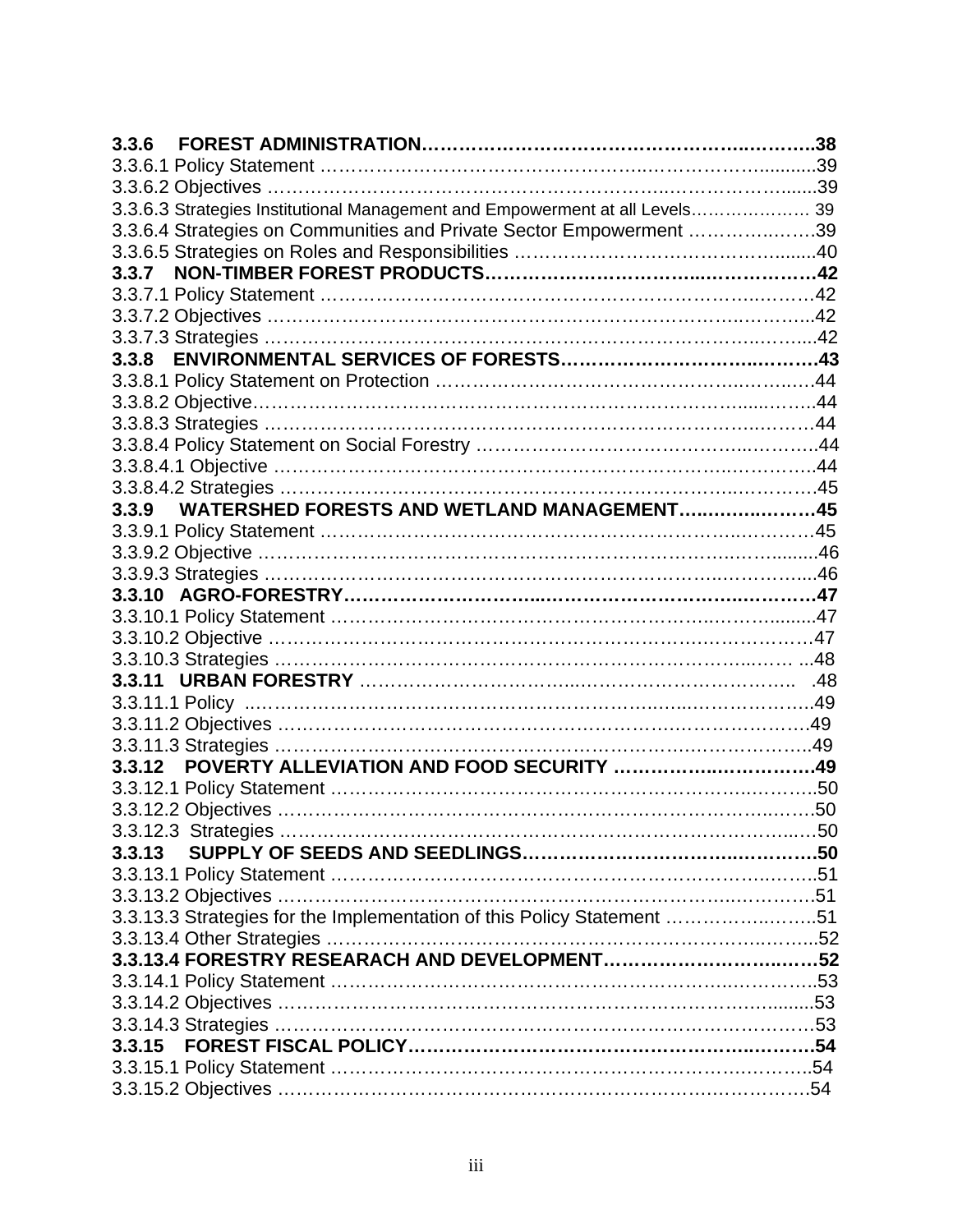| 3.3.20 DROUGHT AND DESERTIFICATION CONTROL 59           |  |
|---------------------------------------------------------|--|
|                                                         |  |
|                                                         |  |
|                                                         |  |
| 3.3.21 EMPLOYMENT, SAFETY AND SECURITY OF PERSONNEL AND |  |
|                                                         |  |
|                                                         |  |
|                                                         |  |
|                                                         |  |
|                                                         |  |
|                                                         |  |
|                                                         |  |
|                                                         |  |
|                                                         |  |
|                                                         |  |
|                                                         |  |
|                                                         |  |
|                                                         |  |
| MANPOWER DEVELOPMENT, TRAINING AND CAPACITY<br>3.3.24   |  |
|                                                         |  |
|                                                         |  |
|                                                         |  |
|                                                         |  |
|                                                         |  |
|                                                         |  |
|                                                         |  |
|                                                         |  |
|                                                         |  |
|                                                         |  |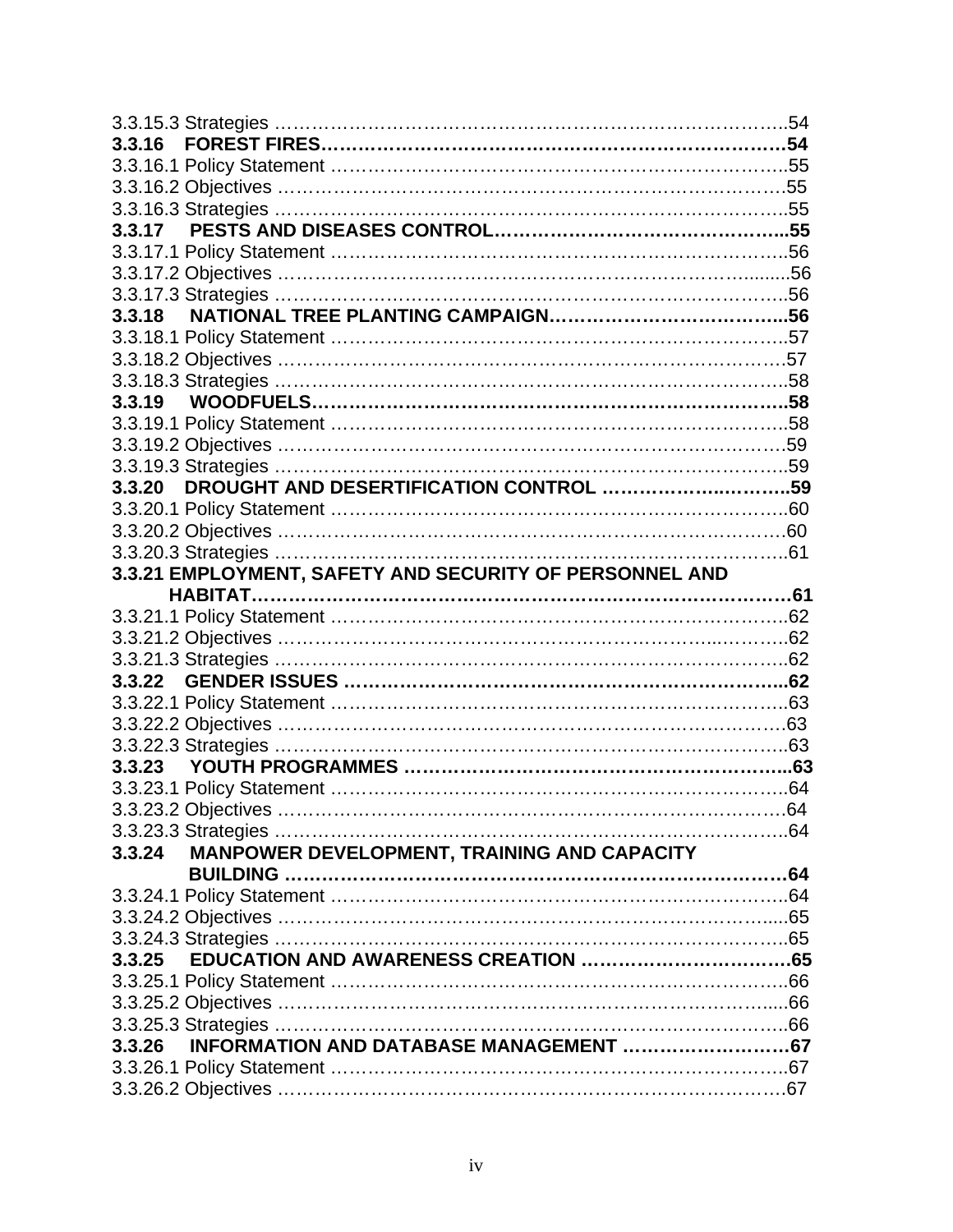|       | 3.3.26.4 Strategies on Processing and Management Information 67 |  |
|-------|-----------------------------------------------------------------|--|
|       |                                                                 |  |
|       | 3.3.27 LAND, TREE TENURE AND CONFLICT RESOLUTION 68             |  |
|       |                                                                 |  |
|       |                                                                 |  |
|       |                                                                 |  |
|       |                                                                 |  |
|       |                                                                 |  |
|       |                                                                 |  |
|       |                                                                 |  |
|       |                                                                 |  |
|       |                                                                 |  |
|       |                                                                 |  |
|       |                                                                 |  |
|       | 3.3.30 NATIONAL AND INTERNATIONAL COOPERATION 73                |  |
|       |                                                                 |  |
|       |                                                                 |  |
|       |                                                                 |  |
|       |                                                                 |  |
|       |                                                                 |  |
|       |                                                                 |  |
|       |                                                                 |  |
|       |                                                                 |  |
| 4.0   | SUPPORT FOR IMPLEMENTING THE FOREST POLICY75                    |  |
| 4.1   |                                                                 |  |
| 4.2   |                                                                 |  |
| 4.2.1 |                                                                 |  |
| 4.2.2 |                                                                 |  |
| 4.2.3 |                                                                 |  |
| 4.2.4 |                                                                 |  |
| 4.2.5 | Non-Governmental Organization (NGOs) and Community Based        |  |
|       |                                                                 |  |
| 4.2.6 |                                                                 |  |
| 4.2.7 |                                                                 |  |
| 4.4   |                                                                 |  |
| 4.5   |                                                                 |  |
| 4.5.1 |                                                                 |  |
| 4.5.2 |                                                                 |  |
| 4.5.3 |                                                                 |  |
| 4.5.4 |                                                                 |  |
| 4.6   |                                                                 |  |
| 4.7   |                                                                 |  |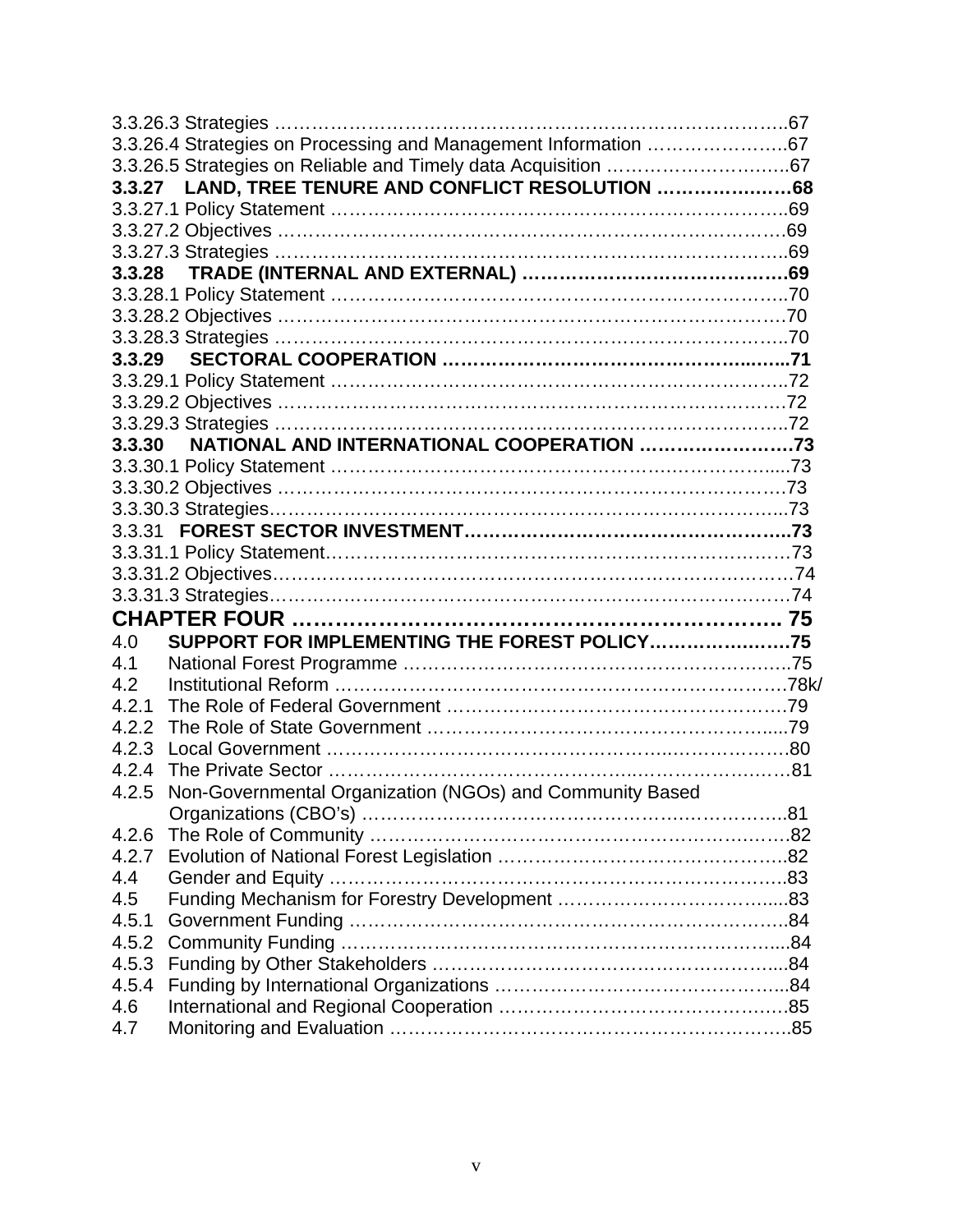# **CHAPTER ONE**

# **BACKGROUND NOTE TO THE NEW NATIONAL FOREST POLICY FOR NIGERIA**

#### **1.0 Introduction**

By the standards of Nigerian public institutions, the forest service is an old agency. Few modern agencies can trace ancestry in a straight line of succession since 1908 when the first Forestry Department was created. Fewer still can go back to 1887 when Mr. Moloney, the Governor of Lagos Colony published the Sketch of Forestry of West Africa or with the appointment of Mr. Cyril Punch as the Forestry Officer for Lagos Colony in 1899. Indeed, in 1902, Mr. H. N. Thompson formerly of the Burma Forest Service was appointed Conservator of Forests for the Lagos Colony and Southern Protectorate of Nigeria. And yet from a different perspective, the Nigerian forest service is much younger than most of the trees that are being harvested from the natural forest even today. The aim of this background information is to briefly give an overview of the Nigerian forestry sector.

#### **1.1 Forestry and the Nigerian Economy**

Historically, the forestry sector has contributed immensely to the Nigerian economy. There are records of exports of forest produce from this country since 1822. Similarly, before the forest, service was formerly constituted, interested forestry groups had introduced a number of trees and woody species into the country.

Forest resources increasingly constitute a significant element in our national economy. Unlike in the past when forests were taken for granted because they were found almost everywhere, people are becoming increasingly aware of the direct and far-reaching influences of the forest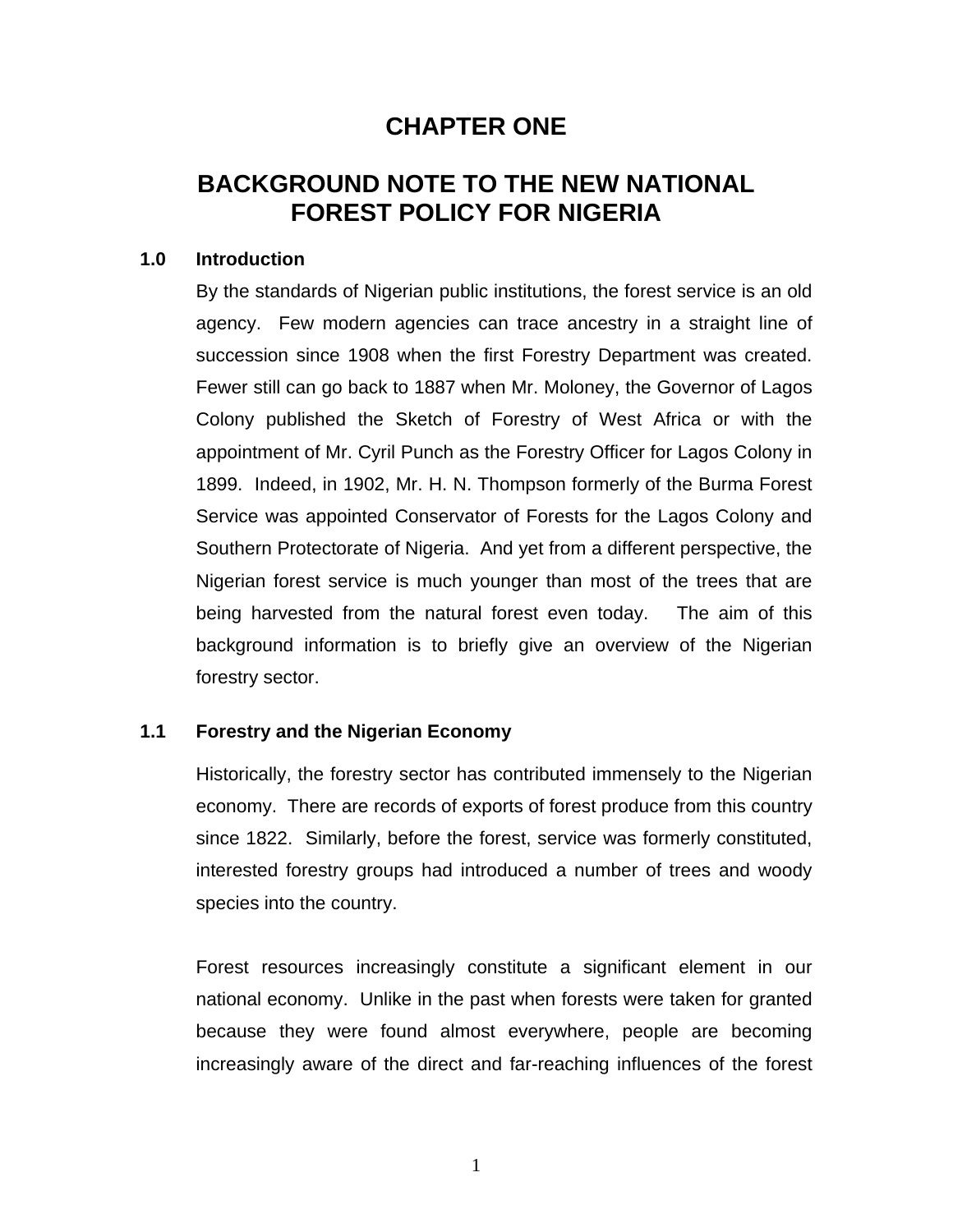as the available forests are continually diminishing while the demand for forest goods and services continues to rise.

Forestry and forest industries had played the role of a pace-maker – with major forest products being the mainstay of the country's favourable balance of payments in the past. The sector had accounted for about 2% of the Gross Domestic Products (GDP) and 8% of the agricultural value added over the last two decades. It provides employment for some 1.8 to 2 million people mostly part-time, who supply fuelwood and poles, together with 75,000 people employed in the log processing in the forest zones of south. Timber exports used to be important but were banned in 1976 in the hope of slowing down the rapid destruction of the forests. Import of wood products reached US\$177 million in 1986 and included pulp and paper products worth US\$165 million and wood panels worth US\$7.6 million. The Central Bank of Nigeria (CBN) (2002) put the contribution of forestry to Nigeria's GDP using 1984 factor cost at 1.27% in 1996; 1.24% in 1997; 1.22% in 1998; 1.2% in 1999 and 1.189% in 2000. The total value of the non-wood products and environmental functions are enormous though not completely quantifiable and so are under-estimated in national accounting. In essence, our use of plant materials from forests as industrial raw materials now stands next in importance to their uses as food directly or indirectly with wood still in command as the major structural material for building and other constructional purposes in the country's economy. The forest estate from which wood and other forest products are obtained has been subjected to severe encroachment, vegetation degradation and dereservation for agriculture, roads, transmission lines, expansion of urban area, etc.

#### **1.2 Forestry and the Nigerian Constitution**

However, political changes affected the continuity of one forest service for example, the first Forestry Development Plan promulgated for Nigeria:

2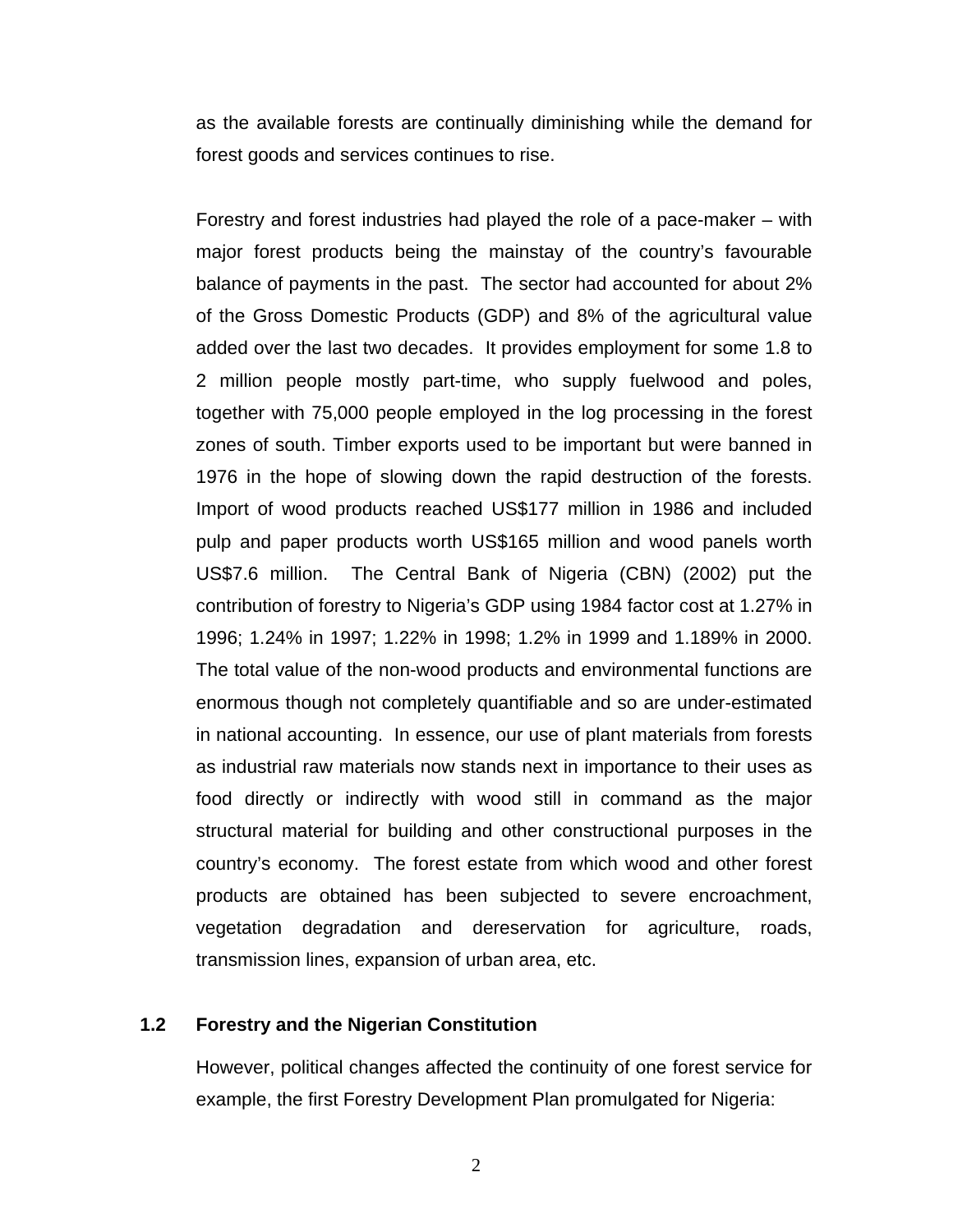**Forest Administration Plan, Nigeria 1945-55** was half-way through its life-span when a Federal constitution, was instituted in 1952. The objectives of the plan were therefore aborted particularly because under the federal constitution forestry became a regional subject and no Federal Department of Forestry was created.

With the creation of regional forest services, the sector began to witness a setback. For instance, the Federal Department of Forestry Research (now Forestry Research Institute of Nigeria - FRIN) created in 1954 had no direct inputs from the regions and for some years the research department existed only at headquarters level. Most expatriate and indigenous forest officers were deployed to the regional forest services thus depleting the research personnel. At independence, in 1960, the regional forest services were beginning to recover from the institutional break-up that had occurred in 1952. Thus, political development had a very great effect on the strength of the forest service as well as the magnitude and value of benefits accruing from the sector.

#### **1.3 The Forest Resources**

The country's forest and woody vegetation resources include the high forests, woodland, bushlands, plantations, and trees on farms. Each of these resources variously contributes to production, protection and conservation functions. Studies show that forest reserves occupy about 96,043 km<sup>2</sup> or about 10 million hectares, which is about 10 per cent of Nigeria's land area of 923,767 km<sup>2</sup>. The Forest estate is in about 445 gazetted Forest Reserves, distributed over the five main ecological zones:- the Freshwater/Mangrove, the Lowland Rainforest, the Derived Savanna, the Guinea Savanna and the Sudan/Sahel zones. The reserved forests are made up of the following; 20,746km<sup>2</sup> of high forest, 3,208 km<sup>2</sup> of derived savanna and 72,089  $km^2$  of savanna. This forest estate is the legacy inherited from the Colonial Forest Administration.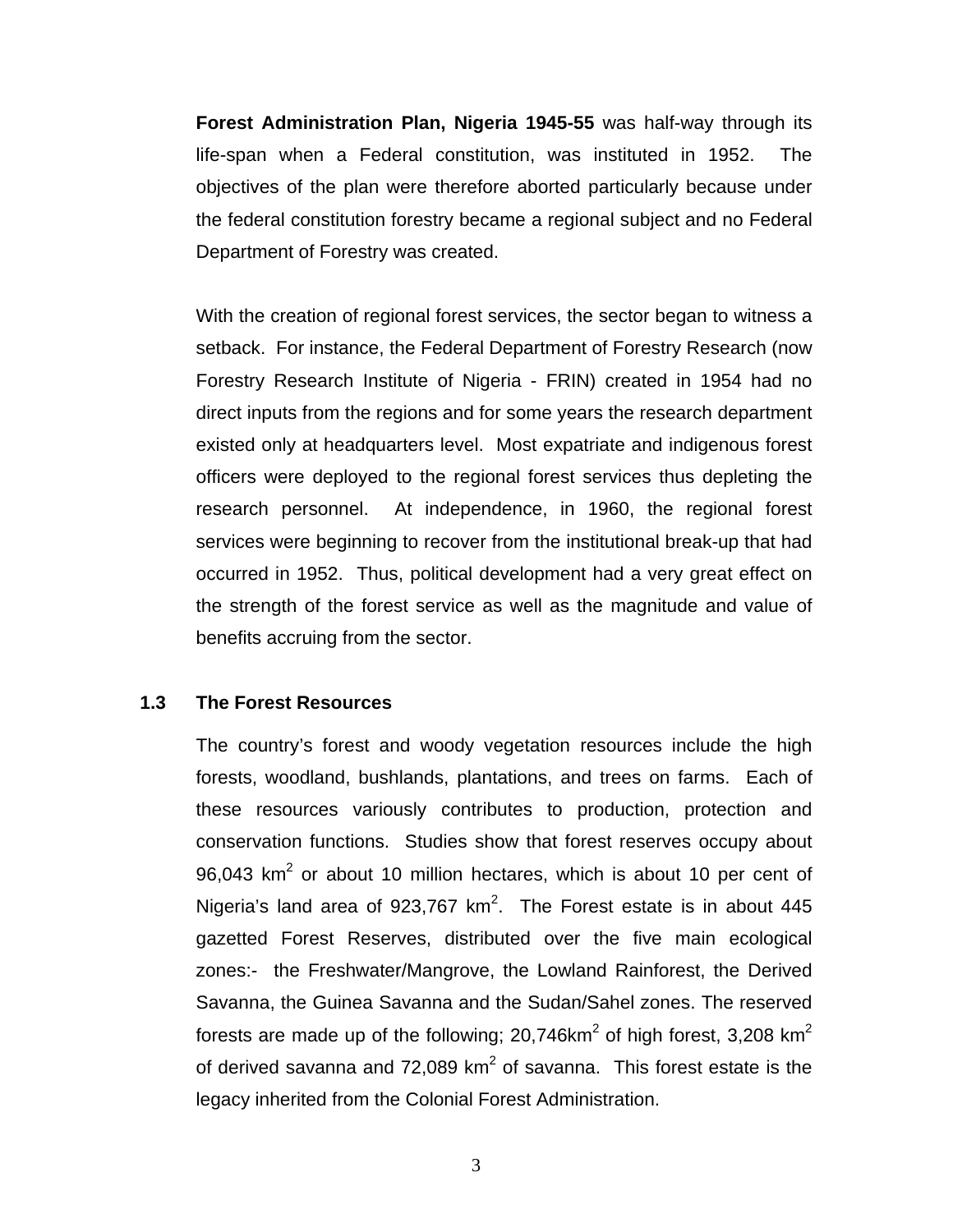Forest reservation in most part of Nigeria reached its peak in the mid 1950's, particularly in the Northern States where approximately 42,000 km<sup>2</sup> were reserved. Between 1960 and 1972 an area of over 12,900 km<sup>2</sup> was proposed for reservation in the Northern States. In the south forest reservation has been at a stand still and the prospects of creating more reserves in the future are not there. The situation now is that most of the forest reserves are being subjected to dereservation as a result of increase in population and economic expansion in other sector of the economy.

The gazetted wildlife conservation areas in the country are Game reserves, National Parks and Birds Sanctuaries. About 4.6% of total land area of Nigeria is devoted to wildlife conservation. There are eight national parks occupying a land area of 2,238,296 hectares distributed across the major ecological zones. In addition there are about 28 game reserves in the country on a total land area of 373,978 hectares.

Forestland is widely used by local communities for cultivating crops, grazing and for fuelwood gathering, as well as building materials sourcing. Uncontrolled encroachment and clearing of forestland will continue to occur until management plans are put in place to pursue the objectives for which existing forest estates were constituted. Implementation of these forest management plans will ensure that the objectives of sustainable production, protection and conservation are balanced with the dependence of the local communities on forest resources. Nevertheless, despite the lack of management in forest reserves, the Mean Annual Increment (MAI) per vegetation zone is usually higher than for forest reserves than outside the reserves.

The total forest plantations in Nigeria is estimated 269,000ha to date. They comprise about 109,377ha of Gmelina planted to supply pulpwood to

4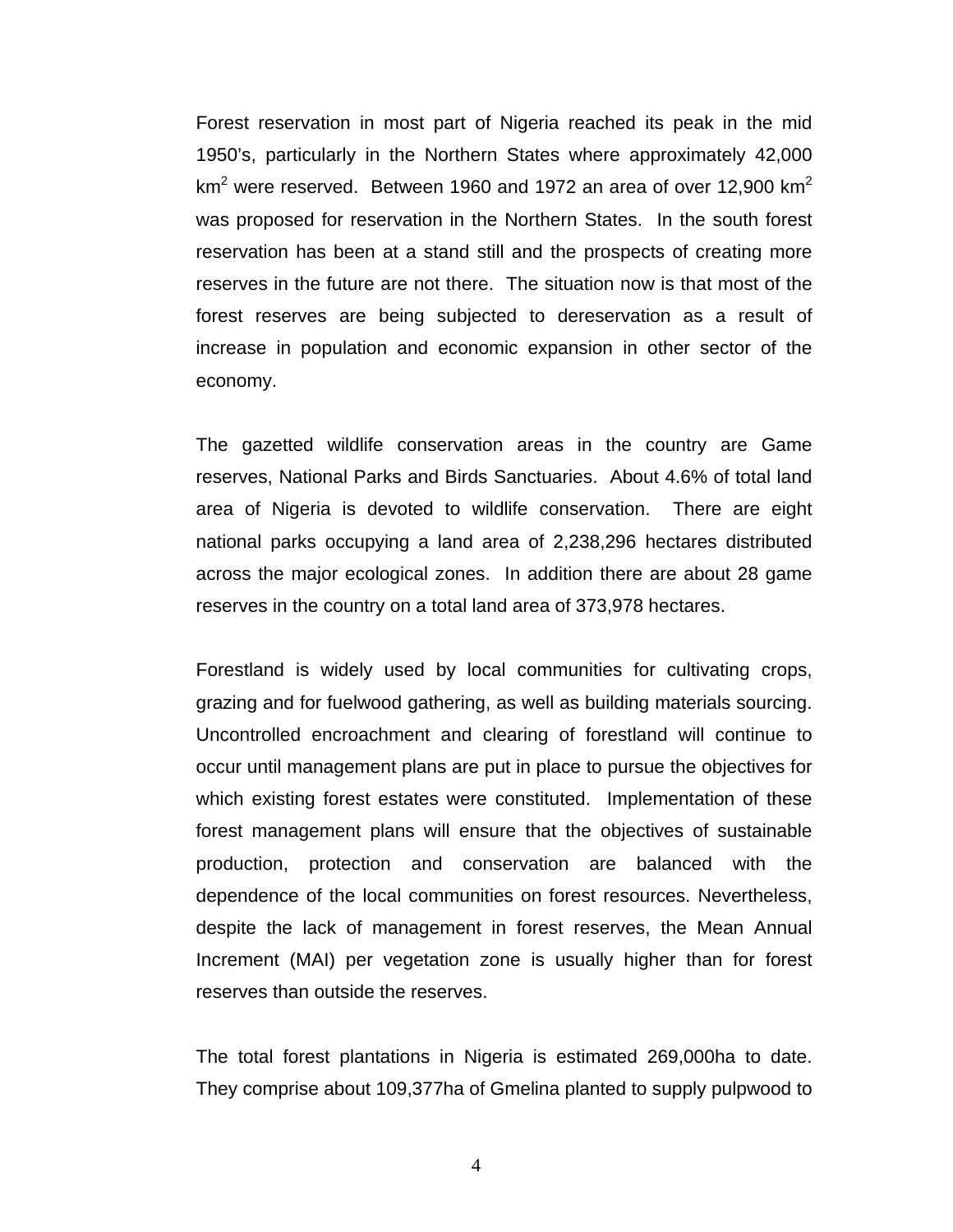the nation's pulp and paper industries and 159,623ha of other species mostly for industrial wood production. The other species include *Tectona*  grandis (MAI 6-10m<sup>3</sup>) *Terminalia ivorensis* (10 – 12m<sup>3</sup>), *Nauclea diderrichi*i (8m<sup>3</sup>), Triplochiton scleroxylon (6-8m<sup>3</sup>), Eucalyptus species (5-10m<sup>3</sup>), Pinus species  $(8{\text -}10\text{m}^3)$  and others especially of the Meliaceae family (*Entandrophragma* and *Khaya* species). All these plantations have been planted in forest reserves often at the expense of natural vegetation.

Presently, the expansion of industrial plantation is constrained by funding situation of the forestry sector since the down turn in the nation's economic fortune. The involvement of the private sector and local communities in industrial plantation development has been modest but constrained by some policies, which include the land and tree tenure, benefit sharing and the prevailing low tariff for all classes of wood, which is far below economic rates. However, in the savanna zone some  $2083 \text{km}^2$ (6,249 hectares) of shelterbelt have been established through the efforts of government with inputs from the communities, especially in choice of site and tree species. Analysis have shown that despite the initial success achieved in plantation forestry establishment by government, the needed level of planting to meet projected wood demand cannot be met, without broadening participation to include communities.

#### **1.4 Non Timber Forest Products**

Forest and trees provide an appreciable source of edible fruits and foods, fodder, medicine and cash income for many rural people. In Nigeria, over 150 indigenous woody plants from the various vegetation zones have been identified as yielding edible products for man and animals. For many people in Nigeria, the forests play the role of a pharmacy from which they obtain plant parts for the treatment of ailments. Economic products such as cane/rattan used for the production of baskets, chairs and other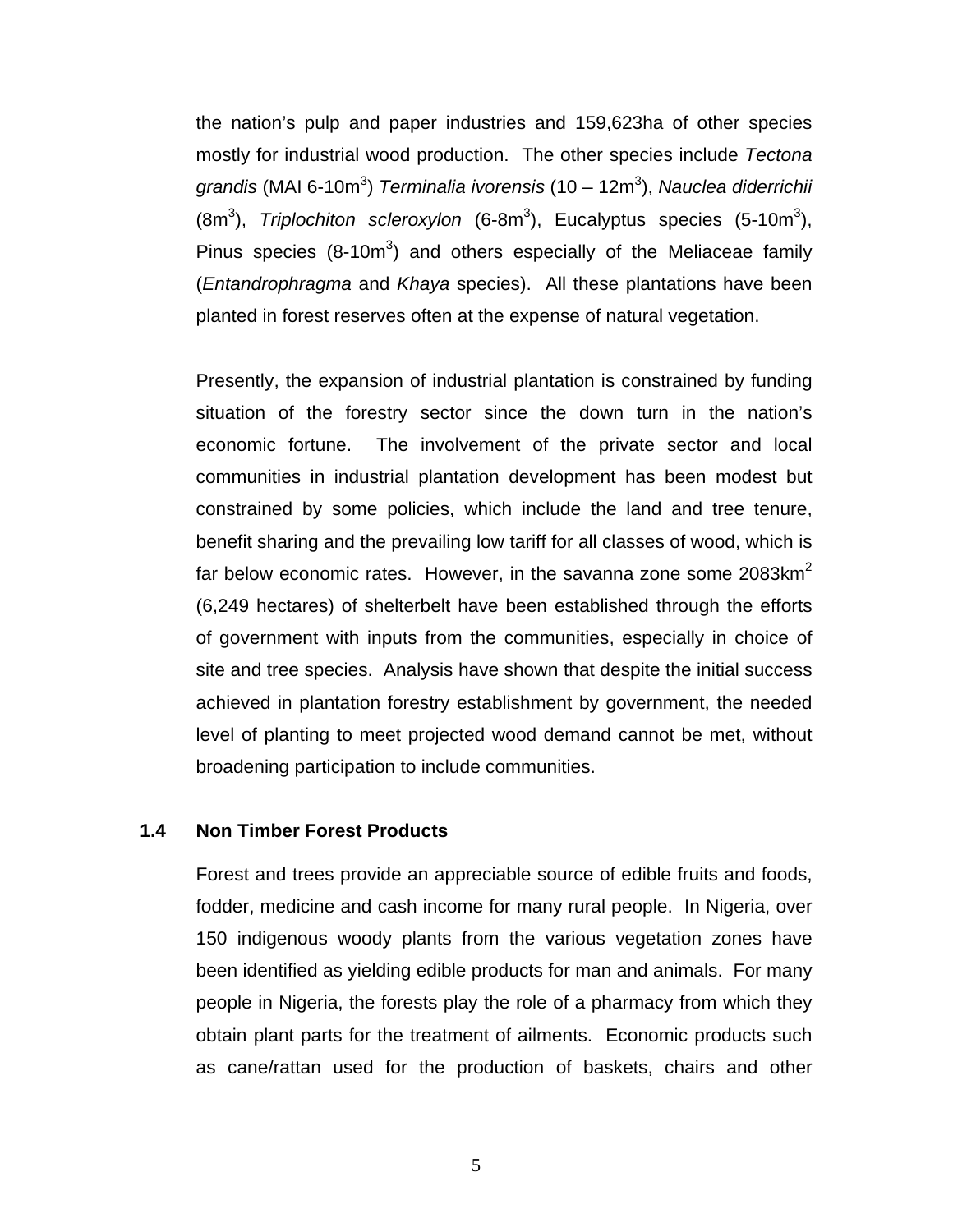furniture, raphia products for the production of mats and ropes; wrapping leaves; chewing sticks; and honey are obtained from the forest.

#### **1.5 Biodiversity Conservation**

Natural vegetation is the main repository of the genetic diversity which is crucial to improvements in agriculture and medicine, as well as the sustained supply of products and raw materials to industries. Undisturbed natural vegetation is often required to protect rare species that are endemic and are in danger of extinction. Despite the difficulties in quantifying and valuing biodiversity, its preservation is a national and global objective in the management of forestry resources. Since the potential use of a gene bank is difficult to foresee, and coupled with the irreversibility of loss of any endangered plant or animal species within on ecosystem, many analysts have opted for a conservation approach. Nigeria is endowed with 4,600 plant species, 707 of which are endemic. Conservation of this unique biodiversity should be assured but is being presently jeopardized by deforestation of the remaining natural forest and the forested wetlands.

Nigeria put in place a National Biodiversity Strategy and Action Plan in 2004. The strategy envisions a Nigeria that integrates biodiversity conservation in truly national programme of sustainable development aimed at substantially reducing poverty and designing a secure future and facilitating the growth of the Nigeria biodiversity industry for the benefit of the Nigerian community and economy, in line with the principles of ecological sustainability and social equity.

#### **1.6 Fuelwood**

Fuelwood available on sustainable basis from Forest Reserves and natural woodland is roughly estimated at between 11-17 million m3 per annum (1991). The annual consumption of wood in Nigeria is estimated

6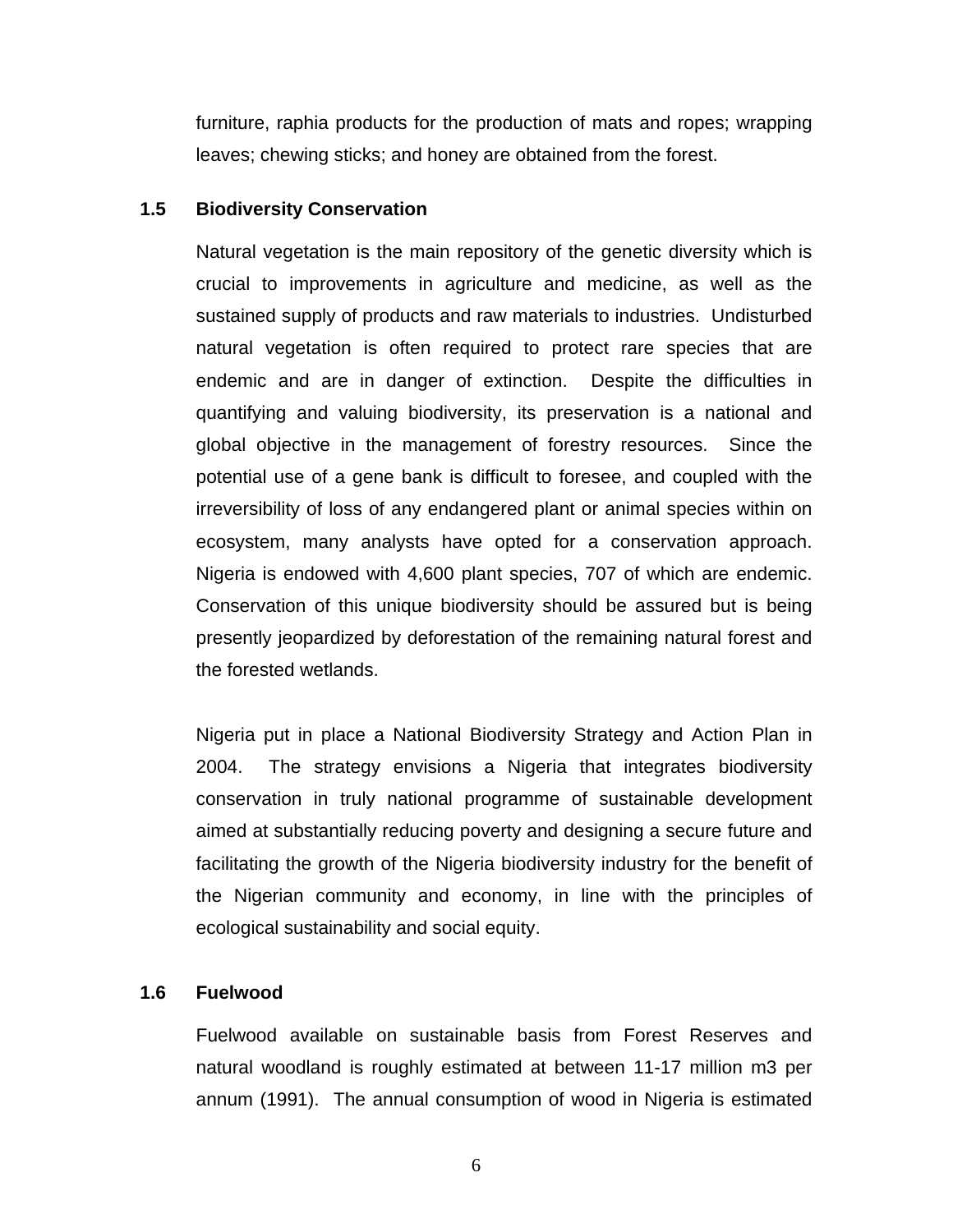to range between 80-88 million m3 of which about 80% is consumed as fuelwood. A potentially large gap between the demand and supply of fuelwood in Nigeria exists so that urgent steps ought to be taken to increase the available supply as well as manage the demand by the introduction of alternatives to fuelwood.

The dependence of the rural population (80% of the total population) on fuelwood for the energy needs and the inefficient utilization of fuelwood have contributed to the supply/demand in-balance of the forest stock, which is more noticeable in the arid zone of the country.

In the effort to reduce the over dependence of the population on fuelwood, some alternative forms of energy, for example, coal, coal briquette, kerosene electricity, Liquidfied Petroleum Gas (LPG), solar energy, biogas etc, need further development as viable potential alternative energy sources to fuelwood. If these are properly developed, the direct ecological implication will lead to a gradual reversal of the trend for improved environment.

#### **1.7 Forest Product Harvesting and Utilization**

The current level of demand for wood has outstripped the sustainable level of supply and this situation is expected to deteriorate further. The projected level of demand for wood in the year 2020 is 180 million  $m^3$  against a sustainable level of supply of less than 100 million  $m^3$ . The rapid rate of deforestation in the country (approximately 3.5% per annum) translates into an average loss degradation of 350,000ha to 400,000ha of forest cover every year. These trends do not support the government policy of maintaining 20 –25% of the land area under forest cover for the well-being of the national, regional and global environment. There is therefore the need to evolve strategies to address this issue.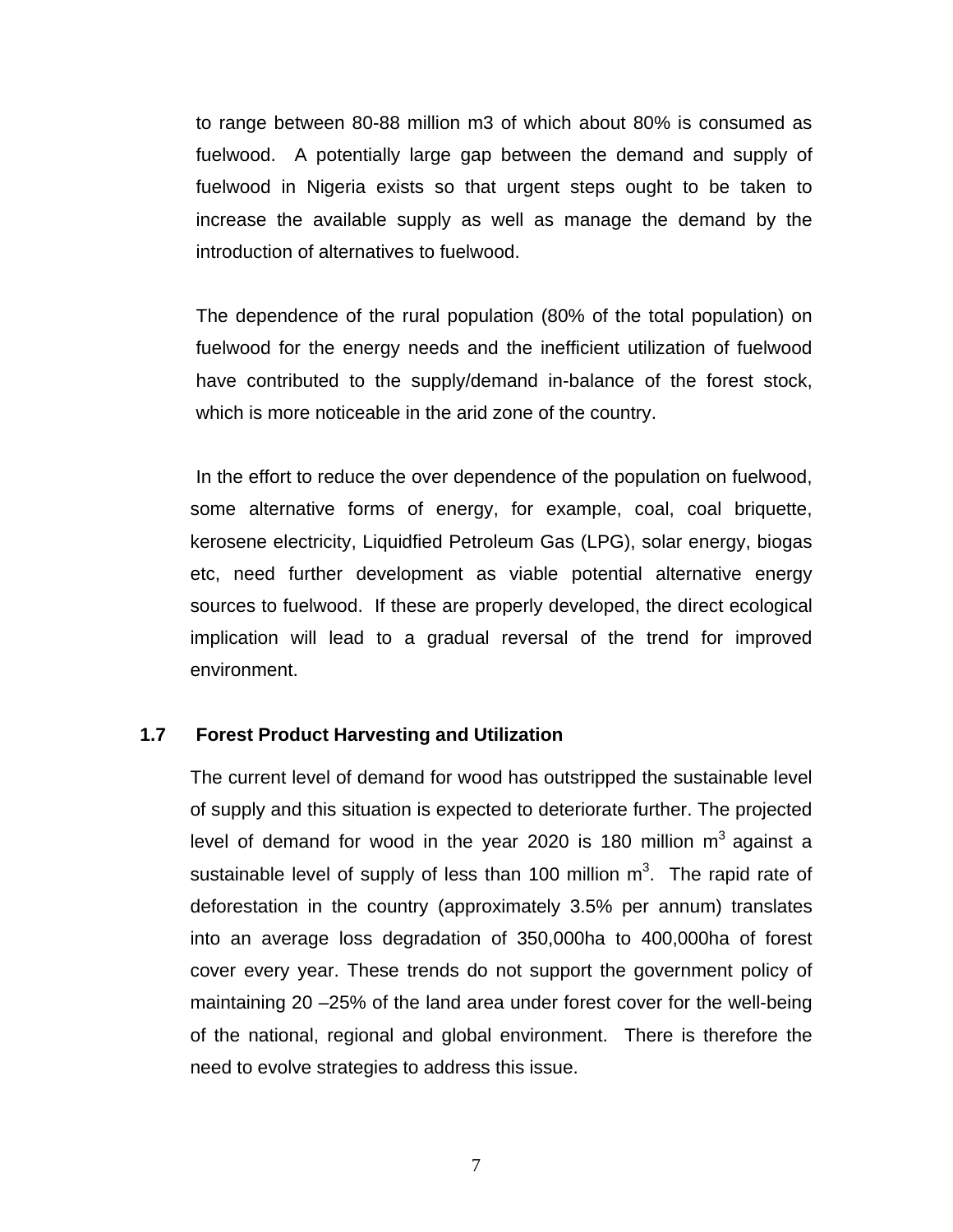#### **1.8 Forest Industries**

Activities of wood based industrial sector dates back to 1783 when some Europeans came into Nigeria. The only method of wood conversion then was pit sawing, which involved laying logs on pits and cutting them with cutlasses. Following increase in demand for sawnwood, an advanced method of using powered saw was introduced in 1914. Sawmill development started in 1909, such that by 1939 there were 16 mills in Nigeria. The number of sawmills increased to 21 in 1946, 35 in 1952, 80 in 1962, 350 in 1974, 1200 in 1981 and 1,349 in 1992. The States that are endowed with high forests have encouraged all types of forest enterprises to the extent that most towns or villages now hosts a wood processing plant of a sort in Edo, Delta, Ondo, Ogun, Lagos and to some extent Kwara and Benue States. Furthermore, wood based industries are also located in the drier Northern States of the country, drawing raw materials from the humid States. All these have compounded the onslaught on the forest resources and hence the unabated "deficit aura".

More importantly, the switch to the establishment of forest plantations necessitating clear-felling of large hectares has also been accompanied by unnecessary wastes of wood resources at various stages, particularly forest exploitation, transportation and processing. On a positive note, the realization of the worsening wood supply situation and of the growing magnitude of wood waste led to the banning of round wood exports in 1975. That intervention in itself was a welcome precedence for Federal Government involvement in the rationalization of the forest industrial subsector whose inspiration and management are firmly noted in the States. Over the years, the national quest for finished wood products has also attracted investments in other wood based industries such as plywood, and veneer mills, particle board mills, pulp and paper mills, and match and splints factories.

8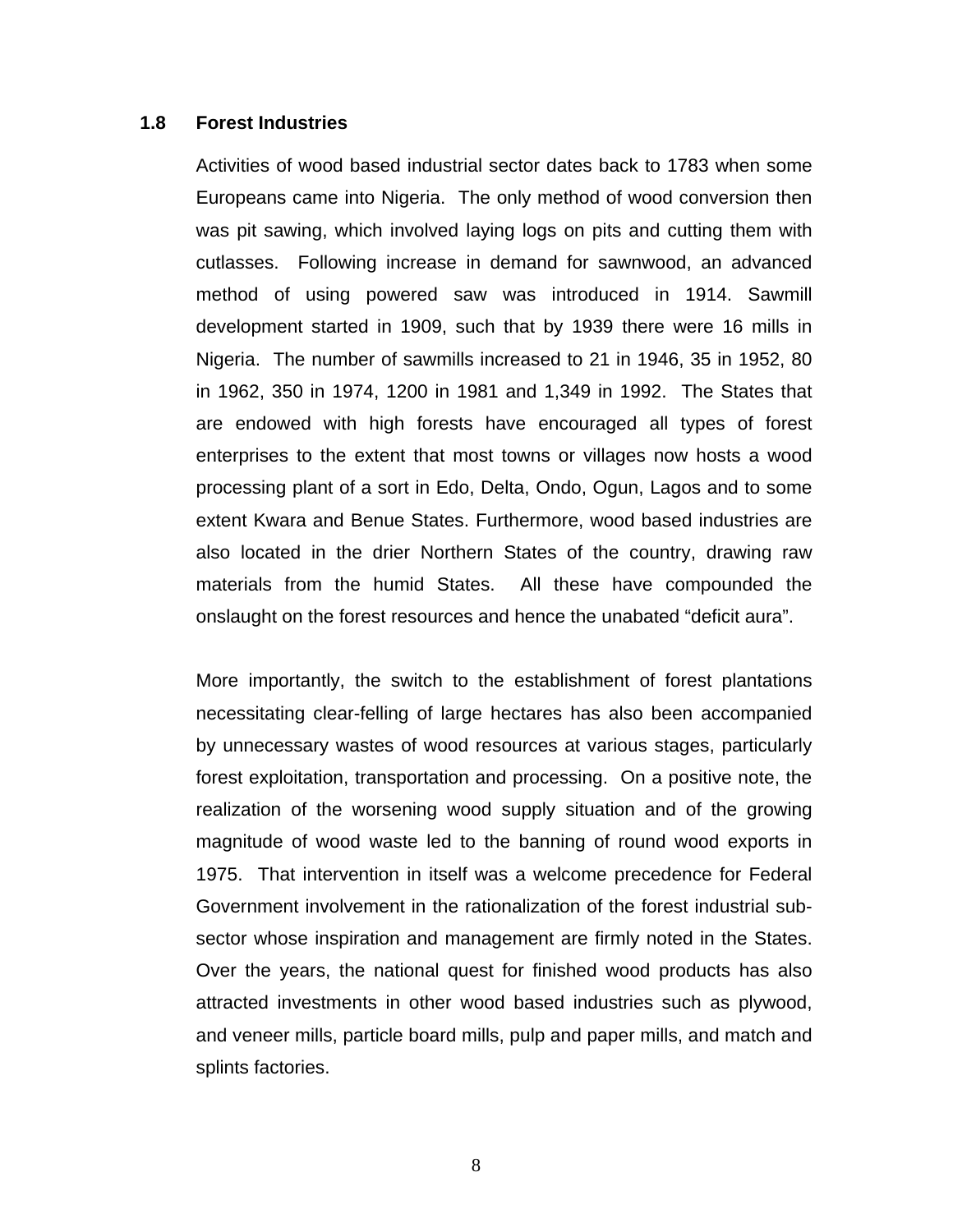#### **1.9 Forestry Research**

Research became a department in 1954 with very few activities outside its headquarters at Ibadan until 1964 when the Savanna Forestry Research Station was established in Zaria through the assistance of United Nations Development Programme (UNDP) and the Food and Agriculture Organization of the United Nations (FAO). Over the years, the research and the management services have maintained minimal contact to the exclusion of research results and the development of investigations relating to urgent forest management problems. Although today the Forestry Research Institute of Nigeria (FRIN) has a fair geographical presence in the various ecological zones of the country, nevertheless, the point of interest is the continuing gap between forest service-induced research activities and those that are initiated and financed by the Research Institute itself.

#### **1.10 Employment**

The forestry sector employs about 2 million people, mostly part-time, to supply fuelwood and poles; and around 75,000 people in the industrial sector processing logs. This represents over one quarter of the labour force in the manufacturing industry. At present, the wood industries still rank very high, employing about 44.3% of the manufacturing labour force both skilled and semi-skilled.

An unquantified proportion of the rural population is involved in a daily and routine gathering, processing and marketing of such forest products as nuts, mushroom, honey, fruits, bushmeat, fish, fodder, fibre, spices, resins, gums, tannins, medicinal plants and fuelwood.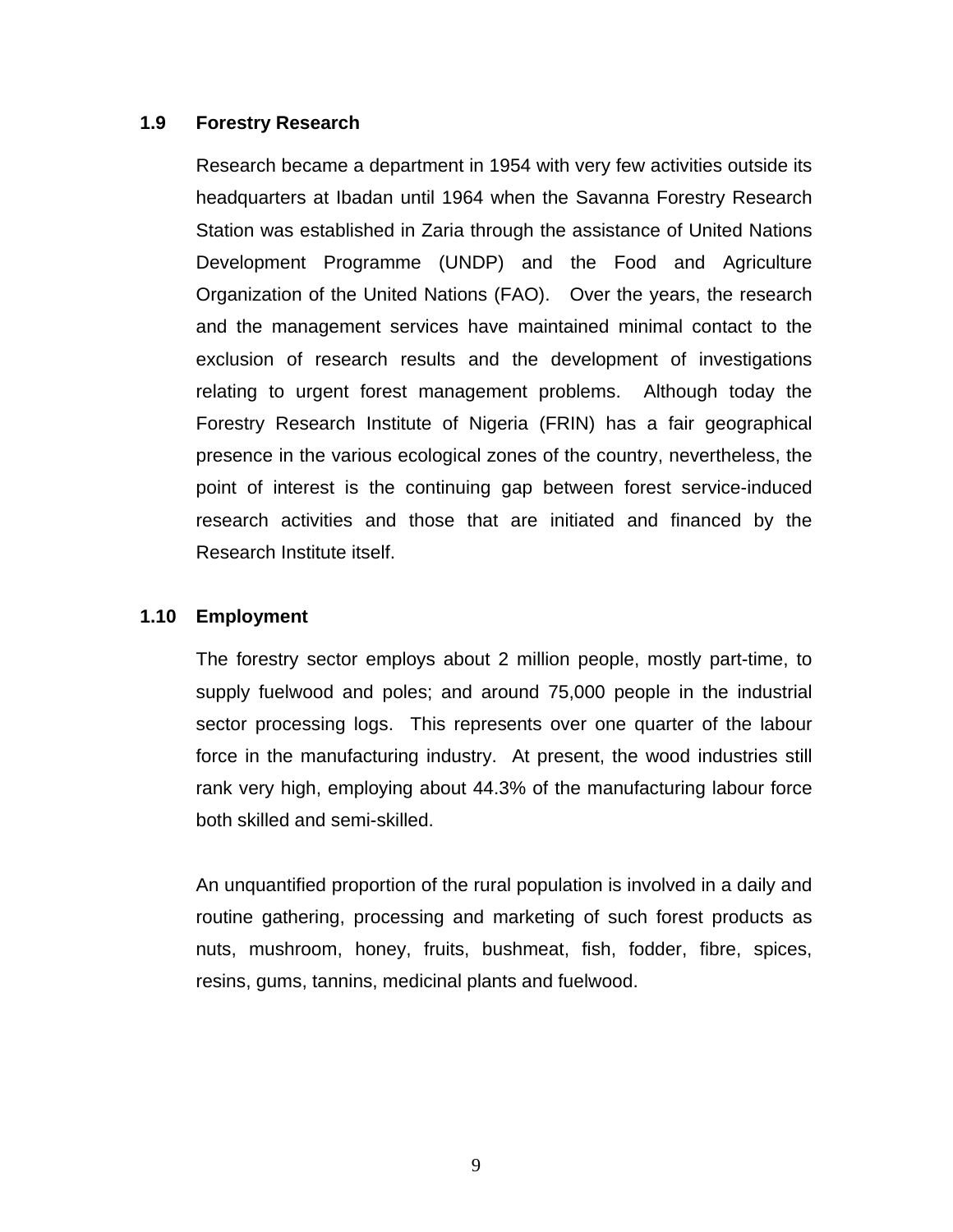With the growing population, increasing urbanization and economic activities, the demand for recreation is bound to increase. This leads to more employment from the development of more facilities in urban forestry in such areas as ornamental gardening, landscaping and recreational parks located in most urban centres and major cities in Nigeria.

The safety, health and security of forestry personnel as well as the sustainable management of the plants and animals habitats shall be of paramount consideration.

The essential role of forestry in the economy lies in its eminent and dynamic character. With its high rate of multiplier effects, the potentiality of forestry as a source of employment, foreign exchange earnings, the investment proposition is tremendous. These are the considerations which justify the demand that modernization of forestry practice and all that goes with it be accorded a well deserved priority in the present economic dispensation.

#### **1.11 Tourism**

With a growing population, increasing urbanization and economic development, the demand for recreation is consequently bound to rise in the country. The quality of life for many citizens could easily be improved upon through the promotion of urban forestry, relaxation centres at the periphery of city-centres and parks. In pursuance of this objective, Nigeria has adopted a number of different categories of conservation techniques ranging from various ex-situ to in-situ thereby encouraging the development of ecologically sensitive areas for ecotourism and other purposes. There are at present 8 National Parks in the country. The eight National Parks have remained the focal point of national tourist attraction and have concentrated on the protection and conservation of the flora and fauna while equally improving on the services available in them.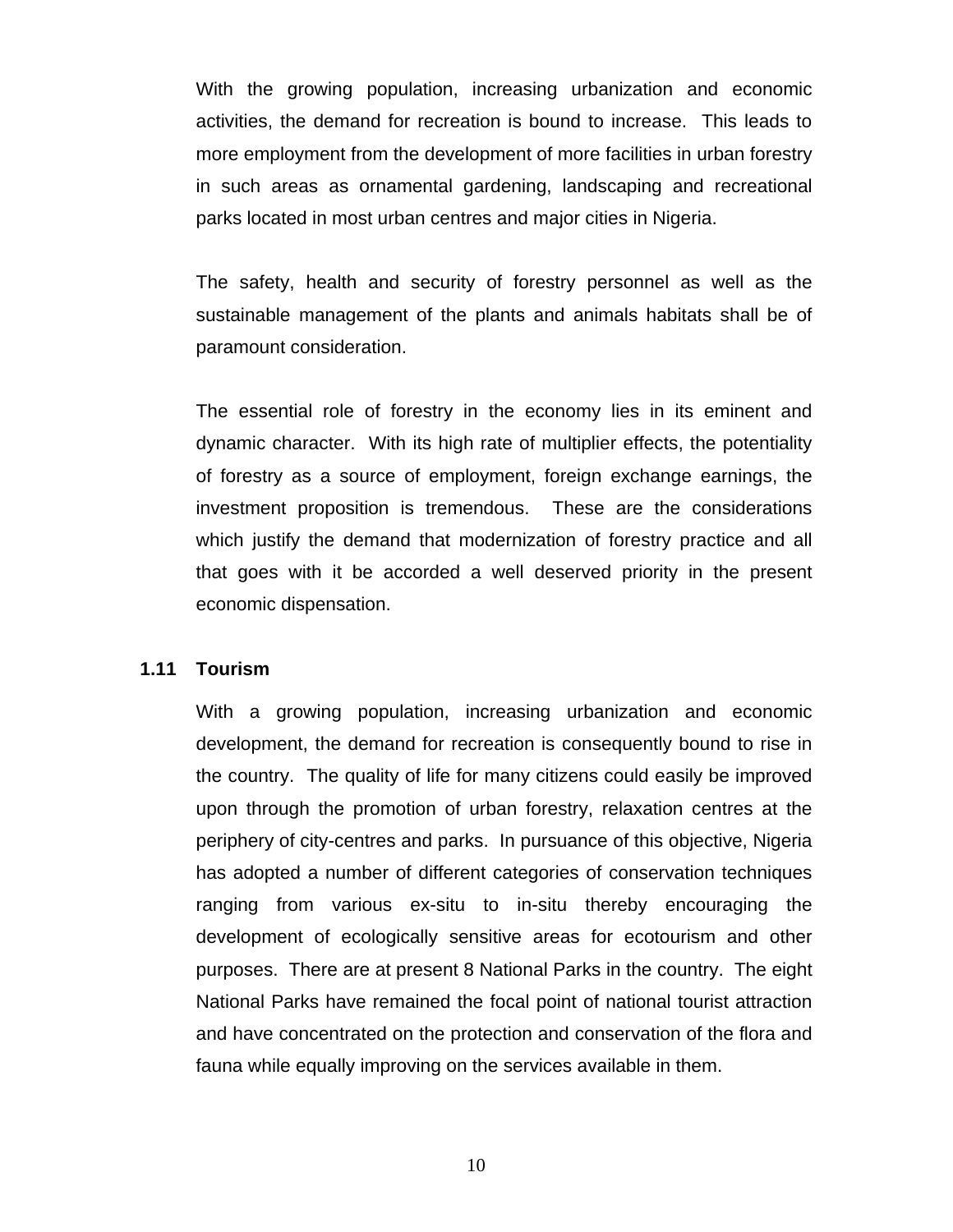Undoubtedly, forests provide the capital resource base for the development of Tourism Industry in the country.

#### **1.12 Factors Responsible for the Decline in Forest Resources**

#### **1.12.1 Exploitation**

The volume of timber export from Nigeria which peaked in 1964 stood at around 700,000m<sup>2</sup> a year and declined steadily to about 290,000m<sup>2</sup> in 1970. By 1960, the strain of intensive timber exploitation on the forest resources in Nigeria began to manifest. The most valued species such as the mahoganies, Iroko and Gegu were increasingly scarce in logged areas.

The logging and other forms of activities were concentrated in forests outside the forest reserves. As these areas were logged over and with scarcity of timber in these areas, the activities were shifted to forest reserves to meet the timber demand. Large concession of forest reserves were granted to timber dealers. These concessions have been logged over and over with out due recognition to Annual Allowable Cut (AAC). This has led to serious resources depletion. This brought about the ban of export of logs and sawn wood in 1976 by the Federal Government. There was however, a marked increase in importation of pulp, paper, particleboard and fibre board. This exceeded N150m annually from 1978. The present situation in Nigeria forestry is characterized by inability of the sector to meet pressing national demands and to contribute its maximum quota to national development.

#### **1.12.2 Deforestation**

The degradation of Nigeria forest resources in indisputable. Between 1980 and 1990, the annual rate of deforestation averaged 3.5% and the forest area declined form 14.9 million ha. to 10.1 million ha. This translates to the loss of 350,000 to 400,000 ha of forest land per annum for the country. This is leading to phenomena which affect most of the population, including soil degradation, water contamination, siltation and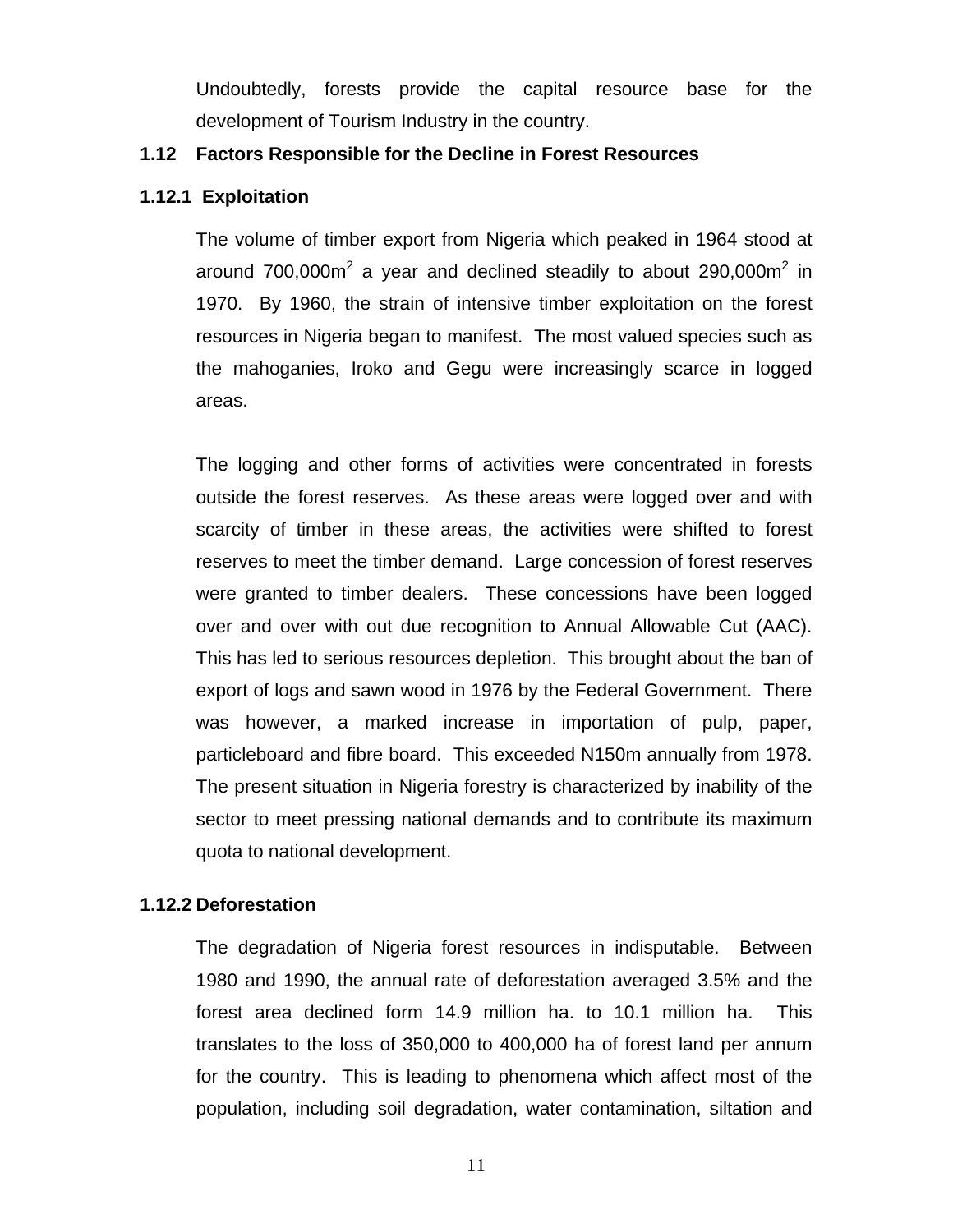drying up of water bodes, micro-climate change and the depletion of fauna and flora.

The Environmental Management Project (EMP) report on vegetation and land use changes in Nigeria showed that undisturbed forest decrease from 2.9% of total land area of Nigeria in 1976/78 to 1.3% in 1993/95 – (decrease of 1,383,700 hectares). Also the disturbed forest increased from 1.6% of total area of Nigeria in 1976/78 to 2.1% in 1993/95 – (an increase of 441,700) hectares. The report also revealed that the Riparian forest decreased from 0.8% to 0.6% - a decrease of 214,800 hectares within the same period.

This is an alarming trend. Steps and necessary initiatives should be taken to check this development. Otherwise, the fear that the remaining forest area of the country would disappear in the next three decades might become a reality.

#### **1.12.3 Farming**

There are several factors for decline in the forest resources. Man is the most important. The clearing of land for farming accounts for over 80% of total forest area deforested every year. Majority of the farmers (more than 20 million) practice shifting cultivation where by each farmer cultivates a plot of land for two to three years after which soil fertility is depleted and he moves to another plot to allow the previous plot to fallow and recuperate. During land preparation by the farmers, the trees are felled and burnt on site. As cultivated lands are depleted, farmers look to forested lands for fertile soils. The tendency is for farmers to encroach on forest reserves where soils are relatively more fertile. This means more deforestation and depletion of forest resources.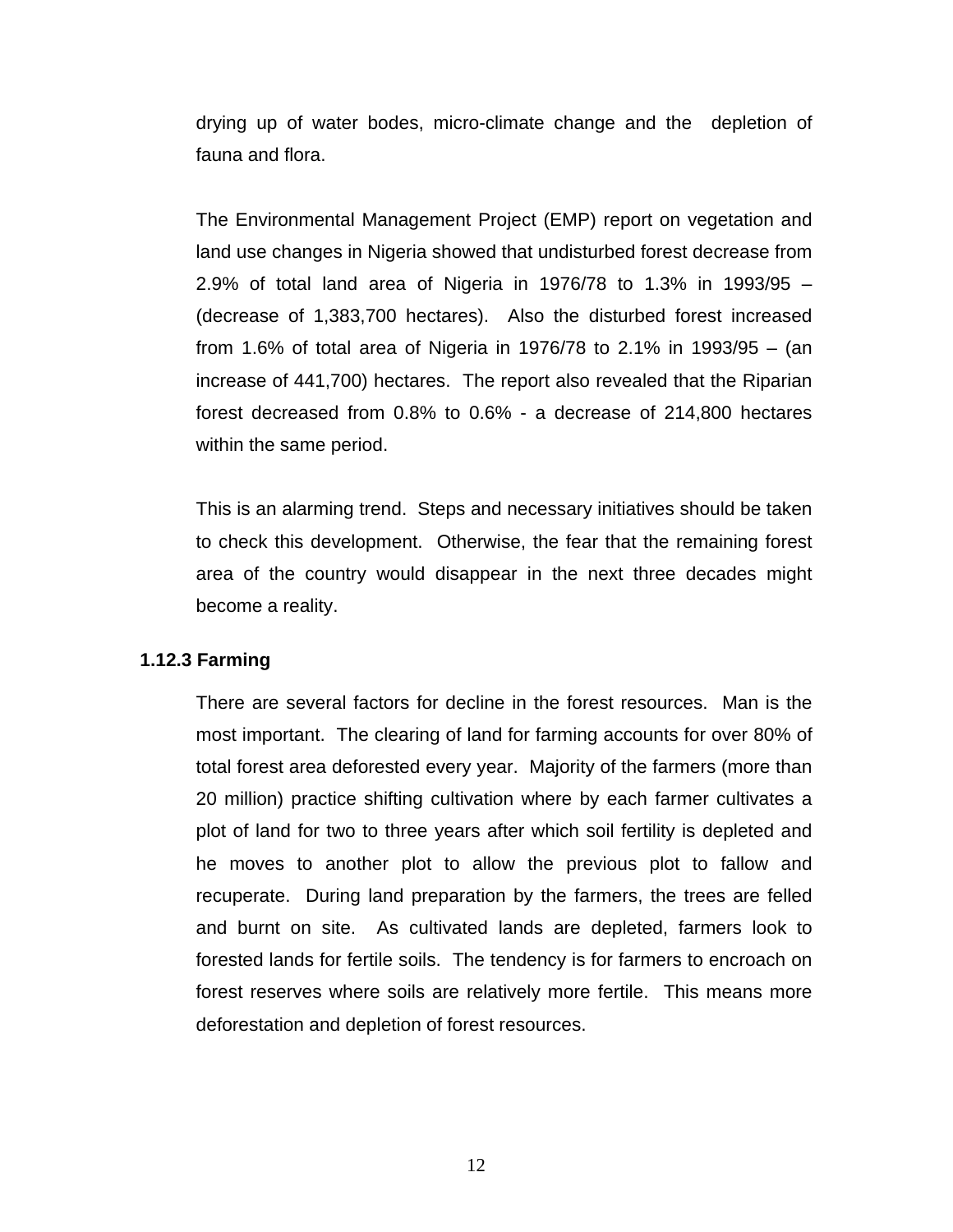#### **1.12.4 Population Growth**

Population growth also is an important factor of forest resources depletion in Nigeria, the population growth rate is put at about 3%, which is quite high, while the nation's population is estimated at over 120 million. The implication of this is that with the growth of the farming population more farming land would be required. This will put a correspondingly increased pressure on forest lands. This is because every new farmer in the community is entitled to a piece of land for farming. Under the customary land tenure systems prevailing in most parts of Nigeria, forest lands outside forest reserves are owned by communities.

#### **1.12.5 New Settlements**

In addition population growth has impact on resource depletion as new settlements spring up to accommodate new families. Existing towns grow into major urban centers thereby swallowing up adjoining farm lands and farmers pushing back the forest boundaries to create new farm lands.

#### **1.12.6 Infrastructural Development**

In different parts of the country, forests are being destroyed to pave the way for establishment of industrial estates, housing estates, markets, airport, roads, telephone lines, power grid lines and commercial agricultural plantations and large scale farming.

#### **1.12.7 Fuel Wood**

There is widespread cutting of wood for fuel particularly in rural areas which depend on this source for up to 80% of total energy requirement annually. The annual consumption of wood in Nigeria is estimated to range between 80 and 88 million cubic metres of which 80% in consumed as fuel wood.

13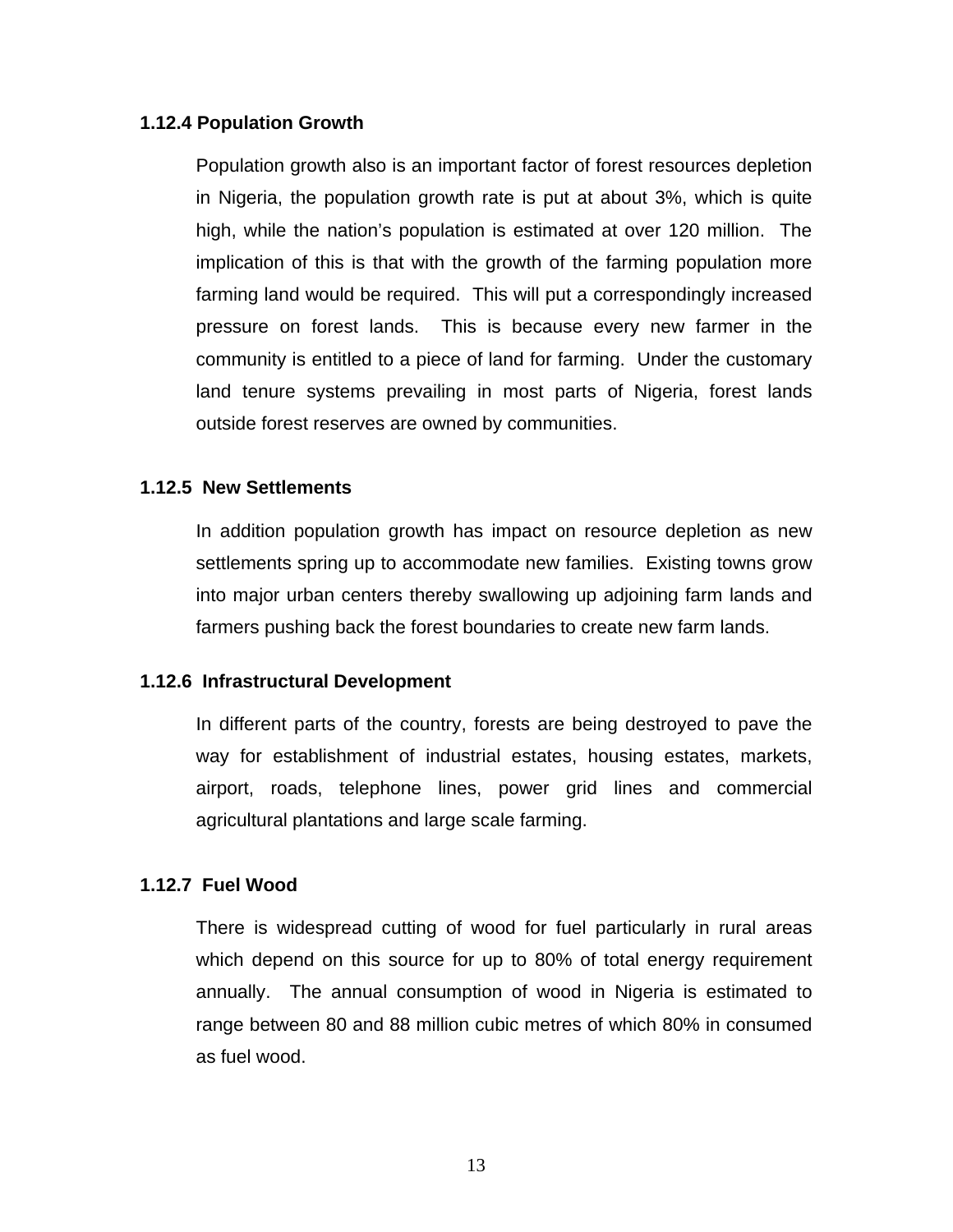It is estimated that about 32 million cubic metres of fuel wood is consumed in the rural areas annually. The dependence of rural population (80% of the total populations) on fuelwood for their energy needs and the inefficient utilization of fuel wood have contributed to the serious resource depletion which is more noticeable in the arid zone of the country.

#### **1.12.8 Uncontrolled Forest Fires**

Of all the factors causing environmental degradation and depletion of resources, none has as much destructive effects as uncontrolled forest fires. Large tracts of forested land are laid bare within minutes as a result of bush fires, resulting in destruction of unquantifiable volume of forest resources. In short, the devastation of the forest ecosystem by fire is more thorough than that of any other single factor of forest degradation.

#### **1.12.9 Over Grazing**

The natural vegetation over most of the arid zone of Nigeria has been greatly modified by overgrazing by livestock. The region contains over 60 percent of the nation's livestock population in terms of cattle, goats, sheep and camels. As population increases, the number of livestock tend to follow a similar trend in order to meet the nation's protein requirement. The result is progressive reduction in vegetation cover and increase in resource depletion.

#### **1.12.10 Poorly Organized Industrial Exploitation of Timber**

Although the contribution of timber exploitation to resource depletion has not be properly quantified, it is certainly one of the most important factors in resource depletion. Most state governments have over the last decade seen the forest as a source of revenue to meet development needs. Hence forests are now more unsystematically exploited without restraint. A recent case in point is the unsustainable of exploitation of teak (*Tectona*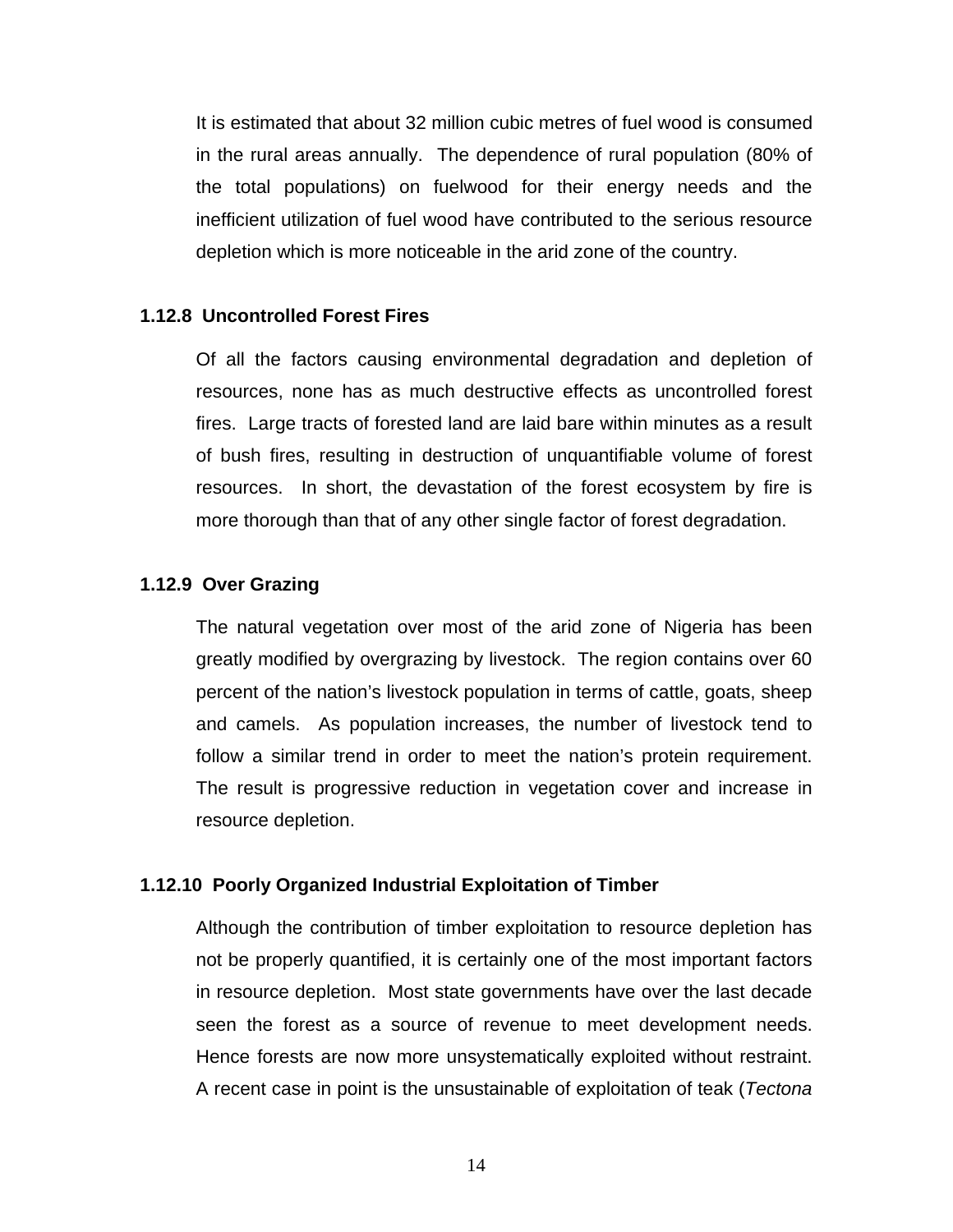*grandis*) plantation in country for export just to generate revenue for the various state government. In addition, the high incidence of illegal felling of timber and under-reporting of produce extracted contribute greatly to resource depletion and loss of revenue.

#### **1.12.11 Weak Institutional Capacity**

There is weak institutional capacity to effectively implement sustainable forest management strategies. For example, most states do not have appropriate forest resources information and data for the development and or updating of management plans. Additionally, policies, obsolete legislation, lack of facilities, and shortage of manpower at Federal, State and Local Governments and communities levels are contributing factors.

#### **1.13. The Need for a National Forest Policy**

The forest estate of Nigeria is one of the most important and valuable national assets. Indeed it constitutes a renewable resource infinite in diversity and potential.

A concerted national effort is therefore imperative in order to salvage the forestry sector from the onslaught of stakeholders who are interested only in the revenue potential of the sector and greatly scared of the pertinent resource needs. A national approach to the problem is urgently necessary because forestry matters are not compartmentalized within political boundaries. Much more importantly, it should be stressed that most of the disasters that have occurred within Nigeria over the last five years are directly traceable to forest misuse. For instance, disasters such drought desert encroachment, floods, siltation, soil erosion, decreasing agricultural productivity and economic recession are, to some extent due to the poor management of our forest resources. These disasters are national in character and impact. Our forests constitute a natural environmental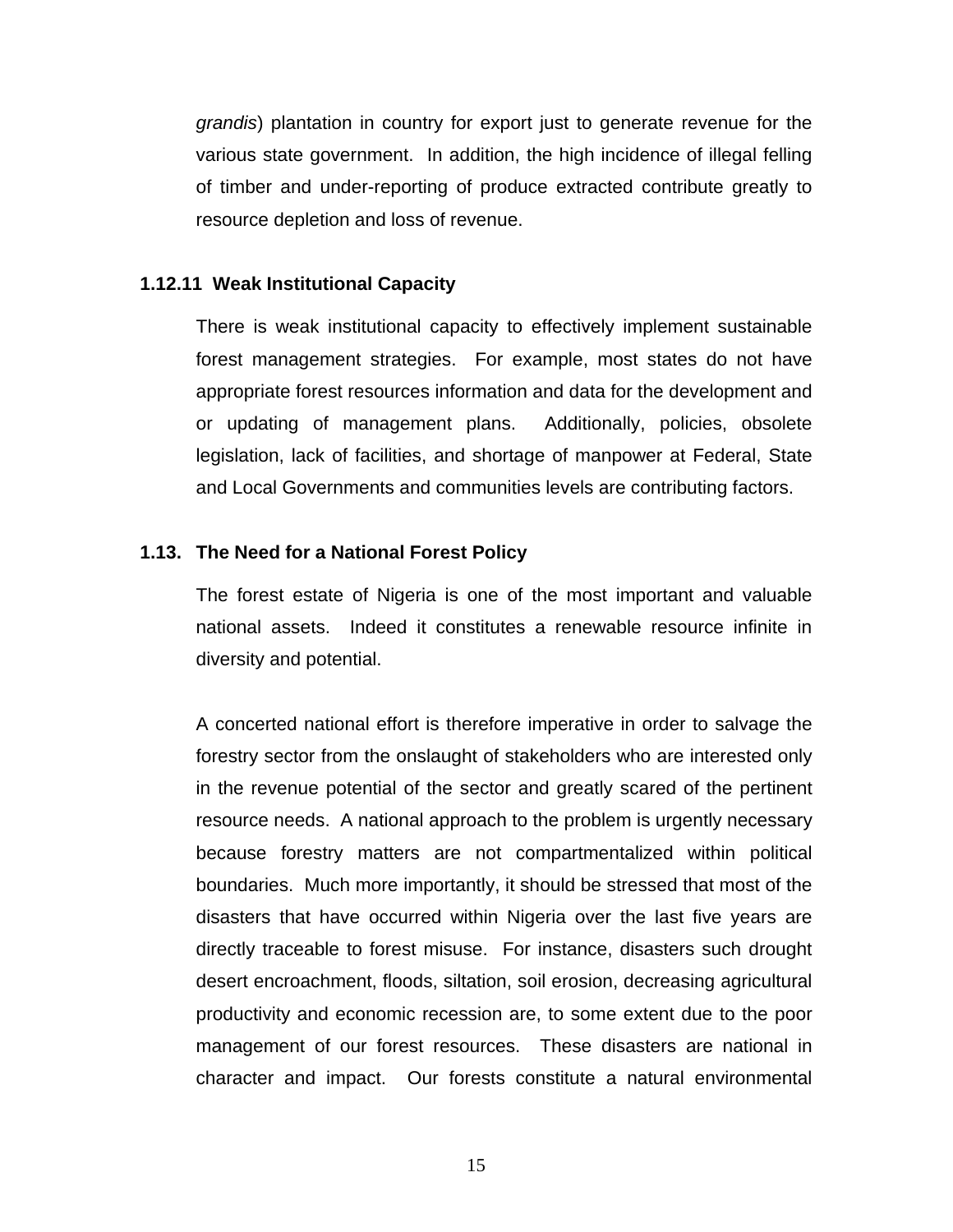buffer against most of the disasters. The problem therefore needs national solutions since the destruction of forests in one State could lead to disasters in neighbouring States. The supply and demand of forest resources in one State cannot and ought not to be pursued in isolation of the requirements of the other States of the federation. Therefore the national ecosystem of the country can only be improved upon if a national management policy is enunciated and takes into consideration the ecological potentialities of the various parts of the country and rationalizes those potentialities within a national planning perspective designed to enhance the welfare of all Nigerians.

Undoubtedly the ecological diversities of the forest estate provide the undisputed unifying factors for managing the forests through a national perspective. Nigeria cannot afford to be completely divested of its natural ecological heritage due to unintended political consequences of a failing system which can be rectified given the will and determination of the highest authority in the land whose sacred duty it is to pass on a wellmanaged economy and environment to posterity. In these circumstances, a national forest policy for Nigeria complemented by a Nigerian Forestry Law seems to constitute the appropriate strategy.

#### **1.14. The Purpose of the National Forest Policy**

**Since forestry is a very profitable venture, the purpose of a National Forest Policy will be to encourage and support an aggressive establishment of plantations of economic trees of both exotic species, such as teak and indigenous species; and foster the redirection of development resources such that:** 

- forest lands are not allocated to other uses unless it is in the superior interest of the nation;
- conscientious efforts are made to expand the forest estate through new acquisitions by public and private agencies;
- the provision of forestry goods and services is vigorously pursued for and on behalf of all Nigerians;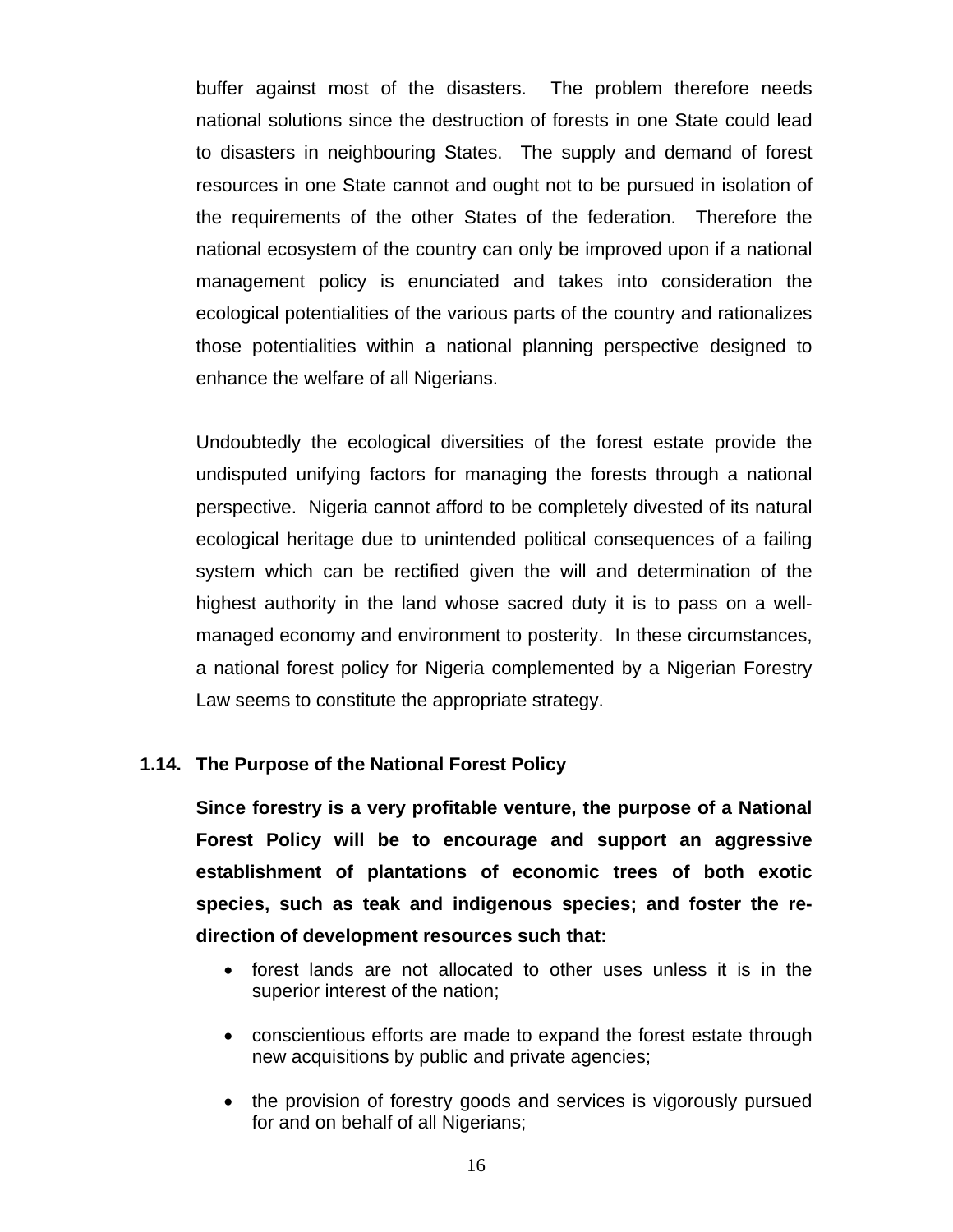- state boundaries do not in any way hinder the development of forestry projects, movement of forest produce and personnel as well as allocation of other resources and
- it is firmly agreed that the Nigerian forests constitute and are to be developed as a great national asset with an infinite socio-economic, environmental and welfare import.

# **1.15. The 1988 National Forest Policy**

The extant national forest policy which is included within the document "Agricultural Policy for Nigeria" published by the Federal Ministry of Agriculture in 1988 recognized forestry as the management and utilization of forests as renewable natural resources.

 It provides goals, targets and implementation strategies for the management, development and use of forests and their resources and products. The Policy is "demand-led" since its stated objective is the development of the forestry sector to meet the increasing national demand for forest products. This is to be achieved through the expansion of Nigeria's forest estate, by among other measures, increasing the amount of forest under conservation from 10 per cent to 20 per cent. The aims of the policy may be summarized as follows:

- (i) Consolidation and expansion of the forest estate, and its management for sustained yield,
- (ii) Forest conservation and protection of the environment
- (iii) Forest regeneration at a greater rate than exploitation
- (iv) Reduction of waste in utilizing both the forest and forest products
- (v) Protection of the forest from fires, poachers, trespassers and unauthorized graziers
- (vi) Encouragement of private forestry
- (vii) Creation of man-made forests for specific end uses
- (viii) Increase of employment opportunities
- (ix) Development of national parks and game reserves
- (x) Development of secondary forest products which are significant in the local economies, and encouragement of agro-forestry
- (xi) Cooperation with other nations in forestry development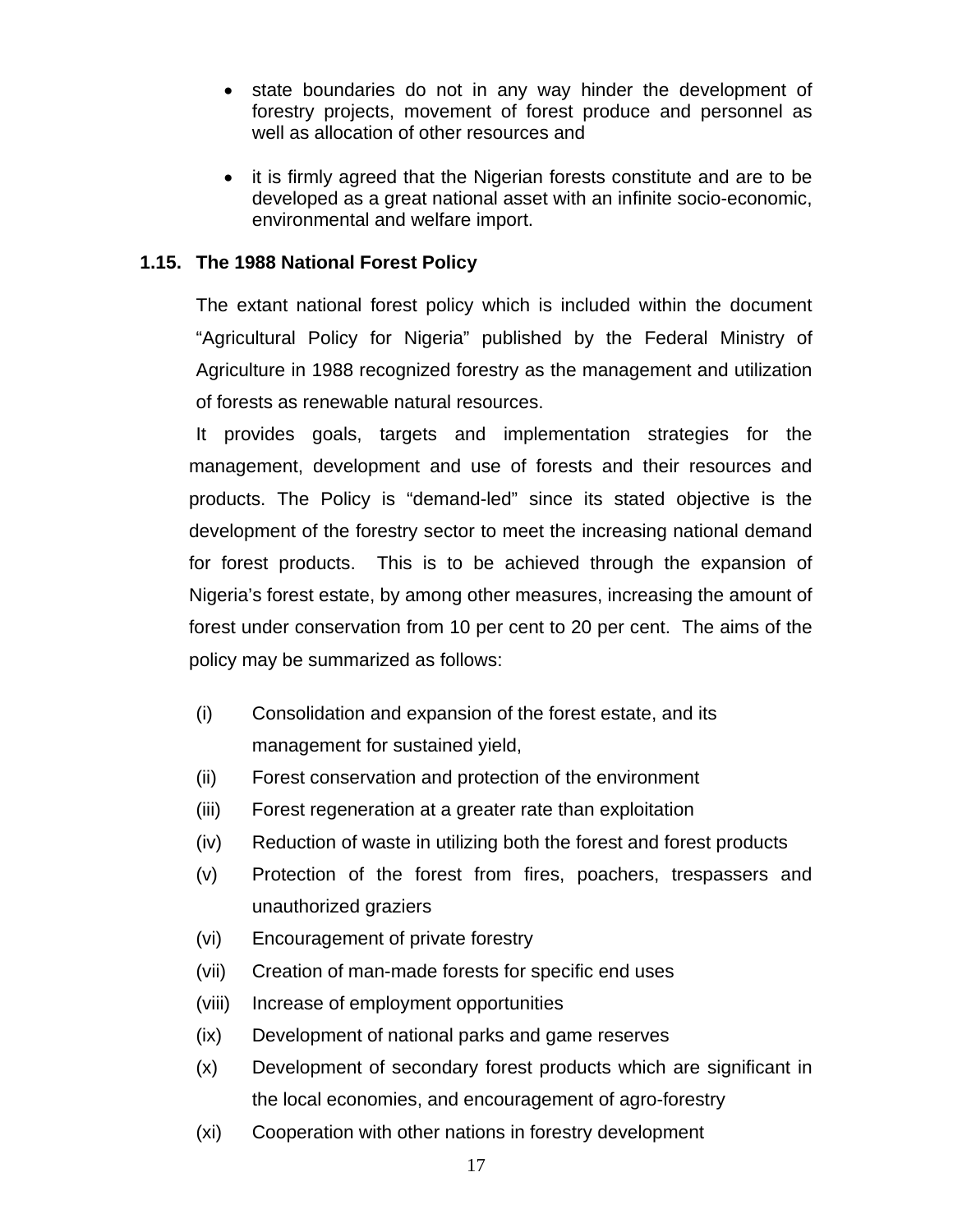Development of more efficient use of wood energy and encouragement of alternative energy sources to wood fuel.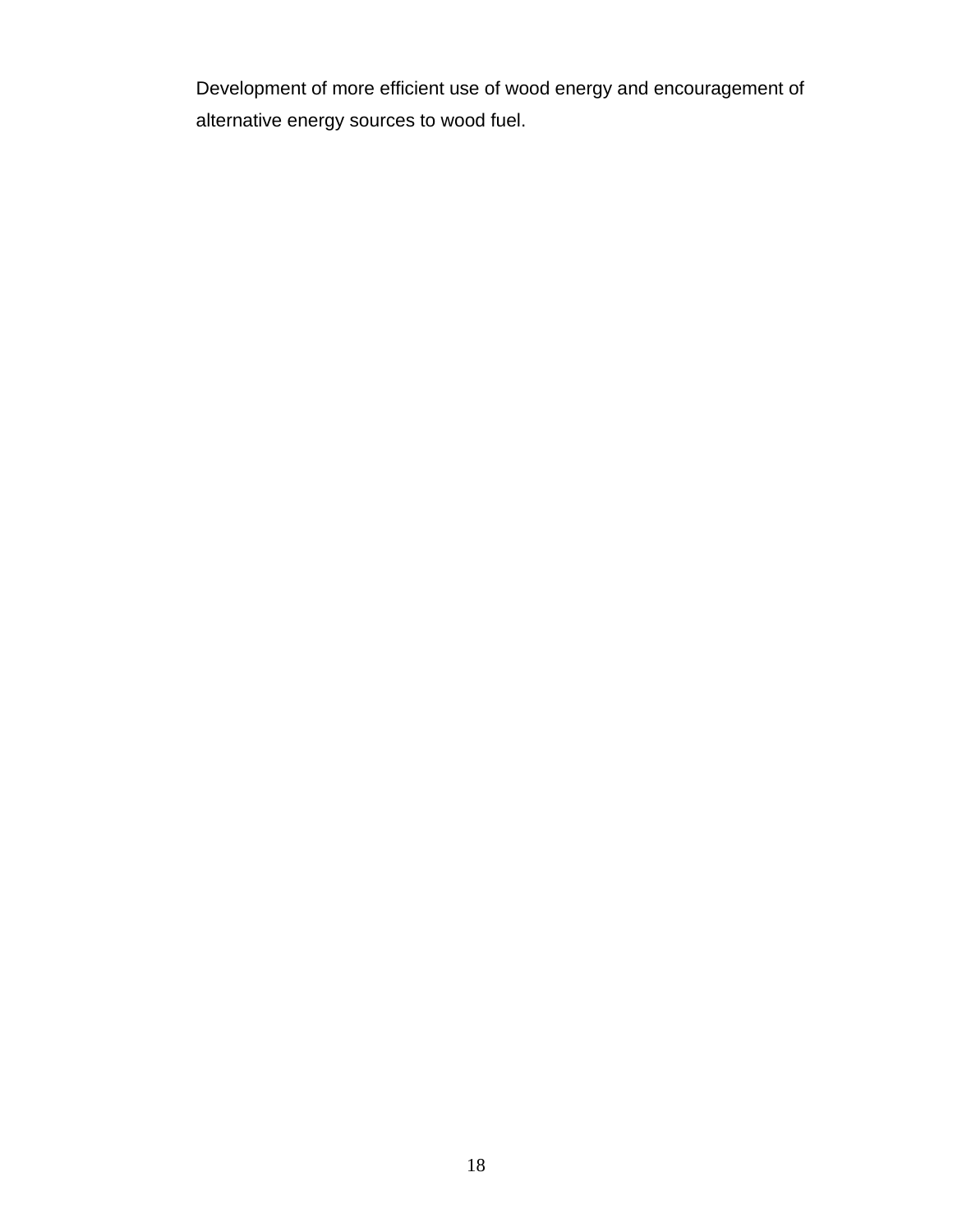# **CHAPTER TWO**

# **2.0 GUIDING PRINCIPLES FOR THE NEW NATIONAL FOREST POLICY**

The following general principles guide the New National Forest Policy. These principles are based on the government reform agenda, of poverty reduction and good governance. Specifically the principles are based on the need to:

- address the factors affecting the decline of the forest resources.
- streamline the contribution of forests to economic development and growth particularly the National Economic Empowerment and Development Strategy (NEEDS) whose four key strategies are – reorienting values, reducing poverty, creating wealth and generating employment.
- mobilize the community and civil society in forestry development.
- to promote partnerships with the private sector, the Non-Governmental Organizations (NGOs) and Community Based Organizations (CBOs).
- address transparency and in the tendering administration for forest concessions and to encourage long term concessions.
- accommodate the international forest policy initiatives, the implementation of the Intergovernmental Panel in Forests (IPF) and on Intergovernmental Forum on Forests (IFF) proposals for action for a sustainable forest management.
- Mainstreaming forestry activities into the Millennium Development Goals

#### **2.1 National Objectives**

The National Forest Policy is consistent with the national objectives and the principles guiding sustainable development. It focuses on managing the nation's forestry sector in a way that the forests would continue to deliver goods and services in perpetuity. In other words to meet the needs of this generation without compromising the rights of future generations.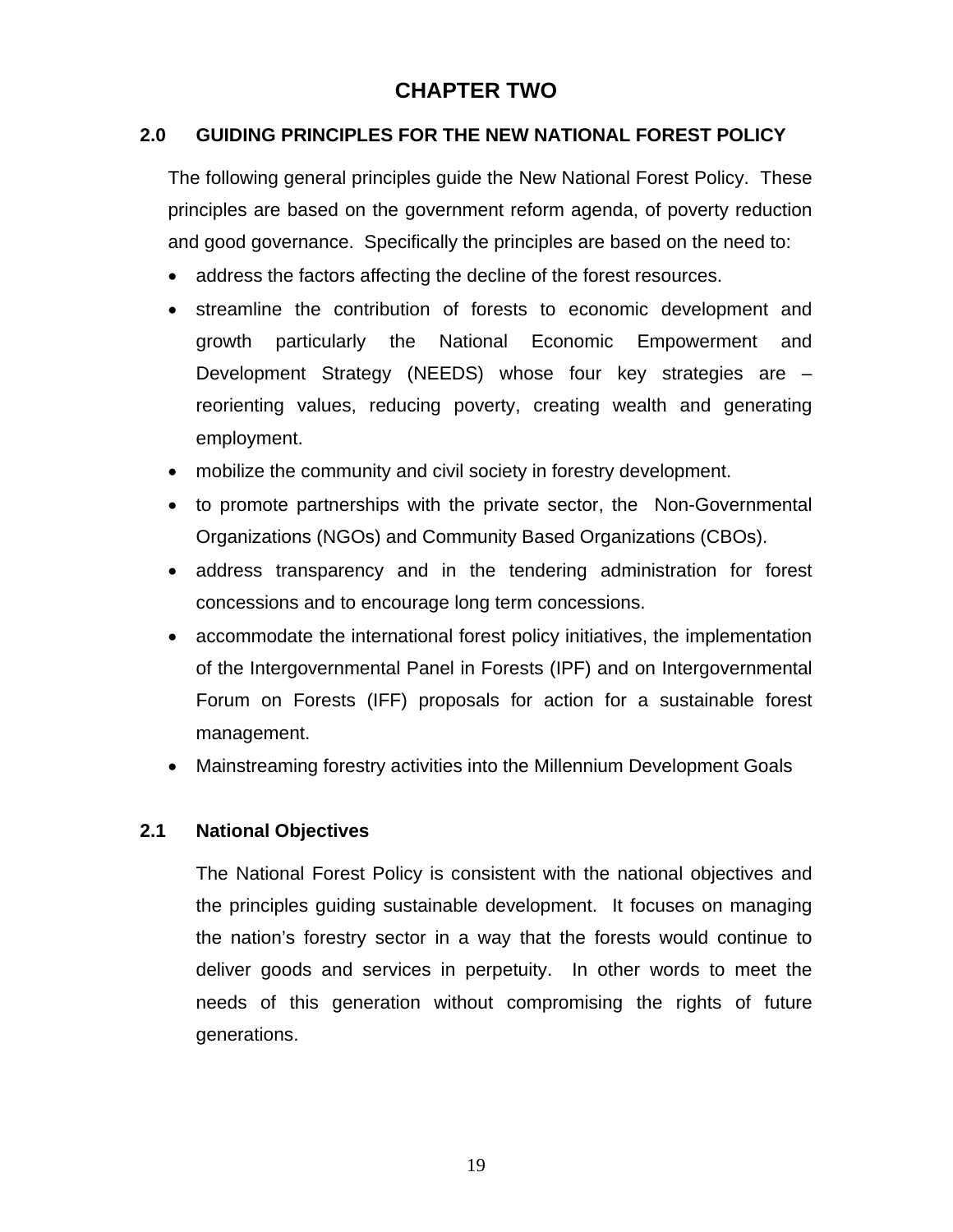#### **2.2 Livelihoods and Poverty Reduction.**

One of the aims of the present administration is the improvement of human livelihoods and poverty reduction. **Since forestry is a very profitable venture, government will promote and support large scale establishment of plantations of appropriate economic species for the various ecological zones.** The improvement of livelihoods should be a major goal in all the strategies and actions for the development of the forest sector so as to contribute to poverty reduction.

#### **2.3 Food Security, Biodiversity Conservation and Environmental Services.**

Forests and trees go beyond timber production. The multiple role of forests is given a focus in that forests contribute to food security, biodiversity conservation and environmental services in form of watershed protection and carbon sequestration to mitigate against global warning. The forest sector development policy should therefore safeguard the nation's biodiversity, food security and environmental services through effective conservation strategies of plants and animals.

Due cognizance should also be given to the health and security of the forest workers in order to ensure their productivity.

#### **2.4 Partnership in Governance**

This is a major paradigm shift in the forest arena in that the there is a decentralization of roles and functions. All stakeholders (public, private, NGOs, CBOs, and societies) are recognised as agents that would promote sustainable forest management. This new institutional relationships should enhance efficiency, transparency, accountability and professionalism. It would also build confidence in all forest stakeholders. It would also build confidence in all forest stakeholders.

#### (i) **The role of Federal and State Governments**.

 The Federal and State Governments should withdraw from activities that can be carried out more effectively by the private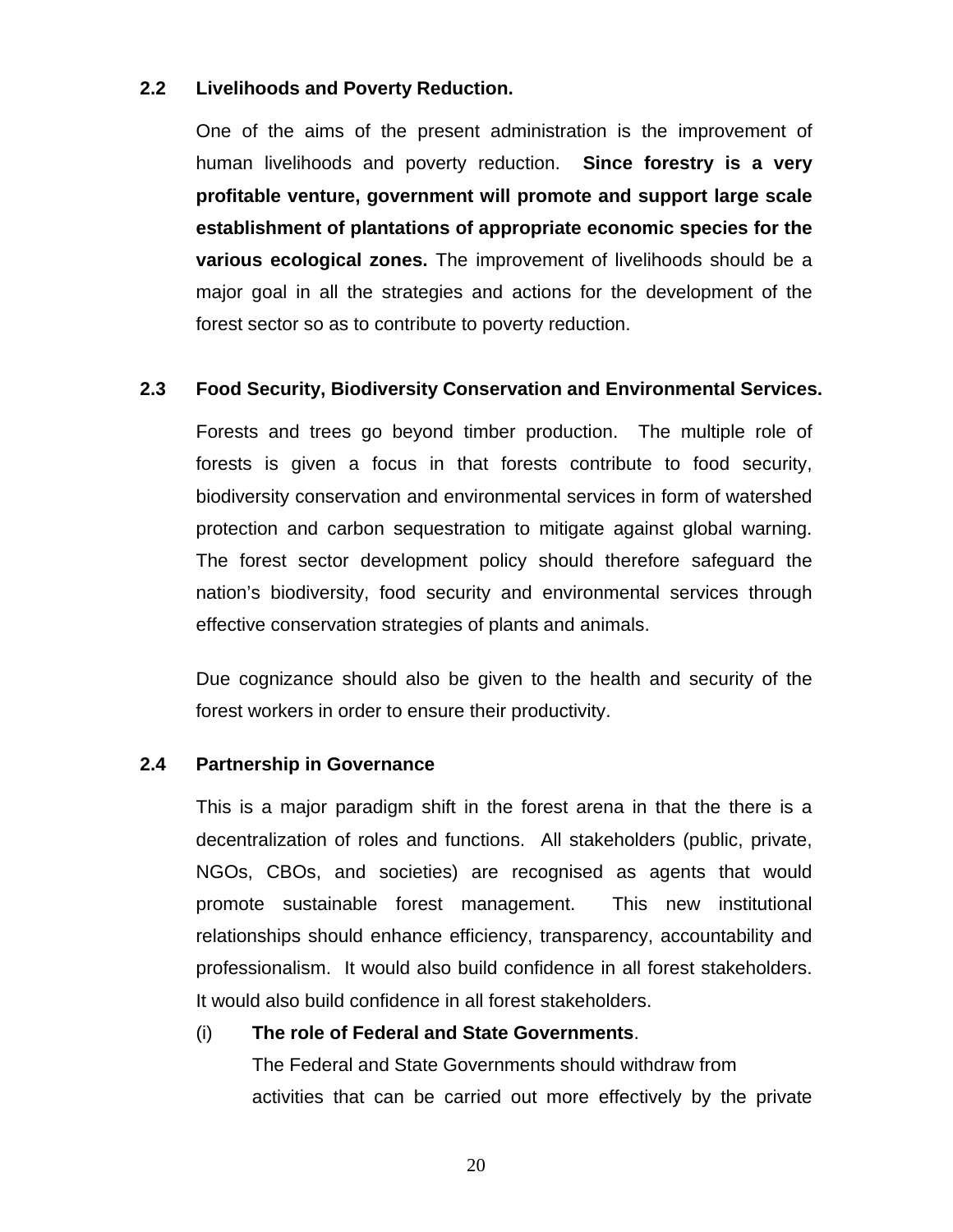sector or other stakeholders, but maintain core functions of policy development and regulation.

### (ii) **The Role of Local Governments**

 More forest resources should be managed through developed responsibility wherever practical and advisable. There is therefore the need to build up the capacity of Local Governments to carry out this role.

# (iii) **The Role of the Private Sector**

 Private sector investment should be maximized in the development of the forest sector.

# (iv) **The Role of Communities and Farmers**

 The community participation in forest resources management should be actively encouraged for there lies the success of sustainable forest management. The communities are the closest to the forest resources.

# (v) **The Role of NGOs and CBOs**

 The NGOs and CBOs should be encouraged to strengthen the civil society to build capacity and grassroot participation. They would also help to develop the rights and responsibilities of forest users.

# (vi) **Gender and Equity**

 The active participation and affirmative actions of all women and men, young people and the elderly, and vulnerable and disadvantaged groups should be integrated into forest sector development.

# (vii) **Cultural and Traditional Institutions**

Forest sector development should take into consideration cultural and traditional attributes and institutions.

# **2.5 National Forestry Legislation**

 One of the factors that militate against sustainable forest management is the absence of a National Forestry Act. Apart from using the provision of the Act to regulate forestry practices in Nigeria and to give also a legal backing for the National Forest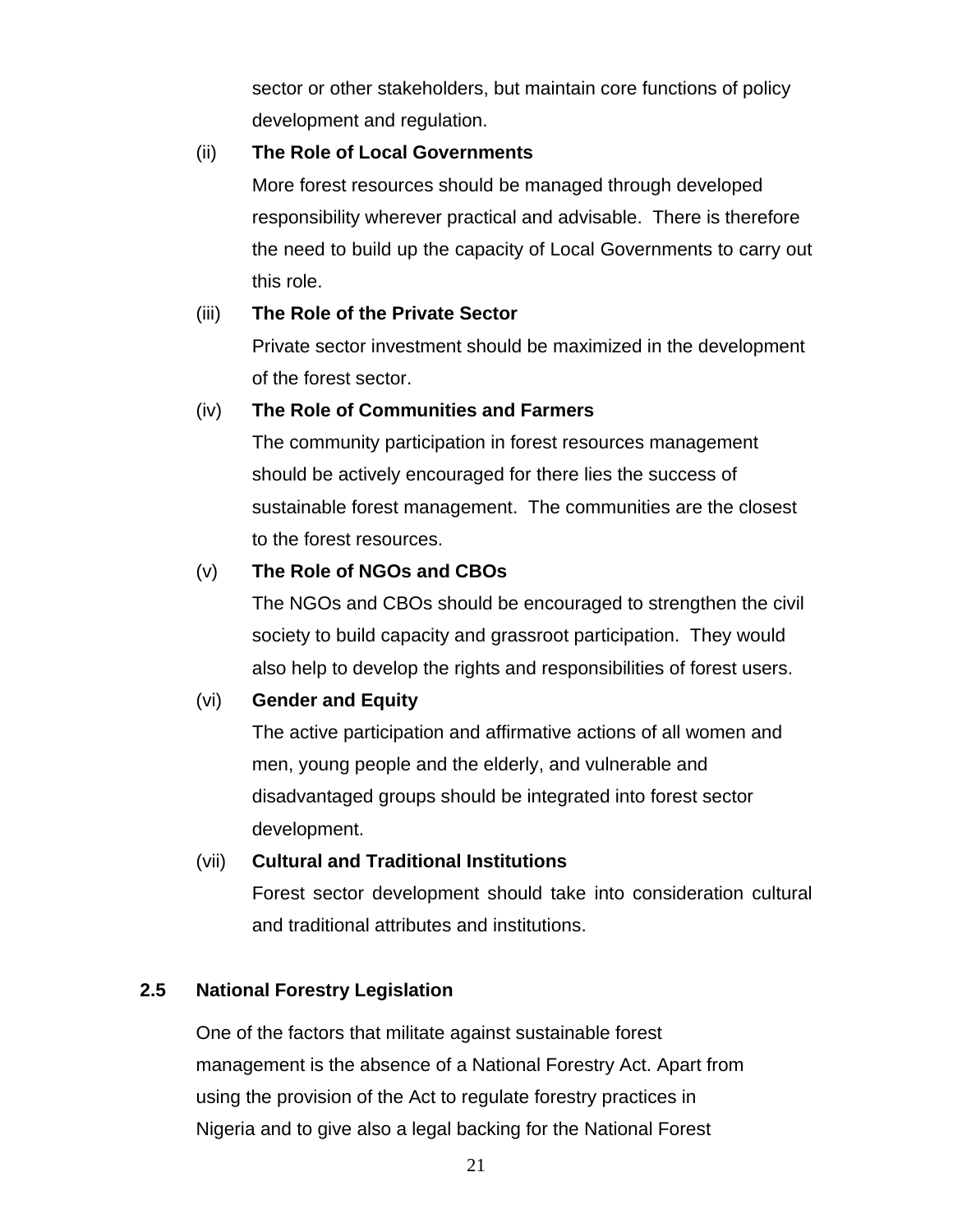Policy, it would further enable us to meet the obligations on the treaties and conventions relevant to forestry development to which Nigeria is a signatory. The first ever National Forestry Act has also been evolved to back the policy and would soon be presented to Council.

### **2.6 International Obligation**

 Domestic legislation should also be developed to support the implementation of current and future international commitments that affect the forest sector.

## **2.6.1. Carbon credits.**

Forest carbon pool of plantations and natural forests should be developed in compliance with the Clean Development Mechanism (CDM) of the Kyoto Protocol to be able to access the international market for forest based carbon credits.

# **2.7 Forestry Valuation**

 Environmental and social values should be used in the cost/benefit valuations when assessing strategies to implement the forestry policy.

#### **2.8 Forest Sector Investment**

 **Investment in the forestry sector is highly profitable and sustainable with much potential to contribute in greater quota to the national economic development goals and development strategy. Forest goods and services are tradable in the local, national and international markets.**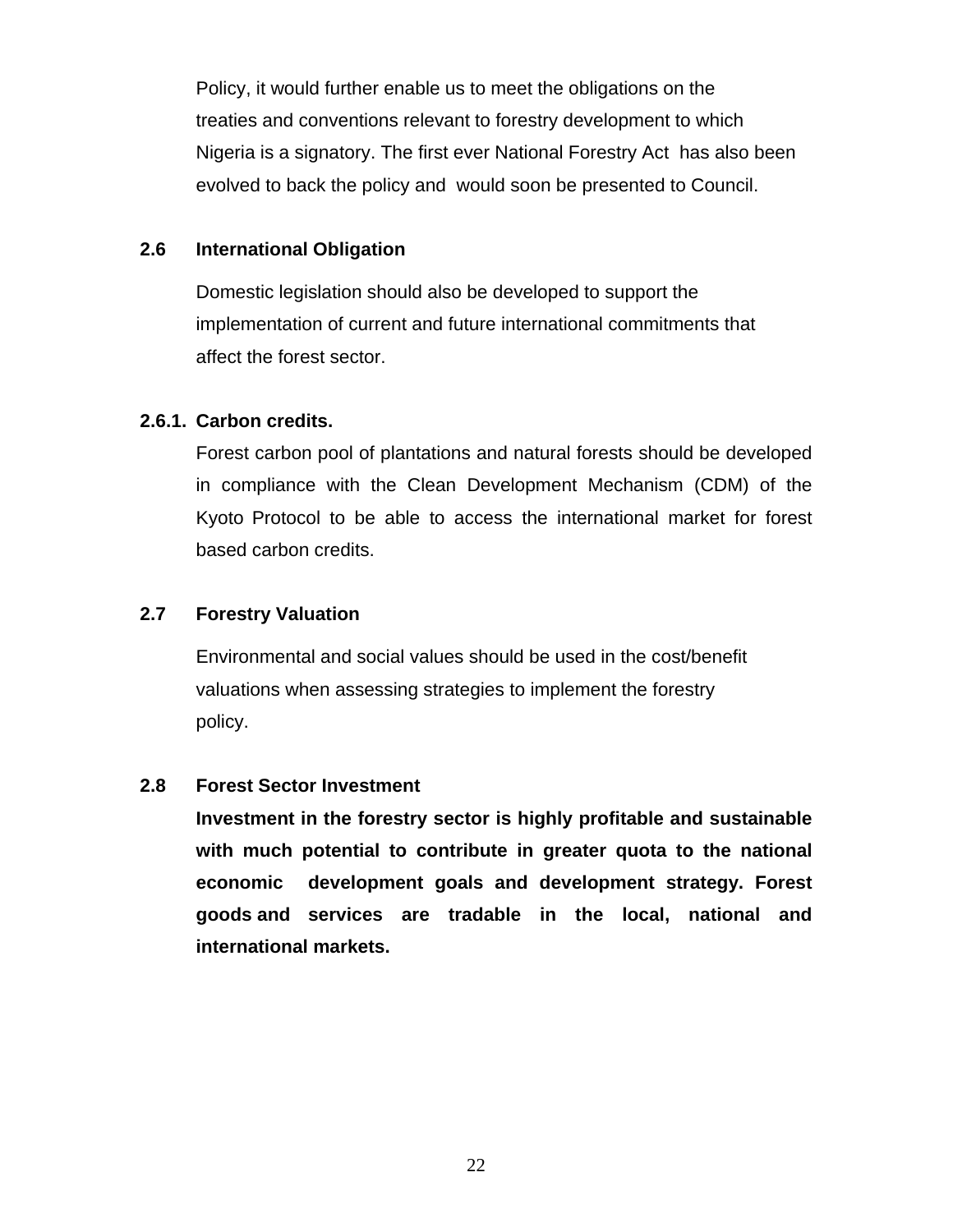# **CHAPTER THREE**

#### **3. FOREST POLICY STATEMENTS, OBJECTIVES AND STRATEGIES**

#### 3.1 **Policy Objectives**

The overall objective of the national forest policy is to achieve sustainable forest management that would ensure sustainable increases in the economic, social and environmental benefits from forests and trees for the present and future generation including the poor and the vulnerable groups.

Specifically, the objectives include the need to:

- (i) Increase, maintain and enhance the national forest estate through sound forest management practices.
- (ii) Address the underlying causes of deforestation, desertification including lack of policy support, market distortions, weak regulations and rural poverty.
- (iii) Promote and regulate private sector involvement in forestry development, and to create a more positive investment climate in the sector.
- (iv) Capitalize on the economic, social and environmental opportunities in forestry without undermining the resource base.
- (v) Encourage forest dependent people, farmers and local communities to improve their livelihood through new approaches to forestry.
- (vi) Ensure the survival of forest biodiversity and to balance this with the pressing development needs of the country.
- (vii) Rehabilitate and conserve key watershed forests.
- (viii) Promote and maintain the greening of the urban environment, and meet the increasing demand for forest products by urban centers.
- (ix) Ensure that improved tenure to land and tree acts as an incentive for individuals, communities and women in particular to invest in forestry.
- (x) Help private owners and communities to reserve land for forestry.
- (xi) Build capacity and systems for state and local government to engage actively in forest resources management and development.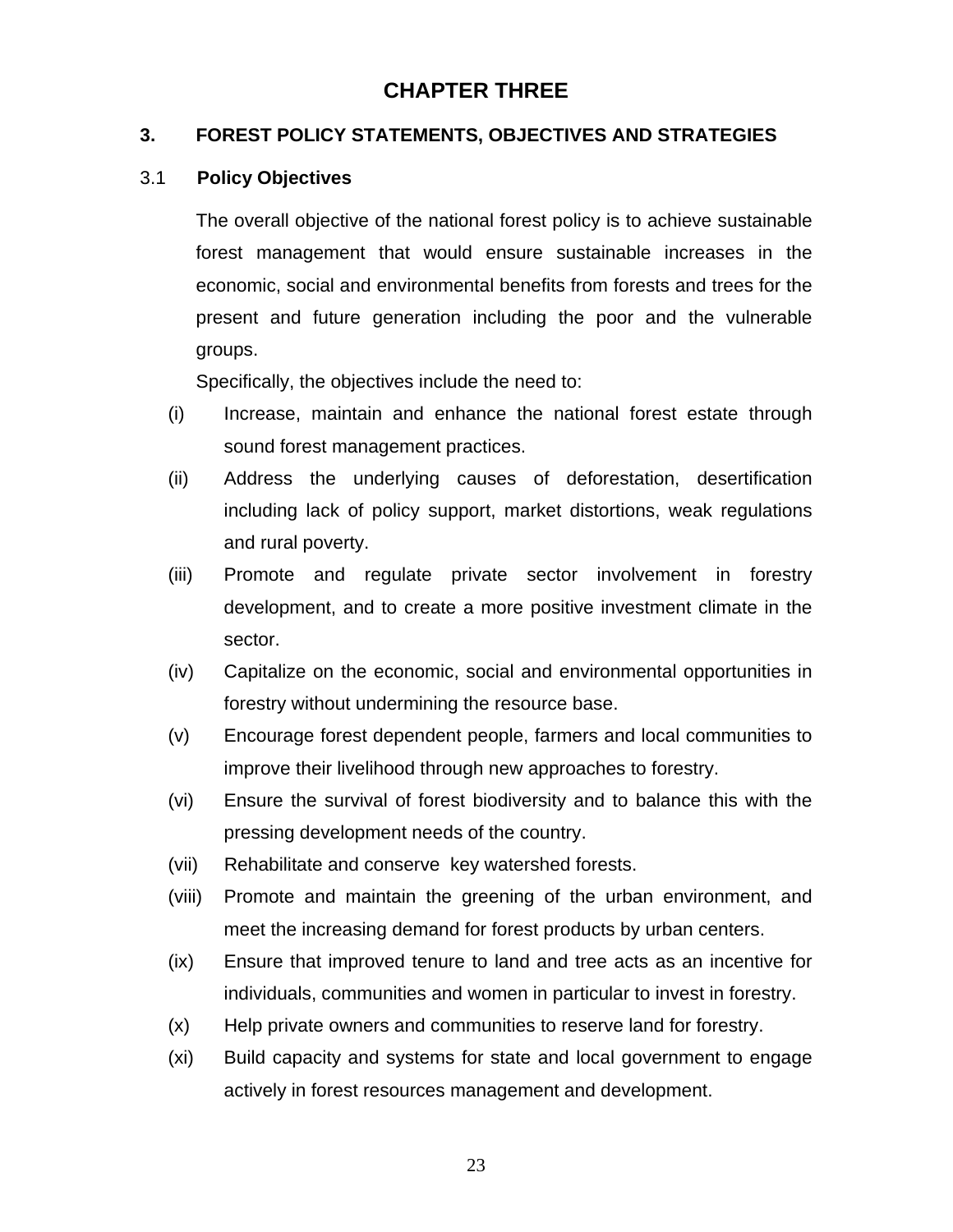- (xii) Apply an effective regulatory system to safeguard public interests under private sector forest management agreements to ensure adequate legal provisions for tenure in order to encourage long-term investment.
- (xiii) Develop partnerships or management agreement with local communities that improve forest management and alleviate poverty.
- (xiv) Strengthen and make best use of the capacity and reach of NGOs and CBOs in facilitating forest development.
- (xv) Develop and promote responsive, affordable, well-informed and decentralized forestry advisory services to farmers, communities and the forest industry.
- (xvi) Develop and support demand driven, well coordinated forestry research and training institutions and programmes.
- (xvii) Develop a forest sector programme that translates forest policy into action in a way that complements programmes in related sectors.

#### **3.2 Strategies**

To achieve sustainable forest management, some of the strategies to be adopted include:

- (i) The promotion of partnership with all stakeholders including the private sector, communities, and society, NGOs and CBOs.
- (ii) Decentralisation
- (iii) Promotion of community participation in forest resources management
- (iv) Encouraging the active participation of all women and men, young people and elderly and the vulnerable group in forest resources development.

The specific strategies are given under each of the principal policy elements discussed in this section.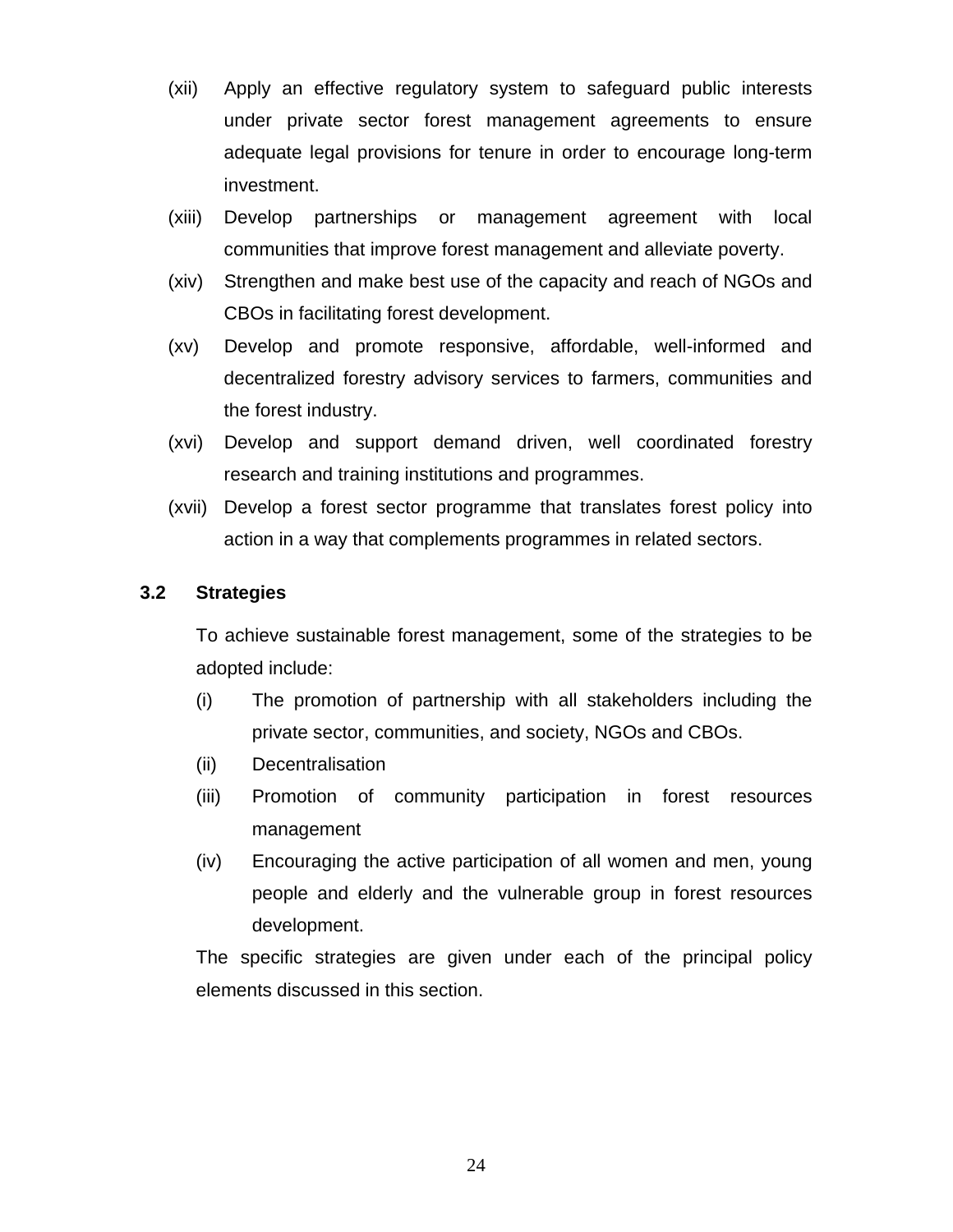# **3.3 Priority Areas for Sustainable Forest Management (SFM)**

Polices are implemented through design and execution of programmes. The National Forest Policy lays special emphasis on thirty priority areas as the principal elements of the policy. These are:

- (i) Forest Management
- (ii) Community Participation : In and Outside Forest Reserves and Game Reserves
- (iii) Private Sector Involvement and Participation in Forest Development
- (iv) Biodiversity Conservation, National Parks and Games Reserves of Conservation Interest
- (v) Forest Industries
- (vi) Forest Administration
- (vii) Non-Timber Forest Products
- (viii) Environmental Services of Forests
- (ix) Watershed Forests and Wetland Management
- (x) Agroforestry
- (xi) Urban Forestry
- (xii) Poverty Alleviation and Food Security
- (xiii) Supply of Seeds and Seedlings
- (xiv) Forestry Research and Development
- (xv) Forest Fiscal Policy
- (xvi) Forest Fires
- (xvii) Pests and Diseases Control
- (xviii) National Tree Planting Campaign
- (xix) Woodfuels
- (xx) Drought and Desertification Control
- (xxi) Employment, Safety and Security of Personnel and Habitat
- (xxii) Gender Issues
- (xxiii) Youth Programme
- (xxiv) Manpower Development, Training and Capacity Building
- (xxv) Education and Awareness Creation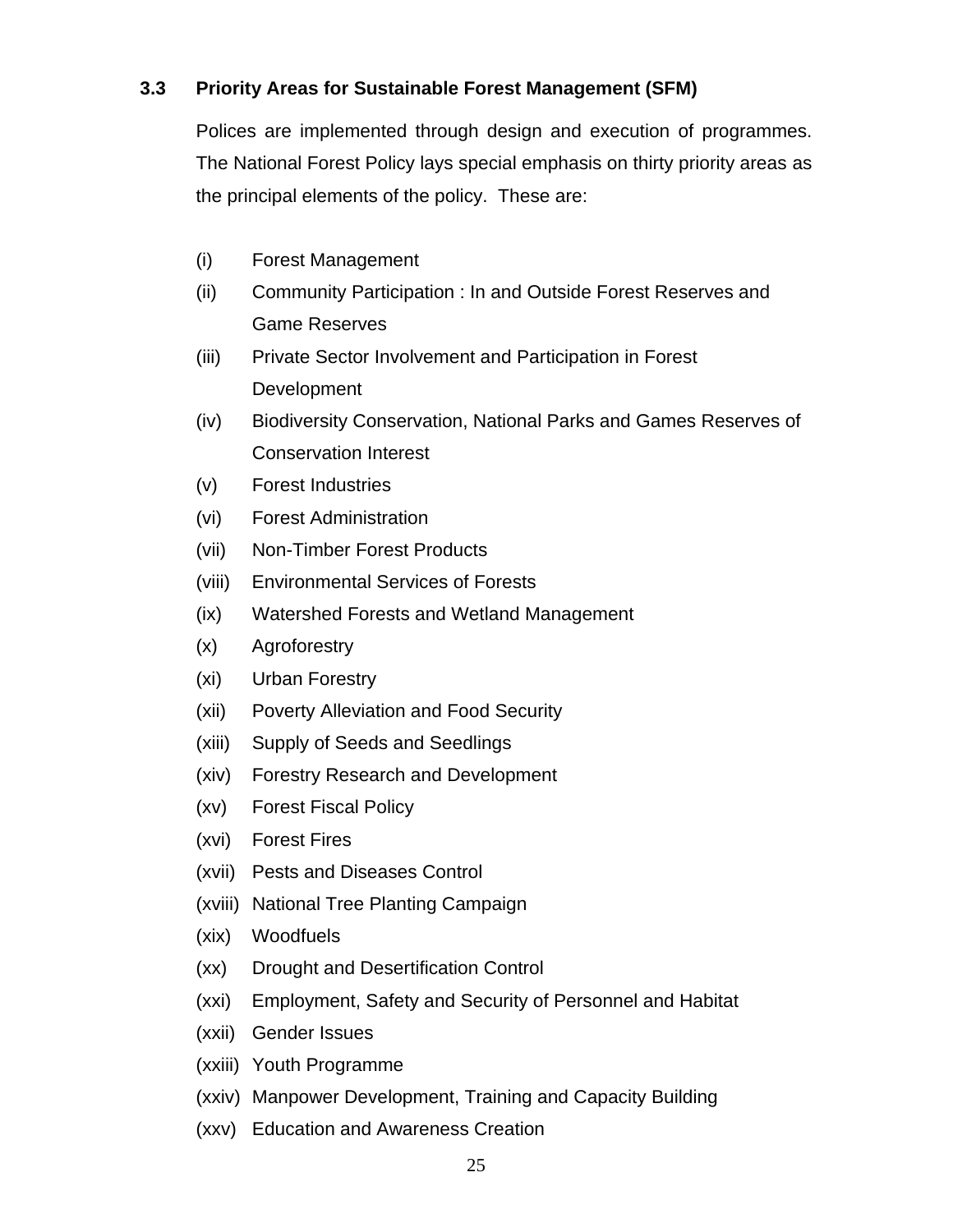- (xxvi) Information and Data Base Management
- (xxvii) Land, Tree Tenure and Conflict Resolution
- (xxviii) Trade (Internal and External)
- (xxix) Sectoral Cooperation
- (xxx) National and International Cooperation
- (xxxi) Forest Sector Investment

# **3.3.1 FOREST MANAGEMENT**

The forest estate shall be managed primarily for their:-

- (a) direct benefits which include:
- (i) maintaining an a sustainable supply of forest produce for internal consumption and exports; and
- (ii) increasing revenue to Government
- (b) indirect benefit such as:
	- (i) prevention of erosion;
	- (ii) maintenance of stream flow and water conservation;
	- (iii) protection of agricultural land,
	- (iv) guaranteeing food security; and
	- (v) preservation of aesthetic values.

# **3.3.1.1 Policy Statement:**

Forest Management will be focused on achieving sustainable delivery of forest goods and services in perpetuity. Forest plantations will be established through out the country to supplement the supply of wood from the natural forests for domestic consumption as well as promotion for export, industrial uses and environmental conservation.

# **3.3.1.2 Objectives:**

- (i) Increase the total area under sustainable forest management to 25% of the nation's land area.
- (ii) Develop principles, criteria and indicators for the sustainable management of forest resources.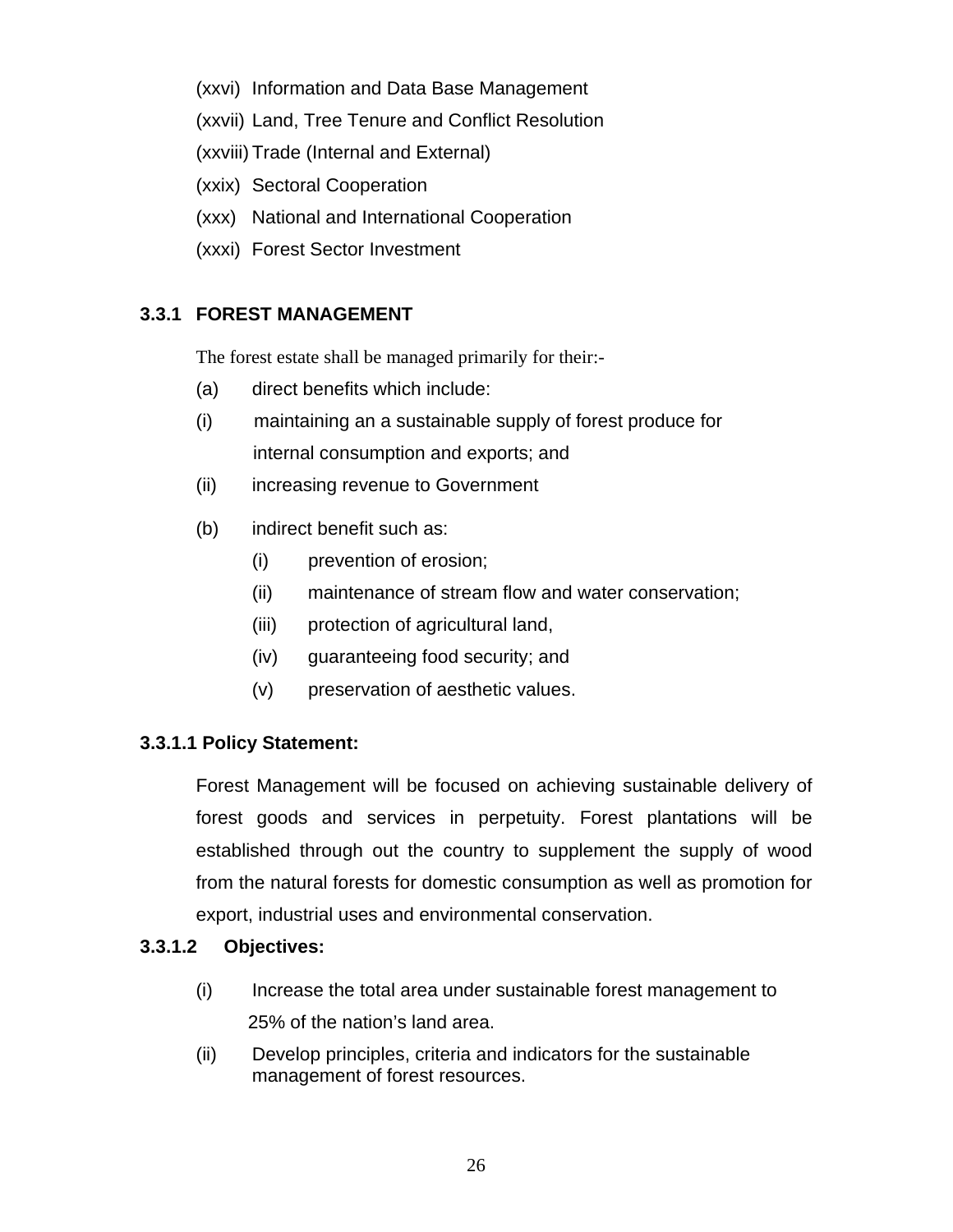(iii) Engender protection of the environment for social and economic benefits.

#### **3.3.1.3 Strategies on Forest Reserve Management:**

- (i) Consolidate the existing forest reserves.
- (ii) Provide comprehensive forest working plan for each Forest Reserve.
- (iii) Carry out periodic National Forest Resources inventory.
- (iv) Involve communities in the management of forest reserves with clearly defined roles and responsibilities.
- (v) Promote equitable benefit sharing and designate roles and responsibilities amongst stakeholders.
- (vi) Protect the Forest Estate from fire and encroachment.
- (vii) Encourage multiple-use concepts in the management of forest reserves.
- (viii) Classify forest areas according to utility and service classes, namely;
	- a. Productive
	- b. Protective
	- c. Recreational and cultural
	- d. Research and Education

#### **3.3.1.4 Strategies on Plantation Establishment and Development.**

- (i) **Involve the private sector, communities and NGOs in large scale Forest Plantation establishment and development of economic trees**.
- (ii) Create a National Forestry Development Trust Fund through donations, subscriptions, grants and levies on wood products, exports and import levies on industrial wood processing equipment.
- (iv) **Promote the use of indigenous species for plantation establishment through tissue culture and other biotechnological means.**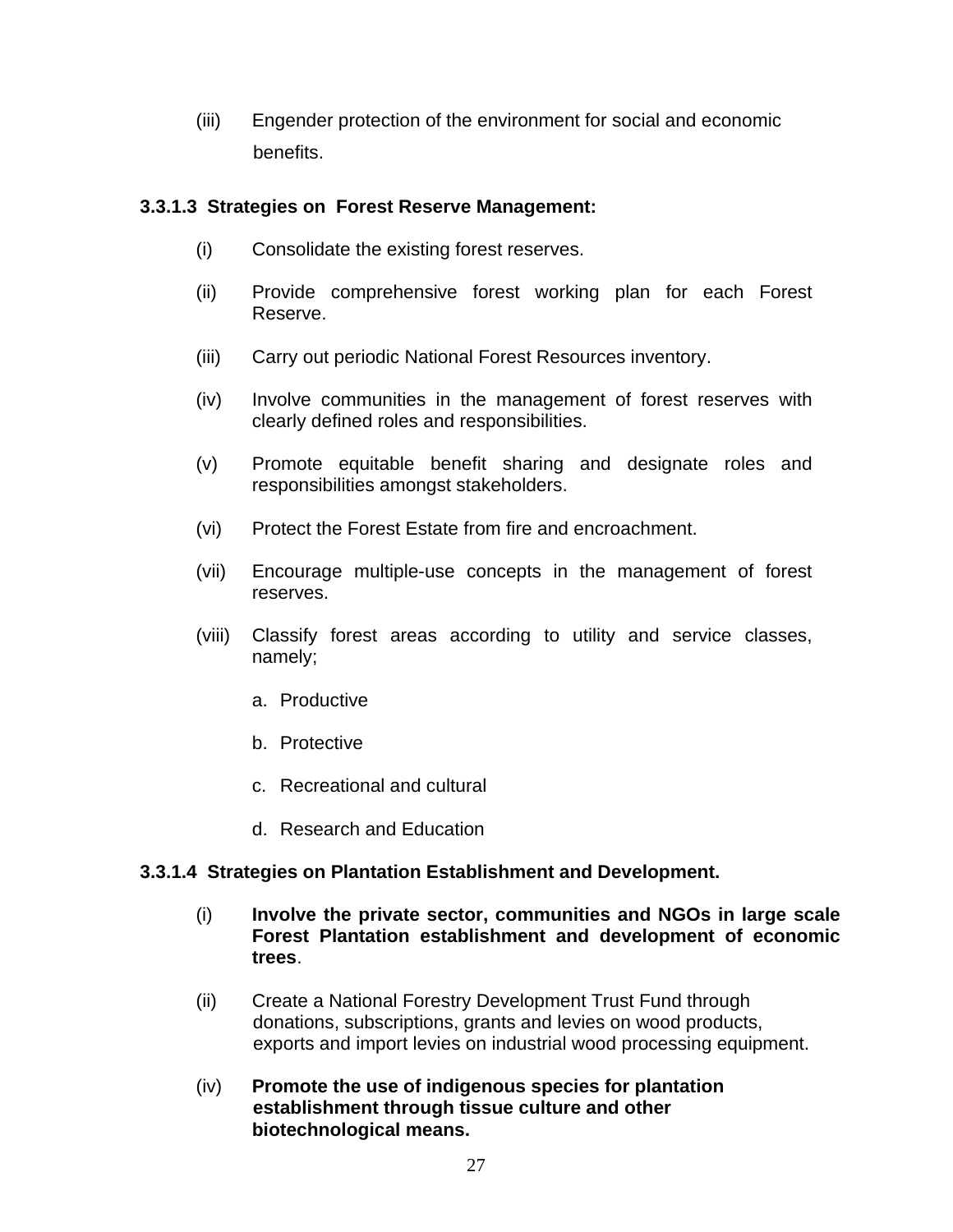(v) Encourage Forest Industries to establish plantations to meet at least 60% of their raw materials' requirements.

# **3.3.1.5 Strategies on Areas Outside Reserves**

Support to communities to develop capacities and partnership in the management of forest reserves and forests in areas outside forest reserves (free areas) through;

- (i) Capacity building.
- (ii) Infrastructural development.
- (iii) Access to markets and information.
- (iv) Grants and soft loans and other economic mechanisms.
- (v) The introduction of the principles of forest management in areas outside reserves.

# **3.3.1.6 Strategies on Agro-forestry**

- (i) Support sustainable agro-forestry practices in free areas to enhance food security, rational use of resources, economic empowerment and poverty reduction.
- (ii) Encourage a wider adoption of agro-forestry at field level by other land using sectors.

# **3.3.1.7 Strategies on Establishment of Model Federal Forest Reserves:**

- (i) Identify and classify fragile ecosystems within all ecological zones.
- (ii) Establish Federal Forest Reserves as models in sustainable forest management in different ecological zones.
- (iv) Promote the establishment of Federal Forest Reserves in marginal lands and derelict forest areas.

# **3.3.1.8 Strategy for Accessing Carbon Credits**

Develop and promote a National Carbon Accounting/Auditing Scheme in accordance with the CDM of the Kyoto Protocol in order to access the international market for the sale of forest based carbon credits.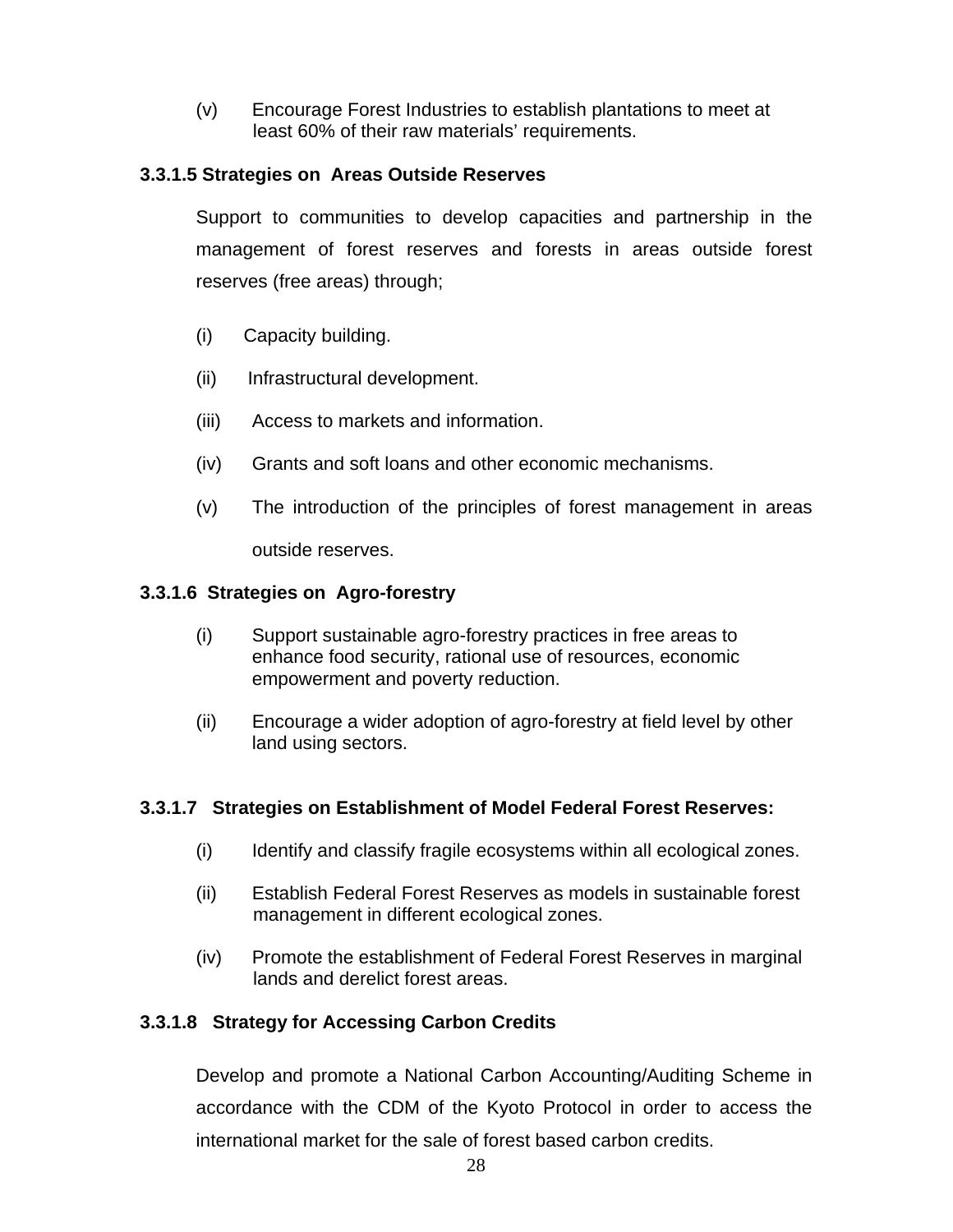#### **3.3.1.9 Strategy for Forest Valuation:**

Develop techniques for appropriate valuation of forestry goods and services especially for Non-Timber Forest Products and the intangible benefits associated with the forests.

#### **3.3.2 COMMUNITY PARTICIPATION: IN AND OUTSIDE FOREST RESERVES AND GAME RESERVES**

Innovative approaches to community participation in forest management on both forest reserves and forest areas out side forest reserves will be promoted. This will address the disincentives associated with a protectionist approach to forest management whereby Government is regarded as the major stakeholder on forests management. It will also address the destructive practices associated with open access to forest resources.

The development of collaborative forest management will define rights, roles, and responsibilities of partners and the basis for sharing benefits from improved forest management. There will be a specific focus on wide stakeholder participation, collective responsibility and equity, and on improving the livelihoods of forest dependent communities.

#### **3.3.2.1 Policy Statement**

Encourage collaborative partnership with rural communities for the sustainable management of forest resources to ensure the supply of goods and services from the forest for the present and future generations.

#### **3.3.2.2 Objectives**

The objective is to promote sustainable forest management in forest reserves and forest resources outside the forest resources in what is usually referred to as free areas..

#### **3.3.2.3 Strategies for the Implementation of the Policy**

(i) Develop a supportive legal basis for tree tenure, access rights, and sharing of benefits from wood and non-wood forest products.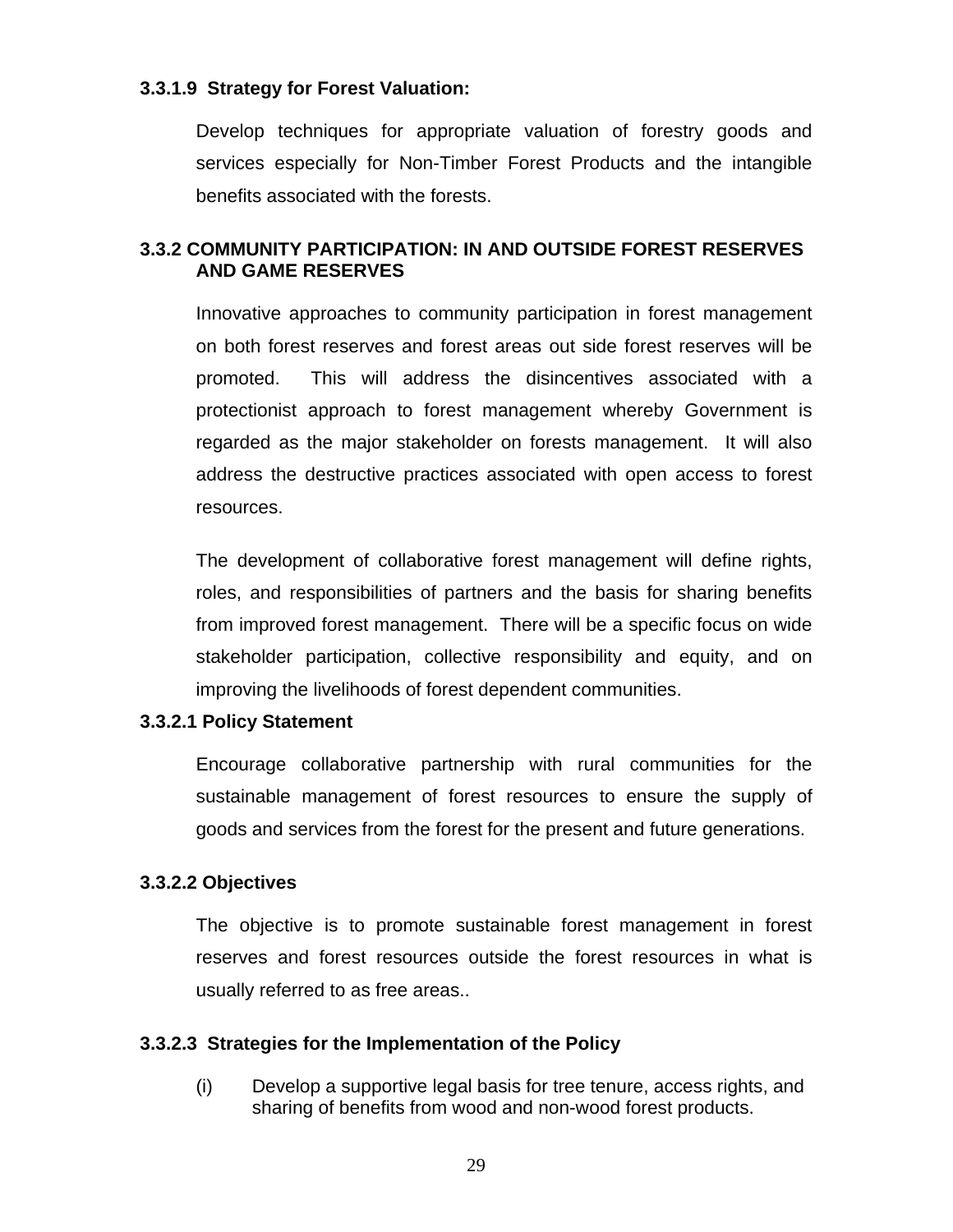- (ii) Develop both the capacity and attitude changes in government and non- governmental organizations so as to create genuine partnerships for collaboration with local community groups.
- (iii) Develop a virile community, institutions to ensure transparent decision-making, the adequate representation and participation of women, men, and vulnerable groups and the equitable sharing of forest benefits and responsibilities.
- (iv) Strengthen the role of NGOs and CBOs in mobilizing communities and building capacity for implementing collaborative forest management.
- (v) Ensure resolution of conflicts relating to problem animals around protected areas.

## **3.3.2.4. Strategies on Forest Reserves**

- (i) Guarantee and grant property and felling rights with regards to established plantations in Forest Reserves based on the principles of sustainable forest management.
- (ii) Grant tax relief and liberal financial arrangements as incentives for commercial tree growers during the gestation period.
- (iii) Formation of community or stakeholders forest committees to share management responsibilities.
- (iv) Provision of rural infrastructure and facilities e.g. roads and school.
- (v) Recognize and guarantee the rights of host communities to fair and equitable share of the revenue and participation in resource control and management.
- (vi) Encourage forest concessionaires, to provide rural infrastructures and facilities such as roads, schools and primary health institutions.

#### **3.3.2.5 Strategies in Free Areas (Outside Forest Reserves)**

- (i) Guarantee and grant tenural, property and felling rights to owners with regards to established plantations and individually owned trees without additional cost to government.
- (ii) Ensure strict adherence and compliance to environmental protection and management principles.
- (iii) Include social responsibility agreement in all arrangements relating to sustainable management of non- timber forest resources, involving the government and all other relevant stakeholders.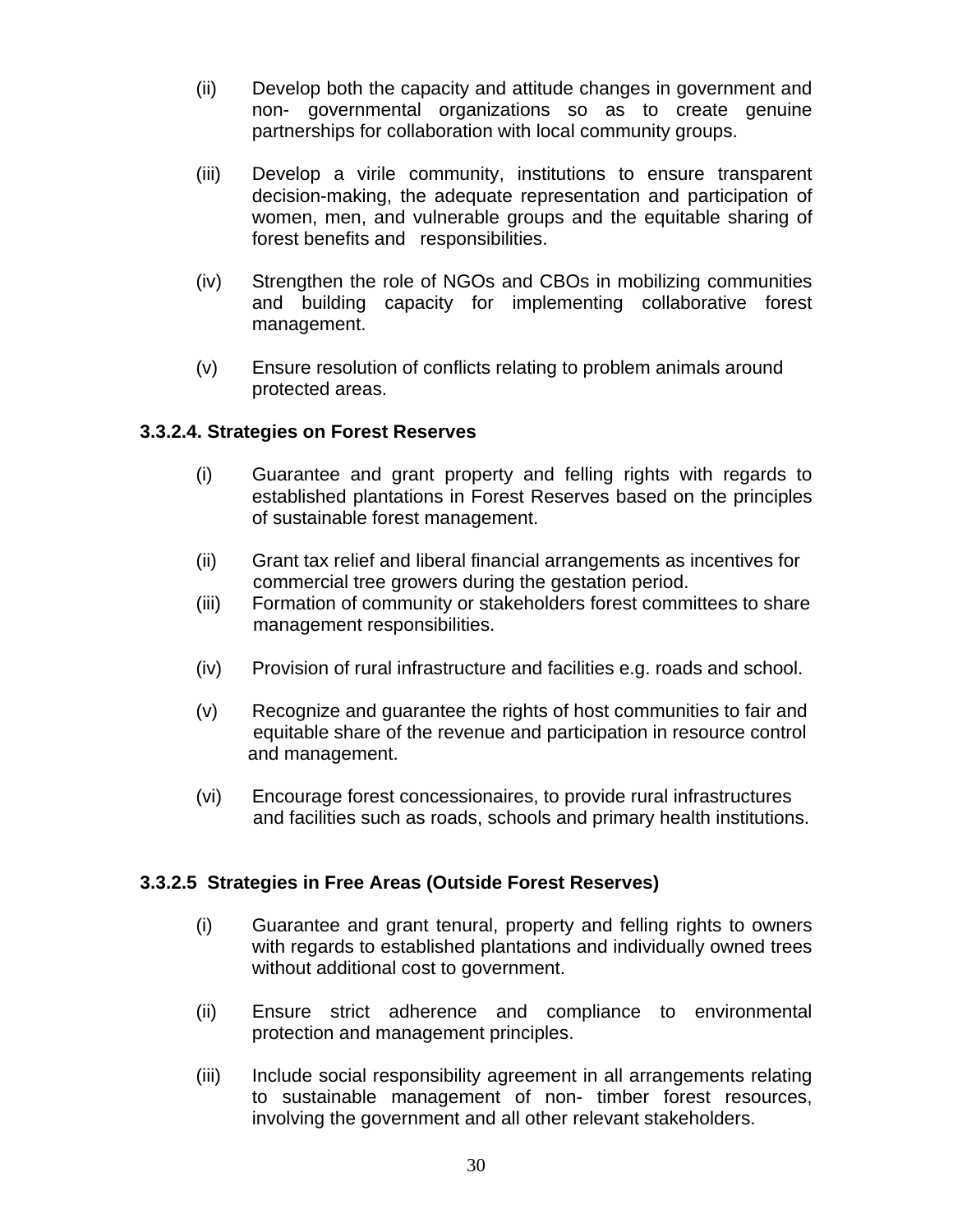- (iv) Assist communities to achieve technical and institutional capacity for forest management.
- (vi) Encourage sustainable forest management on private lands and foster positive impact of forest dependent activities on the environment.
- (vii) Assist in the building and strengthening of the capacity of the communities by providing alternative sources of livelihood such as beekeeping and mushroom production.

## **3.3.3 PRIVATE SECTOR INVOLVEMENT AND PARTICIPATION IN FORESTRY DEVELOPMENT**

Part of the reform agenda of government is the privatization policy by which government's role is reduced in activities that can be performed better by the private sector. A major role is envisaged for the private sector in forestry, particularly in the production and processing of wood products and in ecotourism, which are major employers and which require good business management. There have been a number of constraints to the active involvement of private sector in financing and skills development in forestry. These include among others:

- (i) the poorly coordinated and monitored administrative systems for the harvesting and movement of forest produce
- (ii) the absence of clear land and tree tenure arrangements, which has been a disincentive to commercial tree growing,
- (iii) the poor quality and occasionally unaffordable seed and seedlings for plantation development,
- (iv) market disincentive for investment and re-investment of profits,
- (V) conflicting guiding policies.

# **3.3.3.1 Policy Statement**

Government would apply an effective regulatory system to safeguard public interests under private sector forest management agreements. It would also develop and apply high technical standards to private forestry, and ensure better legal provisions for tenure to encourage long term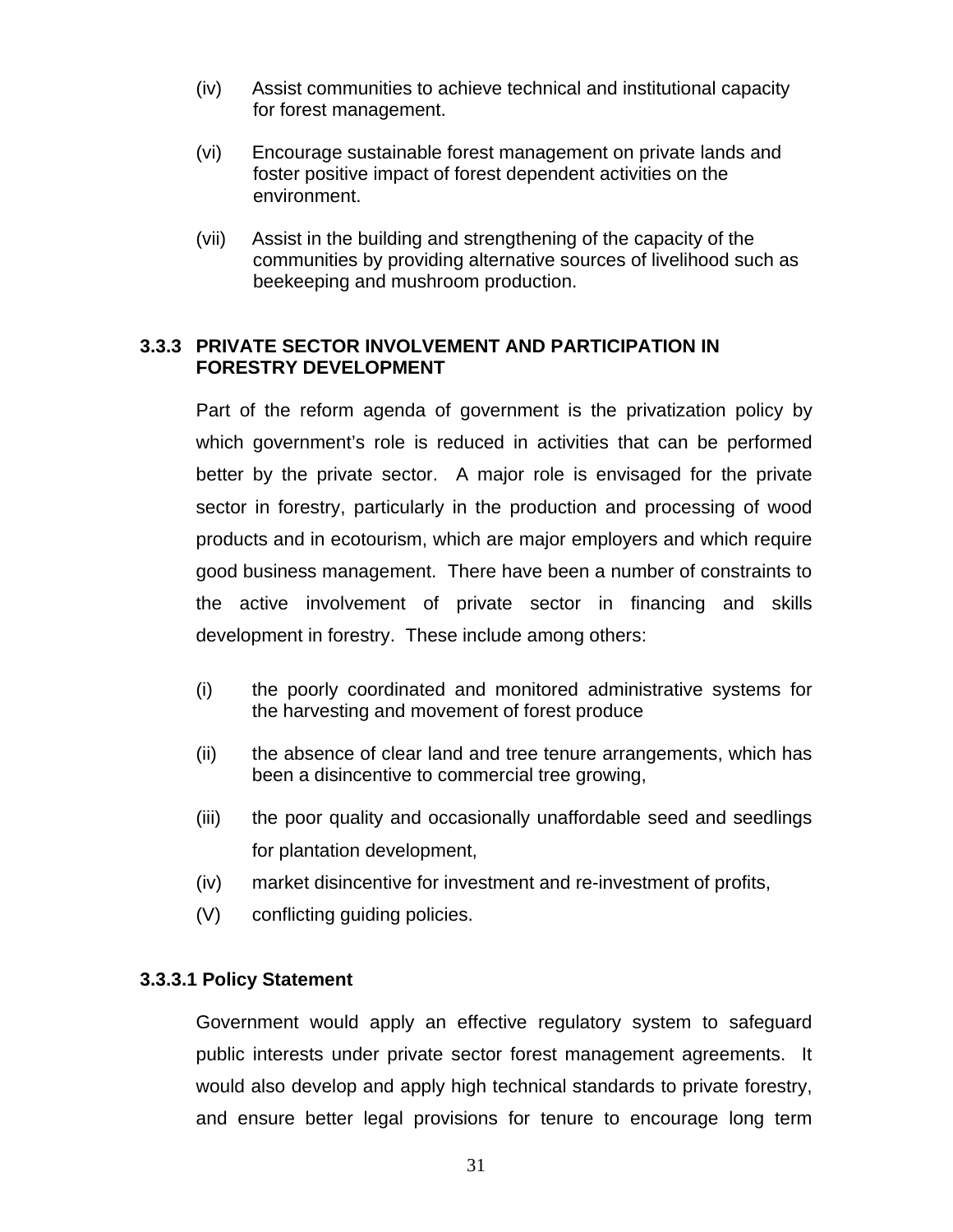investment. Lastly effort would be made to create more positive attitudes in the public and private sectors to ensure effective partnerships between government and private businesses.

# **3.3.3.2 Objectives:**

- (i) Encourage the development and management of forest estates.
- (ii) Increase the quality of forest resources for enhanced living standards and environmental protection.

# **3.3.3.3 Strategies on Land Tenure**

- (i) States and communities should guarantee tenural rights to individuals and private investors for forest plantation development at agreed terms.
- (ii) Review land tenure system as a cross-sectoral issue by all land using sectors.

# **3.3.3.4 Economic and Social Incentives**

- (i) Define and allocate social and economic responsibilities to partners.
- (ii) Influence macro-economic responsibilities at all levels through:
	- Low interest rate regimes
	- Tax rebate
	- Liberal financial moratoria on forestry investments

# **3.3.3.5 Strategies on Benefit Sharing**

- (i) Evolve acceptable formula for benefit sharing.
- (ii) Support mechanisms to enable participants mutually identify and agree on roles and responsibilities as well as on benefit sharing formulae.

# **3.3.3.6 Strategies on Tree Ownership**

- (i) Guarantee tree ownership rights within the enabling laws, traditional practices and customs.
- (ii) Subject forest plantations to sustainable forest management principles.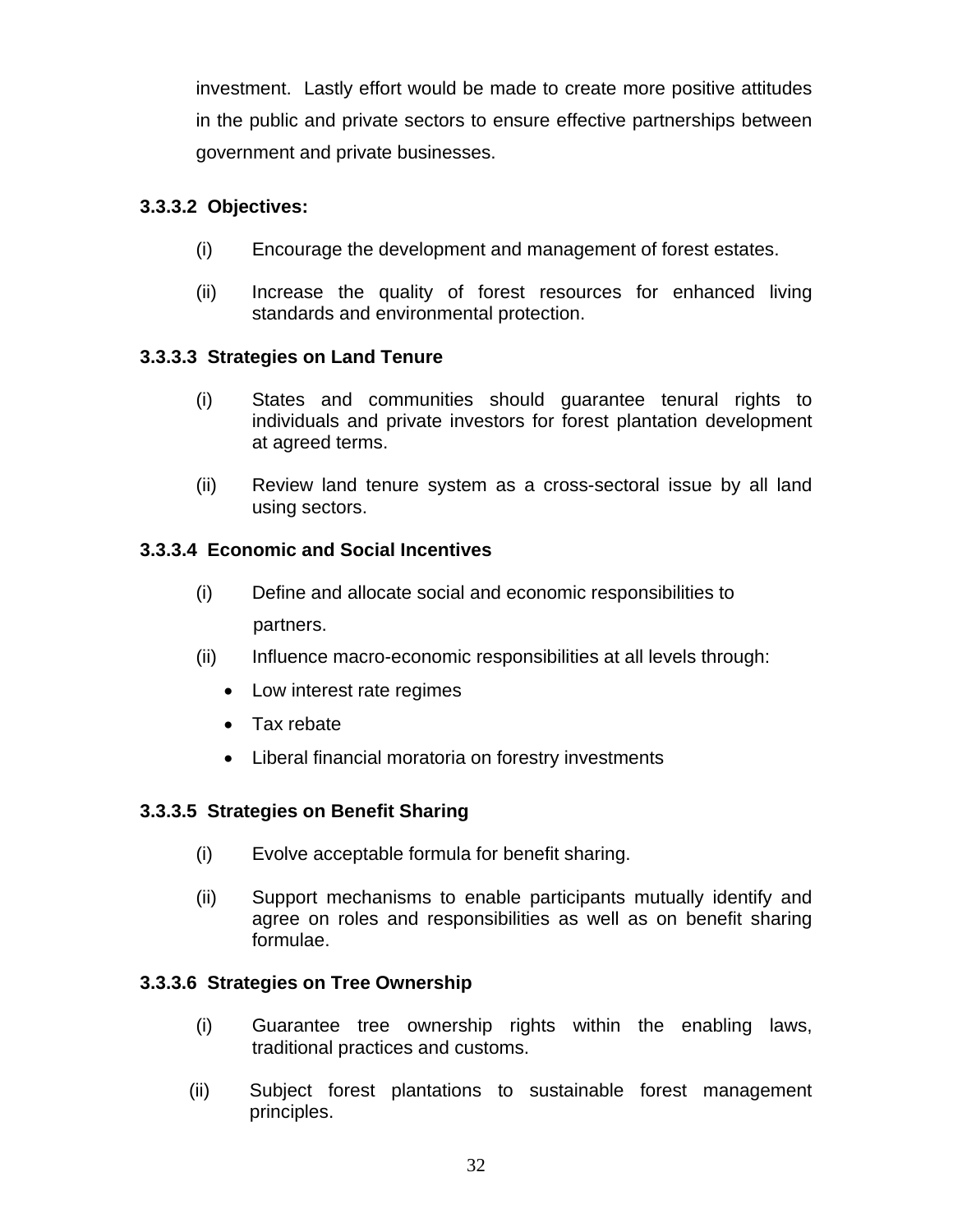(iii) Support mechanisms for mediation between stakeholders through active involvement of government, Non-government Organisations, Community Based Organisations and the civil society.

# **3.3.4 BIODIVERSITY CONSERVATION, NATIONAL PARKS AND GAMES RESERVES OF CONSERVATION INTEREST.**

The Government is committed to the conservation of Nigeria's rich forest biodiversity to meet the needs and aspirations of present and future generations. The government will promote the conservation and rational utilization of representative samples of all ecosystems and species in the country.

The national biodiversity conservation strategy will continue to be based on a system of Protected Areas, including Forest Reserves, National Parks and Game Reserves. In recognition of the fact that the local communities must share from the benefits of these Protected Areas, there must be a meaningful participation of these communities in their management. Efforts to safeguard biodiversity in private forests and to improve agricultural biodiversity through farm forestry initiatives must be supported.

The government is a signatory to a number of international agreements and Conventions on forest issue covering conservation, access to genetic resources, trade in endangered species and cross border cooperation, and it will continue to support and implement these obligations.

# **3.3.4.1 Policy Statement:**

The nation's rich biodiversity shall be conserved to provide essential goods and services for sustainable development.

# **3.3.4.2 Objectives:**

- (i) To improve and manage species composition (flora and fauna).
- (ii) To promote scientific studies, research, conservation education, environmental protection and eco-tourism.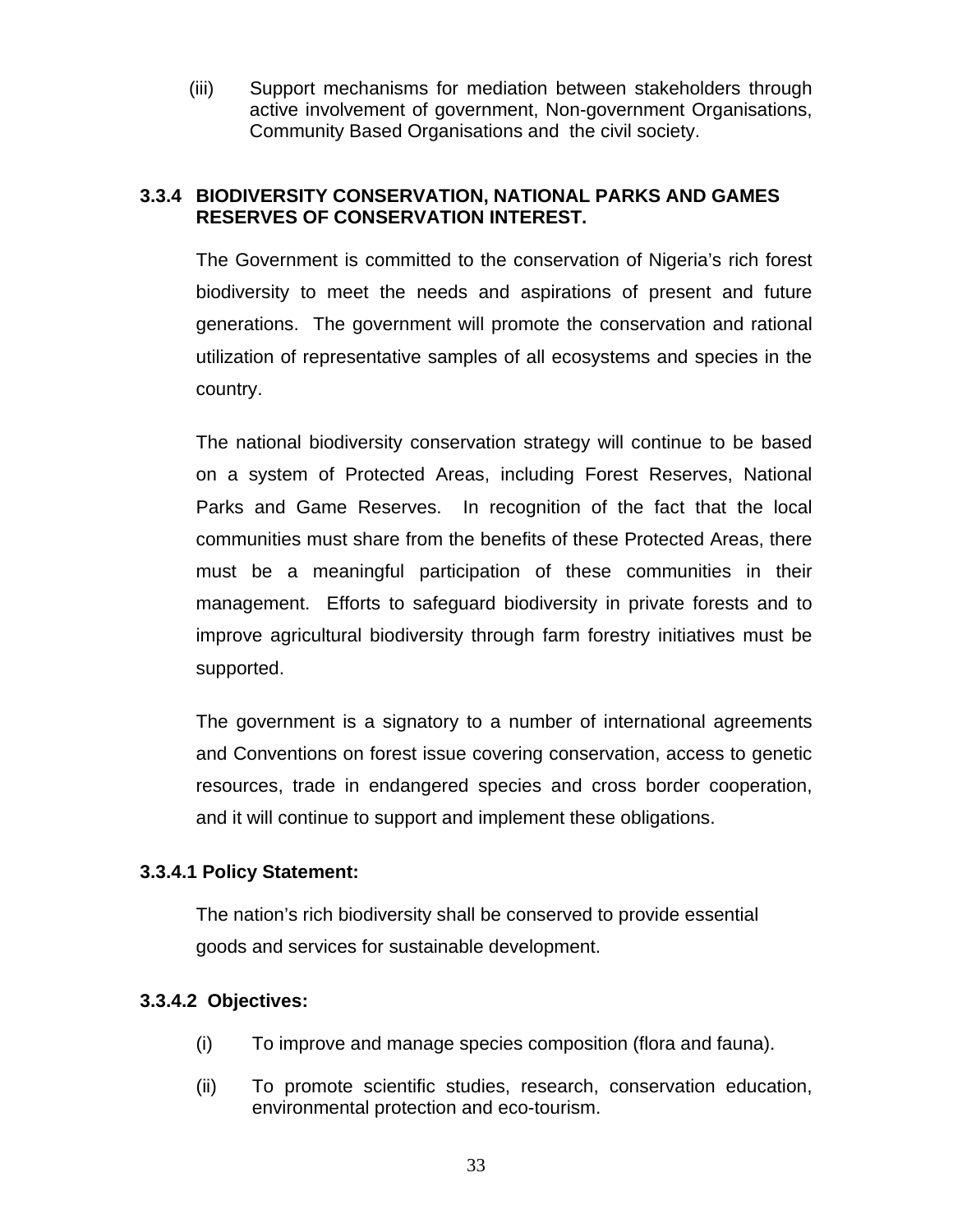- (iii) To engender confidence and cordial relationship between host communities, government and end users.
- (iv) To promote host community's participation and empowerment.

### **3.3.4.3 Strategies to Support, Improve and Sustainably Manage Species Composition (Flora and Fauna):**

- (i) Identify, delineate and inventorize species and sites of conservation interest.
- (ii) Develop in-situ conservation areas as National Parks, Game Reserves, Strict Nature Reserves, Sanctuaries and Cultural Heritage Centres.
- (iii) Develop ex-situ conservation areas Zoological and Botanical Gardens, which are to serve as centres for genetic improvement of endangered species.
- (iv) Promote Herbarium/Arboretum establishment support the establishment and development as both national and state priority.
- (v) Develop transparent mechanisms for responsibility and benefit sharing among Federal, States and Local Governments and Communities and other stakeholders.
- (vi) Enforce forestry legislation including laws on export of flora and fauna.
- (vii) Initiate the development and dissemination of relevant awareness and education materials on biodiversity conservation.

# **3.3.4.4 Strategies on Host Communities-Partnership and Empowerment**

Establish partnership, effective liaison and consultation with the host communities around protected areas and offer conservation training, with a view to providing employment, alleviating poverty and effective empowerment for decision-making.

### **3.3.5 FOREST INDUSTRIES**

There is an active and highly competitive domestic market in wood products particularly in the construction and manufacturing sectors. However, various disincentives and market distortions are causing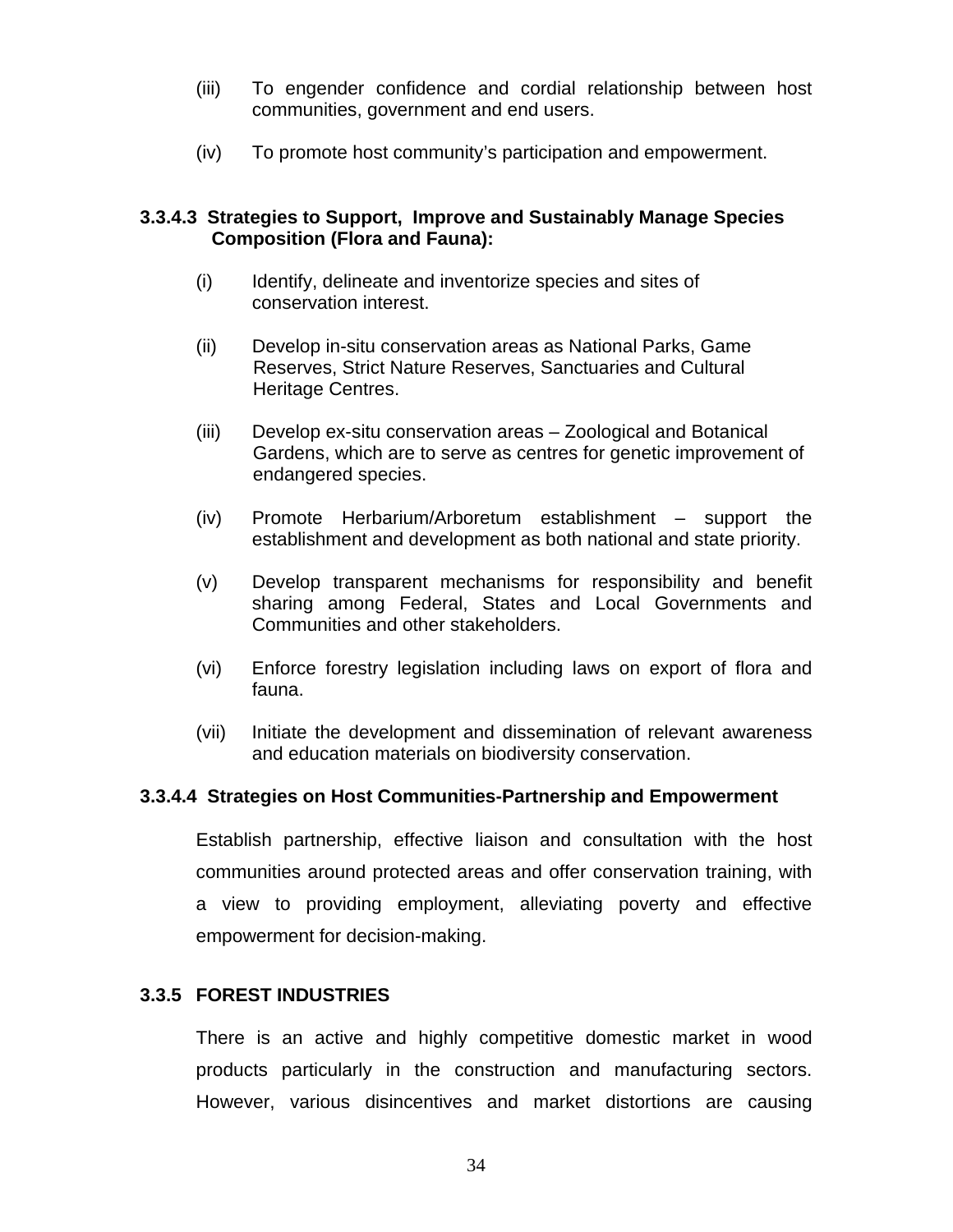inefficiencies, an excessive waste of resources and prior investment in the forest industries.

- There is waste due to inefficient machinery. Conversion rates during processing as low as 40%.
- Timber is currently undervalued. The royalty rates charged on timber do not reflect its full value in terms of the forest goods and services at requirements. The charges are administratively fixed. This has led to low revenues for re-investment in forest management, and weak incentives to improve efficiency in processing.
- Poor regulations has led to an increase in illegal harvesting that is undermining the legal markets by distorting prices, and further reducing government revenues.
- Profits made by private investors are switched to other sectors because of low confidence investors have in the forest sector. Serious investors are reluctant to commit funds when the investment climate is risky, when administrative procedures are not transparent especially in concession allocation, and when tenure is so uncertain.
- The development of wood based products through secondary and tertiary processing measures low, thus reducing economic opportunities and incentives to reduce wood wastage.

The private sector will play the major role in developing and managing the forest products processing industries and will capture the potential for value addition through high quality processing. The role of government is to facilitate and regulate these activities. The State Government will be encouraged to develop and maintain a strong regulatory framework which will control illegal practices; monitor best practices measure environmental and social impacts, and collect dues. The governments at Federal and State level will also create a positive investment climate to encourage private investment in the processing industry.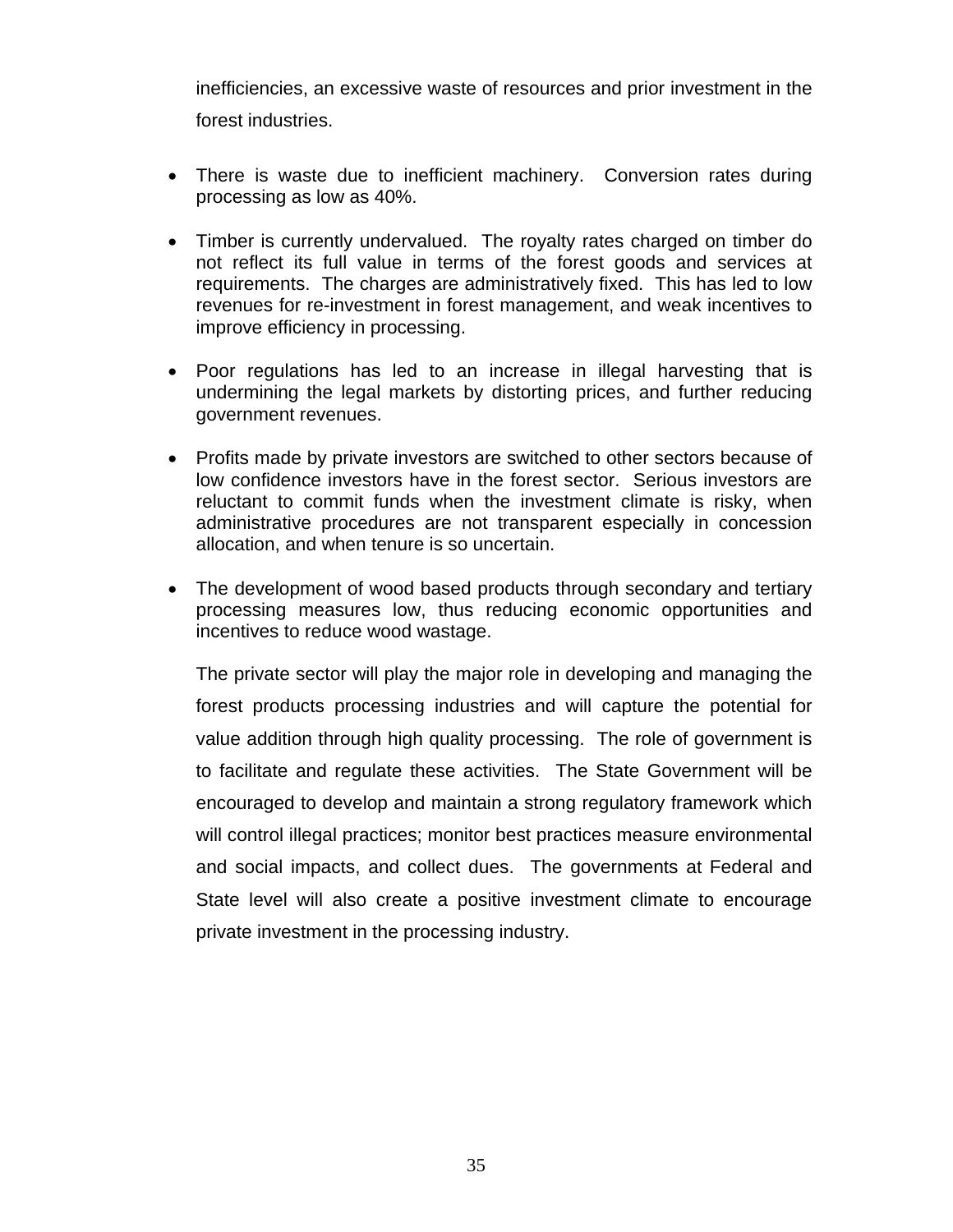### **3.3.5.1 Policy Statement:**

To encourage a sustainable management and utilization of forest resources and to guarantee the perpetual supply of raw materials to the forest industries.

## **3.3.5.2 Objectives:**

- (i) To have a forest industry that embraces and practices forest resource exploitation in a way that promotes sustainable forest management and utilization.
- (ii) To develop strategies for waste reduction and utilization at all stages of industrial activities.
- (iii) To ensure that forest industry operations are carried out in an effective, efficient and environmentally friendly manner.
- (iv) To enhance the value of products from the forest.
- (v) To promote activities that will generate and sustain increased job opportunities.
- (vi) To involve forest industries in forest plantation development

### **3.3.5.3 Other Strategies on Efficiency in Forest Harvesting, Conversion and Production**

- (i) Enforce pre-harvesting inventory as well as production of and compliance with logging plans and safety guidelines.
- (ii) **Enforce the need to plant and nurture a minimum of four seedlings for every one felled by tree takers.**
- (iii) Enforce the use of trained personnel and appropriate forest harvesting tools and equipment.
- (iv) Adopt appropriate forest harvesting/low impact logging techniques.
- (v) Adopt appropriate log transportation and haulage systems to minimise damaged in the residual stands and prevent erosion.
- (v) Reduce illegal forest activities through effective education, policing and forest protection.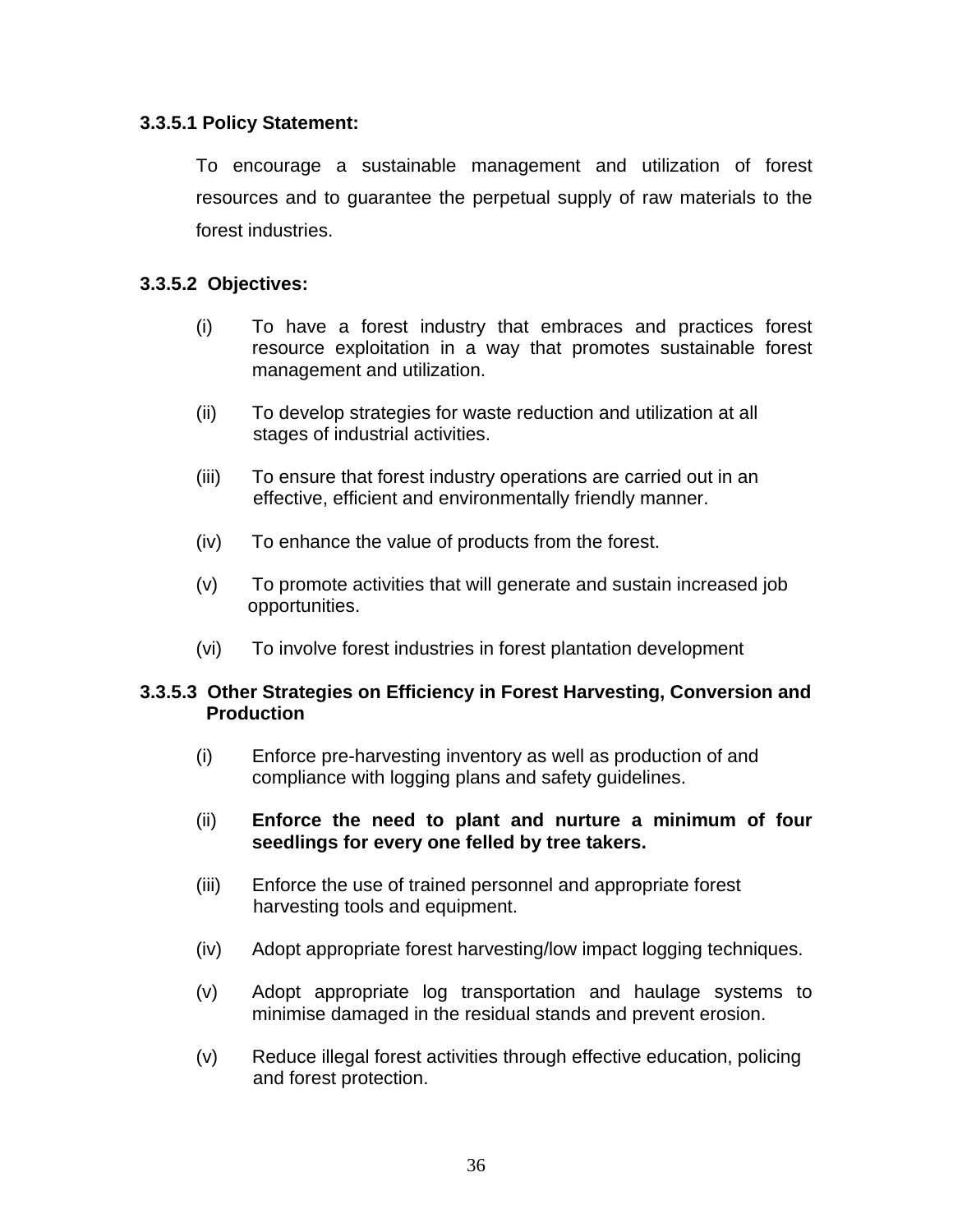(vi) Encourage the establishment of integrated and Small-Medium Enterprise (SME) forest industries.

# **3.3.5.4 Grading Rules, Quality Control, Certification, Log Tracking, Etc.**

- (i) Develop grading rules and apply these rules to ensure the production of value added high quality forest products acceptable in local and international market.
- (ii) Ensure sustainable forest management at all times.
- (iii) Develop certification process for SFM that includes effective log tracking to ensure the acceptability of export wood products in the international market.

### **3.3.5.5 Strategies on Training in Sawmilling, Saw Doctoring and equipment/tools maintenance.**

- (i) Resuscitate and upgrade existing training and maintenance/workshop facilities in the country to enhance efficiency in wood conversion, treatment, preservation and maintenance of sawmilling equipment/tools.
- (ii) Recruit and train competent staff for sawmilling operations.

# **3.3.5.6 Strategies on Utilisation of Lesser-Used Species.**

- (i) Conduct research on mechanical and physical properties of lesser used species to promote their utilisation.
- (ii) Conduct research and develop appropriate machines that efficiently convert smaller diameter logs.

# **3.3.5.7 Strategies on Safety and Forest Health.**

- (i) Train trees fellers in appropriate felling techniques to minimize the occurrence of forest accidents.
- (ii) Provide appropriate tools, outfits and first aid kits for workers in the forests and the sawmills.
- (iii) Consider ergonomic principles in the design and layout of mills and forest harvesting.
- (iv) Observe workmen compensation in accordance with the International Labour Organisation (ILO) rules.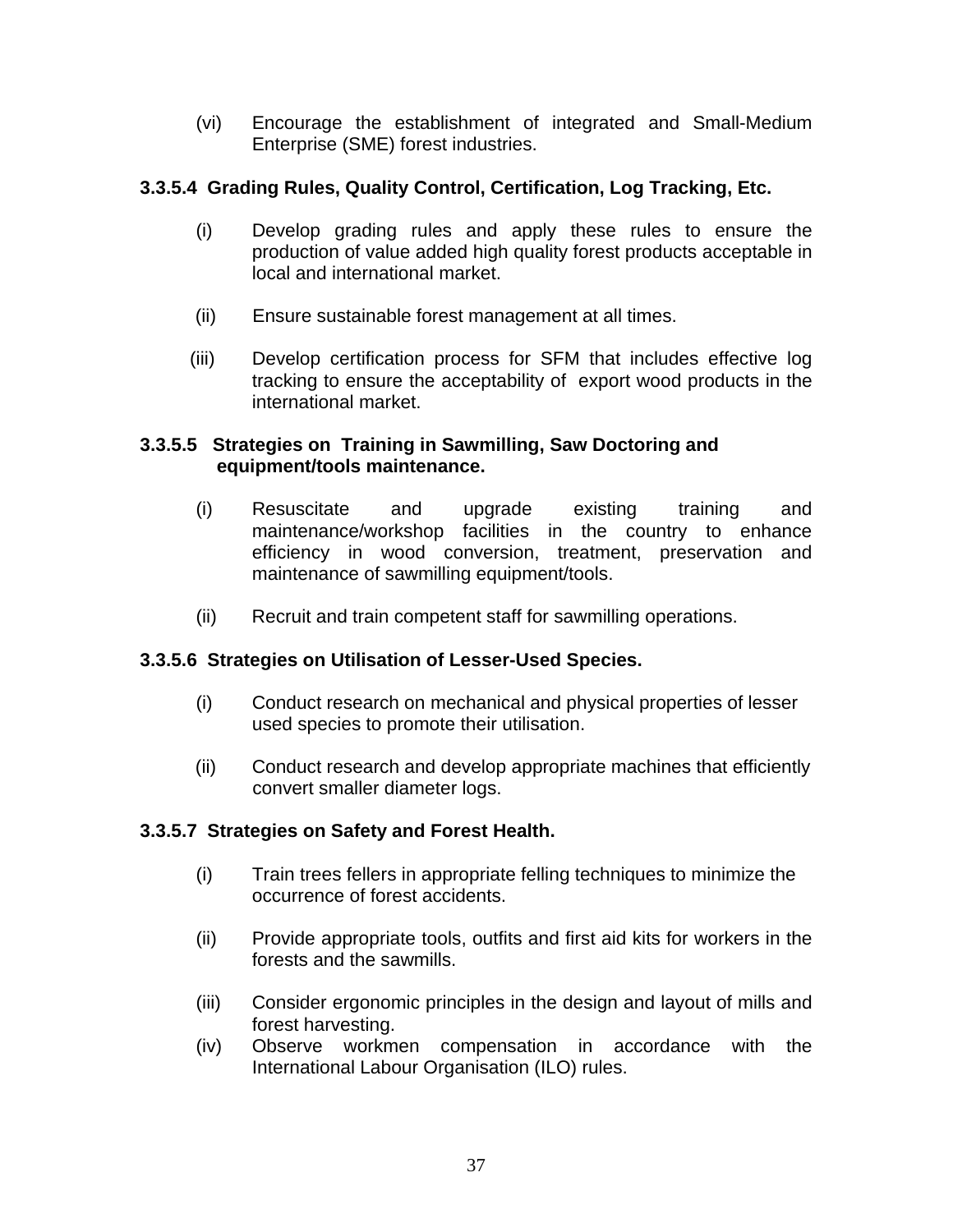#### **3.3.5.8 Capacity Utilisation and Resource Exploitation**.

- (i) Provide enabling environment for sourcing further investments in the industry to import logs for processing.
- (ii) Embark on massive afforestation programme with the use of fast growing species to provide raw material for the industry, in the medium term
- (iii) Embark, along with industries, on massive afforestation and reforestation programme with the use of fast growing species to produce raw materials for the industries in the long term.

#### **3.3.5.9 Strategy on Value Added Downstream Products.**

 Encourage the integration of primary, secondary and further downstream wood processing sectors in order to add value and conserve our forest resources.

#### **3.3.5.10 Strategy on Waste and Residues Utilization.**

 Promote the use of wood residues for briquetting, particleboard, charcoal, power generation, etc.

#### **3.3.6. FOREST ADMINISTRATION.**

The effectiveness of a forest policy depends on the energy, drive and dedication of the National Forest Service. In bridging the gap between policy formulation and various agents of implementation in the country, the Federal Department of Forestry shall play a leading role in forest management throughout the country.

The Federal Government recognizes that the Forest Estate is an invaluable national asset, the development and economic benefits of which shall always be in the overall interest of the nation.

Whereas, the State Forest Services have been organized into administrative units, the growing importance of plantation forestry and the emphasis on economic development as outlined in this document require a more dynamic organization. The Federal Government shall always make adequate provisions for the employment of well-trained forestry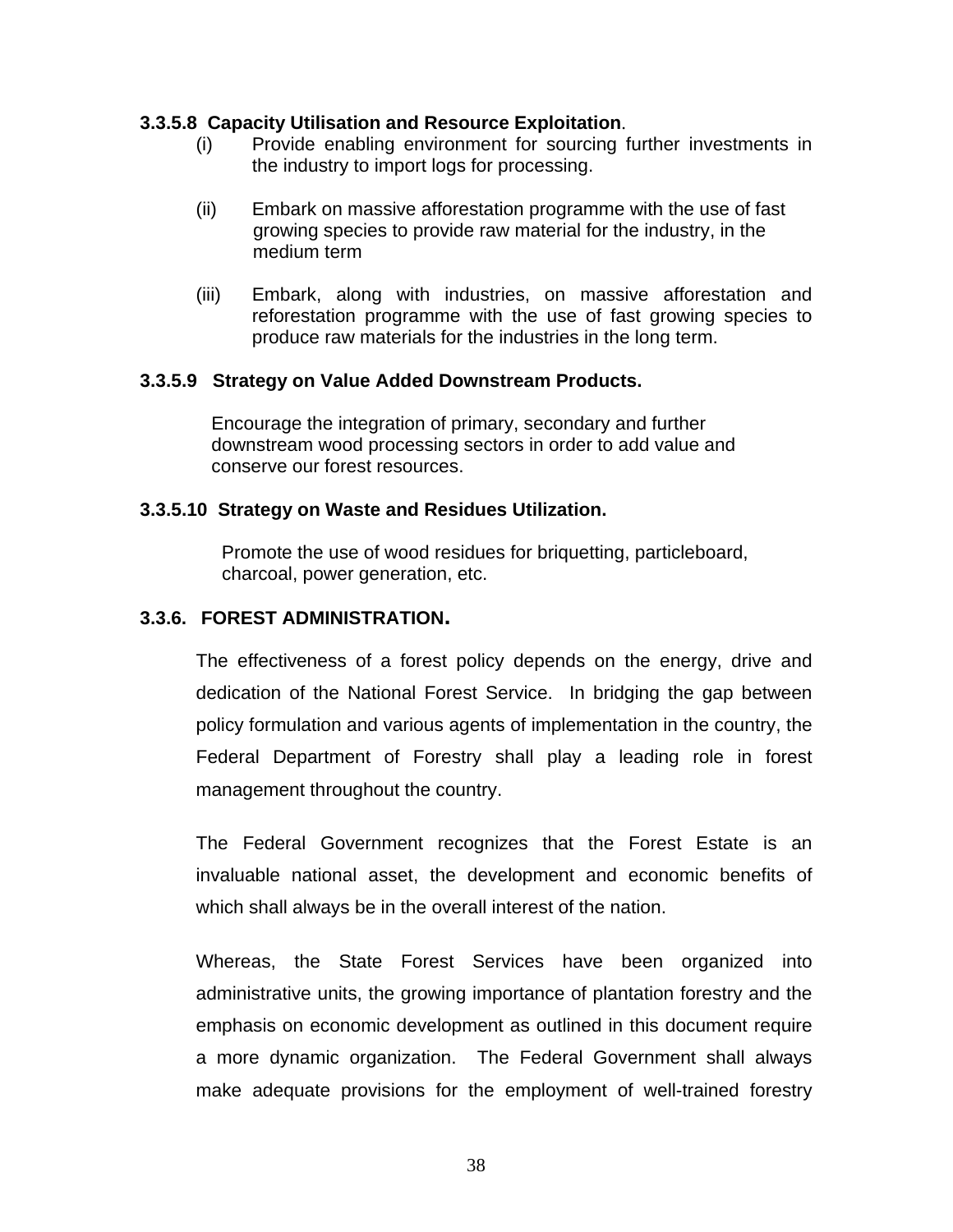personnel of all cadres and for the supply of modern equipment and other essential needs of the National Forest Service. The ultimate aim shall be an intensive administration of the Forest estate under a corps of knowledgeable managers and specialist officers.

## **3.3.6.1 Policy Statement:**

The new policy is aimed at sustainable management of the forest resources of Nigeria and maintenance of environmental stability for the present and future generations. To this end, Government will establish and maintain a competent forest administration manned by efficient forest officers at Federal and State level.

## **3.3.6.2 Objectives:**

To modernize forestry administration through improved planning, decisionmaking and management capability for the overall achievement of satisfactory performance of policy objectives and targets.

### **3.3.6.3 Strategies Institutional Management and Empowerment at all Levels**

- (i) Strengthen the administrative capacities at the Federal, State and Local Government levels with clearly defined mandates in terms of responsibilities, staffing, training and funding.
- (ii) Decentralize decision-making process to involve stakeholders at Federal, State, Local Government, Private Sector and Communities levels.
- (iii) Establish Forestry Trust Fund at Federal, States, and Local Government levels.
- (iv) Define roles and responsibilities for all stakeholders.

### **3.3.6.4 Strategies on Communities and Private Sector Empowerment:**

The important role that forests play in rural livelihood, especially of the poor, is generally well recognized. It is generally perceived that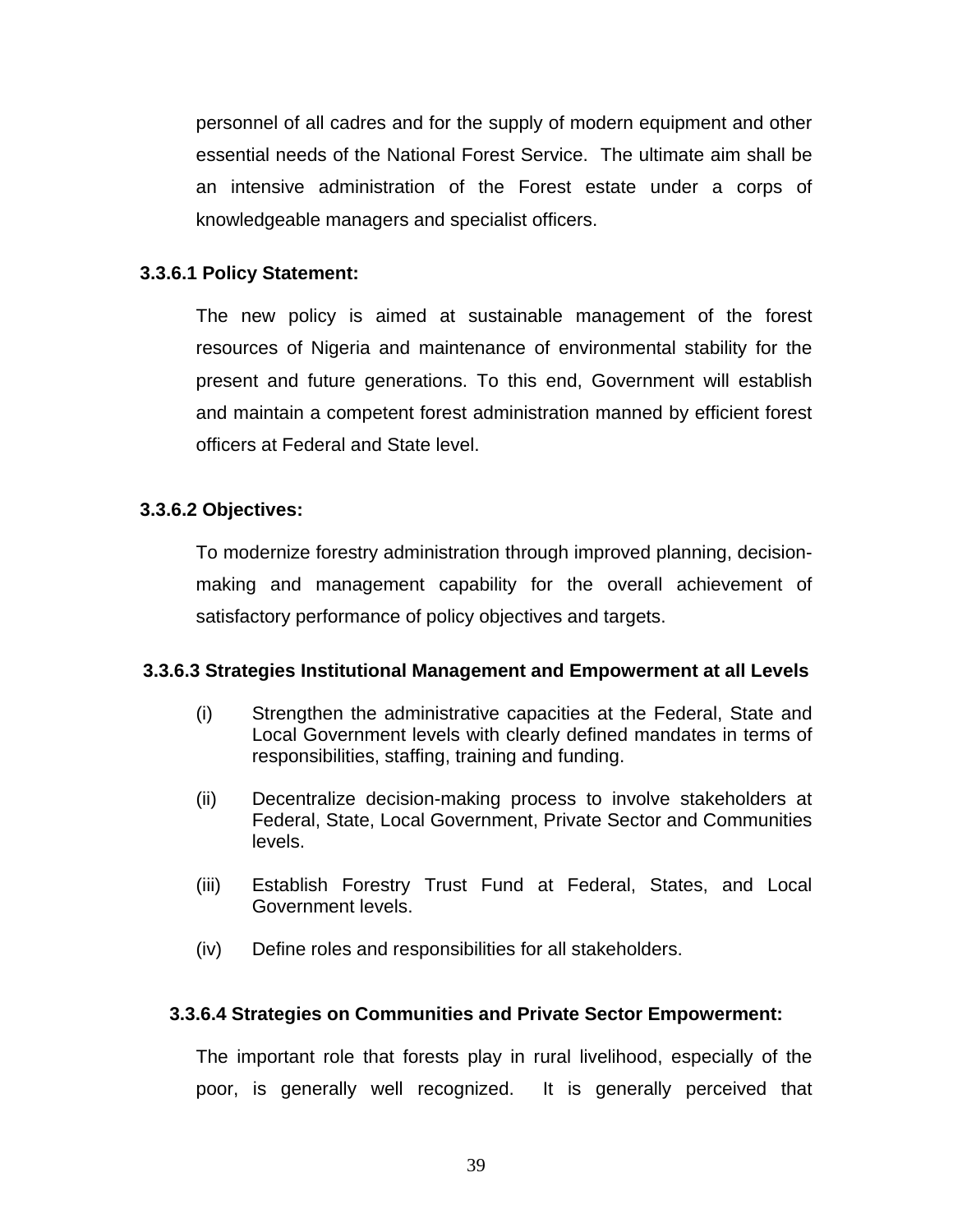widespread deforestation has led to environmental degradation, and that government acting alone would not be able to reverse the trends. Of particular concern was reduced access by local communities to forest products, such as fuelwood and fodder that were critical to the maintenance of rural livelihoods. The promotion of community participation in forest resources management is therefore an identifiable implementation strategy that would address widespread forest loss and its consequent environmental degradation and negative impact on rural livelihoods. One of the underlying articles of faith of community forestry is that human well being will be enhanced.

- (i) Involve communities, private sectors, Non-Governmental Organisations, civil society, etc, in forest administration.
- (ii) Strengthening Forestry Unit at the Local Government level to administer local government forestry matters.

### **3.3.6.5 Strategies on Roles and Responsibilities:**

The following roles and responsibilities are assigned to the various stakeholders in the forest arena in support of sustainable forest management.

### **(i) Federal Government should be responsible for:**

- Advisory Services.
- Policy Formulation and Legislation on national forestry issues.
- Manpower Development and Training.
- Research and Development.
- Monitoring and Evaluation, Coordination and Review.
- International Cooperation (Agreements, Conventions, Treaties, etc).
- Natural Resources Assessment Accounting and Auditing.
- Establishment and Management of model Federal Forest Reserves.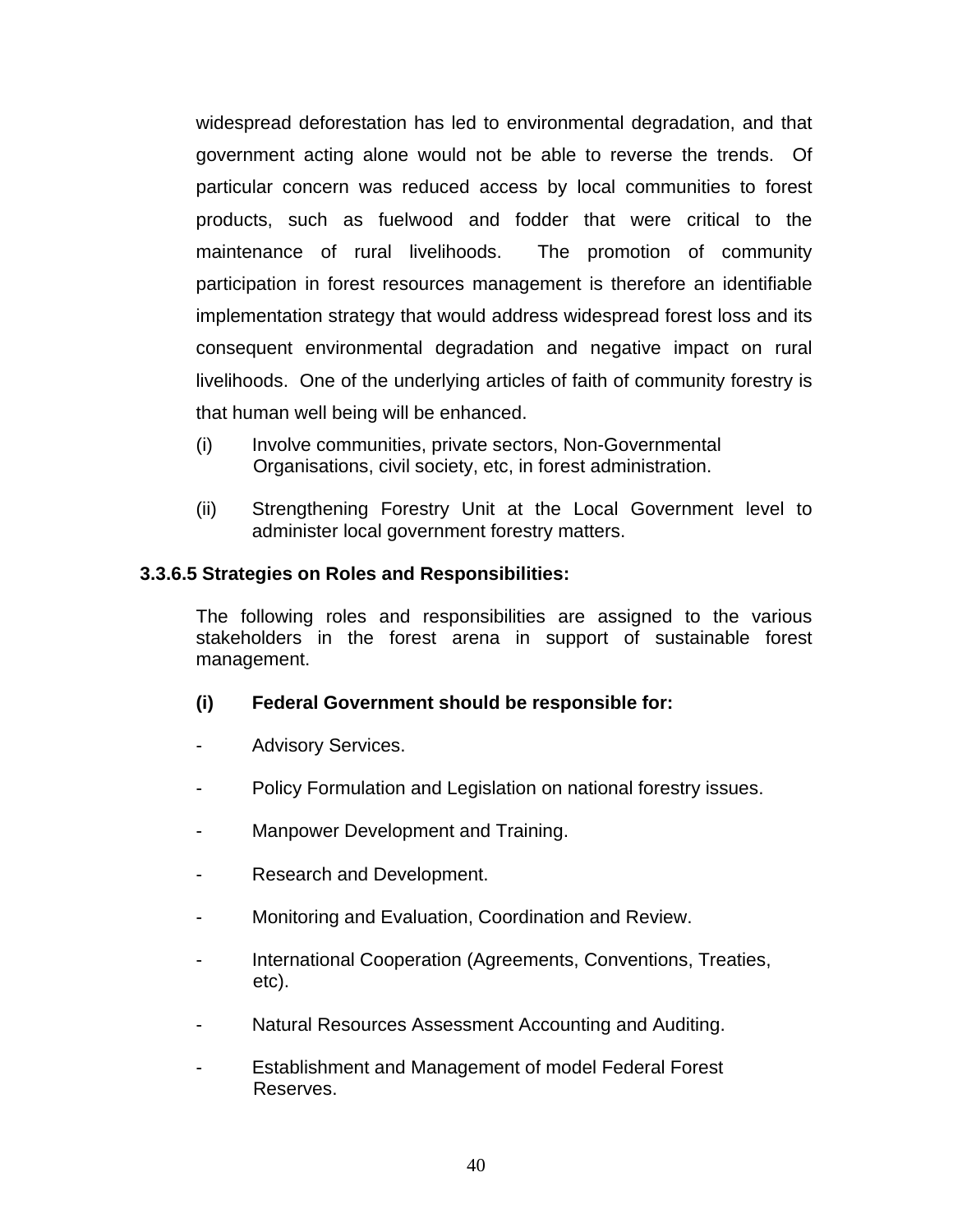- Public Awareness Creation and enlightenment.
- Enforcement of the National Forestry Act.

## **(ii) State Forestry Service shall be responsible for**:

- Consolidation of New and Existing Forest Reserves.
- Management of the Forest Estate in collaboration with the Local Government, NGOs, Communities, and civil society.
- Training of Personnel.
- Inventory of Resources.
- Awareness Creation and Public Enlightenment.
- Enforcement of Forestry Laws and Regulations.
- Monitoring and Evaluation.
- Establishment of Plantations, Demonstration and Pilot Projects.
- Provision of extension services.
- Input service delivery.

### **(iii) Local Government Authority should be responsible for:**

- Local Land-Use Planning and Ecosystem Planning to ensure Sustainable Management of the Forest Resources.
- Forest Protection.
- Community Mobilization.
- Enforcement of forestry laws and Bye-laws.
- Monitoring and Evaluation, Coordination and review.
- Establishment of Demonstration Plots.
- Community Awareness Campaigns.
- Establishment of woodlots, roadside and amenity plantings.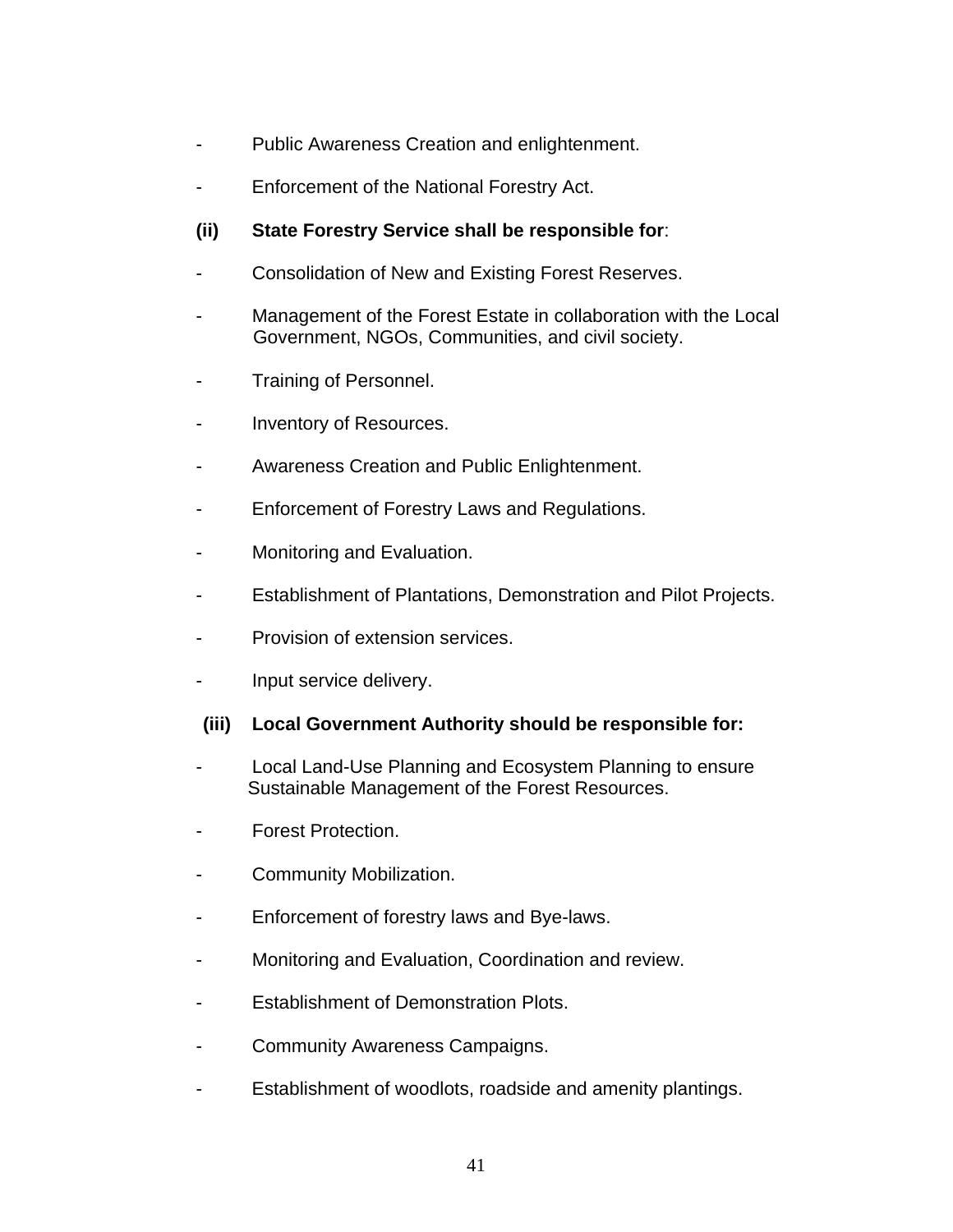## **(iv) Community level, roles should be:**

- Formation of Cooperative Groups.
- Awareness Creation among members.
- Participation in the management and protection of Forest Estates and non-reserved forest areas.

# **3.3.7 NON-TIMBER FOREST PRODUCTS (NTFPs)**

Forest and trees provide an appreciable source of edible fruits and foods, fodder, medicine and cash income for many rural people. In Nigeria, over 150 indigenous woody plants from the various vegetation zones have been identified as yielding edible products for man and animals. For many people in Nigeria the forests play the role of a pharmacy from which they obtain plant parts for the treatment of their ailments. Economic products such as cane/rattan used for the production of baskets, chairs and other furniture, raphia products for the production of mats and ropes; wrapping leaves; fish poison (for fishing); chewing sticks; and honey are obtained from the forest.

# **3.3.7.1 Policy Statement:**

Promote the development and conservation of NTFPs in all the ecological zones for the benefits of the present and future generations and to increase NTFPs' contribution to the national economy.

### **3.3.7.2 Objectives:**

- (i) To promote community partnership in NTFPs management.
- (ii) To mobilise the community for sustainable management, multiplication, packaging and marketing of NTFPs.

### **3.3.7.3 Strategies**

(i) Undertake surveys and studies to identify and assess the distribution and economic viability of NTFPs.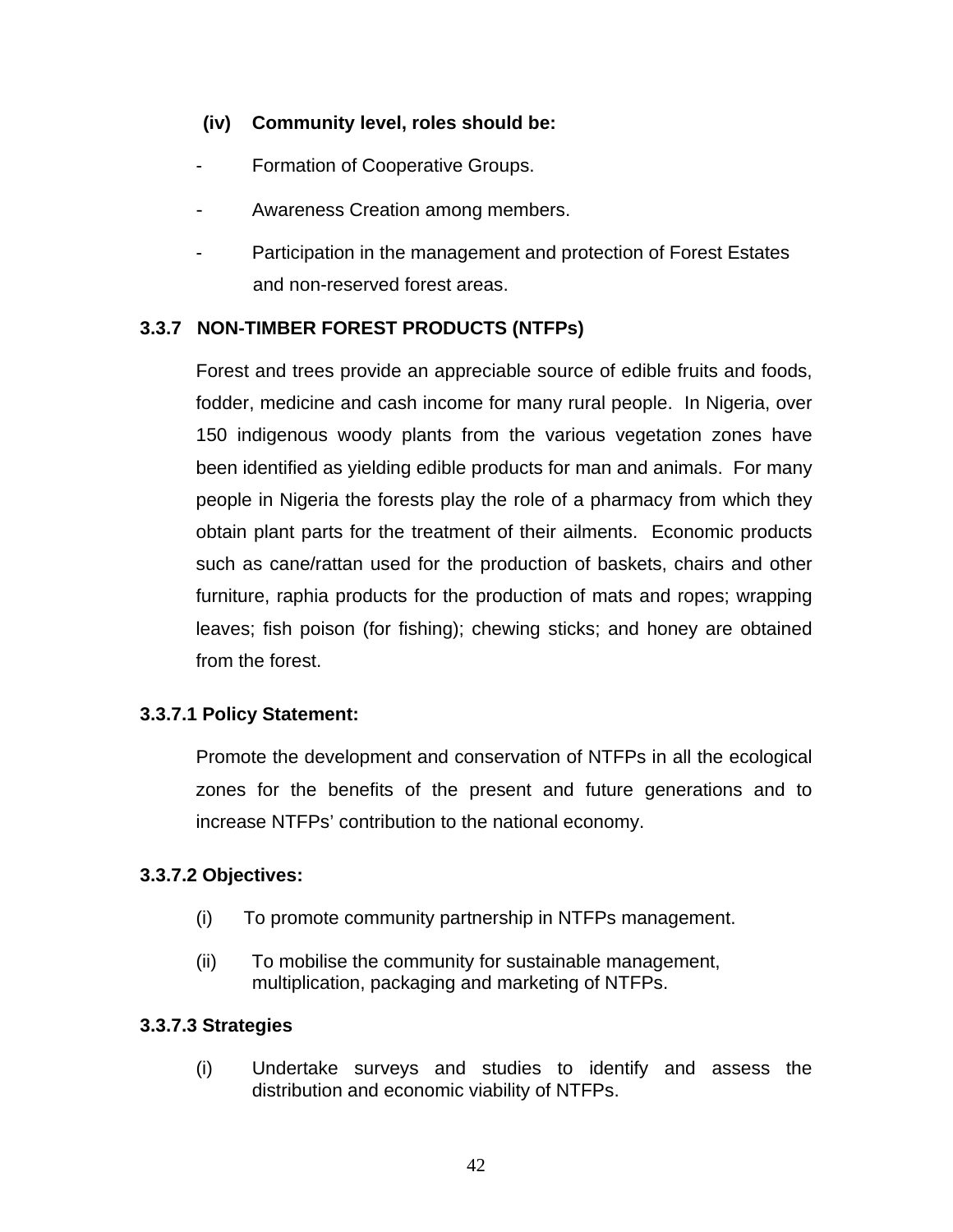- (ii) Carry out in situ and ex situ conservation, resource valuation, conscious management and development of NTFPs.
- (iii) Carry out multiplication/breeding of NTFPs for enhanced economic production, food security and development of viable opportunities in the rural community.
- (iv) Sustain training and empowerment building e.g. (facilitates the formation of forestry committees, action groups and watch groups).
- (v) Facilitate and improve local processing and packaging of NTFPs as well as identify other alternative uses.
- (vi) Create improvement in the socio-economic well being of the communities.

### **3.3.8 ENVIRONMENTAL SERVICES OF FORESTS**

The many valuable ecosystem services provided by forests, including climate stabilization, carbon storage, protection of hydrological functions, and biodiversity conservation are now gaining some attention. Unfortunately our forests are under severe threat. The rate of deforestation in Nigeria is put at about 350,000 ha to 600,000 hectares per annum. This loss of forests has been accompanied by a loss of many serviceable services that forests provide. The three main categories of benefits to be focused are as follows:-

- **Watershed Protection:** Forests play an important role in regulating hydrological flows and reducing sedimentation. Changes in forest cover can affect the quality and quality of water flows downstream, as well as their timing. – (see policy on watershed management).
- **Biodiversity Conservation**: The forest estates harbour a significant proportion of the nation's biodiversity, loss of habitat, is a leading cause of species loss (see policy on forest biodiversity).
- **Carbon Sequestration**: Standing forests hold a large carbon stocks and growing forests sequester carbon from the atmosphere.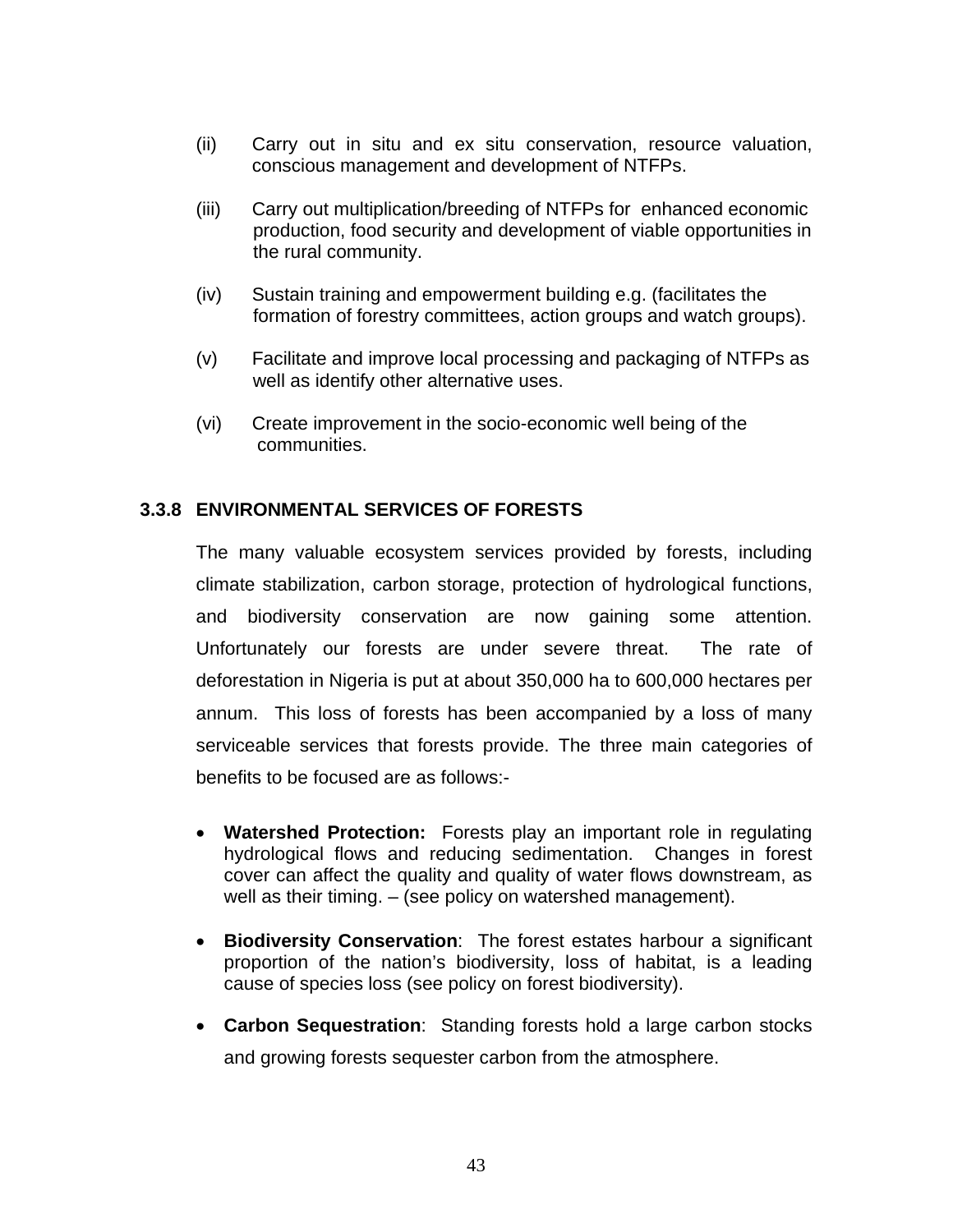## **3.3.8.1 Policy Statement on Protection**

Government will recognize and emphasize the protective role of forests in watersheds, buffer zones around rivers and hills so as to prevent water and wind erosion as well as siltation of watercourses and as carbon sequesters.

## **3.3.8.2 Objectives:**

- (i) To ensure the capacity of forests to protect watersheds, buffer zones around rivers and hills, prevention of water and wind erosion, siltation of water courses and support for carbon sequestration.
- (ii) To ensure the capacity of the forests to provide recreational facilities and aesthetic values.

### **3.3.8.3 Strategies:**

- (i) Enlightenment and educate on protective roles of forests and prohibitive areas
- (ii) Enforce relevant legislation.
- (iii) Encourage the formation of environmental vanguards from the host communities.
- (iv) Promote National Tree Planting and Agro-forestry Practices outside forest reserves in order to increase the area under forest cover.
- (v) Encourage the development of affordable alternatives to wood fuels.

### **3.3.8.4 Policy Statement on Social Forestry**

Evolve mechanisms to access and promote the social functions of forestry in communities.

### **3.3.8.4.1 Objective:**

- (i) To promote social forestry.
- (ii) To empower the local communities through training and other support to be able to manage their forest resources.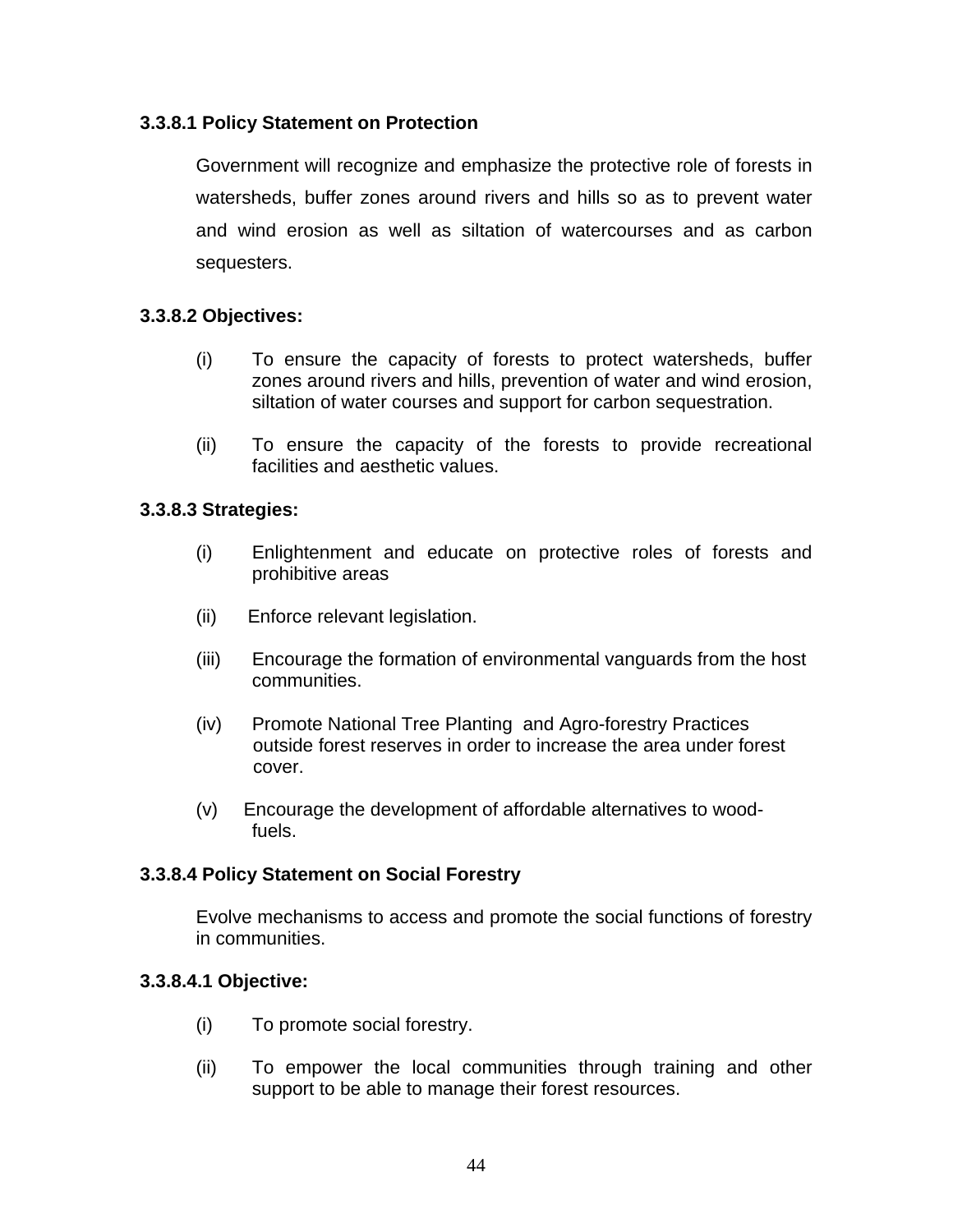### **3.3.8.4.2 Strategies:**

- (i) Undertake amenity plantings such as woodlots, strips, and roadside plantings as well as parks and gardens establishment for recreational and aesthetic values.
- (ii) Provide and develop marketable environmentally friendly recreational facilities.
- (iii) Encourage the development of affordable alternatives to wood fuels.

# **3.3.9 WATERSHED FORESTS AND WETLANDS MANAGEMENT**

Forests are commonly associated with a range of environmental services

delivered at a watershed and wetlands, including:

- Regulation of water flow that is maintenance of dry season flows and flood control.
- Maintenance of water quality that is minimization of sediment load, nutrient load (e.g. of phosphorus and nitrogen) chemical load, and salinity.
- Control of soil erosion and sedimentation and enhancement of productivity.
- Reduction of land Stalinization and/or regulation of ground water levels; and
- Maintain of aquatic habitats (e.g. reductions of water temperature through shading rivers or streams, ensuring adequate wood debris and habitant for aquatic species).

### **3.3.9.1 Policy Statement**

Watershed protection forests will be established, rehabilitated and conserved, while all wetlands will be monitored and managed in accordance with international standards.

Government will promote the rehabilitation and conservation of forests that protect the soil and water in the nation's key watersheds and river systems. Achievements on watershed protection through forestry will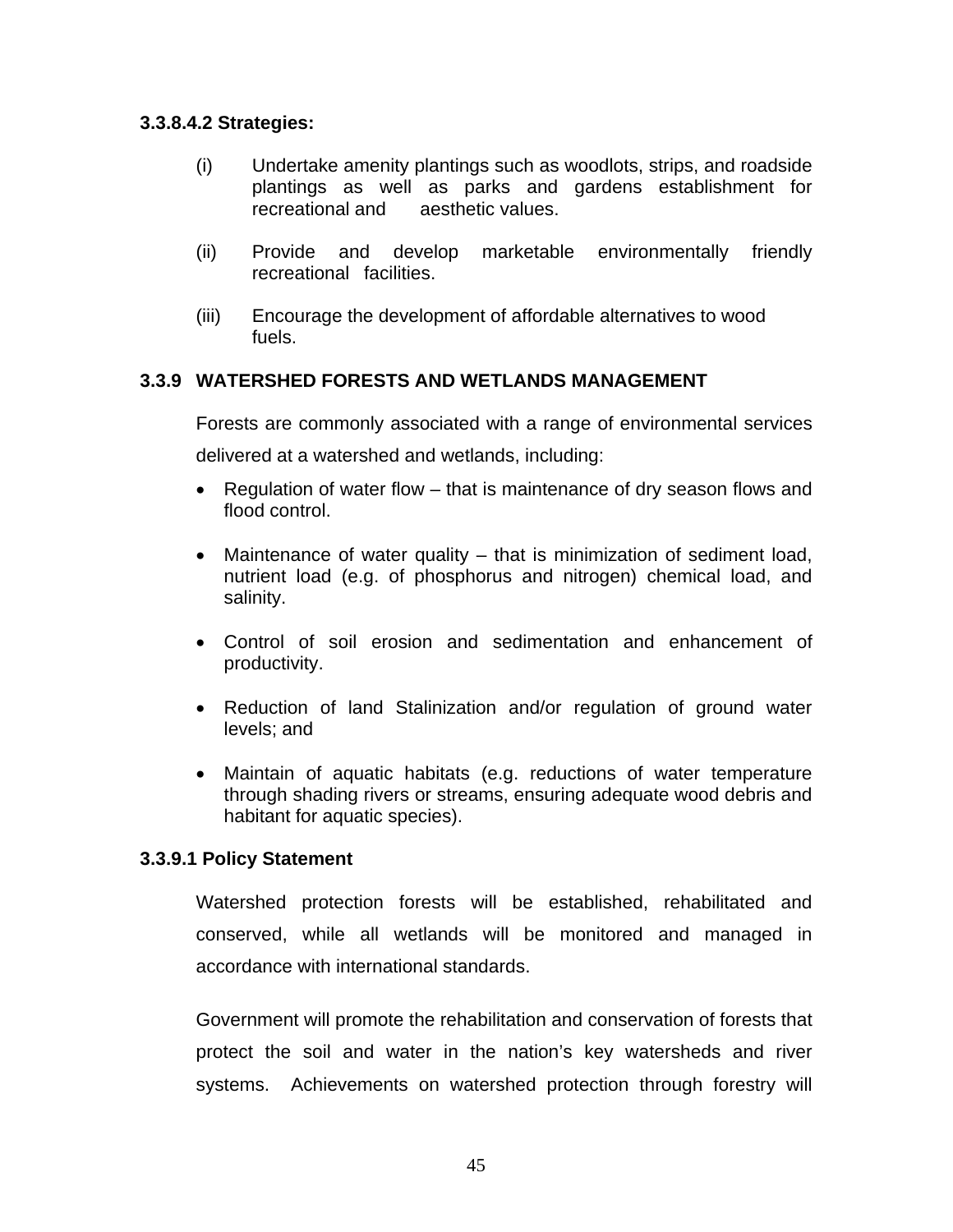result from the adoption of appropriate farm forestry methods on degraded private lands, from the improved management of natural forests on Lilly private lands, and from the restoration of degraded hills on public lands.

### **3.3.9.2 Objectives**

Strategies for the implementation of this policy statement will include:-

- (i) Promote the rehabilitation of degraded forests in water catchments areas and bare hills through private, community and farm forestry initiatives.
- (ii) Develop and promote guidelines on the management or riverside forests.
- (iii) Develop and promote awareness, educational and community mobilization programmes to promote good integrated land use practices in hilly areas, and protected watersheds from degradation.

## **3.3.9.3 Strategies:**

- i. Identify and delineate protective forest cover along the rivers and water bodies.
- ii. Reduce human encroachment through public enlightenment.
- iii. Encourage the planting and replanting of trees in degraded watershed and catchment areas.
- iv. Provide enlightenment and education campaign on the protective roles of the forest.
- v. Carry out inventories of wetlands and draw up management plans for wetlands.
- vi. Review and enforce laws to adequately protect watersheds and catchment areas.
- vii. Facilitate the formation of environmental vanguards by host communities.
- viii Promote National Tree Planting Campaigns.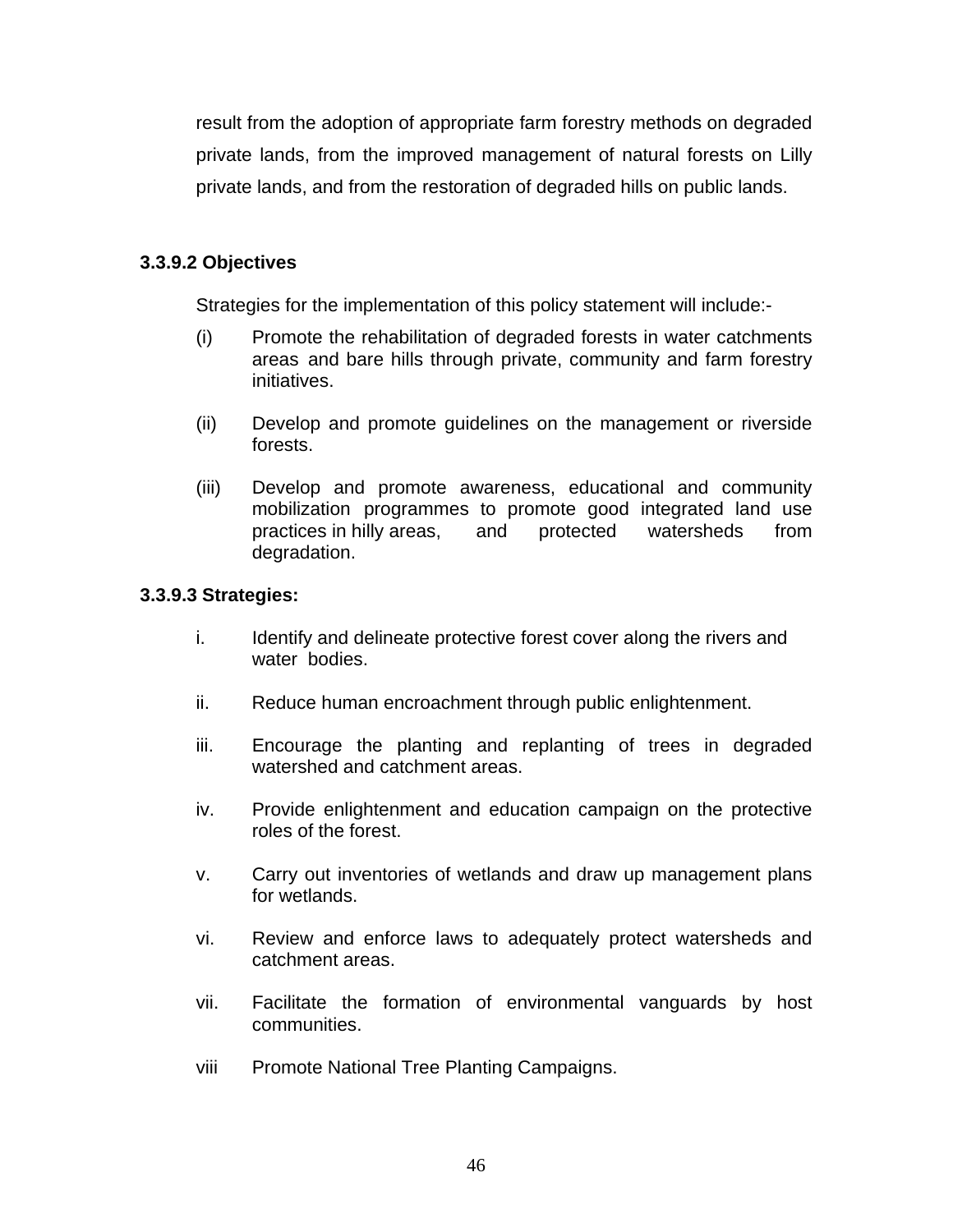### **3.3. 10 AGRO-FORESTRY**

Agroforestry focuses on the role of trees on farms and in agricultural, landscapes to meet the triple bottom line of economic, social and ecological needs in today's world to the achievement of virtually all of the Millennium Development Goals.

## **3.3.10.1 Policy Statement:**

Agroforestry practices would be aimed at increased wood production, food security, and socio-economic development as well as provide environmental protection.

### **3.3.10.2 Objective**

The objective of the agroforestry policy is to materially address:

- (i) Helping the eradication of hunger through basic, pro-poor food production systems in disadvantaged areas based on agroforestry methods of soil fertility and land regeneration.
- (ii) Lifting more rural poor from poverty through market-driven, locally led tree cultivation systems that generate income and build assets;
- (iii) Advancing the health and nutrition of the rural poor through agroforestry systems.
- (iv) Conserving biodiversity through integrated conservation development solutions, based on agroforestry technologies, innovative institutions, and better policy.
- (v) Protecting watershed services through agroforestry, based solutions that enable the poor to be rewarded for their provision of these services.
- (vi) Assisting the rural poor to better adapt to climatic change, and to benefit from emerging carbon markets, through tree cultivation and
- (vii) Building human and institutional capacity in agroforestry research and development.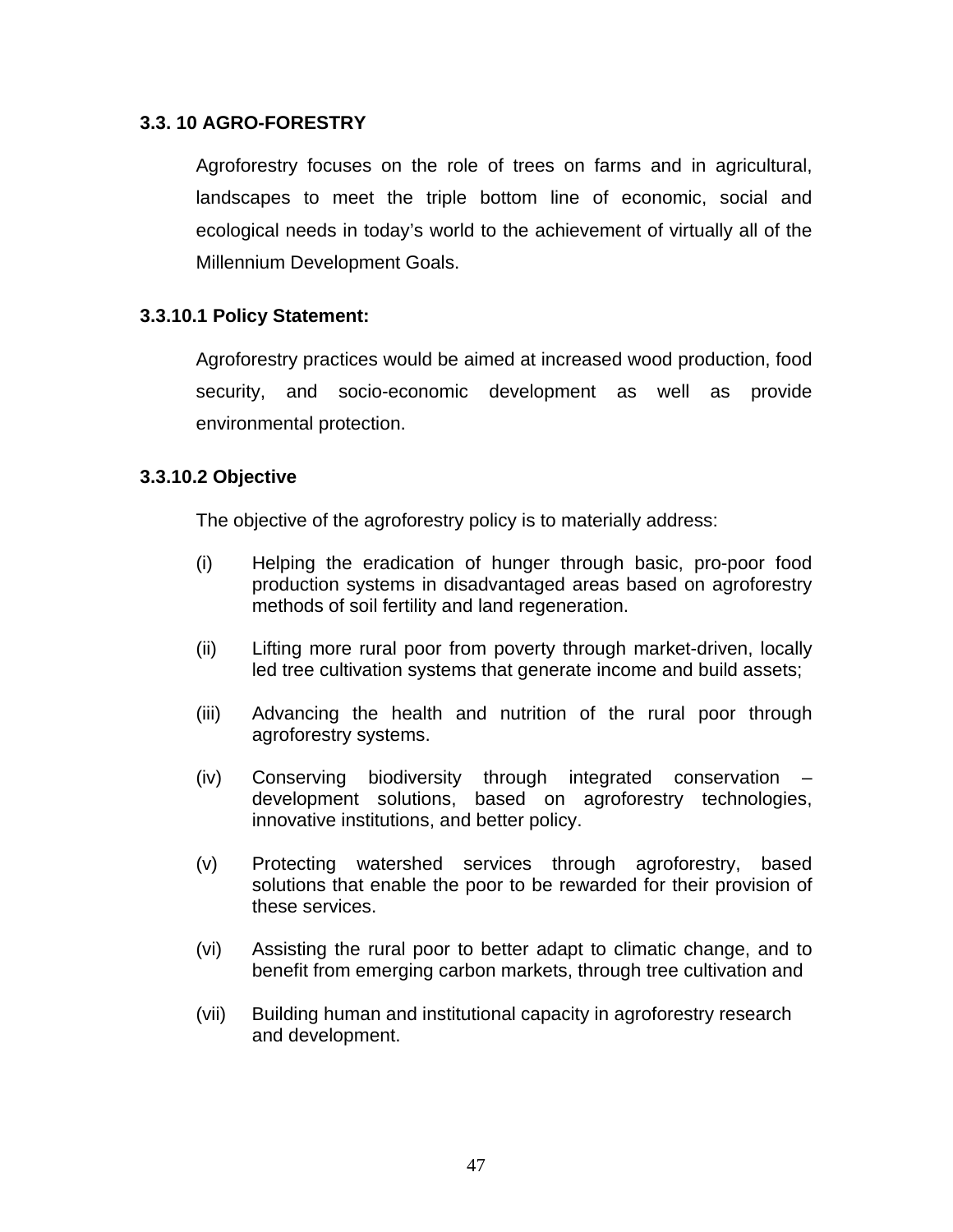#### **3.3.10.3 Strategies:**

- (i) Encourage the planting of improved varieties of indigenous multipurpose trees for income generating and soil improvement.
- (ii) Promote the production and supply of quality seedlings of Timber and Non-timber trees to farmers for cultivation.
- (iii) Federal, State and Local Governments to assist individuals, communities and cooperate bodies to obtain land for agro-forestry in the buffer zones around the Reserves.
- (iv) State and Local governments to provide assistance to individuals and communities in land preparation, planting and maintenance of cultivated estates for at least the first rotation of the species at agreed terms.
- (v) Federal and State Governments to assist farmers have access to markets for better prices for their commodities.

## **3.3.11 URBAN FORESTRY**

The government is committed to improving the livelihoods and well being of urban people by supporting urban forestry and improving the urban landscape and environment. The private and Non-governmental Organizations, the civil societies will be encouraged to play a major role in the development of urban forestry. They would be given adequate support and incentives, in collaboration with urban/municipal authorities.

Urban and peri-urban forests improve the quality of life in both tangible and intangible ways. The consumable products include firewood, food, feeder and poles. Invisible benefits include the reduction of air pollution, and noise, the control of water run off and soil erosion, and the enhancement of the landscape for recreation. With continued and accelerated urbanization in the country, the demand for these goods and services will grow, and so too will the role of urban and peri-urban forestry.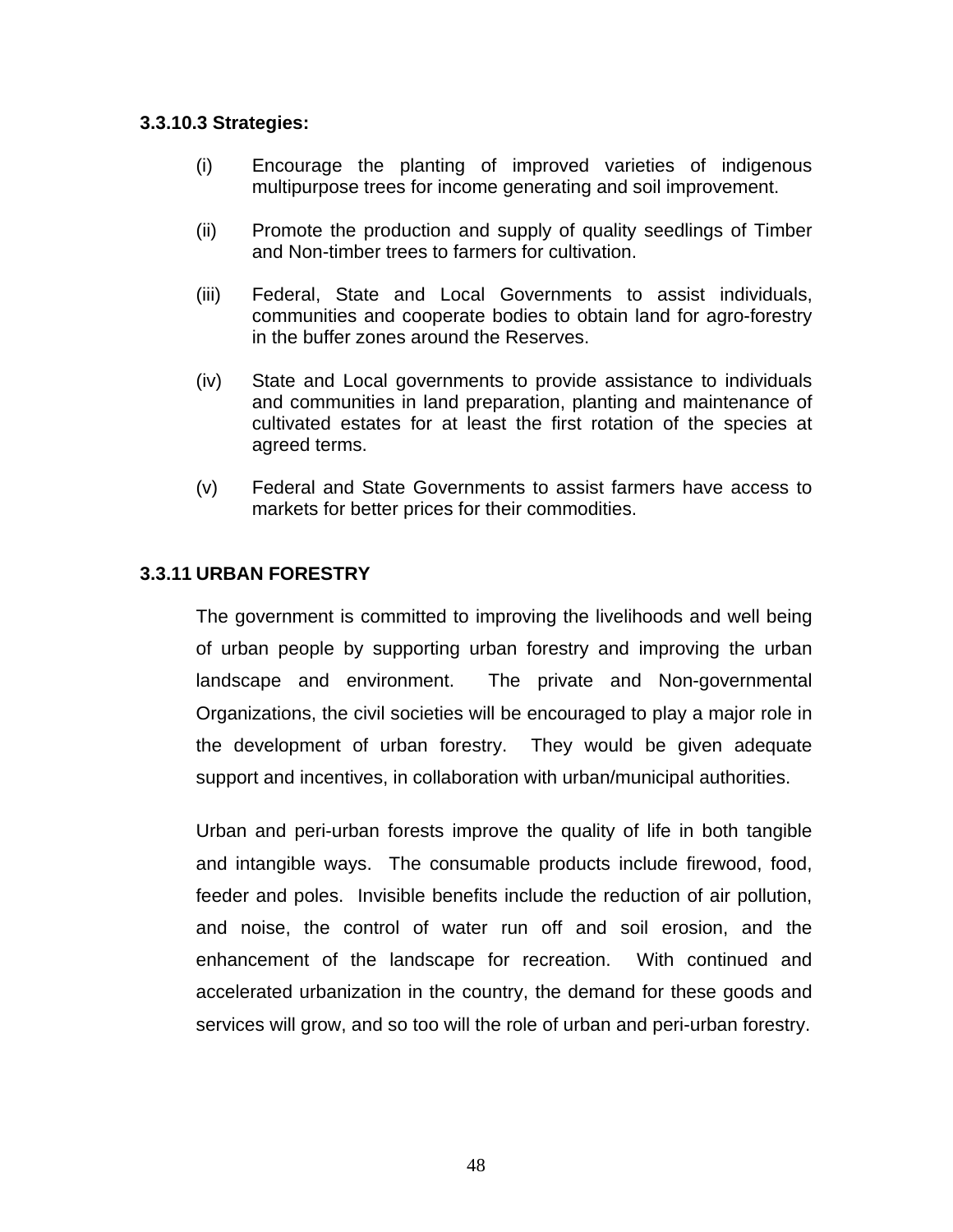Peri-urban and urban forestry could be private, government and municipal land. They may generate commercial or non-commercial revenue, and they may be of benefit to peri-urban farmers or the urban public.

### **3.3.11.1 Policy Statement**

Urban forestry will be promoted in order to provide aesthetics, recreational, social and economic values and benefits to the people.

## **3.3.11.2 Objectives**

To promote and maintain the greening of the urban environment, and to meet the increasing demand for forest products by urban centres.

### **3.3.11.3 Strategies:**

- i. Encourage roadside and amenity plantings.
- ii. Encourage the enactment and enforcement of Town Planning Regulations as they affect the establishment of green areas.
- iii. Encourage the establishment of botanical and zoological gardens in urban centres.
- iv Encourage the development and maintenance of urban ornamental and amenity nurseries

# **3.3.12 POVERTY ALLEVIATION AND FOOD SECURITY**

Forest resources contribute to livelihoods, and can complement other key components of poverty reduction through food production, education and primary health care. The poor people get subsistence goods such as fuelwood, medicines, wood for building, bushmeat, fodder, mushrooms, honey, edible leave, roots, fruits from trees and forests. In addition arts and crafts, timber and other wood production are got from the forests. In direct benefits such as land for other uses, social and spiritual sites, environmental services including watershed protection and biodiversity conservation are also got from trees and forests.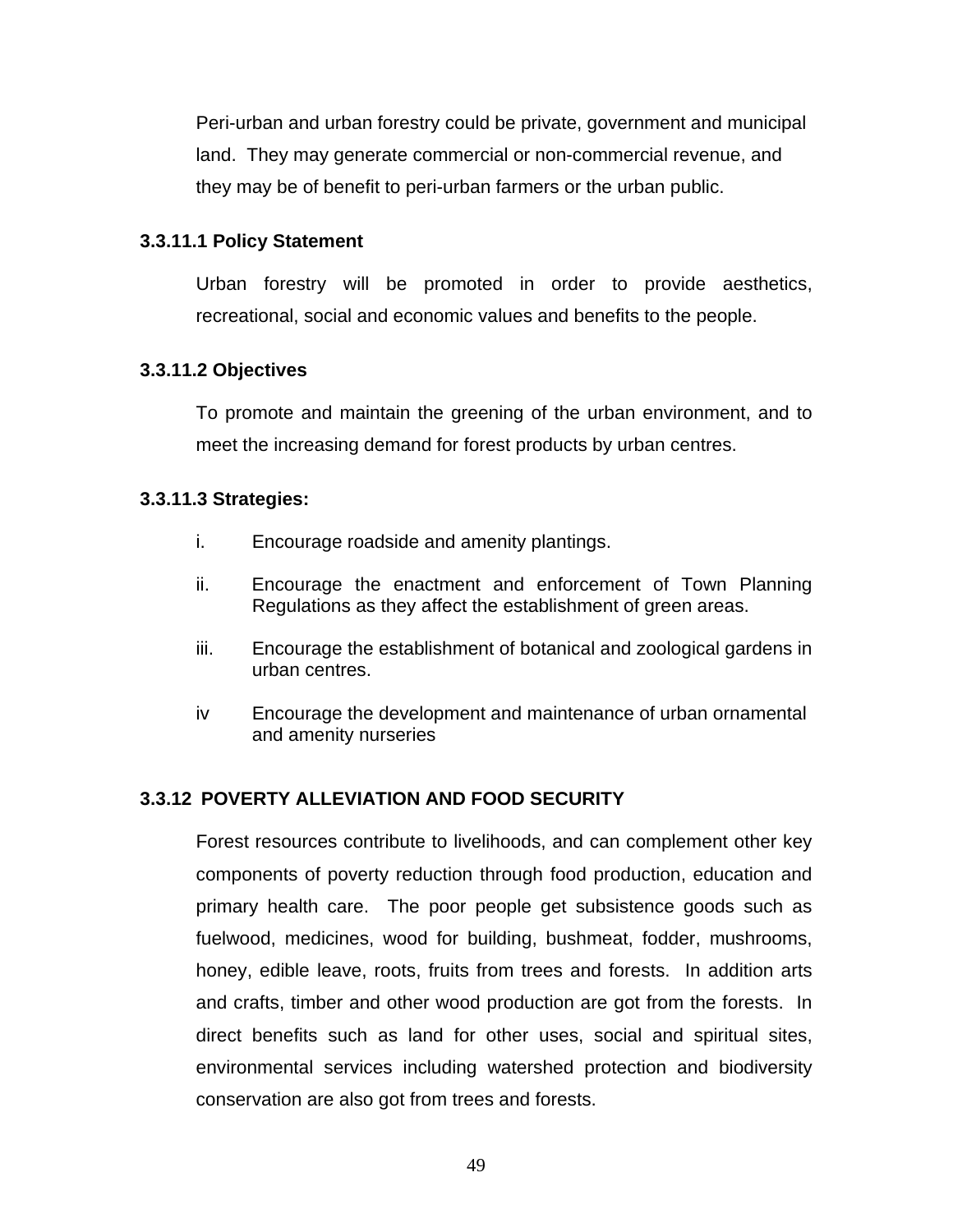### **3.3.12.1 Policy Statement:**

The Forest Policy aims at ensuring that forests, apart from providing timber, also provide other arrays of goods and services on sustainable basis in order to improve human livelihoods.

## **3.3.12.2 Objectives:**

- (i) Encourage the expansion of forest reserves to meet the needs of the rural people.
- (ii) Sustainable management of forest resources.
- (iii) Reducing rural urban migration and enhancing income generation through the promotion of scientific exploitation of non-wood forest products and engaging the rural populace in sustainable agroforestry practices.

## **3.3.12.3 Strategies:**

- (i) Participatory approach in the establishment and management of forest reserves, community woodlots, shelterbelts etc.
- (ii) Promotion of the establishment of multipurpose tree species, including Gum Arabic, Shea butter, Parkia, breadfruit, and medicinal plants species.
- (iii) Promotion of Agro-forestry practices for food security (Apiculture, Mushroom production, Snail breeding and Wildlife domestication).
- (iv) Establishment of co-operatives and ensuring appropriate pricing of NTFPs

# **3.3.13 SUPPLY OF SEEDS AND SEEDLINGS**

It is recognized that the success of an aggressive tree growing in the country depends on the supply of tree planting stock that is productive, stable and well adapted to local conditions. The development of adequate supplies of high quality tree seeds and improved planting stock will be promoted to meet the needs of all stakeholders.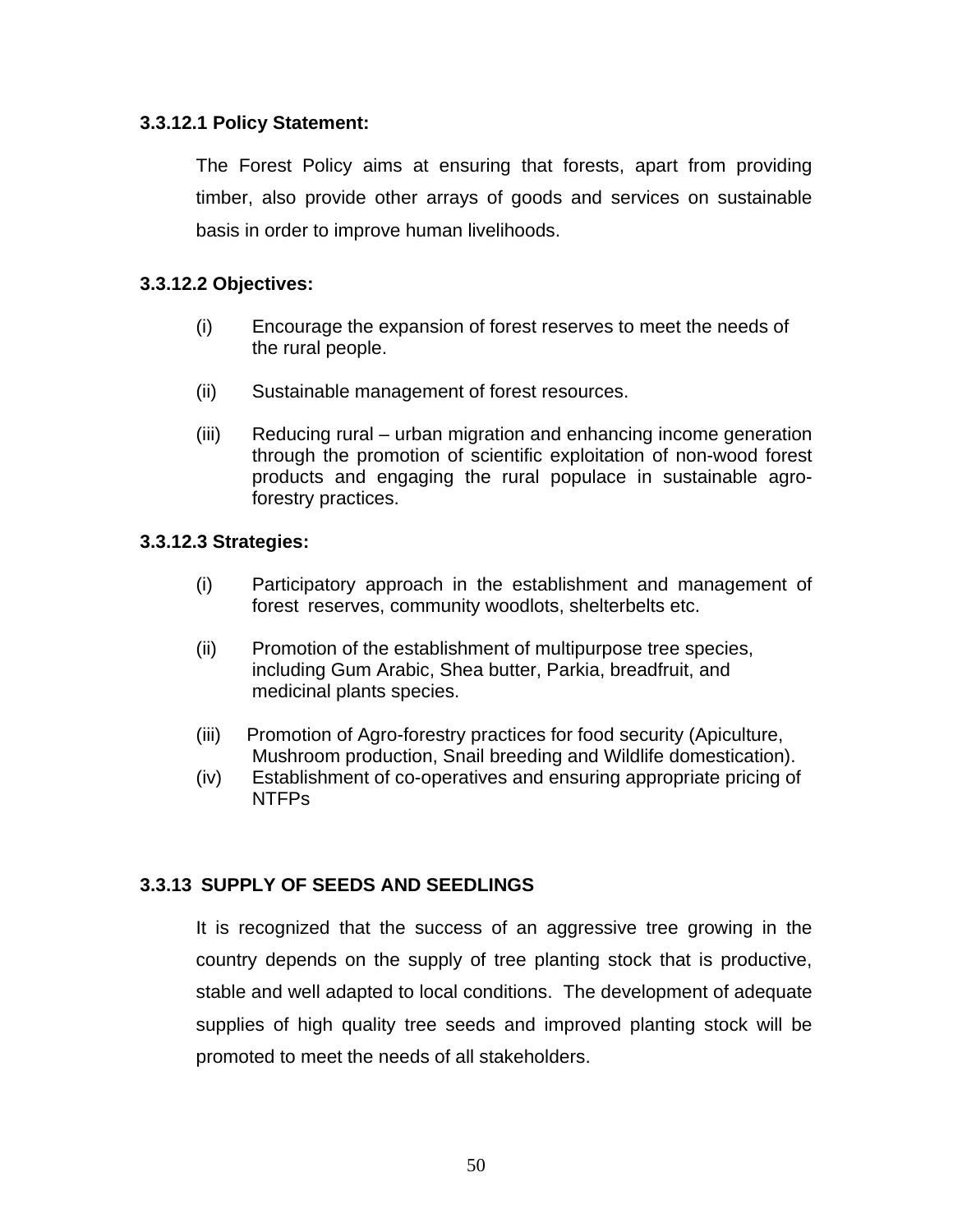Seed procurement, tree improvement and genetic resource conservation will be promoted. The government will build capacity for research and development in these areas. Priority indigenous tree species that are endangered will be conserved as sources of tree seed and planting material.

The private sector has a major role to play in the collection and distribution of tree seeds and planting stock. The Government will help to build capacity in the private sector to enable effective seed supply and marketing, and develop mechanisms to ensure high standards and quality control.

## **3.3.13.1 Policy Statement**

Innovative mechanisms for the supply of high quality tree seed and improved planting stock will be developed. This will ensure regular supply of improved and viable seeds and other planting stocks.

### **3.3.13.2 Objectives**

- i. To produce enough viable qualities of planting materials for afforestation and reforestation programmes.
- ii. To enhance forest productivity.
- iii. To ensure the success of the National Forest Programme.

## **3.3.13.3 Strategies for the Implementation of this Policy Statement will include:**

- (i) Determine and monitor national seed demand and supply.
- (ii) Identify, establish and manage seed sources for priority tree species.
- (iii) Produce, market and promote the use of high quality tree seed.
- (iv) Support linkages to national, regional and international research and development to improve tree seed and access modern germ plasm propagation techniques.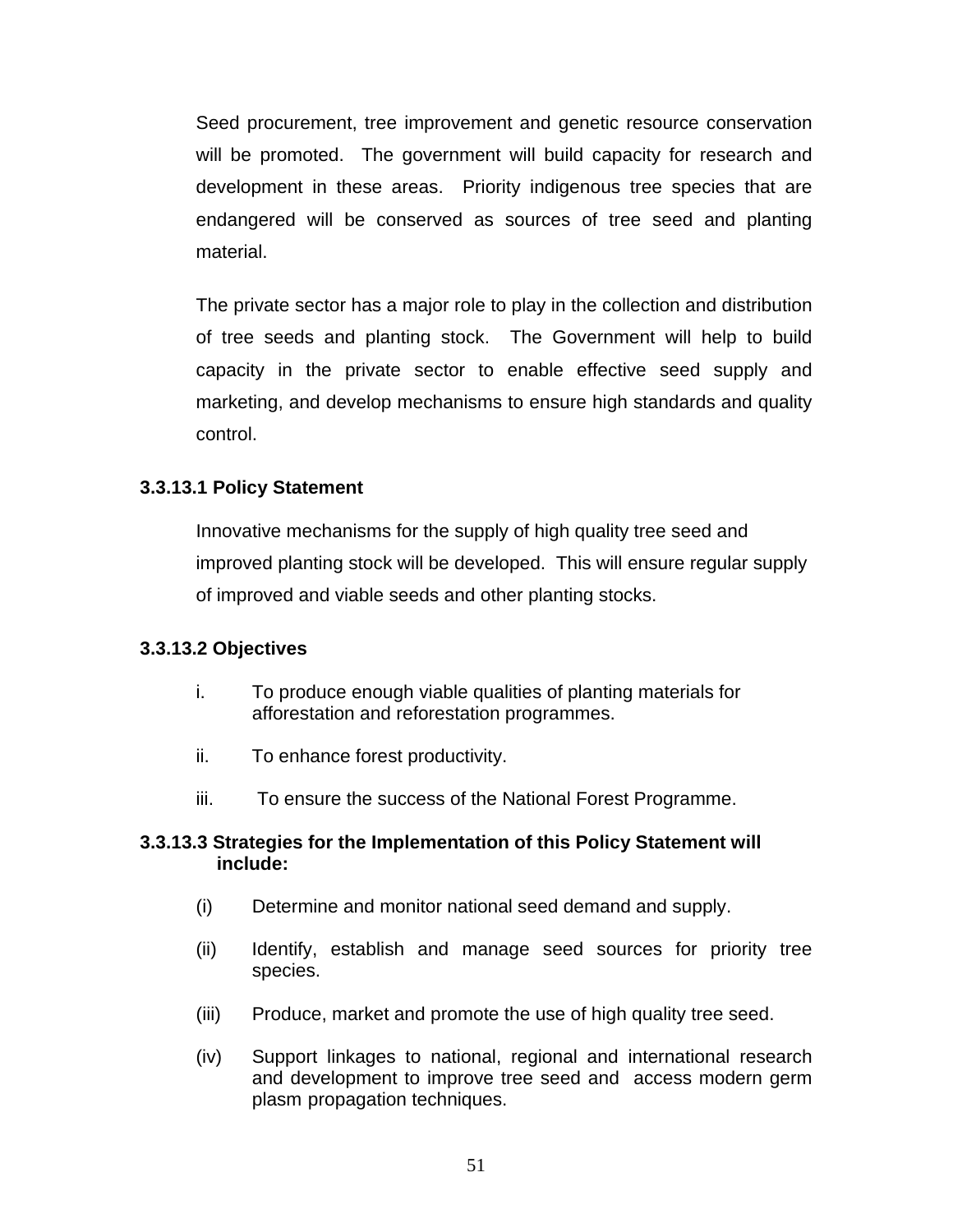- (v) Develop standards and guideline for seed collection, handling and distribution to ensure quality control.
- (vi) Develop capacity for the supply and distribution of tree seed through the private sector.
- (vii) Build capacity in the private sector for tree nursery management.
- (viii) Ensure that the special needs of the different ecological zones for seed supply and nursery management are met.
- (ix) Carry and gene conservation of high priority, endangered indigenous tree species to guarantee sustained availability.

## **3.3.13.4 Other Strategies:**

- i. Establishment of seed orchards and banks.
- ii Strengthening and improvement of existing nurseries and establishment of new ones.
- iii. Encourage the improved breeding of indigenous trees species.
- iv. Enhance capacity building (staff training and retraining).
- v. Encourage the establishment of community and school nurseries for the supply of seedlings at local levels.

# **3.3.14 FORESTRY RESEARCH AND DEVELOPMENT**

In all the various field of forestry and related land management and use, the continuous pursuit of new knowledge is highly essential. Such knowledge can be obtained through a sound and comprehensive research programme. The Government is convinced that the ultimate success of its policy depends largely upon the practical application of the results of scientific research to the task of the development of the forest and its uses.

Government shall maintain its training schools to provide practical training in forestry at the sub-professional level and to provide training for members of the timber trade in various aspects of wood utilization.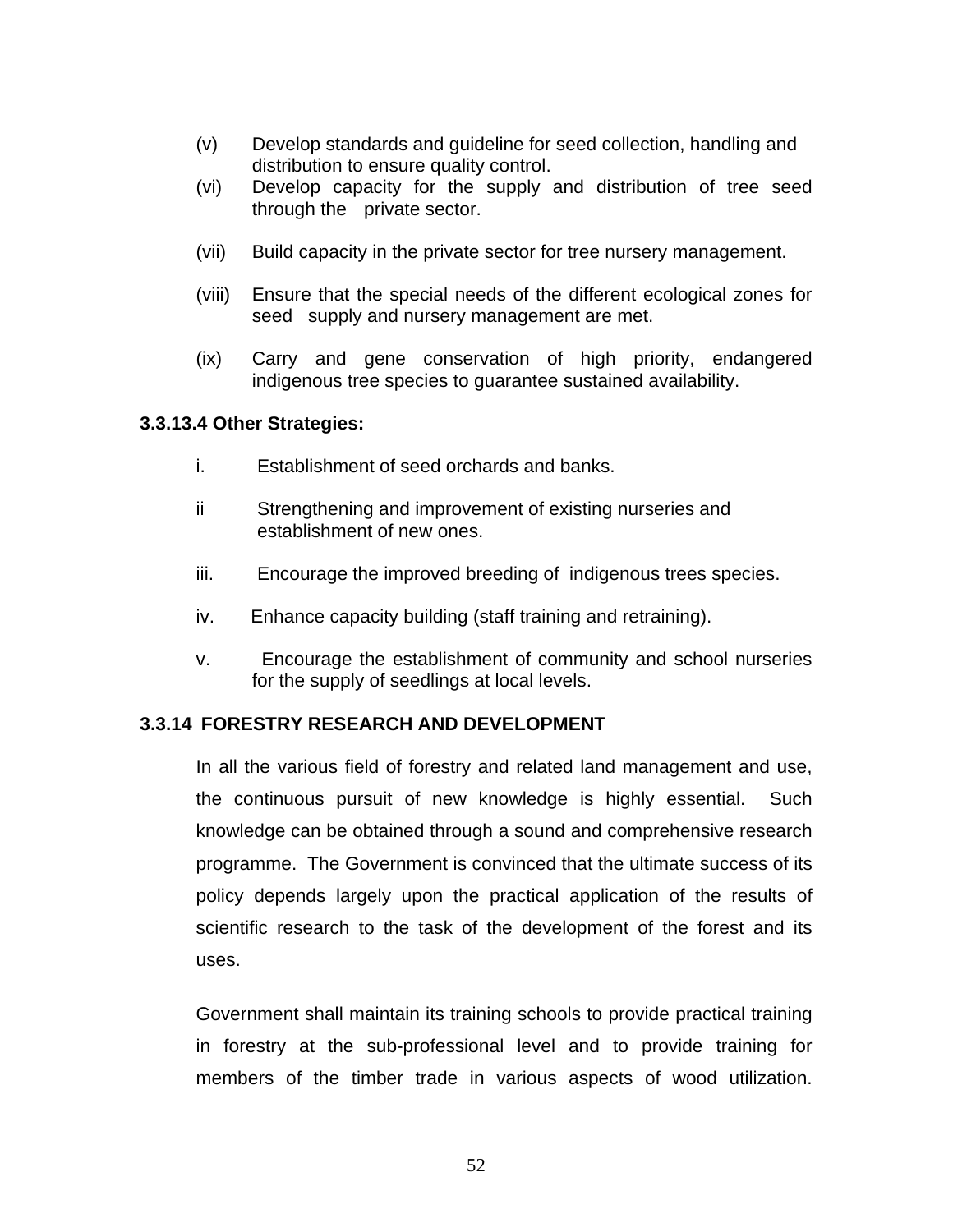Government shall also encourage and foster the identification of professional and post-graduate training for tackling forestry problems at all times.

### **3.3.14.1 Policy Statement:**

Forestry Research and Development will be aimed at promoting intensive research and development in areas of forest conservation, biotechnology, silviculture, agro-forestry, resource assessment, wildlife management, socio-economic issues and optimum utilization including the development, exploitation and marketing of NTFPs.

## **3.3.14.2 Objectives:**

To develop appropriate technology for research in various aspects of forestry, wildlife management and forest products utilization.

### **3.3.14.3 Strategies:**

- (i) Promote intensive research and development in all areas of forestry development.
- (ii) Identify research needs of relevant stakeholders.
- (iii) Facilitate experience sharing.
- (iv) Fund research with a percentage of the tax paid by forest related industries and on export of logs, to be paid into a special account designated as Forestry Tax Fund. Also, fund research from the Ecological Funds in addition to other budgetary allocations.
- (v) Train forestry staff at all levels to enable them to enable them apply the results of research to the best advantage.

# **3.3.15 FOREST FISCAL POLICY**

Both the forest fiscal policies and policies in other sectors of the economy affect sustainable forest management practices. The Nigerian forest revenue system is characterized by low product price levels, and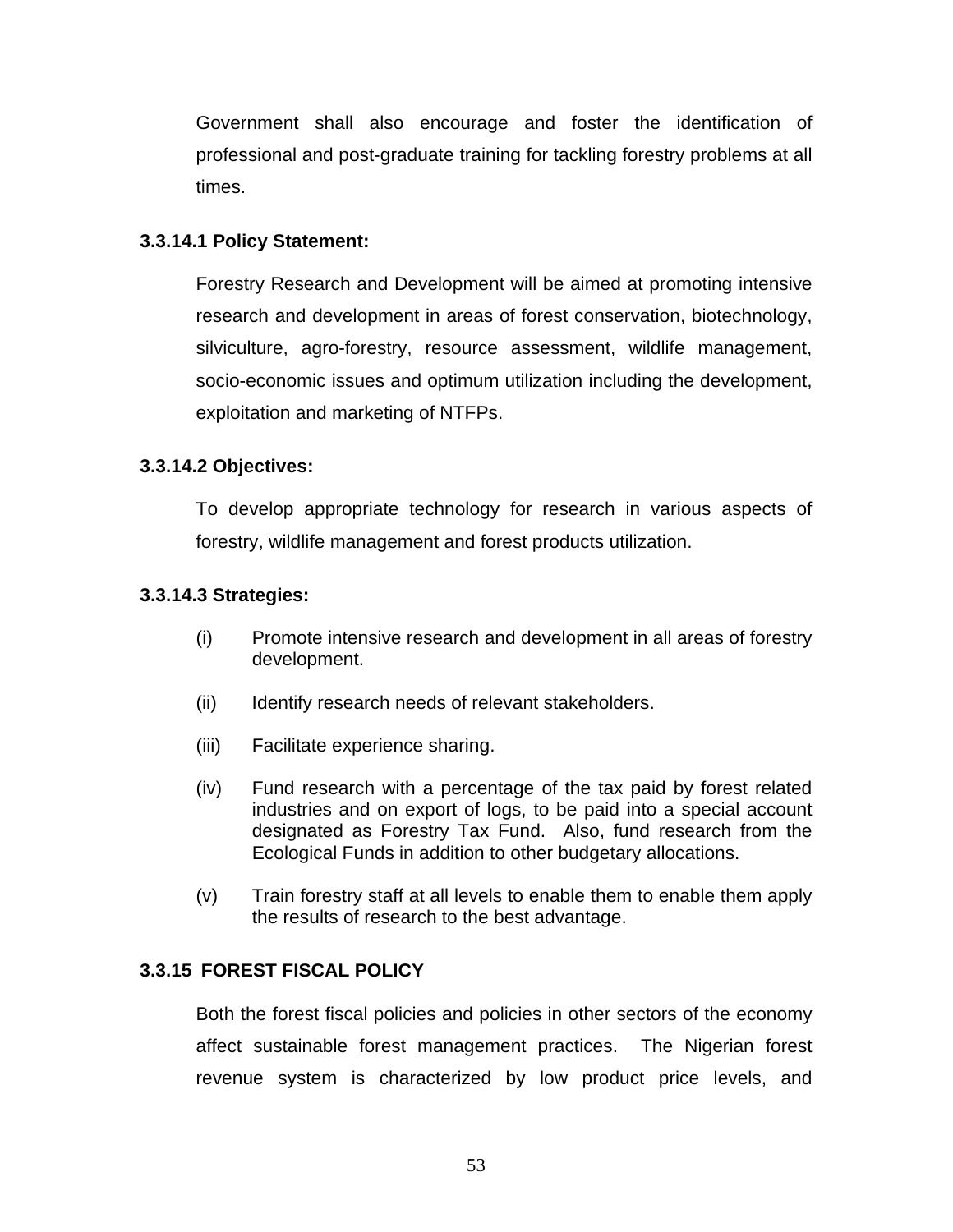inadequate monitoring, which results in widespread tax evasion, illegal logging and waste. The various states in Nigeria operate different types of charges. These charges also vary from state to state per tree depending on the species.

### **3.3.15.1 Policy Statement**

Government will ensure that the forest revenue system is reformed in order to create an enabling environment for sustainable forest management.

### **3.3.15.2 Objectives**

- (i) To promote a sustainable forest management
- (ii) To promote equity in the distribution of forest benefits to the community
- (iii) Promotion of rural development and stability of the forest resource.

### **3.3.15.3 Strategies**

- (i) Involve all stakeholders in decision-making about forest revenue system formulation, revenue collection and sharing
- (ii) Harmonize existing sectoral policies to elimination and resolve areas of conflict.
- (iii) Provision of a tariff system for forestry goods in a way or that reflects that true market value
- (iv) Ensure transparency in the administration of forest concessions
- (v) Encourage long tenure for concessionaires to ensure sustainable forest.

### **3.3.16 FOREST FIRES**

Fire is by far the greatest danger to forests. Wild fire destroys large proportion of the national forest estate every year, with the attendant loss of flora and fauna and the rich biodiversity. The destruction negatively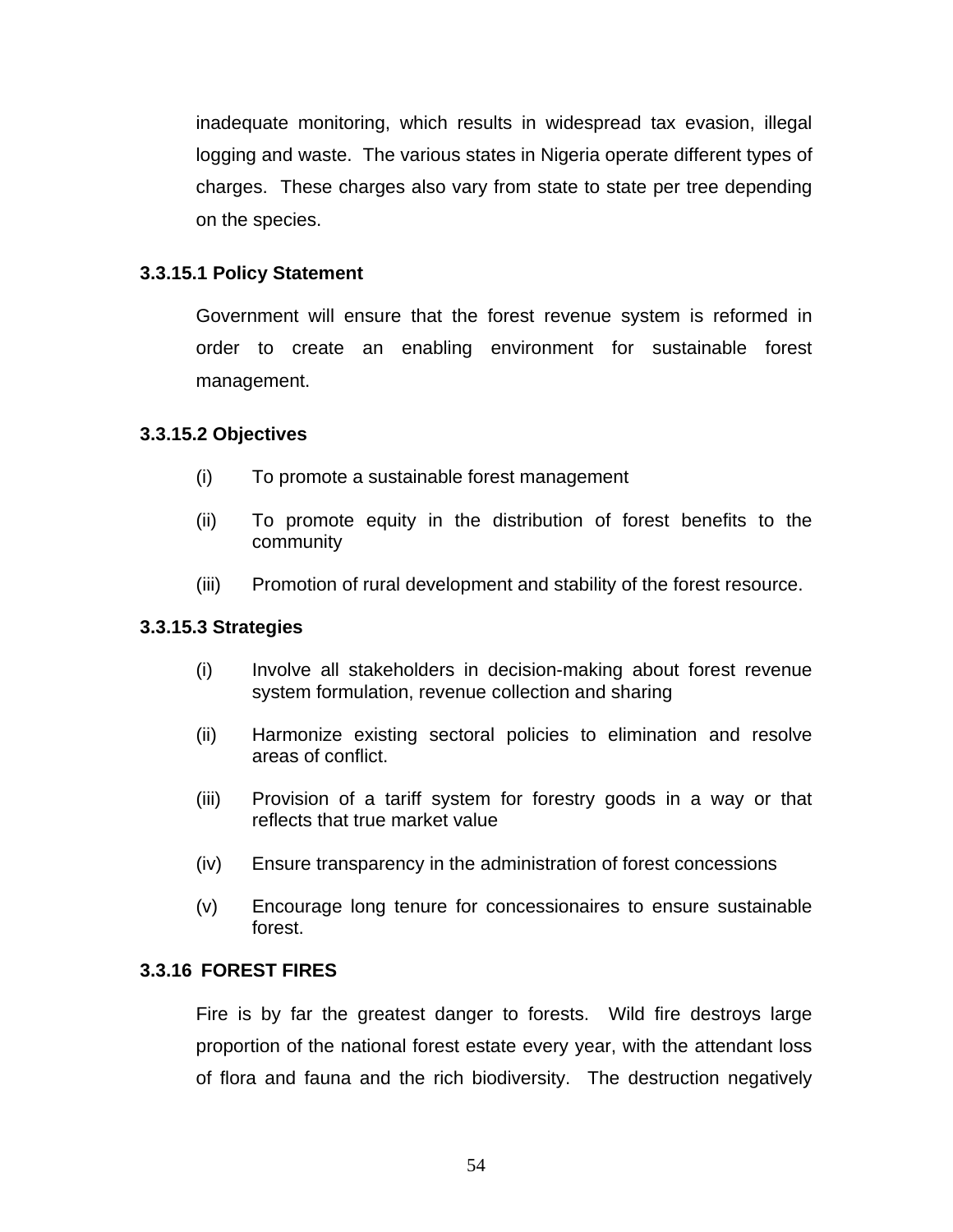impacts on the ecosystem and the economy. It also contributes to global warming. The Government would study all methods of forest fire prevention, detection and control which have been successful in other parts of the world, and apply them whenever possible in Nigeria. The provision of adequate communications in forest is an essential part of protection against fire.

### **3.3.16.1 Policy Statement:**

Evolve effective and efficient measures for prevention, control and management of forest fires.

### **3.3.16.2 Objectives:**

- i. Protect forest estates from forest fires and bush burning.
- ii. Enhance better forest fire management
- iii. Ensure effective forest fire control and prevention.

### **3.3.16.3 Strategies**

- i. Establish a National Forest Fire Service as distinct from the existing fire services in the country.
- ii. Public awareness and education on the dangers associated with forest fires.
- iii. Insure forest estates against bush burning and forest fires.
- iv. Create enabling environment for access to the facilities of the National Agricultural Insurance scheme for forest fire insurance.
- v. Capacity building and training of forest personnel in forest fire management.

# **3.3.17 PESTS AND DISEASES CONTROL**

National forests in any area exist in dynamic equilibrium with their environment, including the insects. In normal, balanced forest, insects generally limit their activities to trees or branches that are weak, dying or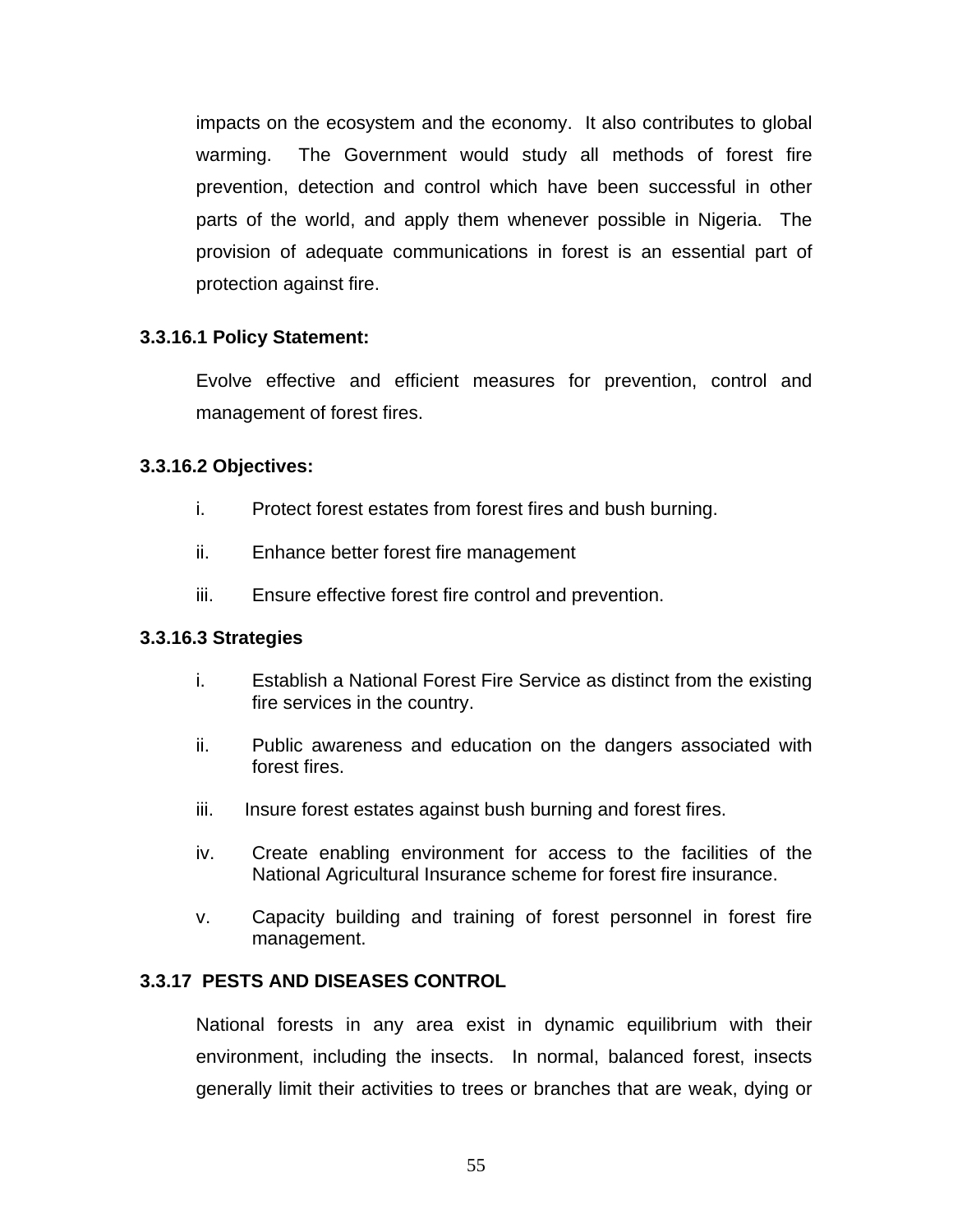dead. However there are occasions when there is dis-equilibrium and epidemic occurs. Harmful insects are of many types and no part of the tree is immune from attack. The principal types include stem borers, defoliators (consuming the leaves) and others infest the fruits, cones or seeds.

Fungal diseases though may also manifest in natural forests and plantations. Constant vigilance is required to detect the first signs or symptoms as early as possible.

## **3.3.17.1 Policy Statement:**

The Nation's Forest Estate shall be protected from pests and diseases.

### **3.3.17.2 Objectives:**

- i. To ensure healthy growth and high productivity of forest resources.
- ii To promote the quality of forest goods and services.

### **3.3.17.3 Strategies:**

- i. Detect epidemics in their incipient stage
- ii. Check and correct the ecological imbalance that might have caused the epidemics.
- iii Inspect nursery stock for insects and disease before transporting to planting site.
- iv. Apply phyto-sanitary methods by clearing undesirable vegetation, burning or application of herbicides.
- v. Apply biological or chemical control as the case may be.
- vi. Encourage and strengthen networking among various research institutions both National and International.
- vii. Procure and apply appropriate pesticides and equipment for pests and diseases control.
- viii Adopt environmental friendly techniques for pests and diseases management and control.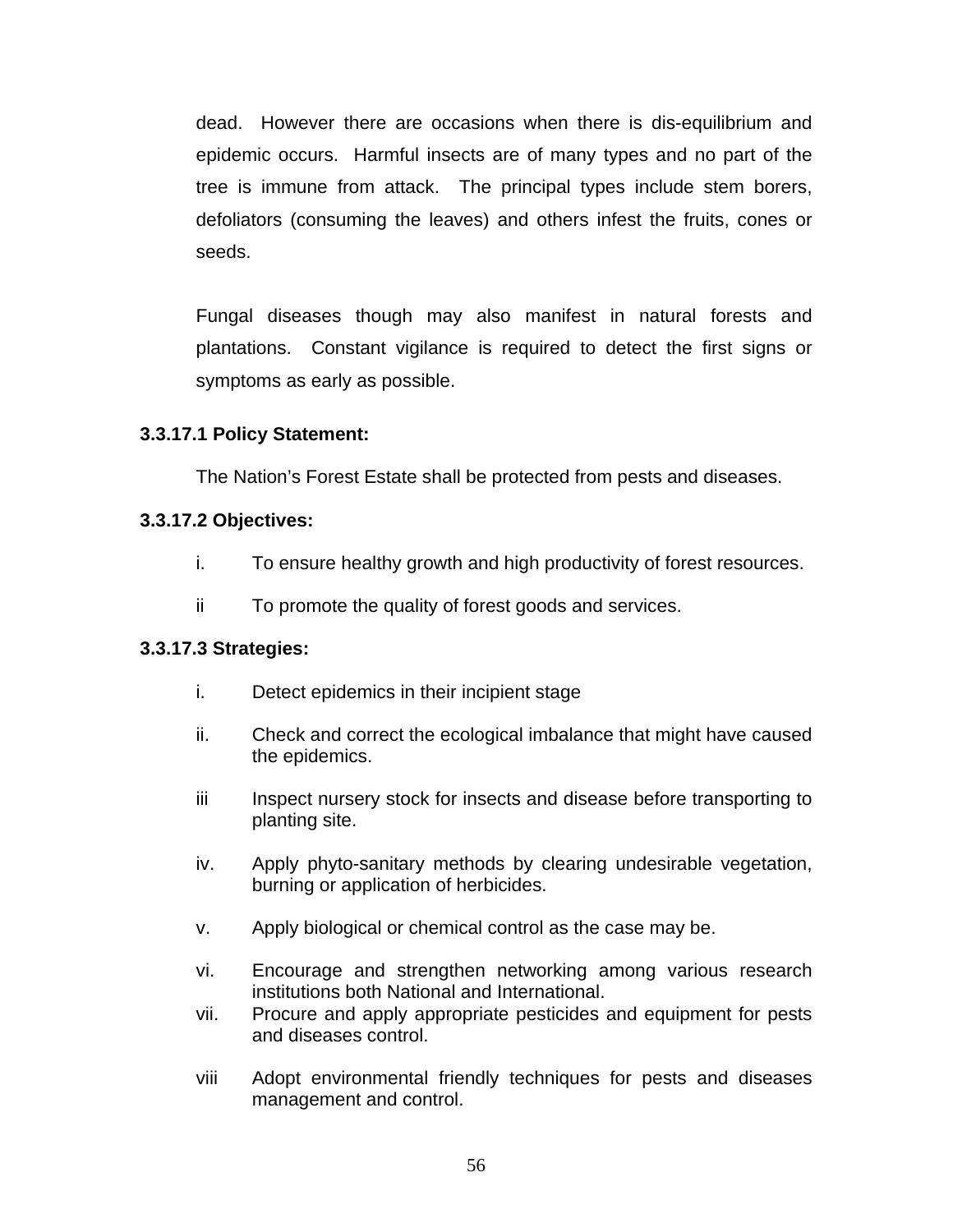- ix Strengthen capacities for pests and diseases control.
- x. Rapid response to outbreak of pests and diseases.
- xi. Promote and sustain forestry hygiene.

## **3.3.18 NATIONAL TREE PLANTING CAMPAIGN**

The National Tree Planting Campaign (NTPC) was first introduced in 1981 to mark the World Environment Day which is observed on June 5 every year. The ceremony involved the planting of a commemorative tree at the launching site by the highest office of the land (Mr. President). There is a general public misconception that the NTPC is a programme for the establishment of large-scale forest plantations all over the country. The position is that NTPC is a strategy devised by Government to sensitise the people and create public awareness on the need for forest conservation and to impart tree planting culture in the citizenry in recognition of the roles forest and trees play in our environment, and in the general well being of our people. It was therefore not designed to replace the actual plantation programmes of Federal, State and Local Governments. It is to serve as a vehicle to give support and impetus to natural afforestation efforts.

### **3.3.18.1 Policy statement:-**

National Tree Planting Campaign Programme shall be reviewed from time to time to ensure that the citizenry imbibe the culture of tree planting in their homesteads, farmlands and developmental areas.

### **3.3.18.2 Objectives:**

- (i) To conserve and protect the environment.
- (ii) To produce raw materials for forest based industries.
- (iii) To create awareness on the effects of deforestation, erosion, desertification and the need to plant more trees.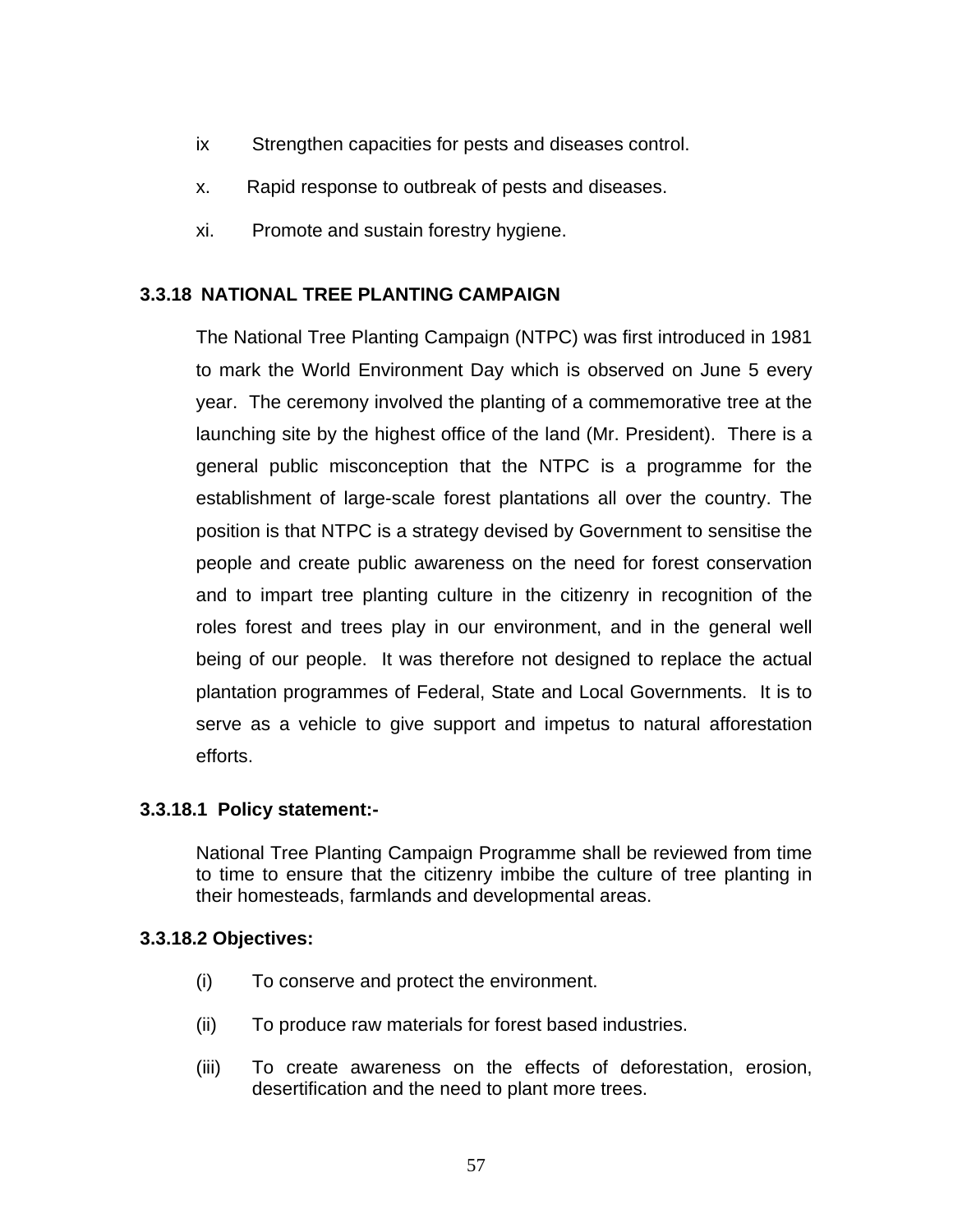(iv) To massively re-vegetate the environment

#### **3.3.18.3 Strategies:**

- (i) **Provision of adequate quantities of quality seedlings of economic and ornamental tree seedlings.**
- (ii) Enforce that each urban household plants a minimum of two trees in addition to planting of ornamentals
- (iii) Effective extension services delivery
- (iii) Enlightenment programmes
- (iv) Development of maintenance culture for planted trees.

### **3.3.19 WOODFUELS**

Fuelwood accounts for a large population of all energy consumption in many developing countries. In Nigeria, about 75 – 80 per cent of the population rely on fuelwood for their domestic energy supply. The annual consumption of wood in Nigeria is estimated to range between 80 – 88 million  $m^3$ , out of which 80% is consumed as fuelwood. About N1,666 billion of fuelwood is consumed annually in Nigeria.

As deforestation increases, fuelwood becomes scarce particularly in the arid and semi arid zones of the country. As the supplies of fuelwood dwindle, villagers mainly women and children have to spend more time searching for wood. There is therefore the need to make the fuelwood available, and affordable.

### **3.3.19.1 Policy Statement**

The establishment and sustenance of woodlots at all levels shall be encouraged and supported through the provision of quality and improved seedlings, and other incentives. The development of affordable and readily available alternatives to wood fuels will be encouraged so as to reduce the pressure on the forests.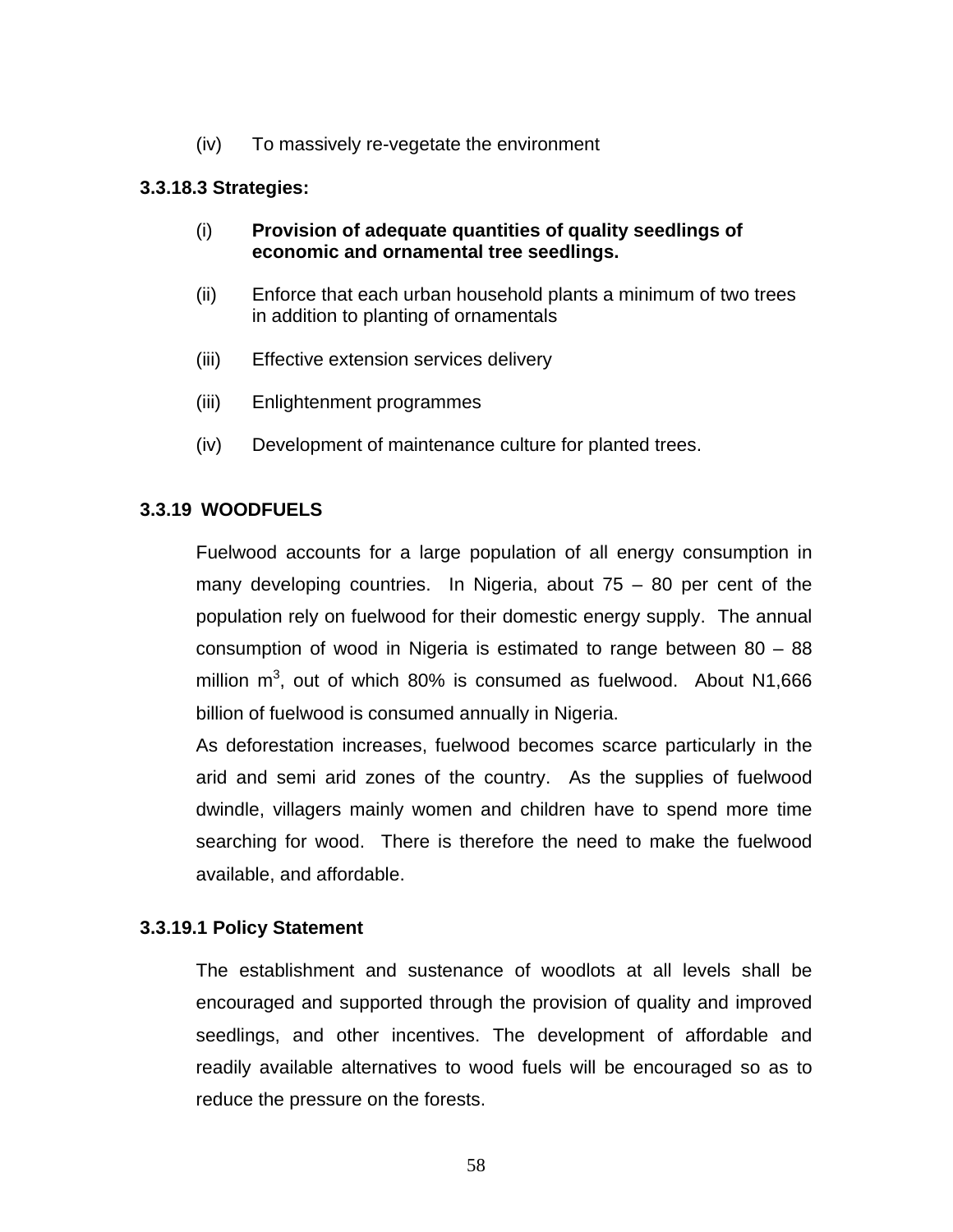## **3.3.19.2 Objectives:**

- (i) To ensure the sustainable supply of wood fuels.
- (ii) To conserve and protect the environment.
- (iii) To provide income generating opportunities to communities.
- (iv) To promote viable alternatives to wood fuels.

## **3.3.19.3 Strategies:**

- (i) Communities and private sector should be encouraged to establish and maintain woodlots to supply fuel woods on sustainable basis.
- (ii) Sustain research on fast growing plant species and affordable alternative sources of energy.
- (iii) Sustain advocacy and awareness campaigns on effects of deforestation.
- (iv) Discourage indiscriminate felling of trees for fuel wood supply should be sustained at all levels.
- (v) Facility the provision of subsidy on available alternative energy sources.
- (vi) Promote the development of cheaper and readily available alternatives to wood fuels.

# **3.3.20 DROUGHT AND DESERTIFICATION CONTROL**

Desertification is a gradual process by which the productivity of land is reduced. Extension areas of productive lands (about 12% of the total land area of Nigeria) are affected by this problem. The areas lie above latitude 11<sup>°</sup>N. The eleven states that are affected are referred to as frontline states and includes Adamawa, Bauchi, Borno, Gombe, Katsina, Kano, Kebbi, Jigawa, Yobe, Sokoto and Zamfara states.

The guiding principles of national drought policy should be to:

Favour preparedness over insurance, insurance over relief, and incentives over regulation.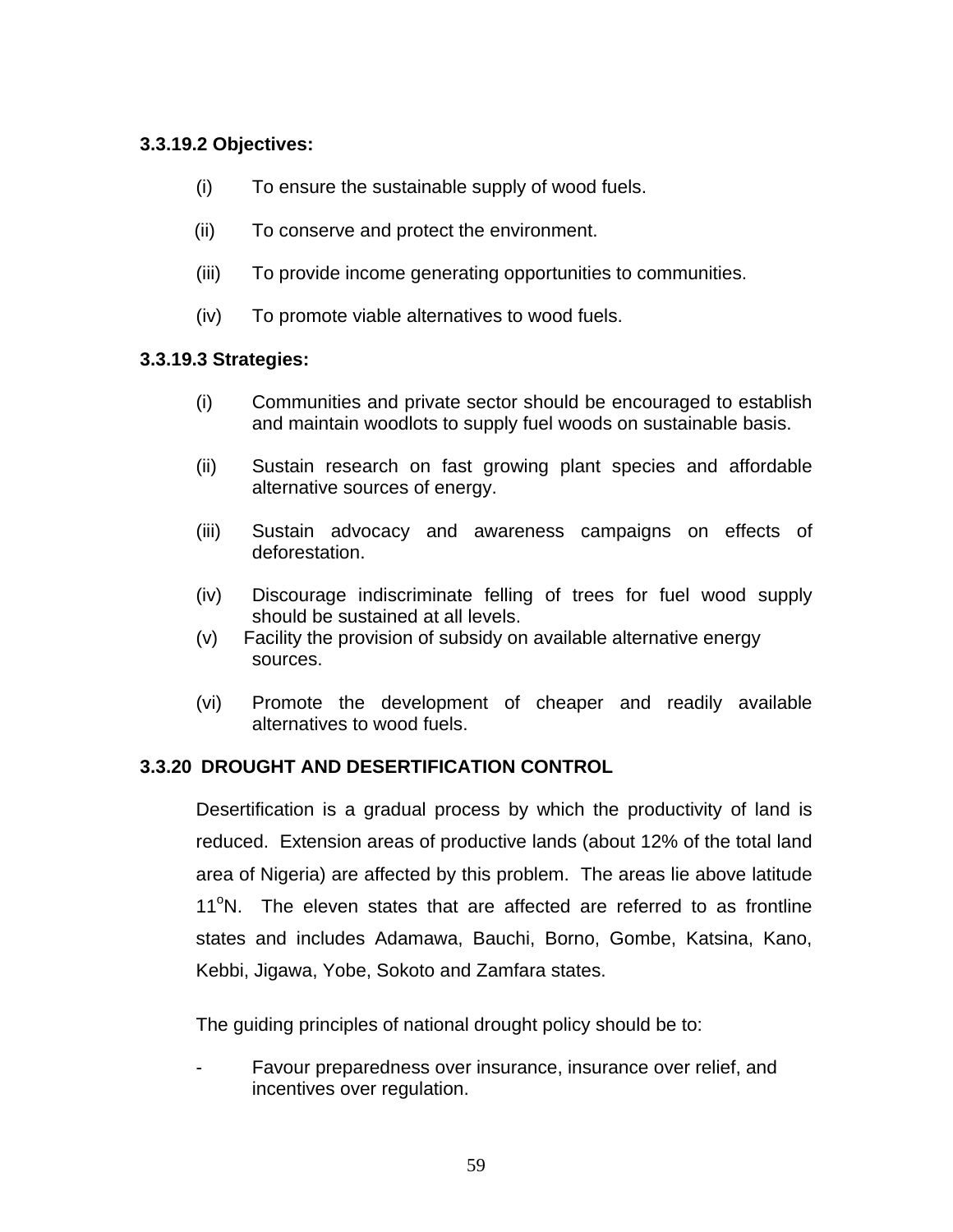- Set research priorities based on the potential of the research results to reduce drought impacts.
- Coordinate the delivery of federal services through cooperation and collaboration with non federal entities.

The policy requires a shift from the current emphasis on drought relief. It means we must adopt a forward-looking stance to reduce Nigeria's vulnerability to the impacts of drought.

Preparedness – especially drought planning, plan implementation, and proactive mitigation must become the cornerstone of the national drought policy.

The goals of the national drought policy are :

- (i) Incorporate planning, implementation of plans and proactive mitigation measures, risk management, resource stewardship environmental considerations, and public education as the key elements of effective national drought policy.
- (ii) Improve collaboration among scientists and managers to enhance the effectiveness of observation networks, monitoring, prediction, information delivery, and applied research and to foster public understanding of and preparedness of drought.
- (iii) Develop and incorporate comprehensive insurance and financial strategies into drought preparedness plans.
- (iv) Maintain a safety net of emergency relief that emphasizes sound stewardship of natural resources and self help.
- (v) Coordinate drought progammes and response effectively, efficiently, and in a customer –oriented manner.

# **3.3.20.1 Policy Statement:**

The Drought and Desertification Control Policy aims at checking desertification

and mitigating the adverse effects of Drought and Desertification**.** 

# **3.3.20.2 Objectives:**

- (i) Reduce the rate of desertification in the country.
- (ii) Mitigate the adverse effects of Drought and Desertification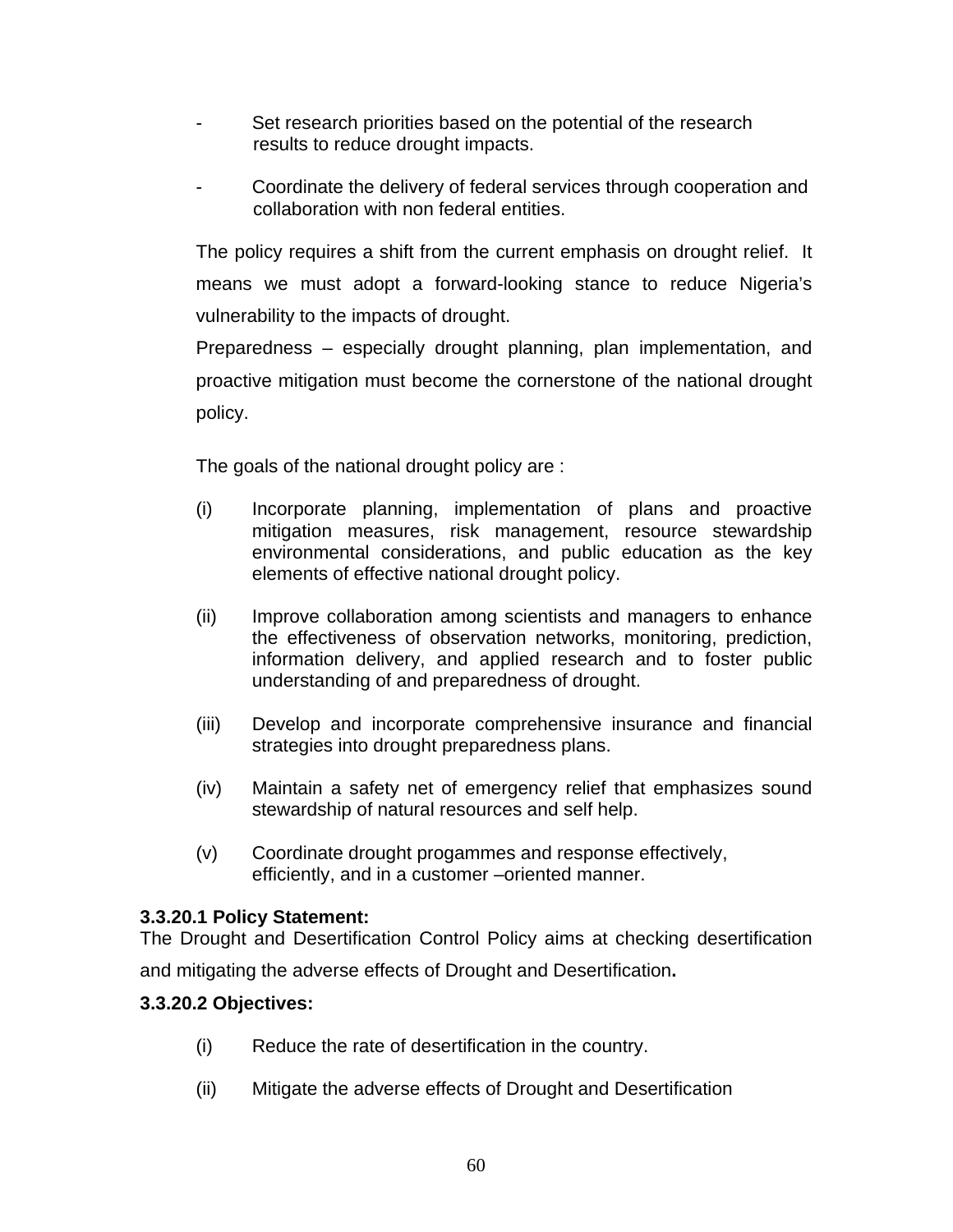#### **3.3.20.3 Strategies:**

- (i) Embark on aggressive afforestation scheme in the affected and threatened ecological zones, using drought resistant indigenous and exotic tree species.
- (ii) Encourage the use of alternative sources of energy e.g. coal briquettes, efficient wood stoves, solar energy, wind energy, biogas, etc, and promote efficient wood stoves.
- (iii) Develop an appropriate integrated land use plan in the affected ecological zones, which should emphasize the establishment of Grazing Reserves to reduce wanton destruction of vegetation by humans and animals. Necessary steps would be taken to ensure sustainable management of the Grazing Reserves to reduce outmigration.
- (iv) Strict enforcement of the bush-burning laws and regulations.
- (v) Develop early warning system for drought forecasting and management.
- (vi) Carry out Awareness Campaigns to sensitise all stakeholders on Sustainable Forest Management.
- (vii) Support the development and appropriate management of forest resources in the buffer areas and fringe zones.

### **3.3.21 EMPLOYMENT, SAFETY AND SECURITY OF PERSONNEL AND HABITAT**

The forests and forest industries constitute important fields of employment. This importance is specific and three fold. First, the employment in the forests of resident workmen during forest exploitation is traditional. The large timber firms usually maintain hundreds of skilled and semi-skilled workers. Secondly, the emphasis on artificial regeneration (that is plantation establishment) has provided a dependable avenue for the employment of a large labour force and improved earnings of the workmen. Thirdly, the employment of workmen in forest industries has led to the establishment of forest villages thereby preventing rural-urban drift.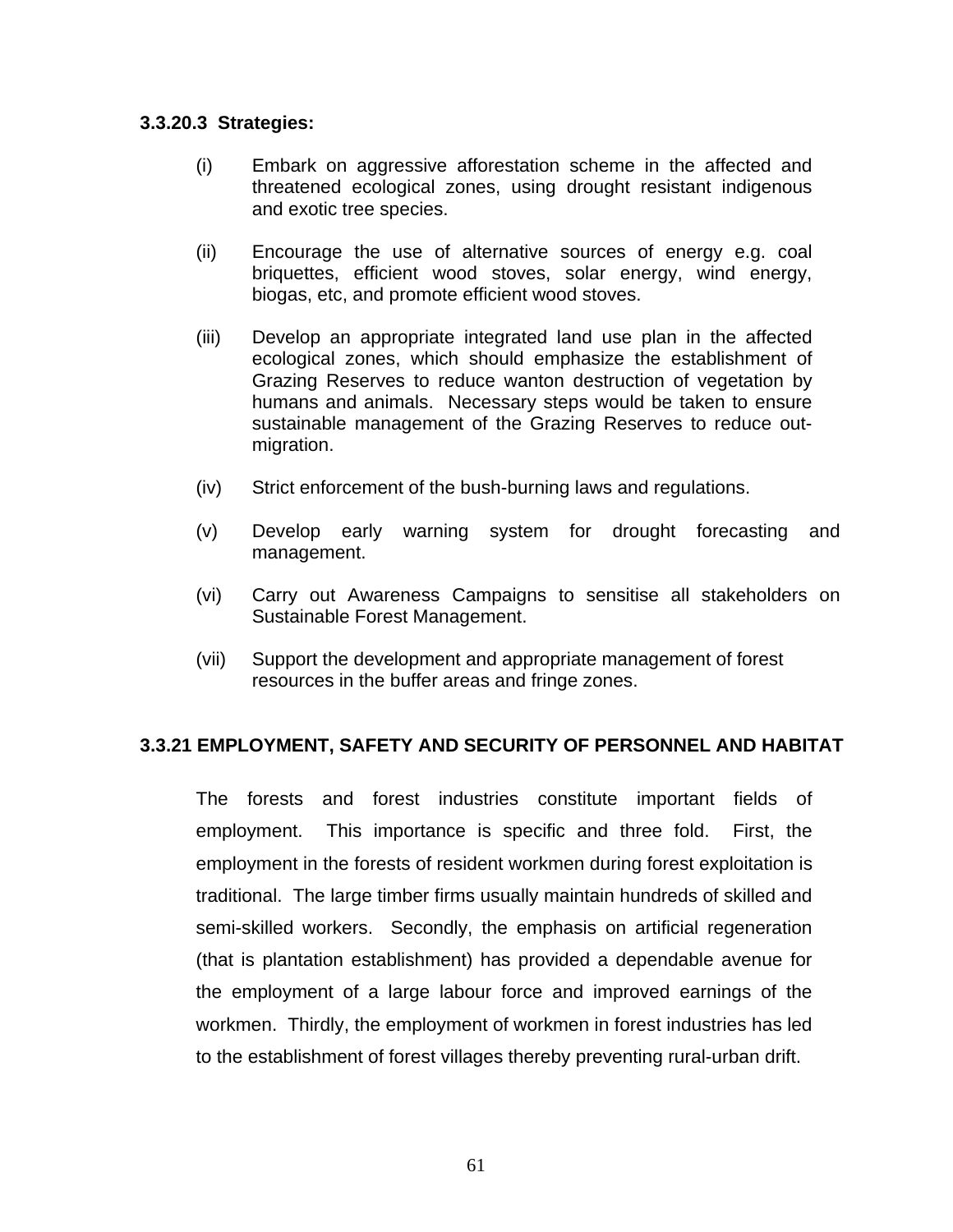#### **3.3.21.1 Policy Statement:**

The forestry sector aims at providing optimum employment opportunities in environmentally safe and secured working conditions.

#### **3.3.21.2 Objectives:**

- (i) Provide regular employment for skilled and non-skilled forestry workers in an environment that is healthy, safe and secured.
- (ii) Encourage self-employment through active engagement in sustainable agro-forestry practice and small-scale community forest based industries and thus reduce rural, urban migration.

#### **3.3.21.3 Strategies***:*

- (i) Promote private sector, NGOs and Community Participation in larger scale plantation establishment.
- (ii) Improve on the present level of employment in forestry at all levels.
- (iii) Promote self-employment in forestry at all levels through the provision of necessary subsidy, inputs and back-up extension services.
- (iv) Increase downstream forestry activities to provide more employment opportunities.
- (v) Promote ergonomic and safety measures in the forestry sector.
- (vi) Promote sustainable protection and security of plant and animal habitats

### **3.3.22 GENDER ISSUES**

The government will ensure that the vulnerable group, women, youth, the aged and poor people are particular beneficiaries in the development of the forest sector. This is in recognition of the fact that the groups are often marginalized in development processes, and these groups are frequently the most dependent on forest resources for their livelihoods. Strategies for implementing the forest policy specifically account for gender differences in the perception and uses of forest products.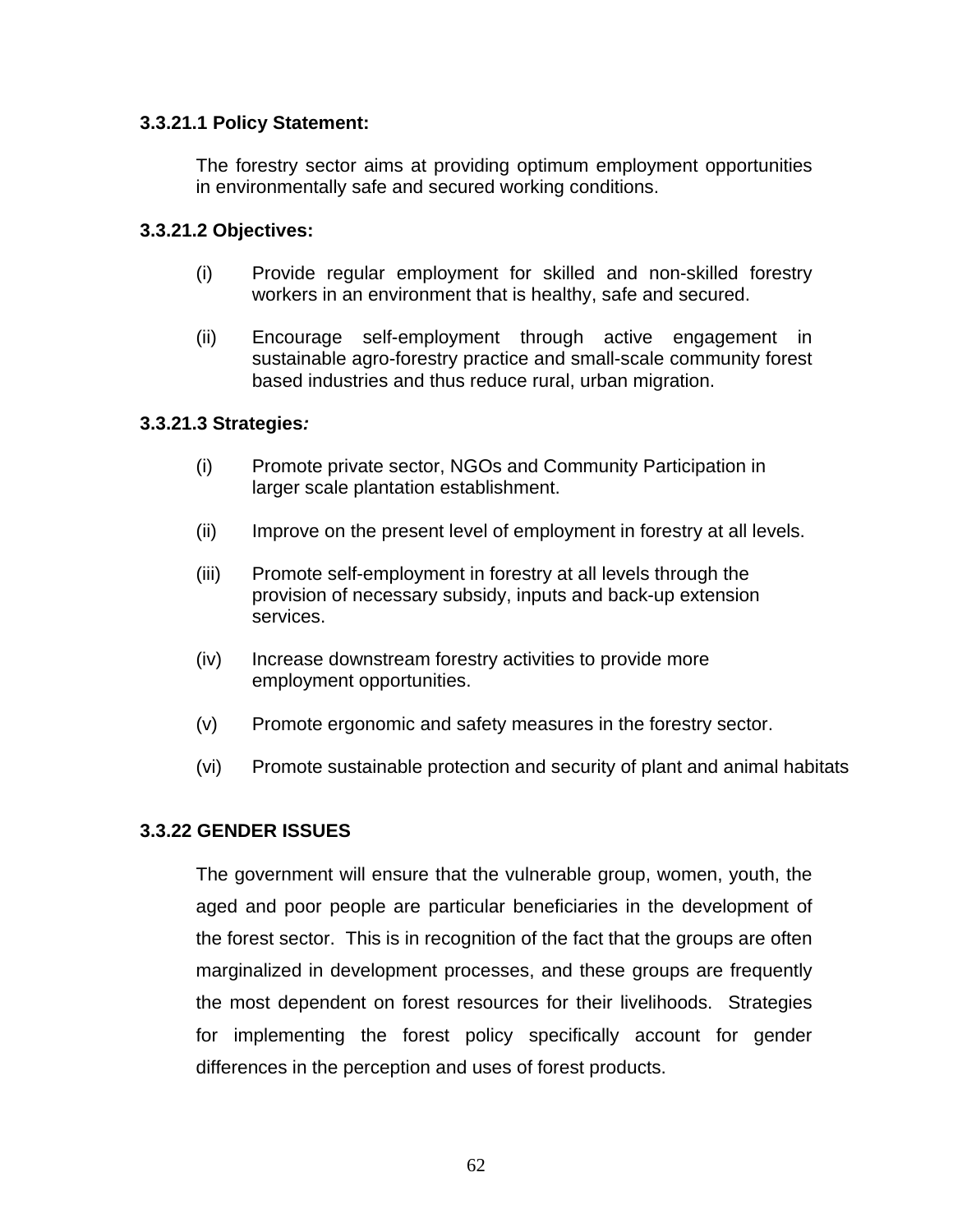### **3.3.22.1 Policy Statement:**

Actively involve women in forest policy enunciation, implementation and sustainable management of forest resources.

### **3.3.22.2 Objective:**

- i. To improve the socio-economic status of women.
- ii. To ensure efficient utilization of wood and non-wood products.
- iii. To facilitate women involvement in the conservation and protection of the environment for sustainable use.

### **3.3.22.3 Strategies:**

- i. Create awareness to enable women appreciate the benefits derivable from involvement in forest resources management.
- ii Involve women in agro-forestry practices.
- Building up capacity of the technical implementers on gender.
- Developing grass root women group promoters' capacity to motivate and empower women on their rights to forest resources management vis a vis other development opportunities.
- Promoting an environment for visibility and credibility of the Group Promoters as development agents by formation of their own NGOs at local level and association at national level for gaining powerful position for advocacy.
- Cultivating a sharing and learning cultures by linking up grassroots level learning and challenges to national and international fora.

# **3.3.23 YOUTH PROGRAMMES**

The problem of youth in Nigeria is acute in the rural areas where they are frustrated by material disadvantages and deprivations as well as limited horizons and opportunities.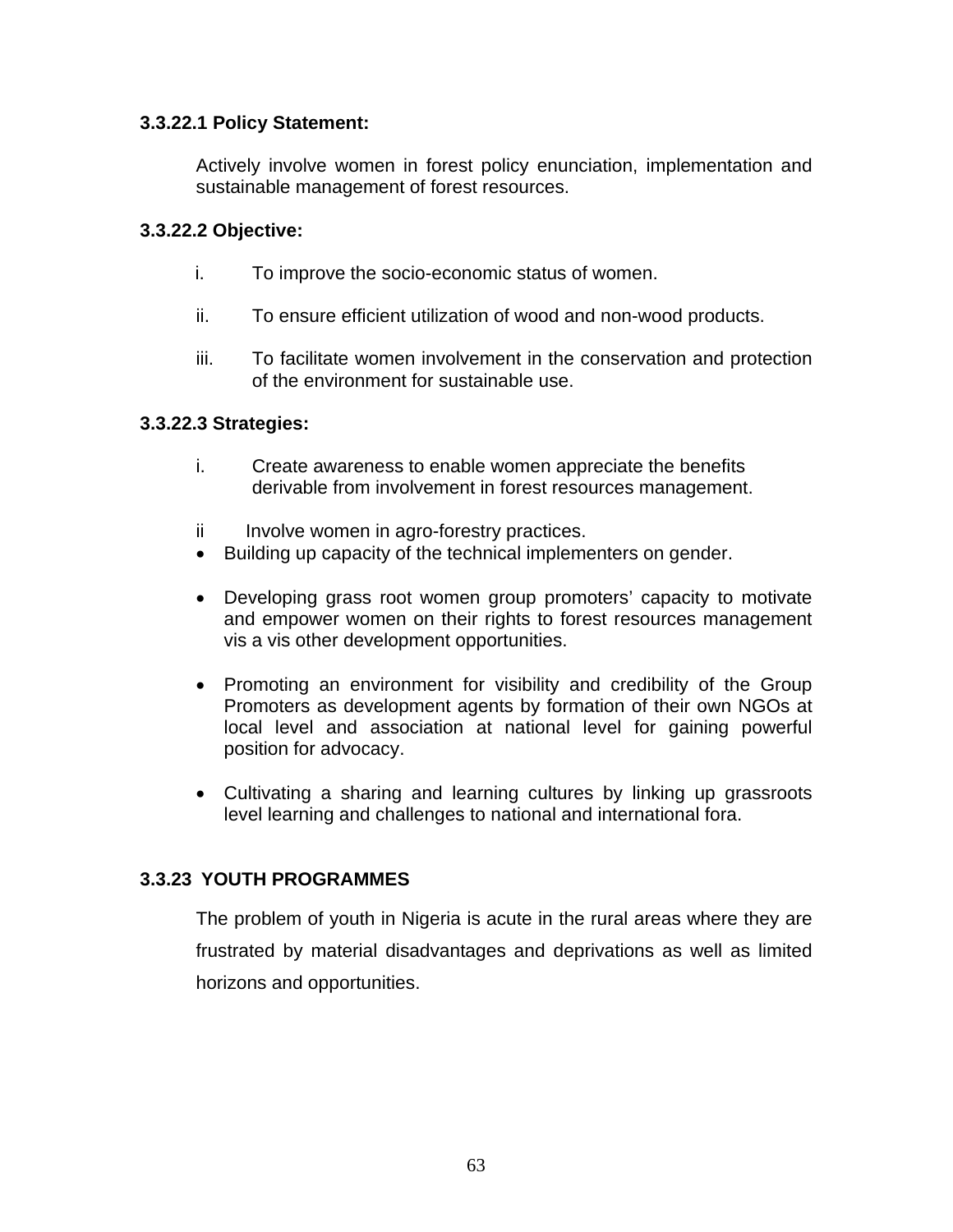#### **3.3.23.1 Policy Statement:**

Government will promote measures; and develop programmes that will reduce the alienation of youth and ensure their integration into the mainstream of national life.

#### **3.3.23.2 Objective:**

To provide employment and income generation activities through forestbased industries and handicrafts.

#### **3.3.23.3 Strategies:**

- i. Promote awareness campaigns and education programmes in schools, colleges, etc, on sustainable management practices to stimulate and sustain the interest of the youths.
- ii. Promote and sustain foresters clubs in schools.
- iii. Enhance the employment of youth in forestry income generating activities.

#### **3.3.24 MANPOWER DEVELOPMENT, TRAINING AND CAPACITY BUILDING**

Forestry is recognized as a professional course in a formal education system at the tertiary level. However, it is not treated as a separate subject at the secondary and primary levels, but it is integrated into other subjects like agricultural science. Therefore the learning of the vital functions, services and products of forests and why they should be grown and sustainably managed are only known to a restricted few. This greatly narrows the knowledge base among the people. The facilities for forestry education and training are in state of disrepair' and adequate financial support is required to put these infrastructure in good shape.

### **3.3.24.1 Policy Statement.**

Manpower Development, Training and Capacity Building will aim at providing qualitative manpower, facilities and training with a view to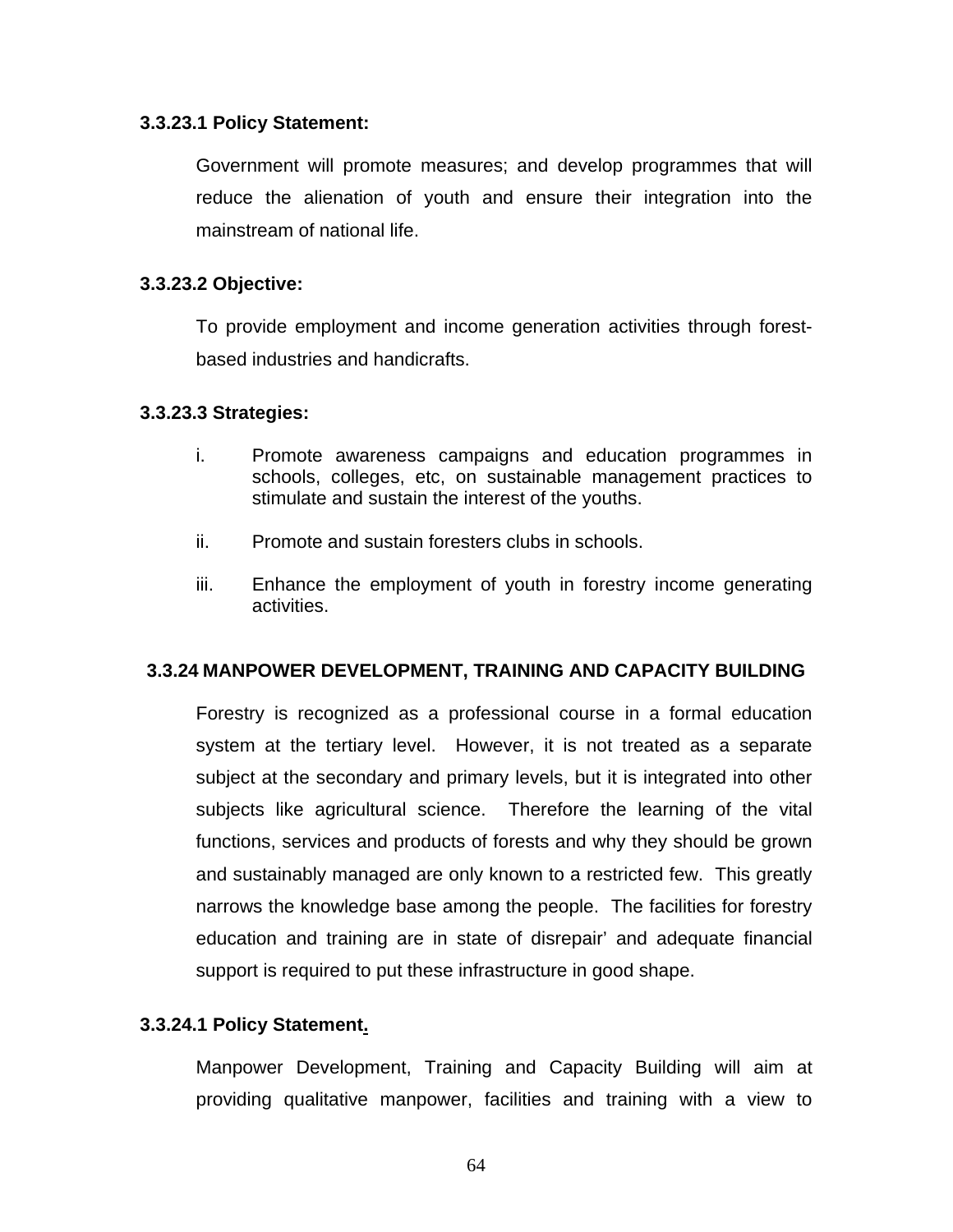providing the necessary skills and enhancing efficiency in Sustainable Forest Management at all levels.

## **3.3.24.2 Objectives:**

To strengthen the existing Forestry Institutions to meet the challenges of providing highly trained manpower and capacity building at all levels.

## **3.3.24. 3 Strategies:**

- (i) Provide adequate manpower, facilities and training with a view to promoting efficiency in Sustainable Forest Management at all levels.
- (ii) Carry out skill gap analysis and training needs assessment at all levels.
- (iii) Train-the-trainers to achieve trickle down effect of acquired knowledge, skills and attitudes.
- (iv) Enhance institutional responsibilities for forestry training at all levels.
- (v) Establish linkages with appropriate training institutions.
- (vi) Encourage collaborative and in-plant training programmes.
- (vii) Encourage capacity building amongst all stakeholders at all levels.

# **3.3.25 EDUCATION AND AWARENESS CREATION**

Government's capacity to deliver forestry advisory services has greatly reduced. There is a great concern about the need to carry out an aggressive tree planting and afforestation scheme in all the ecological zones of the country. A revamped and effective extension and advisory support service is crucial to achieve greater impact countrywide in tree growing and more efficient management and use of fuelwood, resources and other non-timber forest products. It must be recognized that farm forestry will succeed if it is relevant to farming systems and rural livelihoods; if there are markets for forest tree products, if land and tree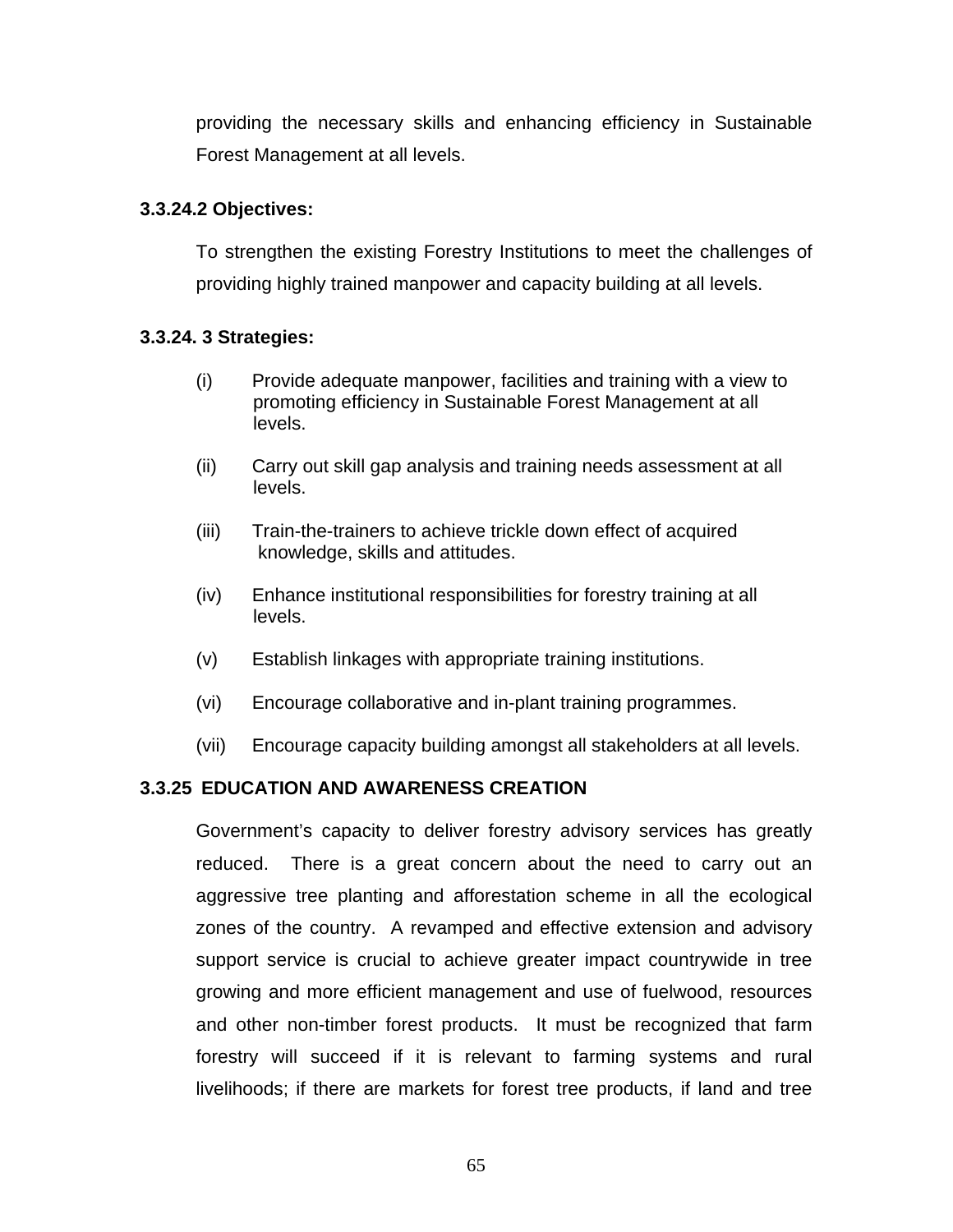tenure are secure, and if there are adequate seed supplies and technical advice. There is the necessity to develop guidelines for delivery of extension and advisory services across the country. There must be widespread promotion of opportunities, new technologies and market information relevant to farm forestry.

In the case of processing industries (notably sawmilling), the wastage and efficiency that predominates in the sector is clear evidence of the need for advice improved technologies and clear standards and guidelines.

### **3.3.25.1 Policy Statement:**

To create awareness among the populace on the importance of the forests and the need to conserve forests for the benefit of the present and future generations.

## **3.3.25.2 Objective:**

To evolve a highly sensitized society that is aware of the importance of forests and the need for a participatory approach in Sustainable Forestry Development.

### **3.3.25.3 Strategies:**

- (i) Promote forestry extension and create awareness on the roles of forests in wood production, environmental amelioration, poverty reduction, food security and socio-economic development.
- (ii) Disseminate and promote the adoption of research findings to update the public on current technologies.
- (iii) Actively involve the print and electronic media in education and awareness creation programmes.
- (iv) Institutionalize the National Tree Planting Campaign as an effective means of sensitizing the populace on the importance of tree planting, environmental conservation and Sustainable Forest Management.
- (v) Introduce training in forestry at the Primary and Secondary School levels.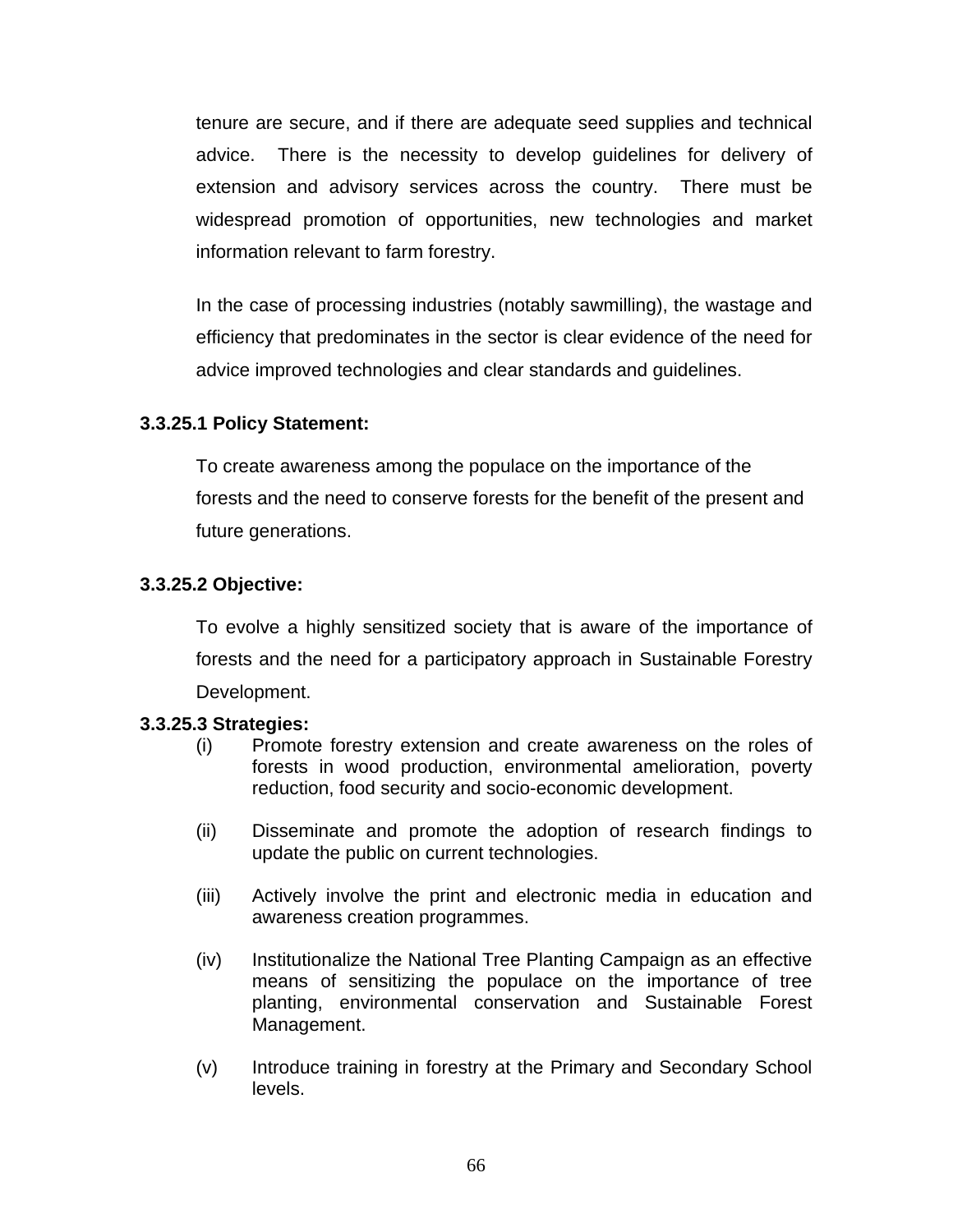#### **3.3.26 INFORMATION AND DATABASE MANAGEMENT**

Inadequate data base remain a major constraint to forest policy formulation, project planning and implementation of forestry development programme. The lack of regular forest inventory is responsible for the dearth of detailed technical data that could be used in drawing up forest management plans for our forest reserves.

## **3.3.26.1 Policy Statement**

**Data gathering in all forestry activities (including the use of aerospace technology) will be encouraged in order to develop a sound and current information system and data base for sustainable forest management.** 

#### **3.3.26.2 Objectives:**

- (i) Strengthen forest management information systems.
- (ii) Provide information and baseline data for effective planning and management.
- (iii) Provide information for public awareness, research and extension.

#### **3.3.26.3 Strategies on Effective Networking**

- (i) Support regular capacity building and exchange programmes.
- (ii) Provide appropriate information technology equipment to facilitate networking.
- (iii) Support inter and intra networking.

#### **3.3.26.4 Strategies on Processing and Management of Information**

Support appropriate and efficient information storage mechanism for easier retrieval, access, processing and dissemination.

#### **3.3.26.5 Strategies on Reliable and Timely Data Acquisition**

 (i) Support periodic forest data gathering and exchanges at all levels.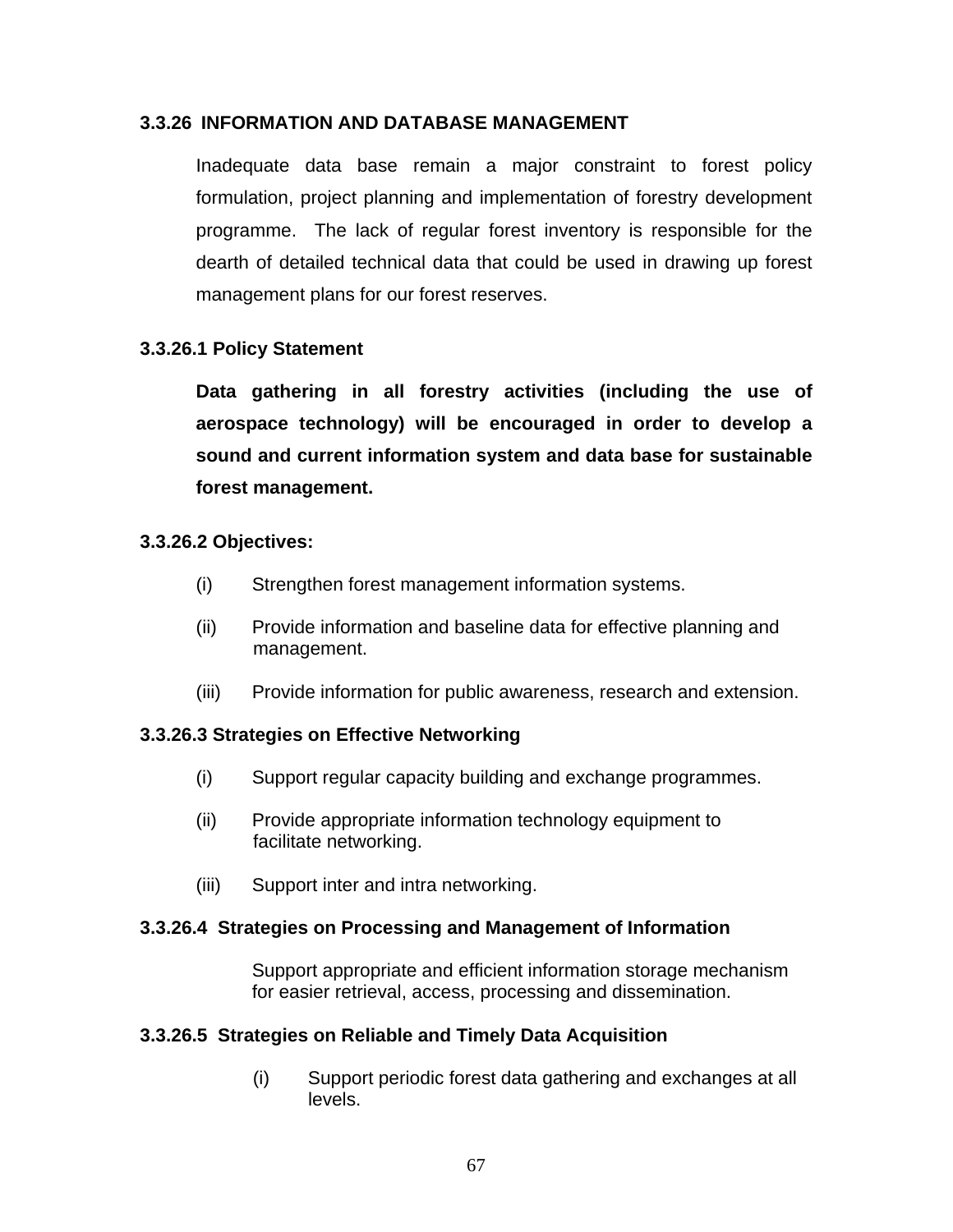- (ii) Create and support effective statistical units at all levels.
- (iii) Support mechanism to engender transparency and accountability in data management.

#### **3.3.27 LAND, TREE TENURE AND CONFLICT RESOLUTION**

There is considerable sensitivity amongst many people in Nigeria over land ownership, land and tree tenure, and permitted land uses.

There are few incentives for individuals or private businesses to invest in tree growing on forest management when tenure is so uncertain. This applies equally to tree tenure on private land, and the ownership of plantations or forest resources government land. Natural forests are perceived in many cases to be one-access resources, including those on government land, to be used without regard to planned management or sustainable yields. The 1978 Land Use Act gives the lead on questions of land ownership and tenure. All land is owned, including trees growing on it whether by government or private land. However, there is ambiguity in the special conditions applying to trees of 'reserved species' like Iroko, Obeche etc. These species are not widely planted because of uncertain ownership. This policy aims at guaranteeing tree ownership rights within the enabling laws and traditional practices and customs.

Forest Reserves are reserve lands set aside for specific forest management and is held in trust by government. The new policy is to support the need to widen the concept of Forest Reserves in such a way that any interested parties, including individuals, groups, and communities as well as Federal and local governments can 'set aside' or reserve forests for the purposes of forestry in perpetuity. Where the commitment is made to maintain these as reserves in perpetuity they could be considered as part of the permanent forest estate.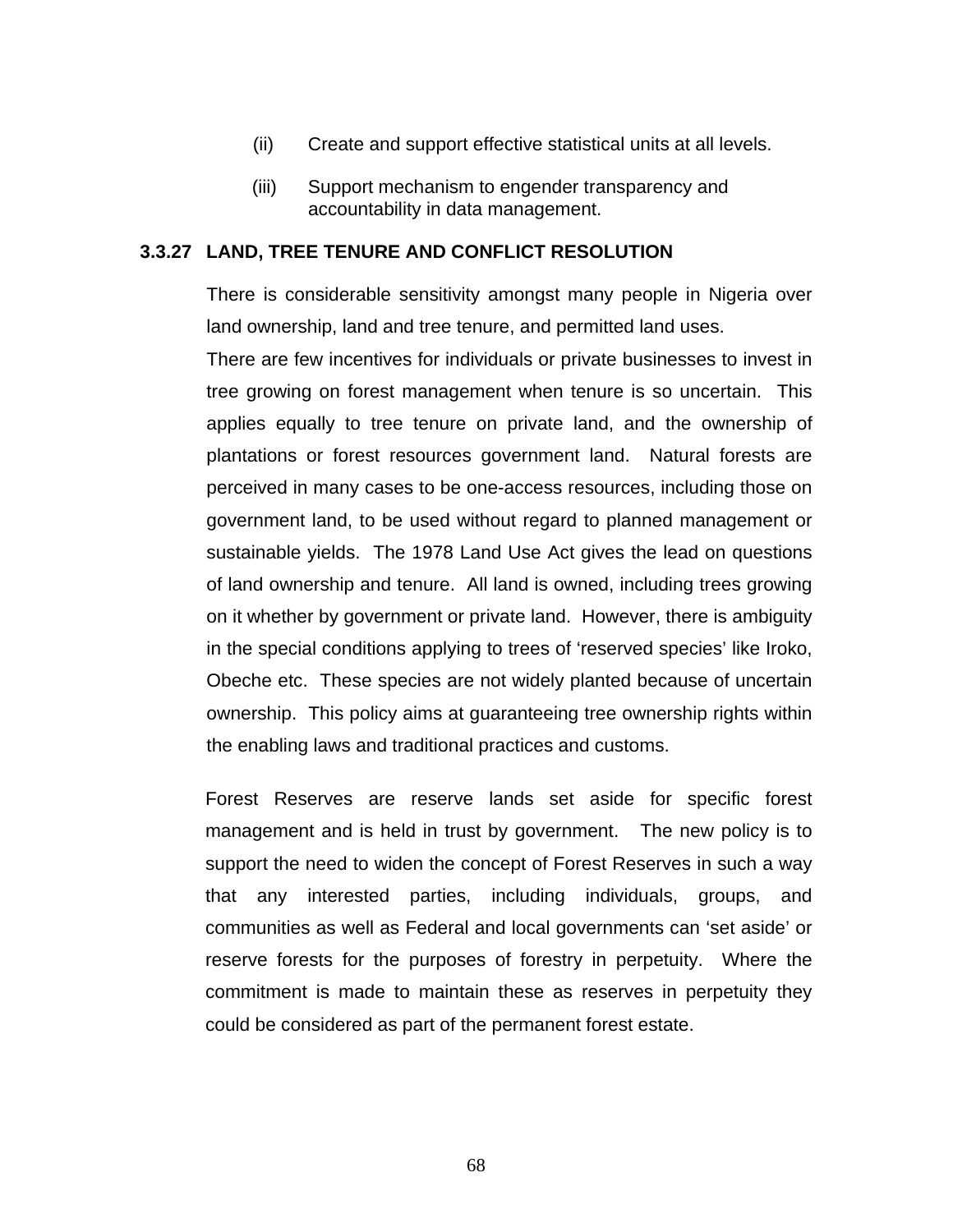#### **3.3.27.1 Policy Statement:**

An effective mechanism for conflict resolution on the means of production, acquisition and marketing of forest products and development will be developed

#### **3.3.27.2 Objectives:**

- (i) To reduce conflicts between stakeholders in forestry and other land users.
- (ii) To promote cooperation and partnership building among stakeholders and other land use sectors.

## **3.3.27.3 Strategies:**

- (i) Development and sustenance of appropriate mechanism for effective resolution of conflicts among various land use sectors through an open system of communication.
- (ii) Develop guidelines and principles on education and advocacy for the acquisition and marketing of forest goods and services.
- (iii) Encourage the participation of all stakeholders in decision making on forest products acquisition, processing and marketing.
- (iv) Encourage regular stakeholders' discussions and exchange of ideas.

# **3.3.28 TRADE (INTERNAL AND EXTERNAL)**

Trade in wood products derived from illegal logging, both inside and outside forest reserves is to receive increasing policy attention as illegal logging is seen as one cause of deforestation and a negative influence in both domestic and international markets for products from legally and sustainably managed forest operations.

The most prominent group of policy issues that affects forest products markets is forest law enforcement, governance and trade. Governments, NGOs and trade associations and the industry have recognized that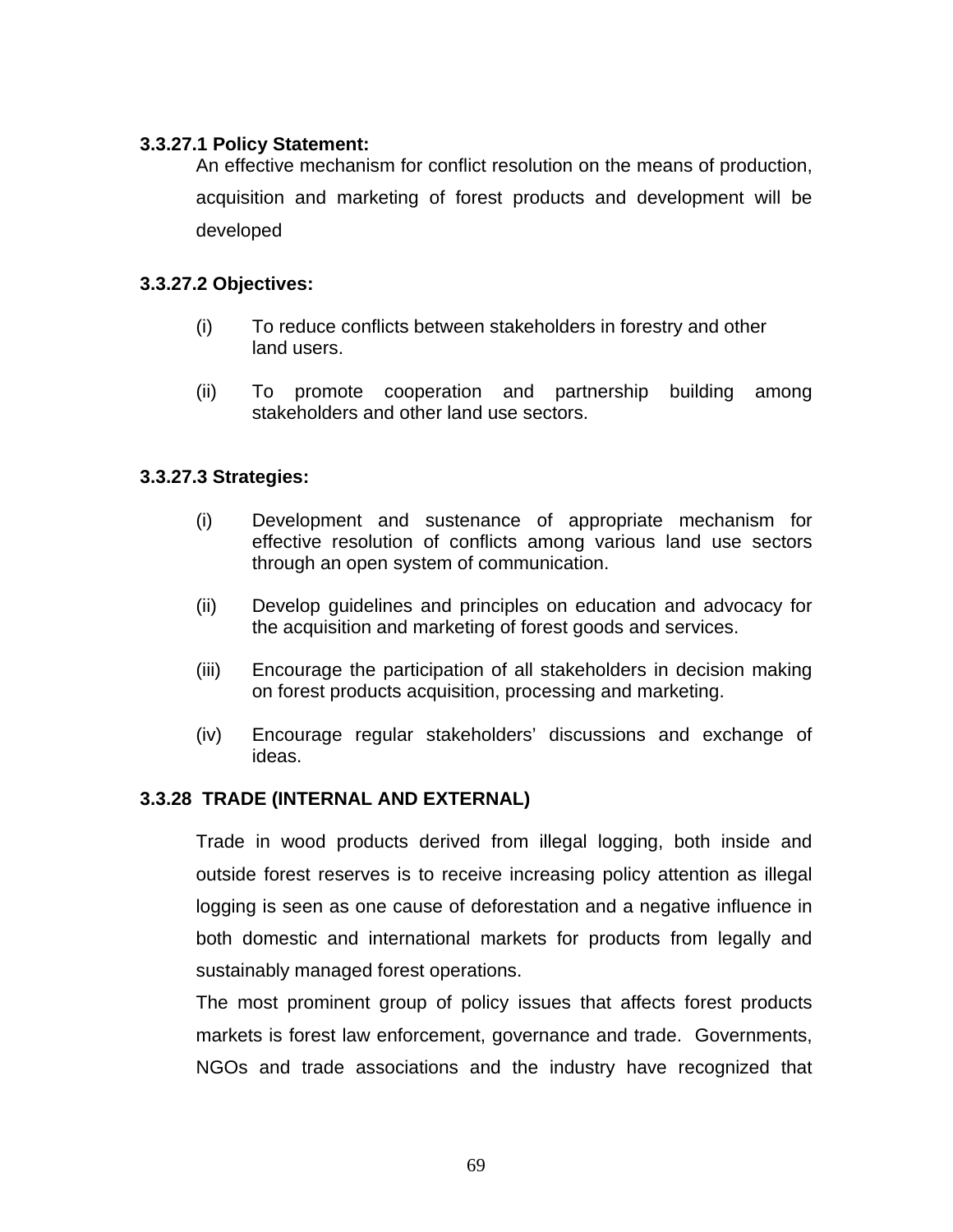failures of governance and law are some of the most important causes of unsustainable forest management resulting in deforestation.

Illegal felling and trade of the resulting timber, especially when it compromises sustainable forest management, or reduces potential revenues for legally produced wood products, has become a central issues in recent years. Illegal logging destroys forest ecosystems, robs governments and local communities of needed revenues, undercuts prices for legally harvested forest products on the world market.

#### **3.3.28.1 Policy Statement**

Government will seek the best ways to promote legal trade in wood and wood products through effective forest law enforcement, good governance and timber certifications. This will create an enabling trade environment for forest products that will maximize their contribution to the economy.

#### **3.3.28.2 Objectives**

- (i) To reduce illegal logging in forest reserves and areas outside the reserves
- (ii) To encourage and embark on timber certification
- (iii) To regulate and harmonize activities in the forest industries.
- (iv) To encourage the use of appropriate machinery in the forest industries.
- (v) To promote production of high quality forest products.
- (vi) To create and or identify markets for forest products.

#### **3.3.28.3 Strategies**

#### **(a) Establishment of Timber Council**:

Establish a Timber Council to regulate trade and harmonize practices in forest industries.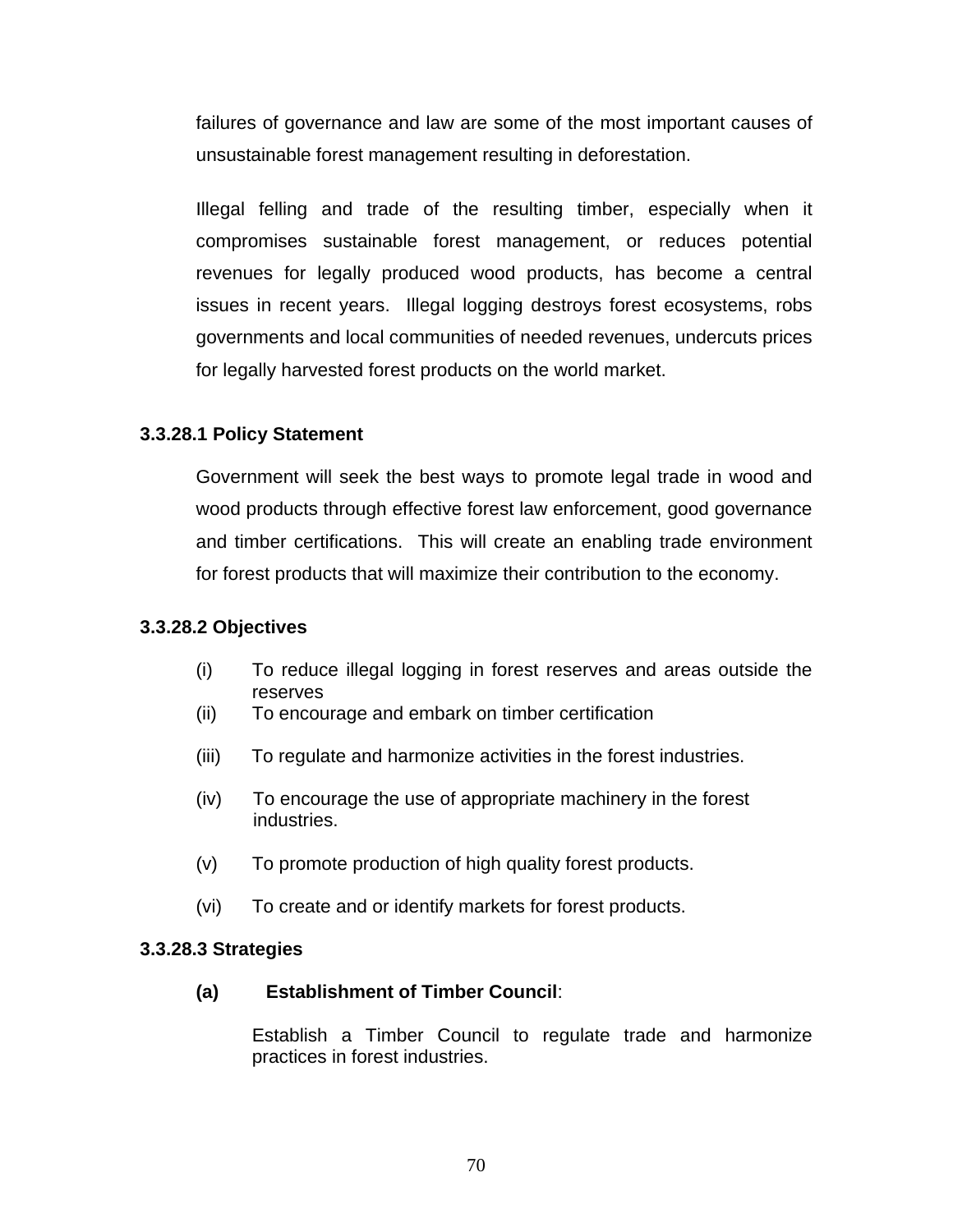## **(b) Product Quality and Certification**:

- (i) Enforce the use of appropriate forest harvesting tools and equipment and processing facilities.
- (ii) Ensure that sawmills and factories processing wood and producing furniture components for export are certified by the Timber Council to be adequately equipped and managed by qualified/skilled manpower.

## **(c) Competitiveness of Value-Added Products:**

Promote the production of high quality value added wood and allied products to make them competitive in the international market.

## **(d) Market Information**:

- (i) Develop effective market information network.
- (ii) Provide and support the collection and dissemination of timely and reliable market information.

## **(e) Carbon Trading**

Support and promote carbon trading through the Clean Development Mechanism (CDM) of the Kyoto Protocol.

# **3.3.29 SECTORAL COOPERATION**

In 1999, the Government recognized the need to bring together sectoral institutions responsible for biodiversity conservation particularly Forestry, National Parks, Flood and Soil Erosion Control, under the same Ministry of Environment.

The forest sector cuts across many traditional management boundaries, including energy, agriculture, water, industry, tourism, educations and economic development planning.

The division of responsibilities and artificial sectoral boundaries have created a number potential and actual conflicts.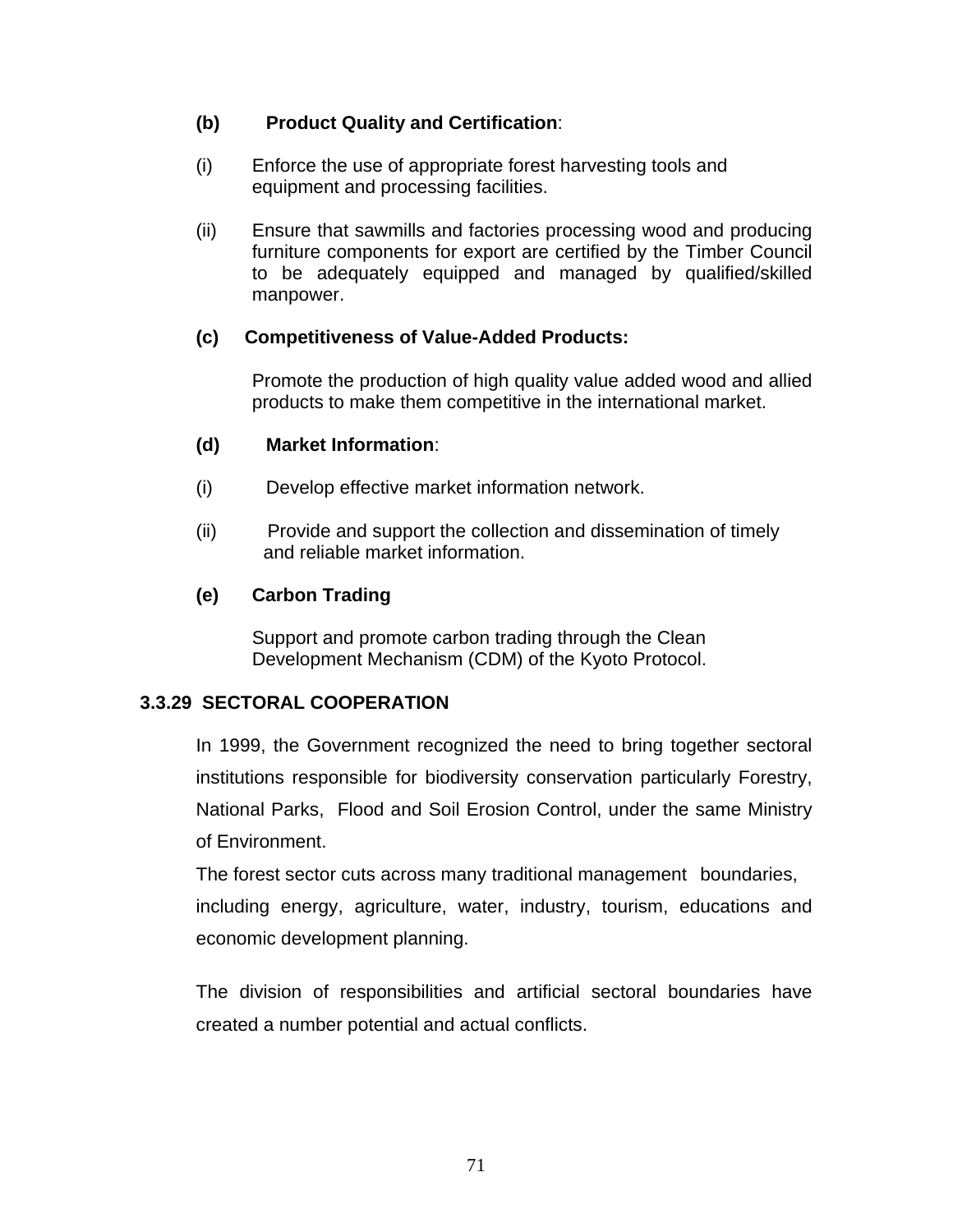Various Inter-Ministerial Committees involving relevant stakeholders have been established to address specific issues. This coordinating framework includes representatives of all government ministries involved in the forest sector, as well as representatives from the private sector and civil society. It aims

## **3.3.29.1 Policy Statement**

Government is committed to building synergy among institutions in order to reduce actual or potential conflicts and to prevent institutions from working at cross purposes

#### **3.3.29.2 Objectives**

- (i) To increase equity, transparency and fairness in resources allocation and utilisation in the overall national interest.
- (ii) To engender resource accounting and the proper roles and responsibilities of all the sectors of the national economy

#### **3.3.29.3 Strategies:**

- (i) Increase the intersectoral discussions and exchange of information.
- (ii) Support and sustain collaboration with other land using stakeholders.
- (iii) Evolve appropriate mechanisms for the valuation of sectoral contributions to the national economy.
- (iv) Establish effective mechanisms for mediation and early response to crisis situations.

# **3.3.30 NATIONAL AND INTERNATIONAL COOPERATION**

Government has signed a number of international agreement and conservators that are relevant to the forestry development. It is obligatory that Government should honour these agreements and instruments through domestic legislation; and action.

Intergovernmental, bilateral and multilateral cooperation will be upheld to promote sustainable development of forest resources.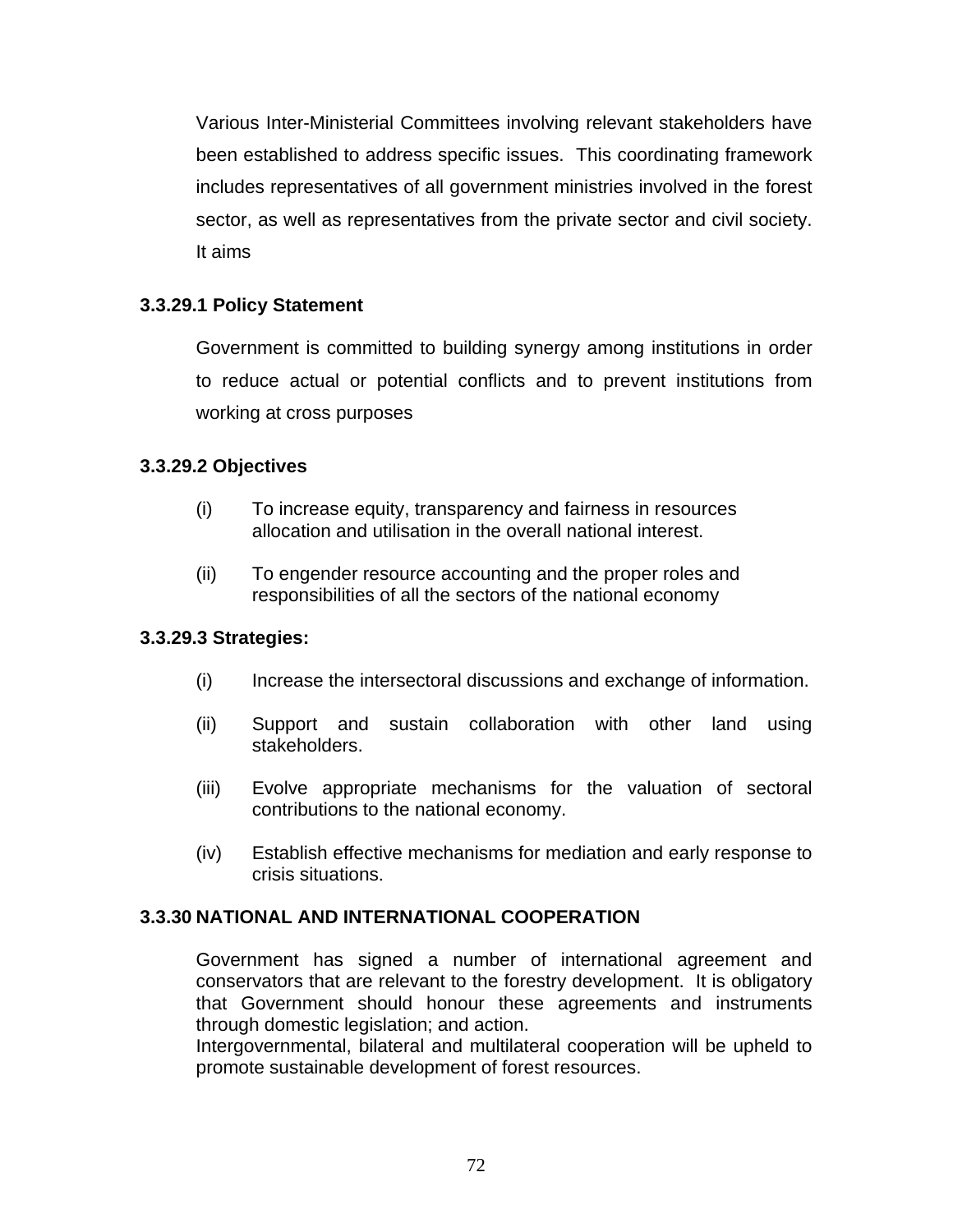#### **3.3.30.1 Policy Statement**

The government will participate fully in the development and implementation of international obligations and cross border cooperation agreements.

- (i) Respect and honour treaties and conventions to which Nigeria is a signatory.
- (ii) Sustain and comply with bilateral and multilateral agreements.

#### **3.3.30.2 Objectives**

To ensure the enforcement of all treaties and agreements to which Nigeria is a signatory.

#### **3.3.30.3 Strategies for the Implementation of this Policy Statement**

(iii) Maintain and sustain membership of international organizations such as African Timber Organization (ATO), International Timber Organization (ITTO), FAO, and United Nations Environment Programme (UNEP).

#### **3.3.31 FOREST SECTOR INVESTMENT**

 **Government's economic policy recognizes the role of the private sector in industrial growth and development. The forestry sector will draw on the favourable economic environment to foster greater private sector participation in the sector.** 

#### **3.3.31.1 Policy Statement**

**Investment in the forest sector will involve large and small scale investments, as a considerable potential exists for these investments to deliver significant benefits to farmers, small forest owners, and the local communities. Government will therefore further strengthen the financing of small scale forestry and wood processing enterprises in order to address the constraints to private sector investment.**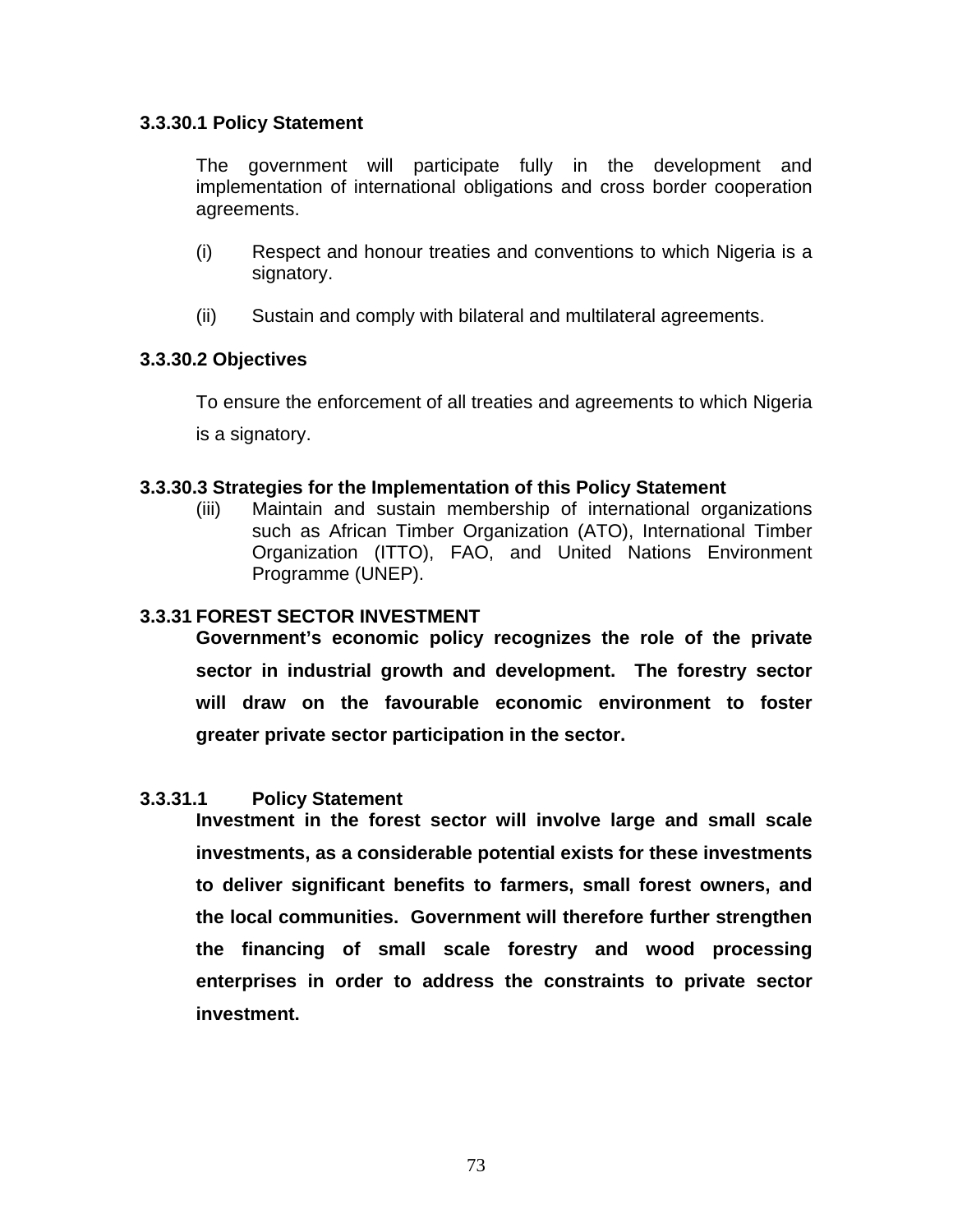#### **3.3.31.2 Objectives**

**The objective is to embark on large scale agroforestry and aggressive forest plantation development of economic timber species, including indigenous and other exotic species, such as teak, in order to realize the potentials of forests to contribute to:** 

- (i) **Poverty reduction;**
- (ii) **Sustainable development;**
- (iii) **Protection of environmental services of both local and global importance; and**
- (iv) **Provision of forest goods that will improve the quality of life.**

#### **3.3.31.3 Strategies**

**The primary strategies are identified to overcome the constraints to** 

**private sector investment:** 

- (i) **Provide adequate financial mechanisms and technical assistance support for small and medium size forest enterprises;**
- (ii) **Develop markets for forest environmental services (biodiversity conservation, watershed protection and carbon sequestration);**
- (iii) **Combat illegal logging and other related corruption**
- (iv) **Ensure sound Environmental Assessment procedures and safeguard policies to act both as an incentive to investment by responsible companies and as a deterrent to companies that engage in non-sustainable socially and ecologically damaging logging operations.**
- (v) **Arrive at a consensus on independent forest certification in order to promote the adoption of new forest management standards.**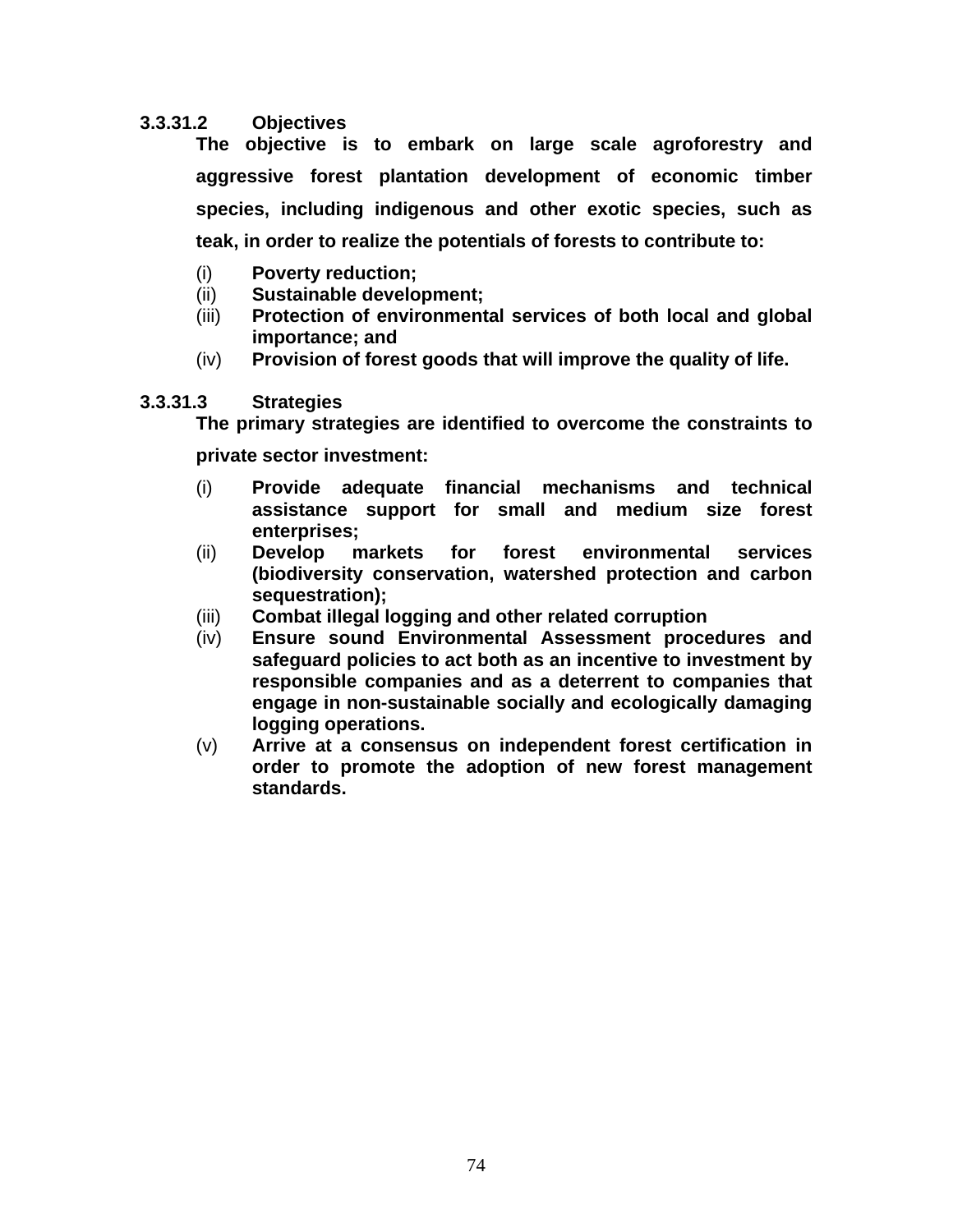# **CHAPTER FOUR**

# **SUPPORT FOR IMPLEMENTING THE FOREST POLICY**

This chapter sets out the elements of support for the implementation of the forestry policy. These are:

- (i) Development of a National Forest Programme
- (ii) Institutional Reform
- (iii) Forestry Legislation
- (iv) Gender and Equity
- (v) Funding Mechanism
- (vi) International and Regional Cooperation
- (vii) Forest Sector Monitoring and Evaluation.

# **4.1 National Forest Programme**

A National Forest Programme (NFP) will provide a strategic framework for the development of the Forestry Sector. The development of the NFP will take into consideration the thirty priority areas of the policy. It will be regularly updated to keep pace with changes. This will be supported by a process of regular forest sector reviews. The objective of a National Forest Programme is to ensure the conservation, management and sustainable development of forests to meet local, national, regional and global needs and requirements for the benefit of the present and future generation.

A National Forestry Action Plan (NAFP) was first prepared in 1996 through a participatory approach that involved communities, CBOs, NGOs, Private Sector, and Civil Society, Local State and Federal Governments. The implementation of the NAFP was based on the assumption that donors would provide the required financial resources. Unfortunately, the political climate in Nigeria was not favourable till 1999 when a democratic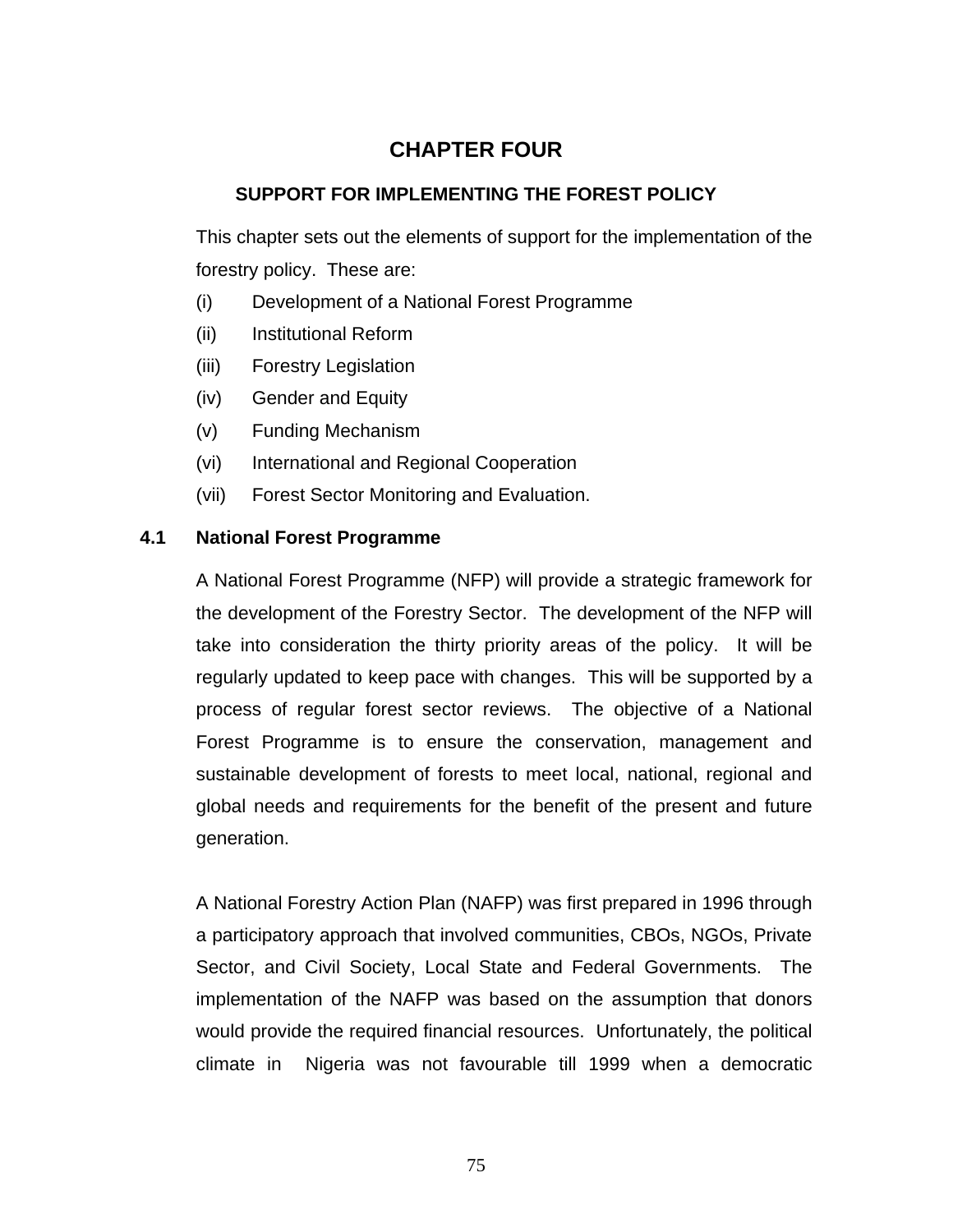government was established. The programme was therefore not implemented as conceived.

The NFP was reviewed in 2004 to take into consideration new national and international initiatives in forestry development particularly;

- The 1999 approved Forestry Development Programme;
- The Year 2000 Inter-Ministerial Committee on Deforestation and Afforestation 2000;
- The 2004 National Council on Shelterbelt and Afforestation Erosion and Coastal Zone Management.

The NFP will be the framework for turning the forest policy into action, with short, medium and long term goals and programmes.

Organational and institutional roles and responsibilities will be redefined to conform with the new sector vision and changes reflected in a new legal and operational framework.

#### **Sector Investment**

**Since forestry is a profitable venture, government should develop a favourable investment climate for private and public investment in the sector under the NFP.** The implementation of the forest policy require significant financial and human resources. The Government will continue to develop a long-term investment programme through the NFP processes. This requires a coordinated programme of support based on four types of investment in public sector, private sector, development partners, and International funding.

#### **Public Sector**

A public sector investment programme will be developed using economic values for forest resources, including analyses of the different impact of costs and benefits in forestry development. This will include conservation and environmental protection, and wider social and economic development issues. There are several areas where the government can increase its capacity to generate revenues: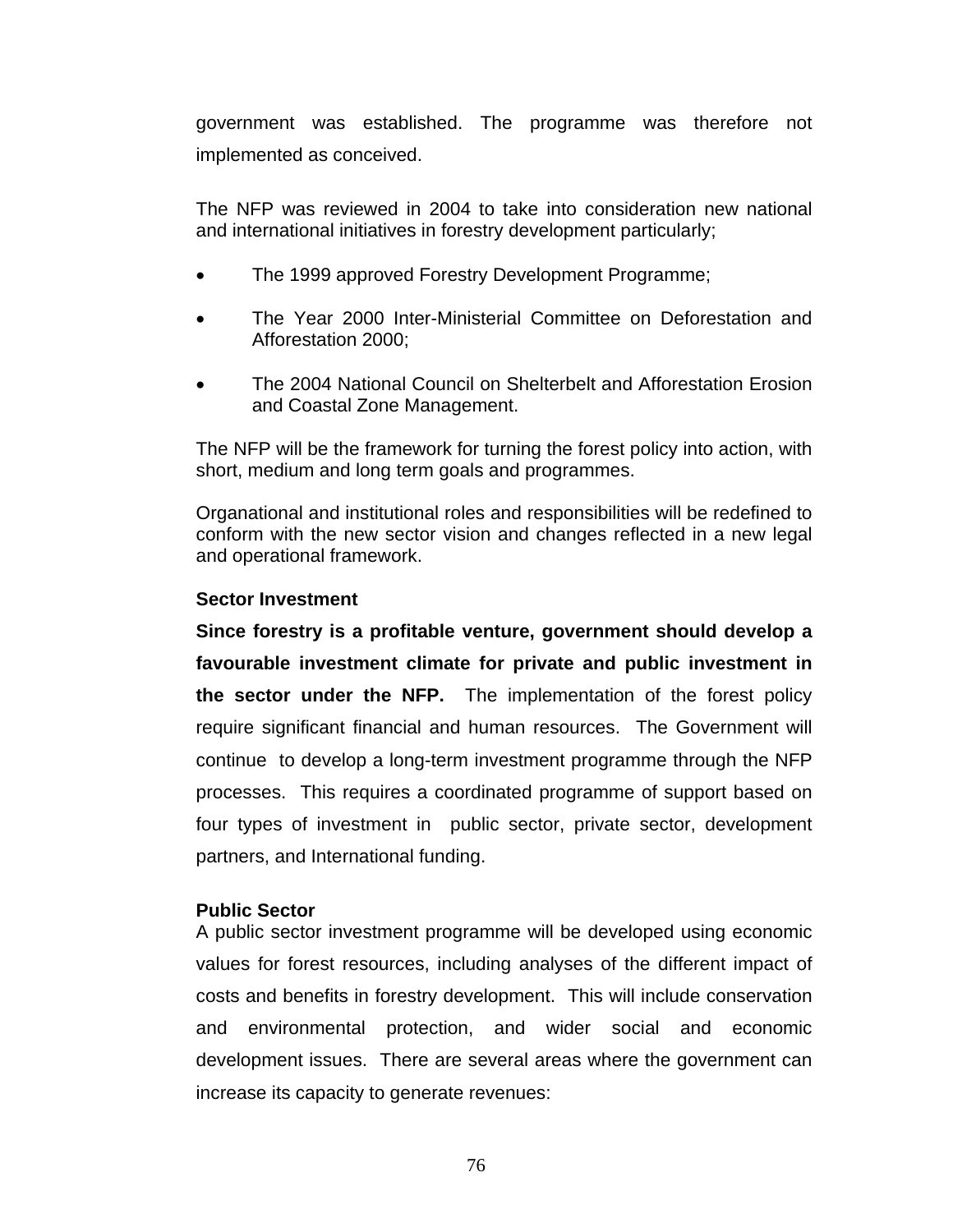- boost the recovery of revenue due to government, which is currently extremely low;
- rationalize the prevailing royalty rates that have historically been well below the true economic and environmental values; and
- review the revenue sharing arrangements with stakeholders to make these realistic, equitable, transparent and sustainable.

#### **Private Sector**

A positive investment climate will be created for the private sector. This will include new financial incentives, the removal of market distortions, review of the Investment Code, review of legislation on land leases, the creation of a Forestry Fund, and the development of more transparent and accountable systems of administration and regulation. This new climate, coupled with active investment promotion, will encourage a range of private investments in commercial forestry.

## **Donor Agencies/Development Partners**

Support from development partners will be needed for forest sector development during the transition to sustainable national funding. The government with donors will move towards co-ordinated funding mechanisms to support a sector-wide forestry development programme, as set out in the National Forest Plan. Improved co-ordination of this support will be a responsibility of new forest sector co-ordination structures.

#### **Other International Funding Arrangement**

Further sources of funding for sector development will be actively pursued, including carbon credits and other international funds to support biodiversity conservation.

#### **Forest Sector Coordination**

The National Forestry Development Committee (NFDC) will be supported and strengthened to provide a forum for forest sector-wide planning and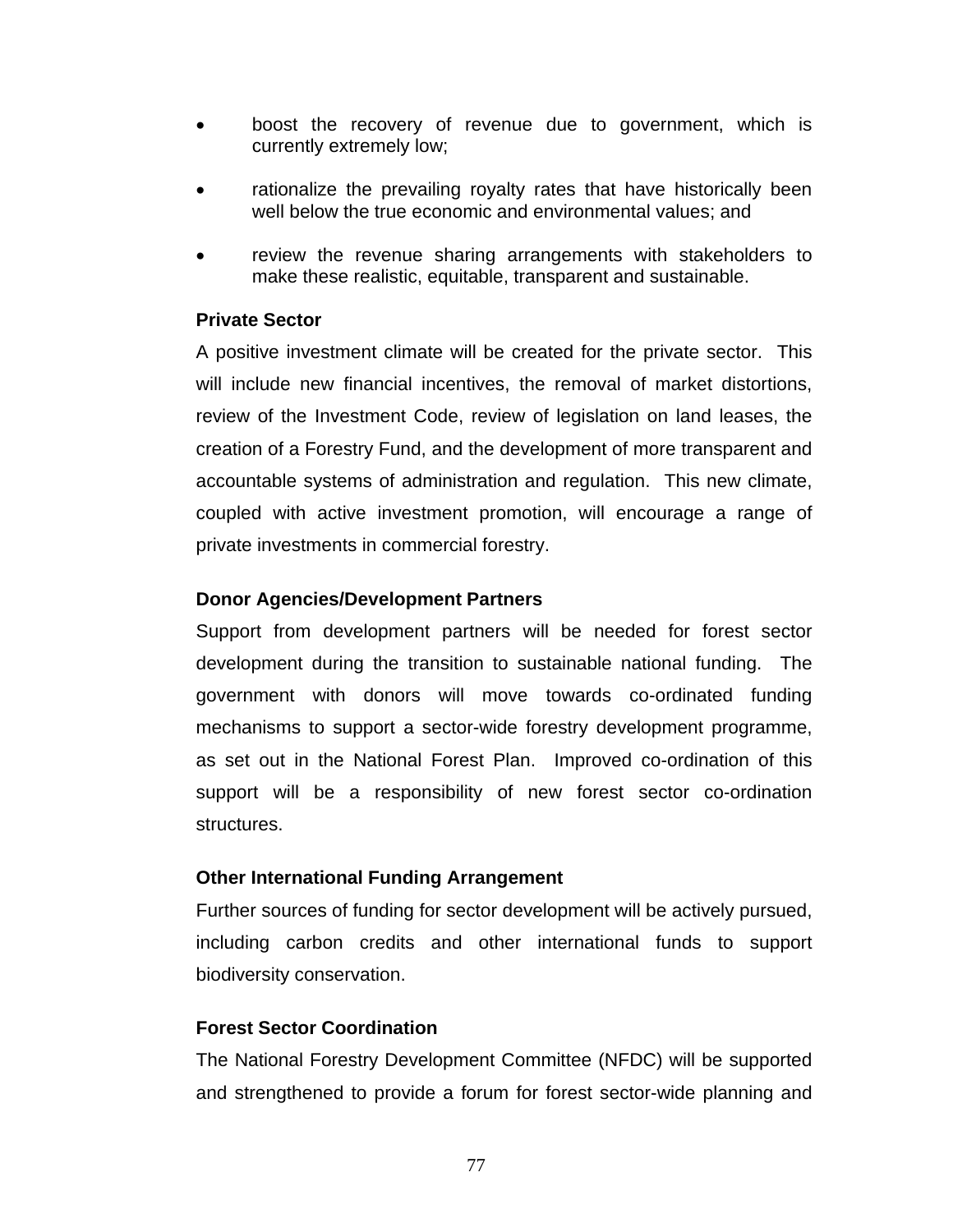coordination. The NFDC is the highest statutory advisory body on forest issues in Nigeria. It is composed of all State Directors of Forestry, Heads of department of Forestry in the Universities, Director of Forestry Research Institute of Nigeria, some NGOs, representative of private sector in Forestry and other relevant CBOs. The Federal Director of Forestry is the Chairman of the Committee. The Committee is to be supported to meet twice in a year to review the implementation of the NFP. A national consultative forum is also to be developed to allow the public, international partners and all stakeholder to contribute to a regular debate on the forest sector to improve sector coordinators and inform national priorities.

#### **4.2 Institutional Reform**

The Institutional framework for the forest sector will be strengthened to implement the forest policy. This will be based on decentralization of function; a reform agenda in which governments at Federal State, level should withdraw from activities that can be carried out more effectively by the private sector or other stakeholders but maintain core functions of policy development and coordination. This includes:-

- (i) A greatly increased role for the private sector and nongovernmental organization in service delivery.
- (ii) New approaches to the development and strengthening of civil society through CBOs.
- (iii) Improved regulation of the sector.
- (iv) Redefined relationship between the organization in the sector and the establishment of memorandum of understanding, and partnership between state and civil organization. This includes the need to encourage State Departments of Forestry to engage in competitive tendering in the allocation of concessions for forest exploitation to increase revenue accruing to State governments and ensure sustainable forest management.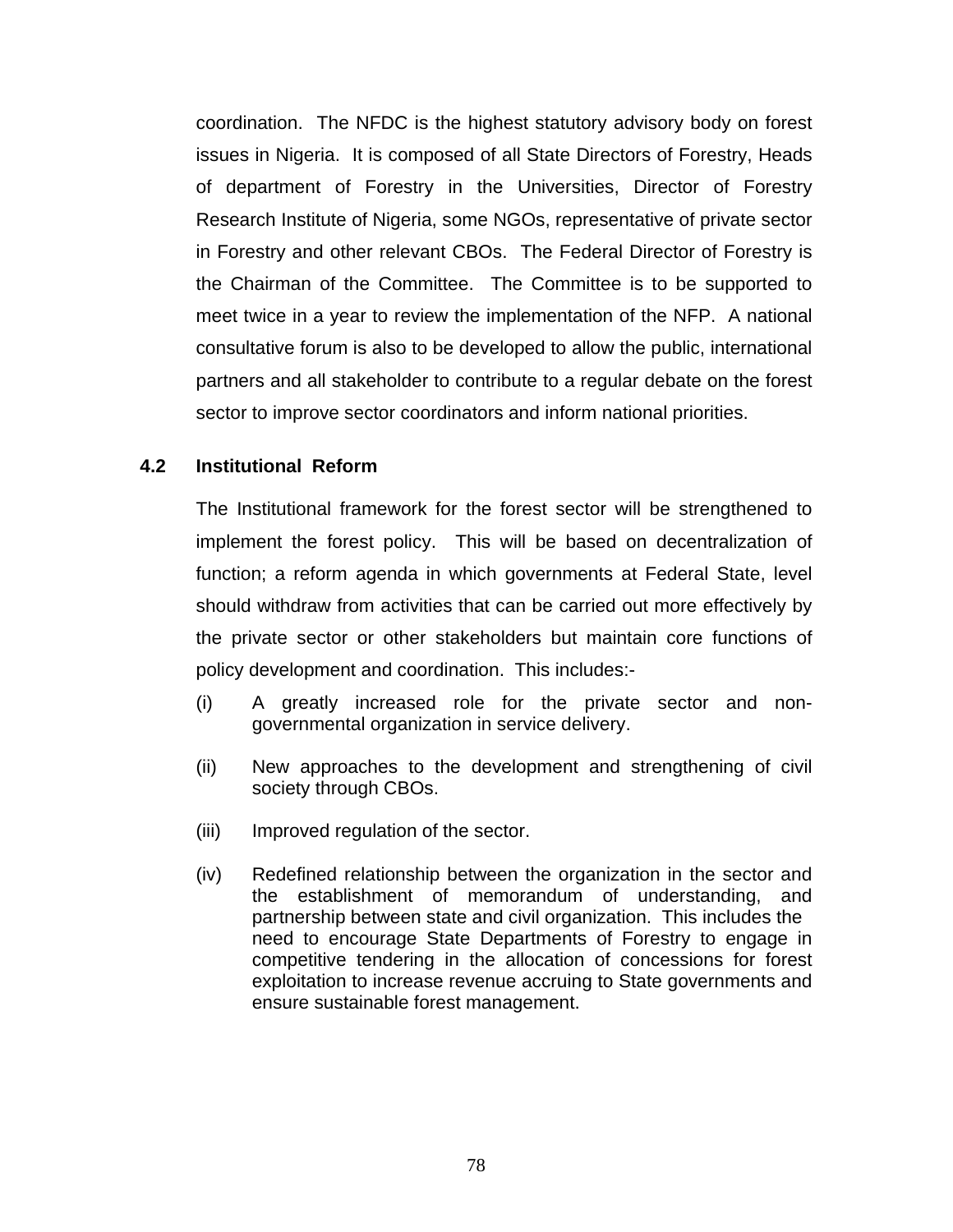#### **4.2.1 The Role of Federal Government**

The Federal Government through the Ministry of Environment responsible for Forestry development will:

- (i) Ensure the integration and coordination of the interests of all relevant Ministry, the private sector, the civil society and all other stakeholders in forestry issues;
- (ii) Coordinate the sector programme support being provided by donor partners and the international organisations.
- (iii) Maintain an oversight of sector planning
- (iv) Develop sector policy
- (v) Regulate the sector
- (vi) Monitor the provision of forestry advisory services
- (vii) Carry out forestry research and development
- (viii) Enforcement of the National Forestry Act.
- (ix) Establishment and management of National Parks and model forest Reserves.
- **(x) Support afforestation programme nationwide.**
- (xi) National Forest Resources Assessment
- (xii) Public Awareness creation and enlighten
- (xiii) Forestry extension and Advisory Services
- (xiv) Manpower development and Training.
- (xv) Mainstreaming forestry development programmes into the National Economic Empowerment and Development Programme.

#### **4.2.2 The Role of State Government**

(i) Consolidation of New and existing forest Reserves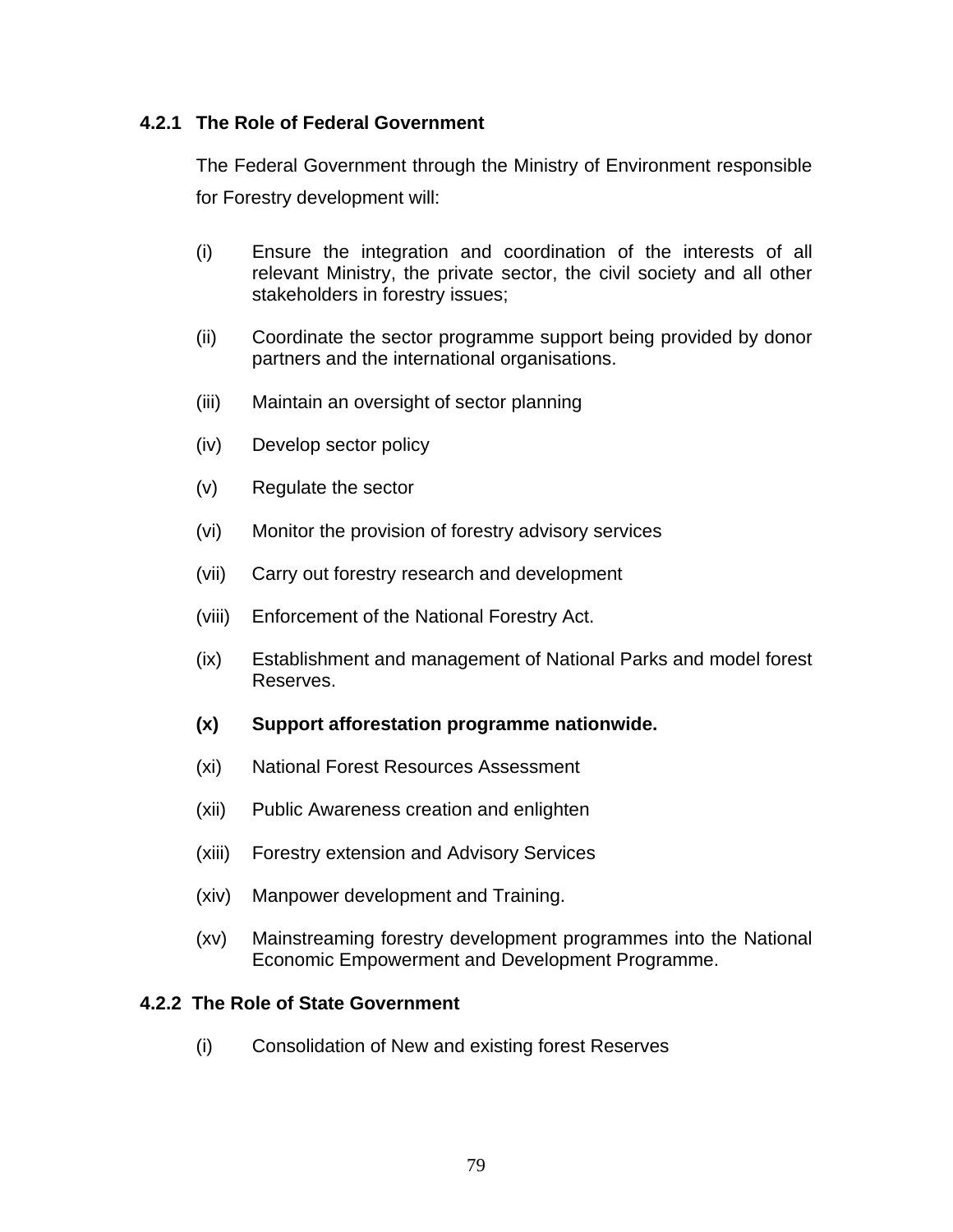- (ii) Management of forest estate in collaboration with local government, NGOs, Communities, societies and private sector
- (iii) Manpower development and training
- (iv) Forest Resources Inventory
- (v) Establishment of forest plantations and woodlots and demonstration plots
- (vi) Awareness creation and public enlightenment
- (vii) Provision of forestry extension and advisory services
- (viii) Enforcement of state forestry laws and regulations
- (ix) Input service delivery
- (x) Monitoring and Evaluation
- (xi) Forest protection

#### **4.2.3 Local Governments**

Efforts will be made to clarify the role of local governments in management of forest resources on government and private land; and to build capacity for the management of local forest reserves. As much as possible local government will be encouraged to devolve responsibility for management down to community level. Roles of local government will include:-

- (i) Development of an effective systems and processes for planning, management and regulation of forestry practices
- (ii) Re-investment of forest revenues in the sector
- (iii) Integration of forest management plans with local government development plans.
- (iv) Development and enforcement of supportive bye-laws.
- (v) Community mobilization and awareness campaigns
- (vi) Forest protection.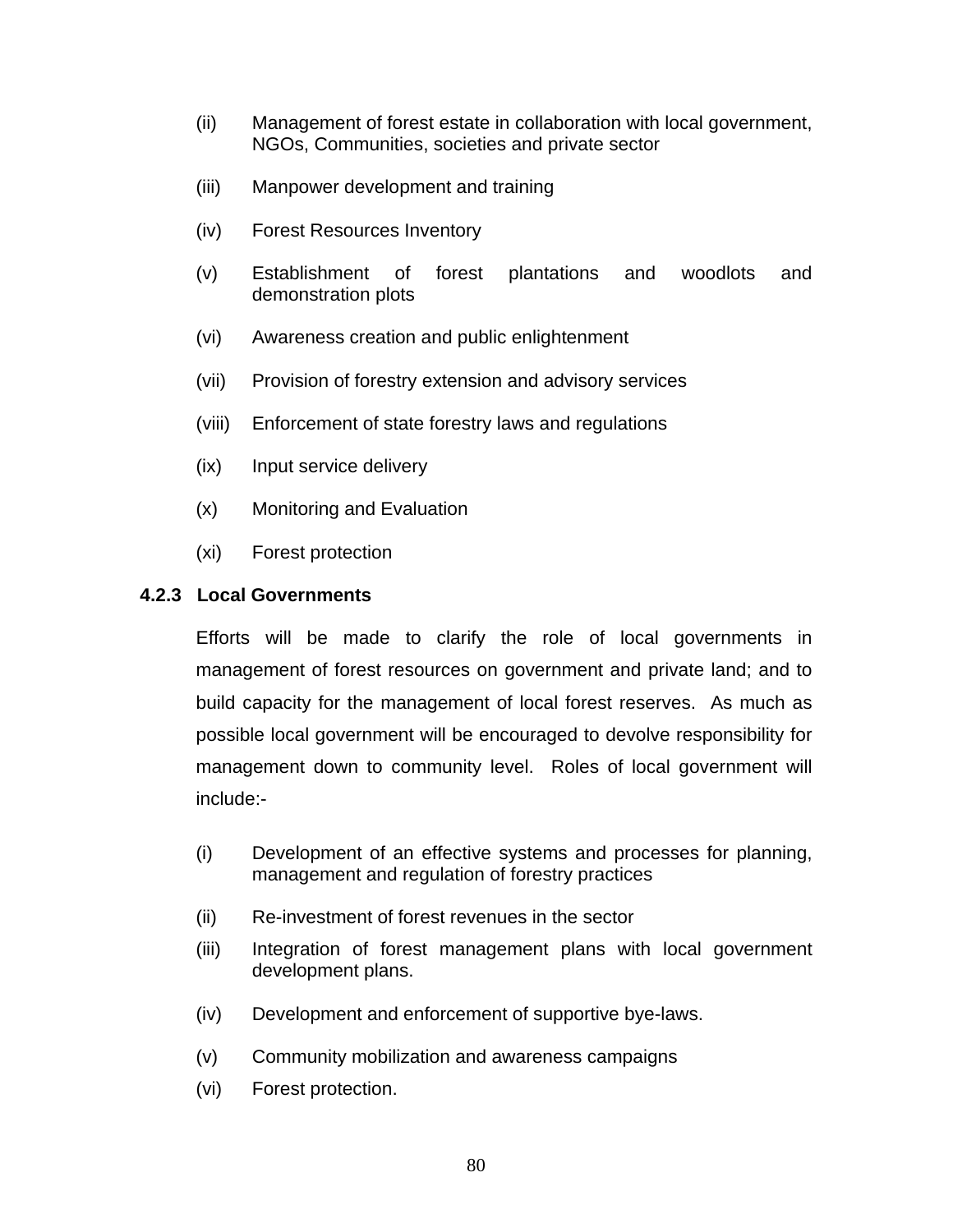- (vii) Establishment of forest reserves.
- (viii) Establishment of plantations, woodlots, roadside and amenity planting.
- (ix) Manpower development and training.
- (x) Monitoring and Evaluation.

## **4.2.4 The Private Sector**

The government will support greater private sector participation in forestry development particularly in forest plantation development with:

- (i) better technical advice and support
- (ii) improved economic incentives
- (iii) more transparent administrative processes; and
- (iv) greater security of tenure over resources created under private initiations.

Along with this support, there will be improved regulation of private sector operations where there are public interests at stake, including the application of sustainable environmental and social best practices in forest management.

## **4.2.5 Non-Governmental Organisations and Community Based Organisations**

The NGOs and CBOs will have a major role to play in service delivery and advocacy for sustainable forest sector development. In recognition of their technical expertise, their sensitivity to gender and poverty and their contacts with the grassroots, the roles of NGOs and CBOs will include:-

- (i) Mobilization and sensitization of the local people
- (ii) Strengthening, and building the capacity of civil society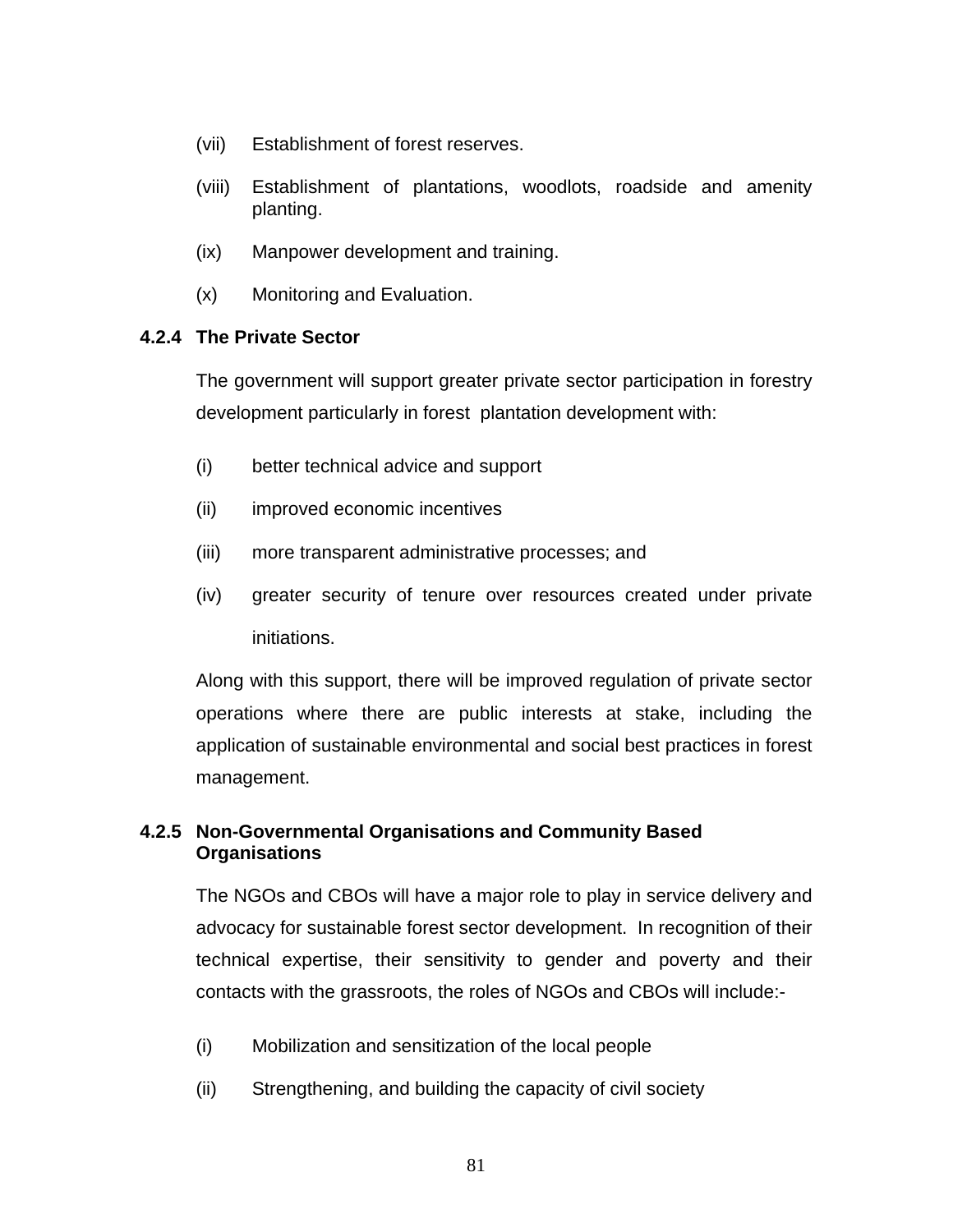- (iii) Supporting the active local participation of communities in the management of forests and trees
- (iv) Supporting the provision of advisory services and
- (v) Ensuring that the concerns of the under privileged are incorporated into National Development Processes.

## **4.2.6 The Role of Community**

The community should be involved in the active management of forest Resources in their domain in order to ensure sustainable forest management. The role of communities will include:-

- (i) Formation of community development or cooperative groups
- (ii) Awareness creation
- (iii) Active participation in management and protection of forest estate and trees outside forest reserves.

#### **4.3 Evolution of National Forest Legislation**

There is the need to put in place a national forest legislation to give a legal backing to the forest policy in order to ensure its implementation. To date there is no National Forestry Act in Nigeria. The evolution of a National Forest Act started in 1995 and was concluded together with the review of the National Forest Policy. The draft bill for a National Forestry Act is being fine tuned in the office of the Attorney-General of the Federation.

The key feature of the new legal frame work include:-

- (i) The control of Forest Management through the Development of Management Plan and Inventory of the forest estate, and the regulations of the Annual Allowable Cut from the Nations Forest Estate.
- (ii) Enforcement of forest protection measures including the control of forest fires.
- (iii) Regulation of the access to materials and recognition of community rights' in forest estate.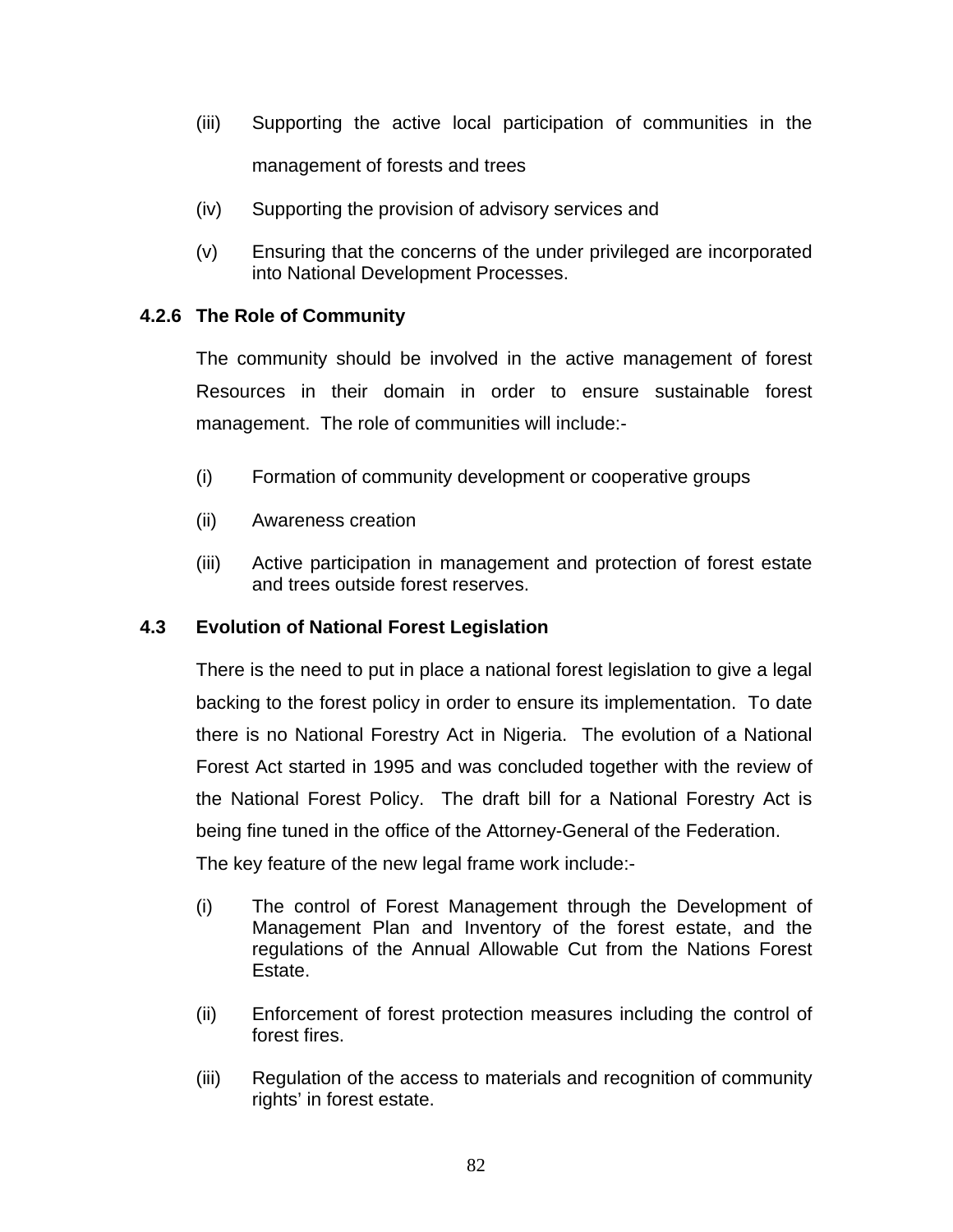- (iv) The establishment of national forest estates in the various ecological zones for the purposes of seed orchards, research and development, preservation of areas of unique ecological importance, and as pilot forest and wildlife management areas.
- (v) Miscellaneous section n deals with most of the priority areas of the national forest policy including the need to provide dereservation alternative for forestry if dereservation of constituted forest reserve or National Forest Estates has to take place in public interest.
- (vi) The offences and penalties prescribe the appropriate punishment for any trespasser or violation of the Forestry Act.

#### **4.4 Gender and Equity**

Women, youth and the poor people will be particular beneficiaries in the development of the forest sector. This is un-recognition of the fact that this segment of the society are often marginalized in development process, and that these groups are usually the most dependent on forest resources for their livelihoods. Strategies for implementing the forest policy will specifically account for gender differences in the perceptions and uses of forest products. These strategies are discussed in the section under policy statement (Section 3.3.22.3) Special considerations will be given to direct support in the form of shares from forest management. These might be provided as health, educational or other facilities funded from forest revenues.

# **4.5 Funding Mechanism for Forestry Development**

In order to successfully implement the new forest policy, adequate and timely financing will be required. Government cannot shoulder this responsibility alone. The funding of forestry development programmes should be participatory, involving all the stakeholders, the Federal, State, Local Governments, the private sector, the communities and international donor agencies. A tripartite arrangement should be mutually considered and agreed upon by the three tiers of government. An acceptable funding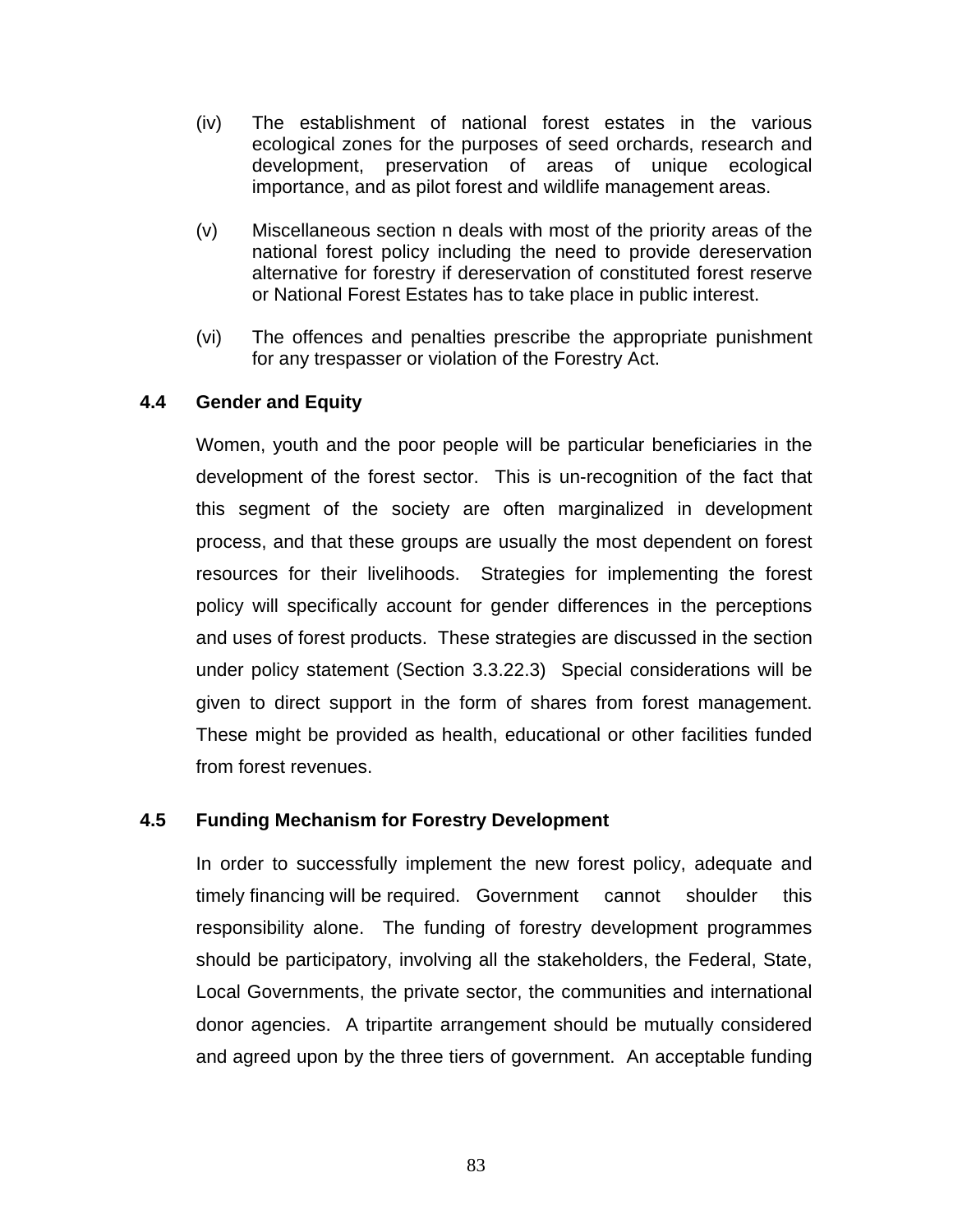arrangement will also be devised to harness contribution from the private sector, communities, NGOs and external support agencies.

#### **4.51 Government Funding**

The bulk of the funding for forestry sector will be from budgetary provision to sectoral programmes. However, it is desirable that the bulk of the government funding should be from the Ecological Funds.

#### **4.5.2 Community Funding**

The Community-Driven Approach enunciated in this policy implies that community would show considerable initiative in promoting self-help projects according to their needs. In this regard, communities should accept some level of responsibility by contributing an agreed percentage in cash or kind as necessary for sustainable forest management.

#### **4.5.3 Funding by Other Stakeholders**

The private sector, NGOs and CBOs have important role to play in funding forestry development programmes. They should be encouraged to establish linkages and collaboration with our agencies in order to build up their capabilities and expand their scope of action.

The provision of micro credits should be an acceptable policy of our financial institutions in other that these categories of stakeholders can contribute meaningfully to forestry development.

#### **4.5.4 Funding by International Organisations**

In the development of the National Forestry Programme, the role of international organizations and donor agencies in the funding of Forestry Development Programmes was recognized. Funding of forestry programmes by these organizations will complement government efforts.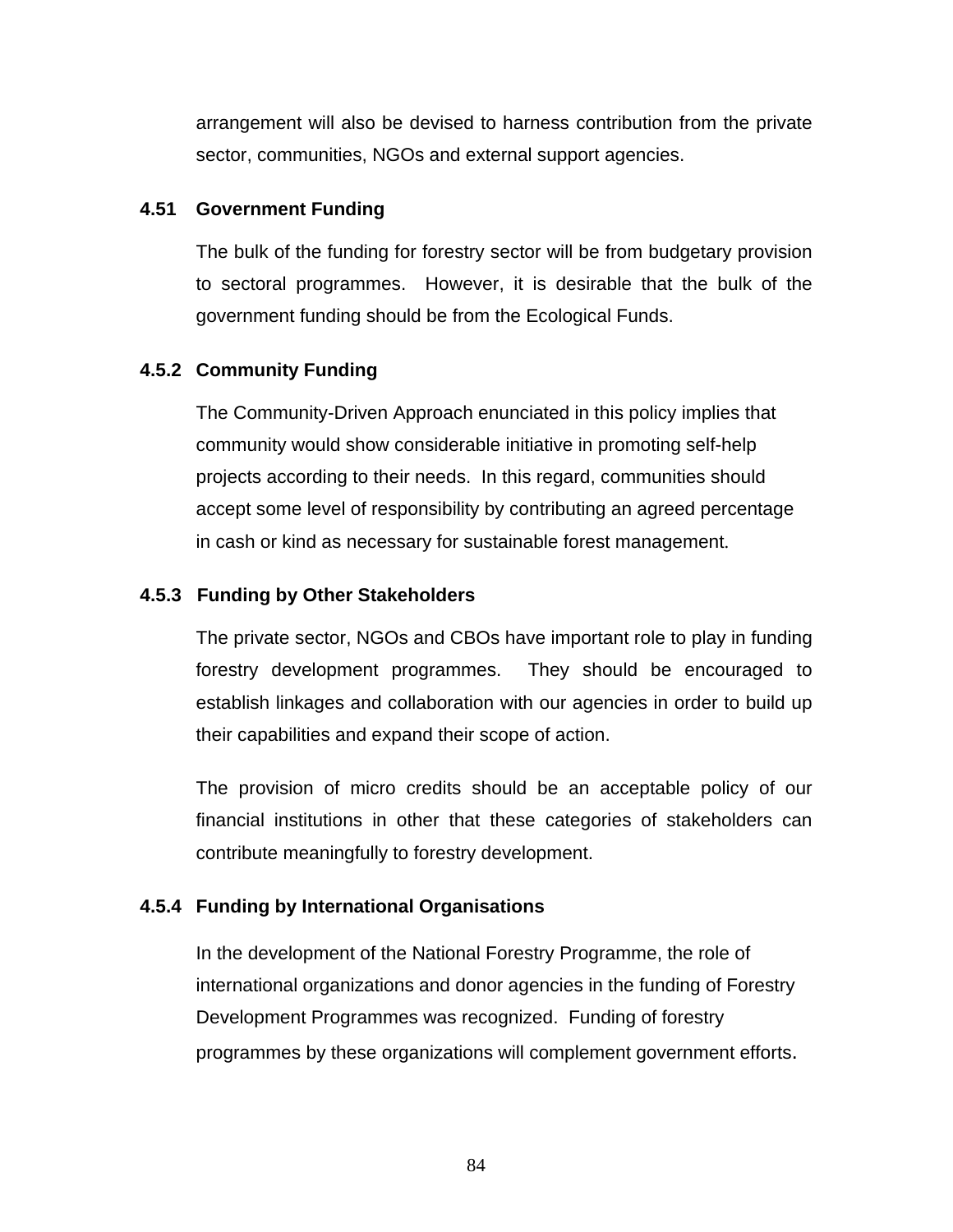#### **4.6 International and Regional Cooperation**

Nigeria is a signatory to a member of International Treaties and Conventions that influence the forest sector. The government will meet its obligation to these conventions and instruments through domestic legislation and action. Some of the key agreements and protocols that affect the forest sector include obligations and opportunities to:-

- (i) Control wildlife trade (Convention on International Trade on Endangered Species of Flora and Fauna).
- (ii) Store carbon through forestry and control global warning (United Nations Framework Convention on Climate Change).
- (iii) Conserve and manage wetlands (Ramsar Convention on Wetlands)
- (iv) Conserve and manage unique sites (World Heritage Convention)
- (v) Conserve and manage biodiversity (Convention on Biological Diversity)
- (vi) Manage forests sustainably (International Tropical Timber Agreement).
- (vii) Combat desertification (Convention and Combat Desertification)
- (viii) Seek fair trade arrangements for forest products (through World Trade Organization).

Other agreements are in the process of being developed. Nigeria will continue to participate fully in these International Forest Policy dialogues where they can help to meet national objectives.

#### **4.7 Monitoring and Evaluation**

Government will evaluate the impact of the new policy and strategies developed under the National Forest Programme. Impacts will be measured in terms of the following policy performance indicators:-

(i) Sustainable use of the resource base